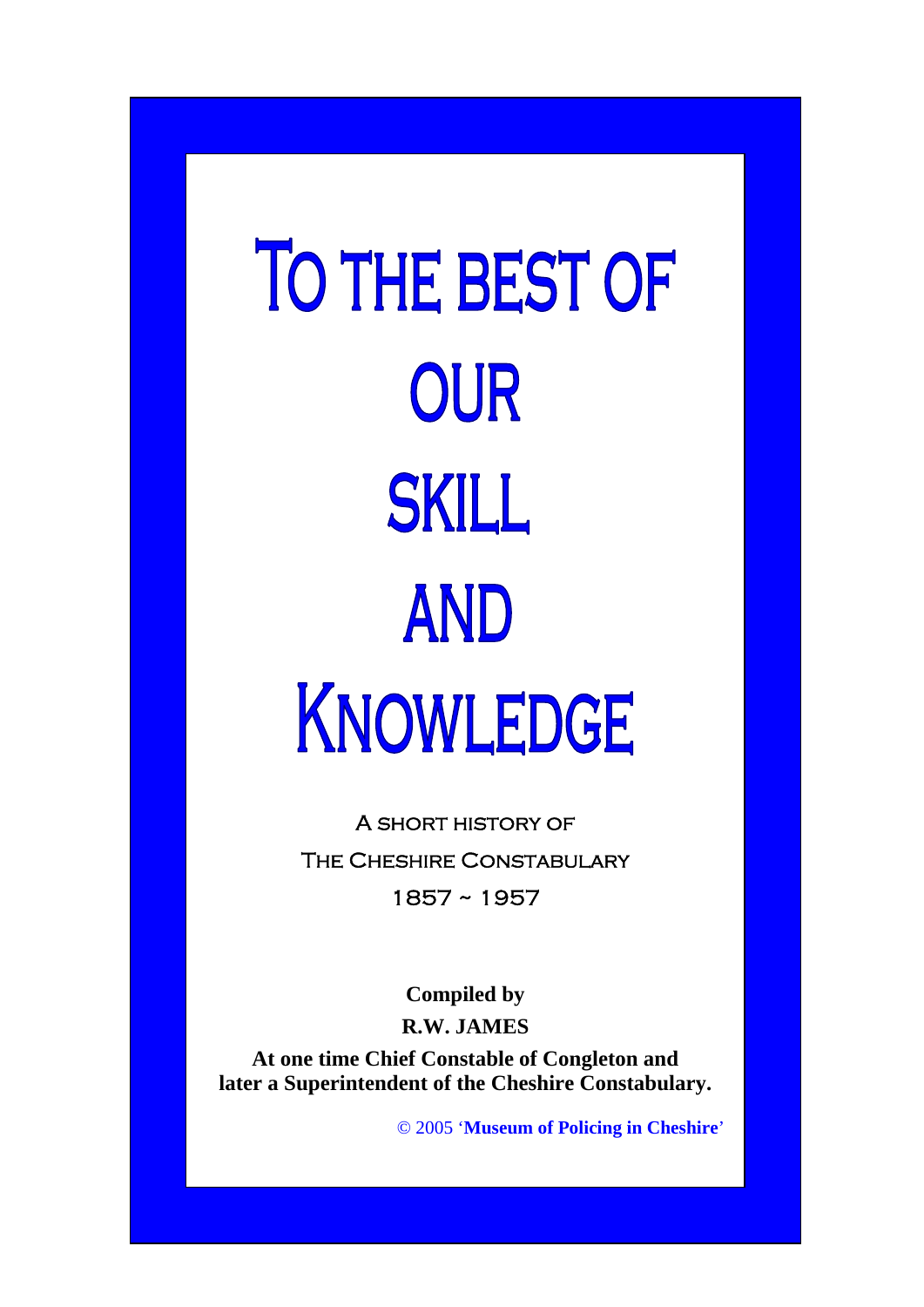Second edition compiled by The Museum of Policing in Cheshire

# **CONTENTS**

# **PREFACE**

- 1 The County and its Divisions Hundreds, Parishes or Townships Boroughs, Police "Authorities", Police
- 2 Social Conditions, Police Problems, Military Aid, Self-protection
- 3 The 1829 Experiment, Royal Commission, Weaknesses Opposition, Officers of Merit
- 4 1857, First Chief Constable, Divisions, Strength, Uniform Badge, Headquarters, First Chief Clerk, Police Stations, Transport and Communications, Training Equipments – Pistols, and Cutlasses
- 5 Discipline, Extraneous Duties, Petitions to Chief Constable, First Detectives Inter-force Co-operation
- 6 The Cattle Plague, I 865-6, The Fenian Plot, Riots, etc, Runcorn Division Captain Arrowsmith, Murder of a Constable,
- 7 Captain Arrowsmith Chief Constable, Military Ideas, Army Captains as Superintendents, Courts of Inquiry, Mutual Benefit Association
- 8 Major J. H. Hamersley, Chief Constable, Standing Joint Committee as Police Authority, O'Donnell Inquiry, First Aid, Training, Telephones, Bicycle Winsford Watermen's Strike, New Headquarters Borough of Mossley Borough of Hyde, Boer War, First Car, Speed Traps
- 9 The Gorse Hall Murder, Use of Bloodhounds
- 10 Retirement of Colonel Hamersley, Colonel Malcolm, I910, King's Police Medal Examinations, Rest Days (1910 Act), Wallasey Borough 1913, 1914 War, Anti-German Disturbances at Crewe, First Superintendent's car, Police Ploughmen Police in H.M. Forces, The Last Horse
- 11 War Bonus, Police Union, Police Federation, Motor Cycles, Sinn Fein Outrages C.I.D., Policewomen, First Detective Superintendent, General Strike Arrowe Park Scout Camp, Control of Road Traffic, Traffic Lights
- 12 Captain A. F. Hordern, 1934, New Ideas and Re-organization, Headquarters Bromborough, First Assistant Chief Constable, Captain Hordern's Humanity
- 13 Safe Robbery, Express Message Schem, Scientific Experts, "Hot" Money Cooled in a Grave Yard
- 14 Major J. Becke, Detective Work and Procedure, Technical, Education, "Shako" Hat, Forensic Science, Dr. W. H. Grace, Motor Patrol Special Scheme Wirral Divisional Headquarters, Crewe Divisional Headquarters
- 15 War Years, Army Reservists, Services, Honours and Casualties, Air Raids
- 16 Mr. G. E. Banwell, New Planning, Police Act, 1946, Municipal Borough Forces Housing, Catering, V.H.F. Wireless, Police Dogs, Welfare, Life-Saving Teams Training, Examinations Promotion Selection Board, Policewomen, Royal occasions, Police Authority,
- 17 The Borough Forces Chester City Congleton Macclesfield Stalybridge Hyde

HONOURS LIST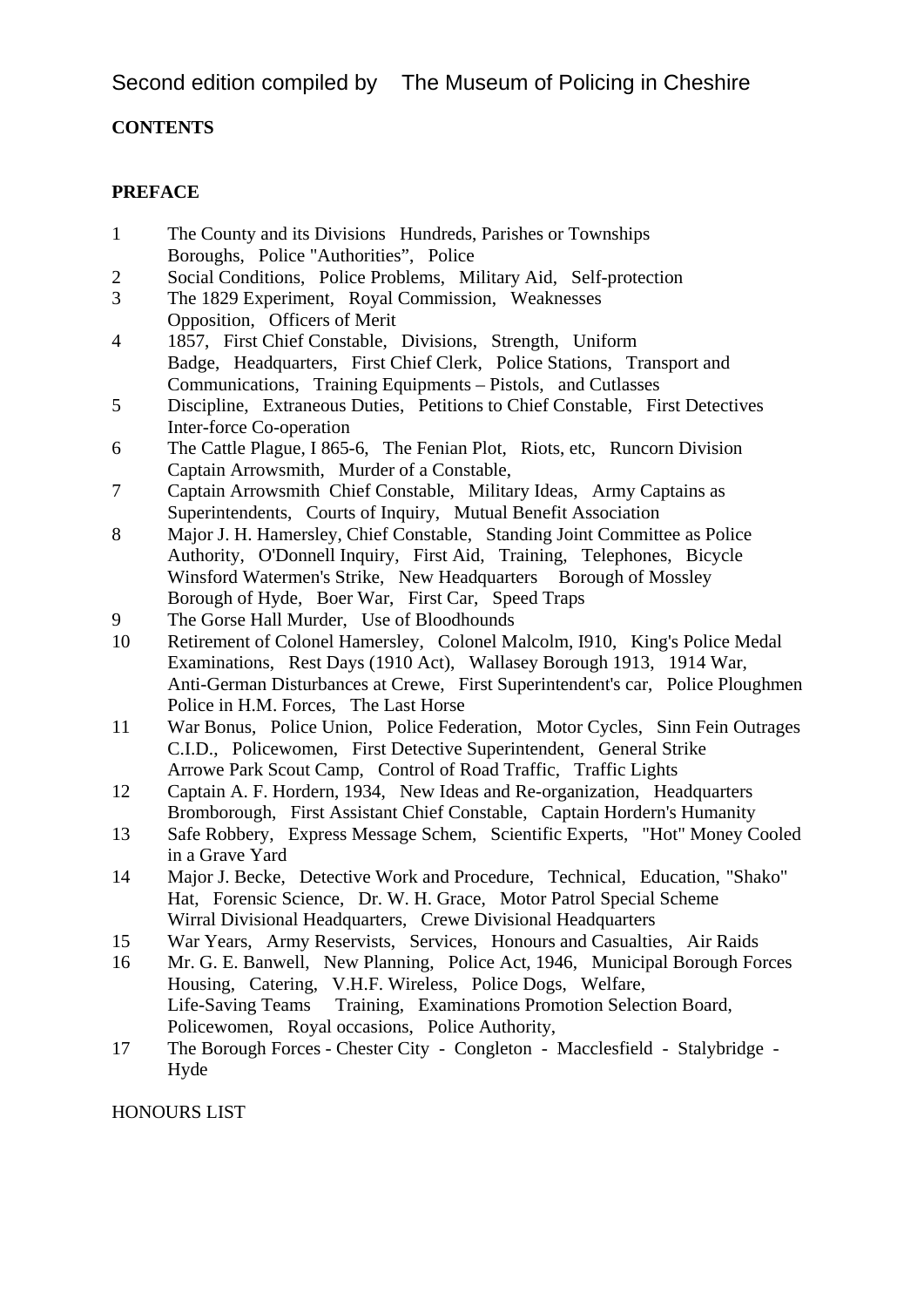#### PREFACE

You cannot be a member of the Cheshire Constabulary until you have declared in court that you will well and truly serve our Sovereign Lady The Queen to the best of your skill and knowledge. Part of this declaration has been taken as the title of this book because it gives some account of the way the Cheshire Constabulary has done its job in the first hundred years of its existence. Mr. James, who was the Chief Constable of Congleton until that Force was amalgamated into the Cheshire Constabulary, has now retired, but the present members of the Force are in his debt for the labour that he has put in to find out what our predecessors were like and what they did. His history will be read with interest and with some amusement in the Force and perhaps by a few members of the general public.

The vast majority of us in the Cheshire Constabulary and indeed in most Police Forces in this country are happy in that we enjoy our job and feel that we have the confidence of our employers, the folk of the country, whether they be rich or poor and whether they live in the town or in the countryside. Our work in maintaining law and order is facilitated by the fact that most people want law and order. It may be that our great strength lies in that we are controlled by the democratic representatives of the people of the country. We recruit from the people and we have few privileges or legal powers that are not possessed by those who supply our recruits.

It follows that we have tended to change as conditions changed in the country. Even as there were little changes and improvements in the country during the period of the wars, so wartime periods in the Police were just times of hard work. Since the last war there have been many changes in the Cheshire Constabulary to make us fit to continue to be of service in the changed post-war world. It is still too early to pass judgment on many of these changes.

Naturally, in an age of science and mechanization all the various scientific aids to detection and communication have been developed in the Force and the motor-car has taken the place of earlier means of locomotion with us as it has done in the country at large. This has involved some expense in the purchase of instruments and vehicles. For their use it would have been simple to train a few experts and keep them rigidly to the jobs for which they were trained, but we have chosen the harder way of trying to train the whole Force. Nowadays the policeman in his service gets the zest of variety. We hope in this way to avoid the domination of the experts in any particular branch of police work.

Bearing in mind the development in education and the change in the distribution of wealth we still get our recruits from the same sections of the community that supplied us in the past. Some 1,100 men and women are required to police Cheshire and we have never had less than 93 per cent of this number. It may be that in a humble way police work must be a vocation and not a career. If this is so, the writers of the next centenary history of the Cheshire Constabulary may decide that we did not do too badly in the face of competition from other vocations and from other careers.

It may be that future historians will think that our disciplinary methods changed more towards the end of our first hundred years than anything else connected with the Police. We have been helped in this by the vast improvement which resulted from the opening of the Home Office District Police Training Centres. No history of any Police Force in the country would be complete without recording the tremendous debt that all policemen owe to Mr. F. T. Tarry, C.B.E., one of Her Majesty's Inspectors of Constabulary, who has devoted so much of his ability to the cause of training recruits. With good training it has been easy to remove the petty restrictions on a policeman's life and easy to encourage him to work without that close supervision which undoubtedly had a deadening effect in the past. It is worth recording that our existing rules on behaviour in the Cheshire Constabulary are as set out below. There are no others.

"All members of the Cheshire Constabulary will conduct themselves on duty according to Police Regulations and according to the declaration they made before a magistrate on enrolment. "Off duty they will be expected to behave as Christian respectable citizens at all times. There will be no other restrictions on their conduct or movement.

"Absence from their normal place of residence during off-duty periods will be reported to the member's immediate superior officer if the member thinks it possible that he may be required for an emergency. Whether a report is made or not will depend entirely on the judgment of the individual member of the Force."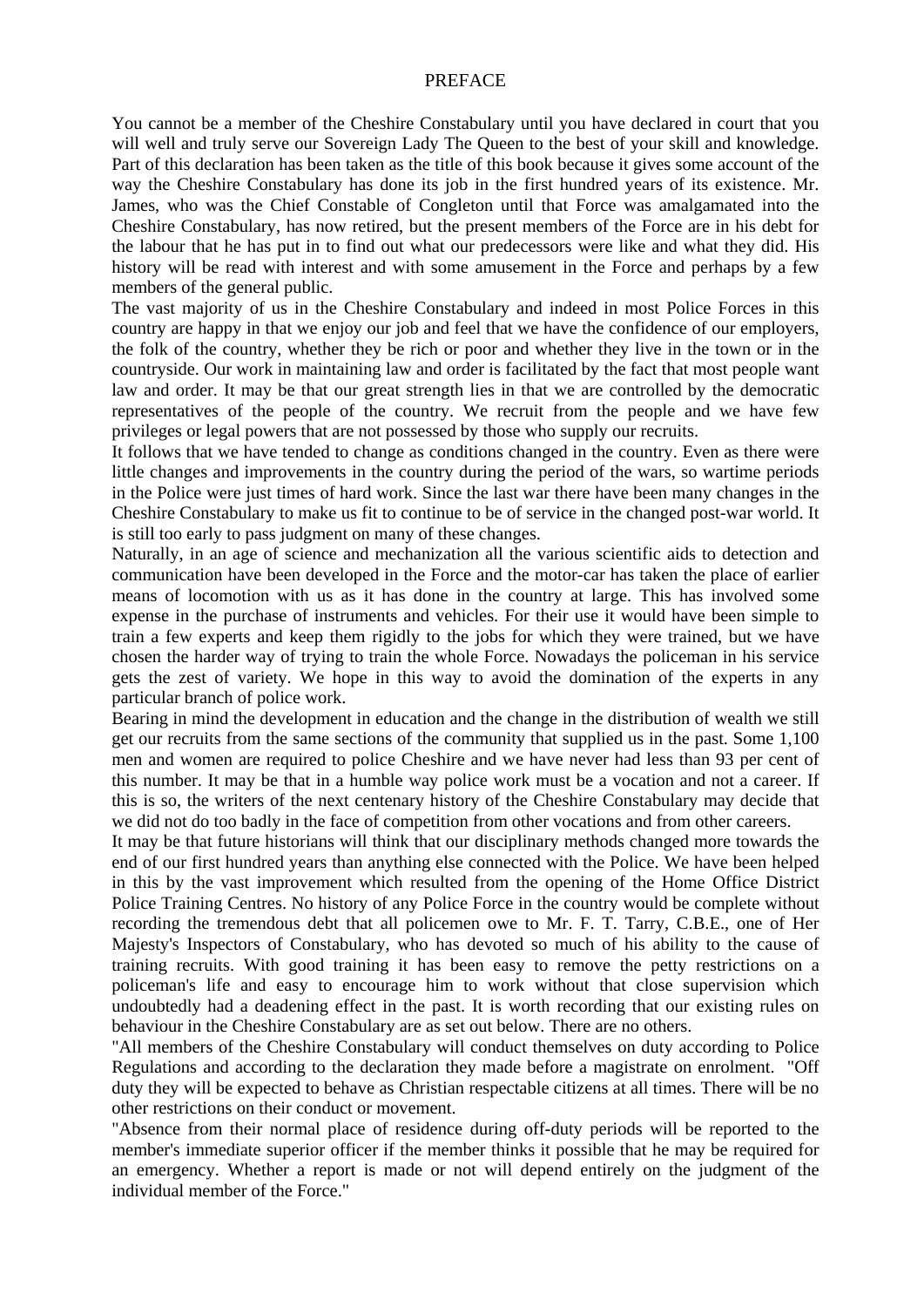Police Forces in Cheshire, like most others in the country were never troubled by any serious bribery or corruption. Our stalwart colleagues of early days may have been a trial to the Chief Constable of their time because they occasionally drank too much and it maybe that some of their beer was bought by other people. It maybe that in the past some of the contributions to police charities, sports and dances were accepted far too freely. Whether this was so or not we can all take pride in the fact that at the end of our first one hundred years we are free from even the breath of corruption. We occasionally run dances but the proceeds are always given to some charity which has nothing to do with the Police.

On an average about eight members of the Force are commended for outstanding work every month and perhaps some future historian will give us a good mark for the fact that it is very rare that a month goes by without one of the commendations being for work done when the policeman was supposed to be off duty.

A wise police authority has practically removed from members of the Force that anxiety about housing which the post-war population of the country has suffered. Many new police houses have been built. Canteen facilities and general material conditions of work have been made to approach those found in the best industrial concerns and it may be that this has produced one unexpected result. That is a definite flagging of interest in organized police athletics and games. Also some observers think that the policeman is less inclined than in the past to avoid social contacts. Perhaps with a job to be proud of and good conditions of service this is a natural development. It may even be that it is better for a policeman to play his cricket and his tennis at the local club rather than play for a police team, but whether it is good or not, undoubtedly our next historian will notice this development at the end of our first century.

It is too early to pass judgment on the effect that the Police College has had on the Cheshire Constabulary although we are fast approaching the stage where every officer above the rank of sergeant has been through the Police College. The writer of this preface believes that the college has improved the standards of our officers very greatly. At some date in the future one can hope that there will be a Chief Constable of Cheshire who entered a Police Force as a constable, who was trained at a District Training Centre and who had his higher training at the Police College.

This one hundred years of the history of the Cheshire Constabulary includes some thirty-eight years of the Police Federation which will soon deserve and doubtless get a history of its own. In Cheshire it has been served by a number of good officers who have fearlessly and honestly represented the grievances and difficulties of the federated ranks, and it is doubtful whether Cheshire or any other Police Force could have done without it or some similar organization. The Act of Parliament that gave birth to the Federation states that the Federation was established to enable members of Police Forces to consider and bring to the notice of police authorities and the Home Secretary all matters affecting their welfare and efficiency other than the question of discipline and promotion affecting individuals. Looking back one would say that the emphasis has been more on welfare than on efficiency, but it might be that during our next one hundred years the Federation will be able to devote more attention to this latter side of their charter.

Up to the turn of the century a policeman might expect to find one elderly female working in the building. She would be the police matron who safeguarded the interests and morals of any female prisoners. He would certainly gasp to find the number of efficient young women now coping with such a lot of our inside work. The shortage of manpower during the wars opened the doors for these ladies and it might be that at one time there was some financial advantage in employing rather underpaid females to do the work previously undertaken by a constable who tended to cost more and more. The introduction of a special office staff on reasonable pay has added greatly to our efficiency, but it has removed the number of jobs that slightly unfit elderly constables could do. In fact, after one hundred years of the Cheshire Constabulary we have reached the stage that there is no room for a man unless he is superlatively fit, both physically and mentally.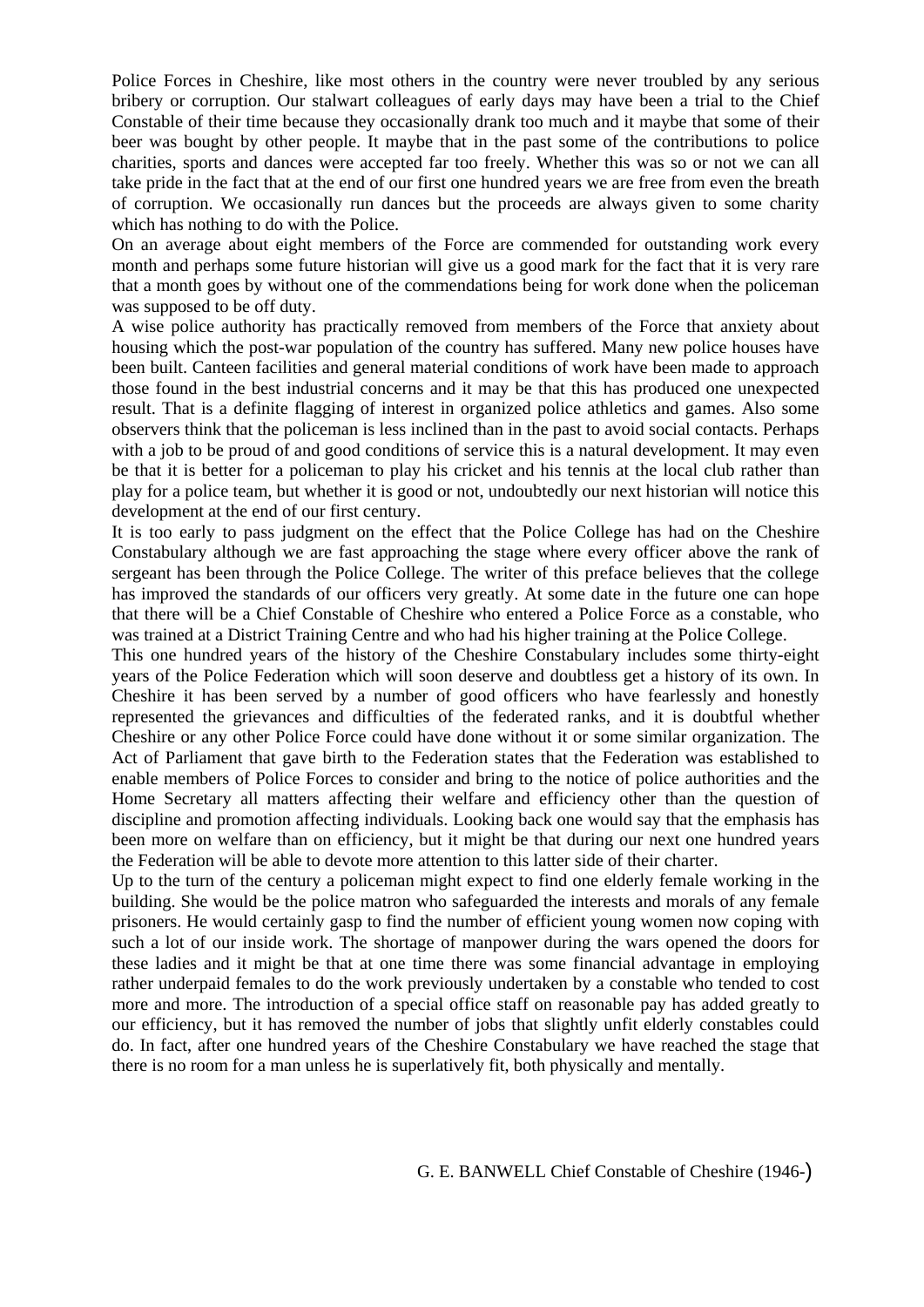### **HISTORY OF THE CHESHIRE CONSTABULARY**

#### CHAPTER ONE

The County and its Divisions Hundreds Parishes or Townships Boroughs Police "Authorities" Police

IN the early years of the nineteenth century civil administration in Cheshire was carried out as it had been for centuries. The pattern was: The Justices in Quarter Sessions, The Hundred, and the Parish (or Township). In addition there were four chartered boroughs - Chester, Congleton, Macclesfield and Stockport - all to a large extent self-governing.

The Court of Quarter Sessions was the County administrative authority (in addition to being a Court of justice) until relieved of general county business by the newly created County Council in 1889. The Hundreds of Broxton, Bucklow, Eddisbury, Macclesfield, Nantwich, Northwich and Wirral, earlier of some importance, still retained a few functions, one of which was the appointment of a High Constable. The Hundred and the High Constable were later to provide the territory of the police division and the title of the first paid officer equivalent to the superintendent.

The civil parishes, or townships, as they were sometimes called, were the smallest units of local government. Their responsibilities were wide and varied. Their officers, the most important of whom was the constable, were residents of the parish. They were chosen each year at the annual "vestry" meeting and presented to the appropriate authority, either the Court Leet or the justices, for formal appointment.

In the early 1820's there were some 450-500 parishes in Cheshire, all electing one or more constables annually. In 1828 at the Macclesfield Hundred Court Leet, forty-eight persons were "sworn-in" as constables for thirty-eight townships.

The office of High Constable was abolished in 1869, but by then it had long been little more than an empty office.

The four boroughs of the county were largely served by the same methods of vestry elections, but as in the non-borough towns some degree of "protection" came from the system of night watchman employed for a miserably small wage by the local authority or private syndicates.

One other type of "authority", often imperfectly understood, should be mentioned here. This was a sort of stop-gap authority created for special purposes. It was a system of local government by a local body of "commissioners" acting under the authority of a local Act obtained by petition to Parliament. Briefly, it provided a means whereby a district made up of a group of adjoining parishes ripe for advancement into an urban or town status but lacking the charter necessary to provide borough status (the only known municipal authority of the time) could, for special purposes, be administered by an authority having power to levy a rate.

These Acts were usually of an omnibus character and whilst providing an authority to carry out highway works, sewerage and lighting schemes, control markets and make bye-laws, only incidentally provided for the employment of a few paid constables. The district later to form the town of Stalybridge (Borough in 1857) obtained such an Act in 1828 and Birkenhead (not to become a Borough until 1877) obtained one in 1833. An example of the rapid growth of towns and the need of something more than parochial powers is to be seen in the case of Birkenhead. In 1824 it was estimated to have a population of 120 inhabitants. By 1839 it had 9,200. In this period of fifteen years building land had grown in value from one shilling a yard to twenty-five shillings and sixpence.

The Commissioners were local people (in Stalybridge twenty-one in number) annually elected at a town's meeting of ratepayers by a show of hands.

The parish constable has been so well and so often pictured that little can be added to what is generally already known. He may have been a shopkeeper, a farmer, or a superior artisan. He had no value in preventing crime and only became active after an injured party had obtained process and delivered to him the document, warrant, order or summons, together with the appropriate fee and travelling expenses, if any. It was not infrequently the case that a victim of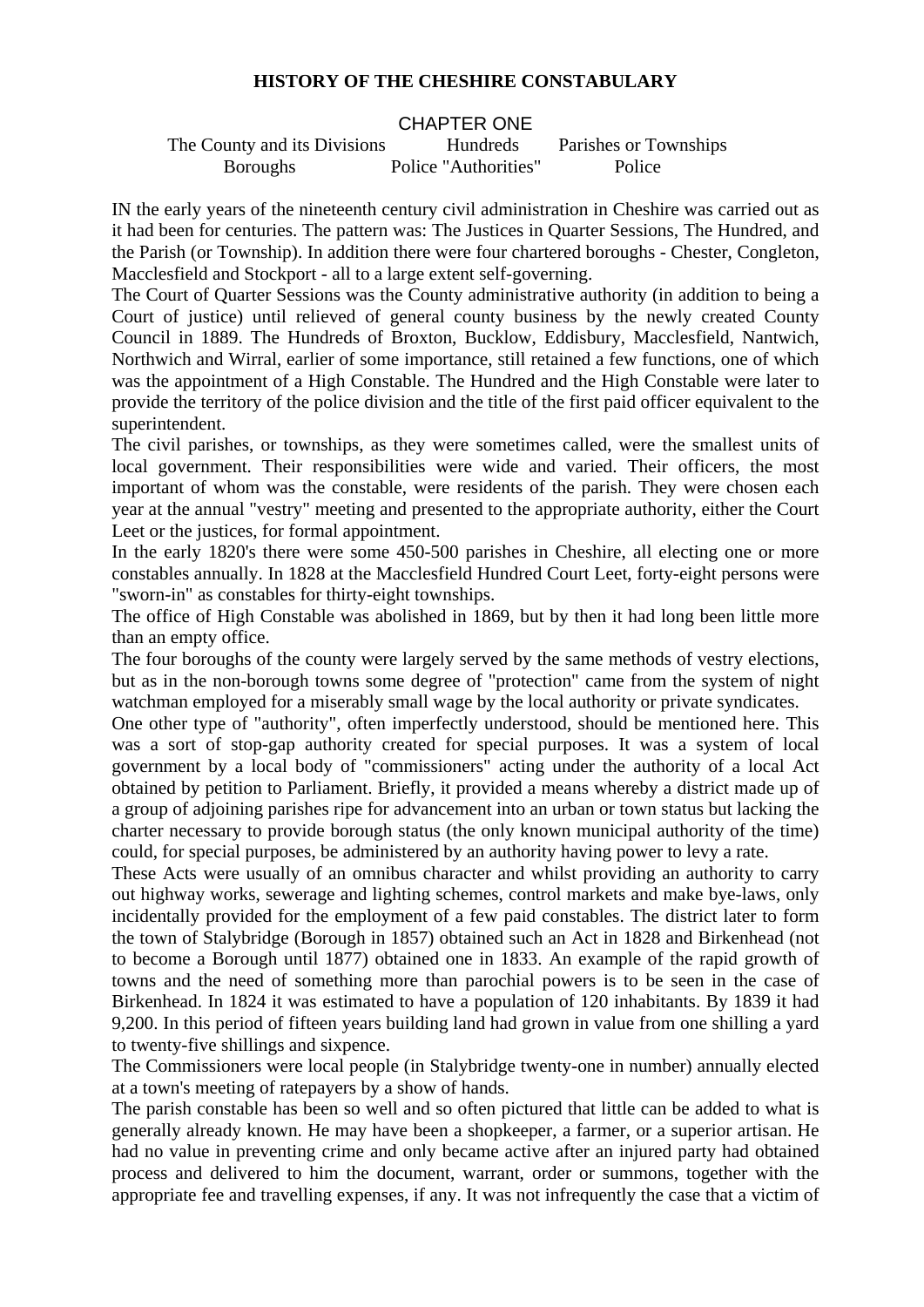say, larceny, having set the law in motion eventually found himself saddled with a bill of costs much in excess of the value of the property stolen.

If he were a busy man in his private pursuits he would often employ a "deputy" to perform his duties. The "deputy" of the times may, perhaps, best be pictured as the local odd-job man who, for a small fee, would undertake a variety of tasks from clearing a drain to posting bills and acting as a bailiff to the debtors' court. The name was later commonly applied to full-time paid officers appointed under the Town Commissioners system, as at Stalybridge and other places.

If the constable did the work himself, he would give the least time possible to it. His attitude might well be considered as adequately summed up in the words of the parish constable of Taxall (then in Cheshire) who whilst at Chester Assizes - he having found the body of a murdered man - on being told on his return to his inn that the ostler had been found dead in the privy at noon, said: "Yes, I saw him dead there three hours ago, but I had had trouble enough in fording one dead man, I'll be - if I ever find another".

A surviving tattered ill-written Constable's Account Book for the parish of Astbury (1807- 1840) shows the variety of tasks which fell to a constable through whose parish ran a main highway.

In the year 1821-22 for example, the constable, Charles Shaw, handled nearly £100. Of this £80 represented county and parish rates, which, it seems, the constable collected.

Over most of these years the time of successive constables was taken up with the duty of finding local transport (Astbury apparently being a staging point between Newcastle, Staffordshire, and Macclesfield) for military forces en route as shown by the entry - "Paid Robert Hargreaves for going to Newcastle with Baggesh". Frequent entries concern the payment of rewards to boys for "burds yeds" under an old Act dealing with the "Destruction of Noisome Fowl and Vermin".

Other typical entries include:

|                                               |                | S.                          | d. |
|-----------------------------------------------|----------------|-----------------------------|----|
| <b>Pd.</b> Swaring Constables at Astbury Cort |                |                             |    |
| <b>Pd. Constable Staves</b>                   |                | 5                           |    |
| Pd. for Milata papers                         |                |                             |    |
| Expenses when pricking Milita                 |                |                             |    |
| Writing Milita papers                         |                | $\mathcal{D}_{\mathcal{L}}$ |    |
| Expenses to Jury at Congleton                 |                | 13                          |    |
| Jouney to Sandbach                            |                | 5                           |    |
| Pd. for a letter                              |                |                             | 6  |
| Pd. for new gidepost at Sprint Lane           | f <sub>1</sub> | $\mathcal{D}$               |    |
| Pd. to Passes ***                             |                |                             |    |

What with the corruption of "deputies" by the swelling of expense accounts, and other dubious fee-catching tricks, and a general disinclination by the true constable to do more than absolutely necessary (with no supervision from the distant High Constable), it is understandable when a justice of the time remarked: "We have enough penal legislation for six planets. The trouble is we have no means of enforcing it."

The township constable system continued side by side with the trial of a paid constabulary established by the Cheshire Act of 1829, and in fact it seems to have survived in some parts of the county until about 1 860, for in that year Quarter Sessions informed county coroners that allowances to township constables for inquest duties would be discontinued.

\*\*\* "Passes" was the term used to describe poor wayfarers; not real vagrants - often accompanied by their families to new jobs of work to whom fourpence per head would be paid as an aid to subsistence. They would be in possession of a certificate (pass) signed by a justice of the Peace showing their place of birth and other details - in a sense a passport or identity document.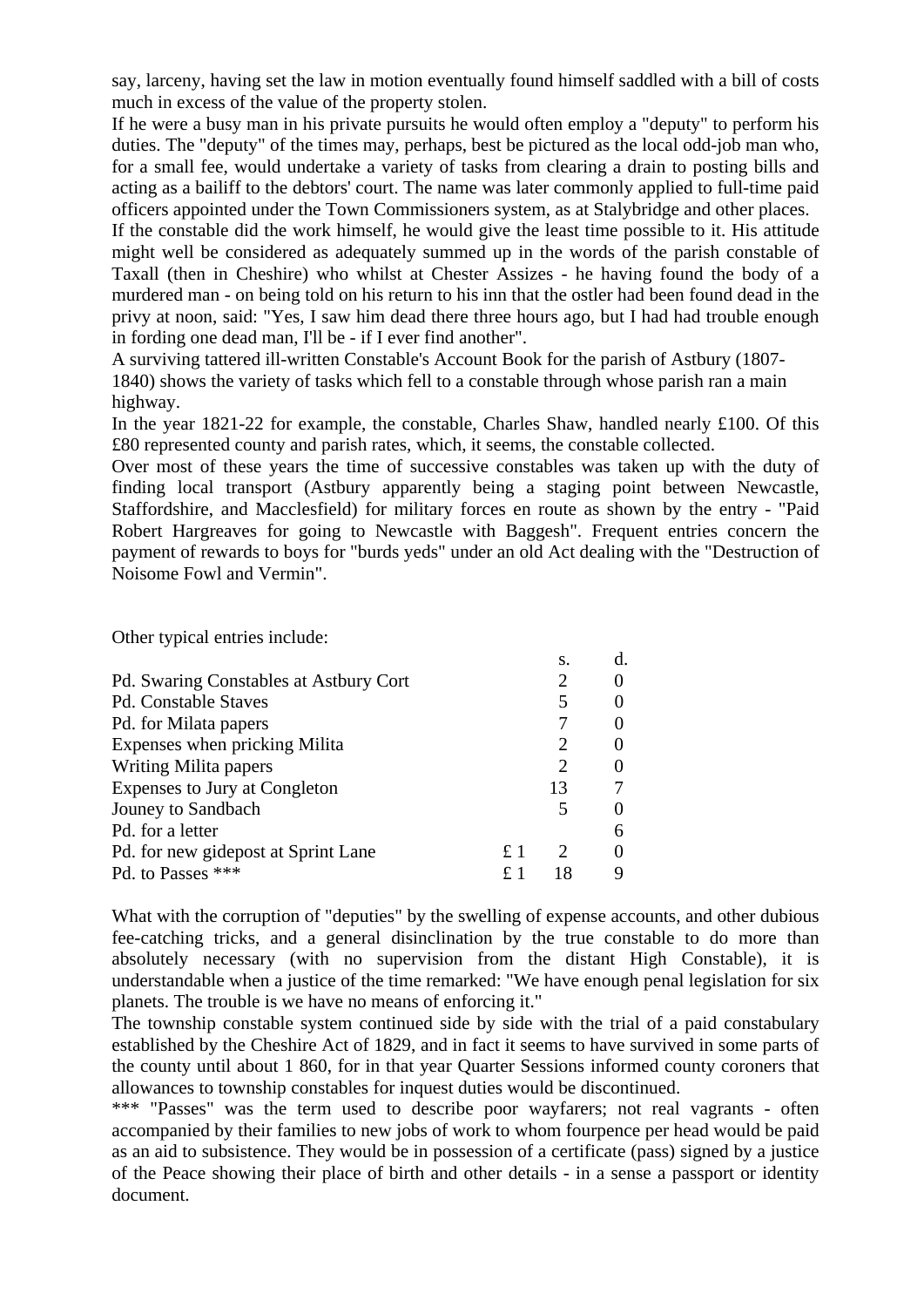### **CHAPTER TWO**

Social Conditions Police Problems Military Aid Self protection

THE police are at all times concerned with people; therefore, the behaviour of the people at any period of time is a proper study for policemen.

The evolution of the Police Forces of Britain was influenced by, and cannot properly be understood without some knowledge of, public behaviour.

By the beginning of the nineteenth century public behaviour was deteriorating at a rapidly increasing tempo. Students of social history will not need to be reminded of this.

Cheshire, in common with the rest of the country, continued to rely for the maintenance of the "Peace" on an out-of-date and decrepit system at a time when, to quote the most eminent authorities, lawlessness was at its worst and the country was nearly in a state of civil war. This condition, in a diminishing degree, lasted until late in the century and was only slowly grasped and brought under control.

In the market towns the frequent stock and produce fairs attracted a large number of "followers", who, during the period of the fair, robbed and pilfered, and between times battened on the rural dweller. These were matched in criminal activity by the hordes of vagrants constantly on the move. Chester was said to have some 200 lodging houses (unregulated hovels), in which those with the necessary fourpence per night were crowded in circumstances of the greatest depravity. In all towns and villages beer-houses were to be found on every corner.

Poaching, in a county of large estates such as Cheshire, had long been a popular rural pursuit. Previously more or less confined to a small number of practitioners, with canal, and later railway building, it often became a major operation carried out by large gangs with whom the game-keepers frequently had violent and bloody battles. When, as occasionally happened, arrests later took place, attempts would be made to rescue the prisoners, as at Nantwich in 1828, when, following the detention of some fifteen men on poaching charges - all taken one by one when abed - it became necessary to have an escort of two companies of infantry from Chester to assist the constables in taking them to and from Court and later to Chester Castle gaol, a mob of some hundreds of navvies having made persistent efforts to rescue them. A sequel to this event is to be seen in the Chester Courant some months later in an item which reads - "We understand that the house of Burrowes, the informer, about three miles from Nantwich, is levelled to the ground and himself obliged to be sent to Knutsford House of Correction to screen him from the fury of the mob".

In 1859 Superintendent Laxton of Nantwich was presented, by a Mr. Ackroyd of Doddington Hall, with a gold watch in appreciation of his efforts in arresting for murder two of a gang of poachers, who had shot and killed two gamekeepers and had later been traced to Somerset where they were found working on the railway.

Another example of mob disorder in a quiet country setting is to be seen in the account concerning some 2,000 navvies engaged in building the Chester-Birkenhead line near Little Sutton in 1839, who, following a wage dispute went on strike and, armed with pick shafts and other implements, traversed the neighbourhood robbing and pillaging inhabitants and travellers and: "proceeded to possess themselves of the entire village of Sutton". The general disorder, mixed in with which was a certain amount of inter-gang warfare, Irish v. The rest, went on for two days and was only brought to an end on the arrival of a body of cavalry from Liverpool and other troops (complete with a "cannon") from Chester. It was reported that seven of the men injured in the gang fights were so seriously hurt that their recovery was doubtful. A large number were arrested and later convicted; and this at a time when the justices of the Wirral Hundred had just told the Royal Commission 1836-9 that a body of paid whole-time police was quite unnecessary.

Incidentally, it has been said, that the Little Sutton episode, together with a similar event at about the same time in Wiltshire, led directly to the creation of railway police.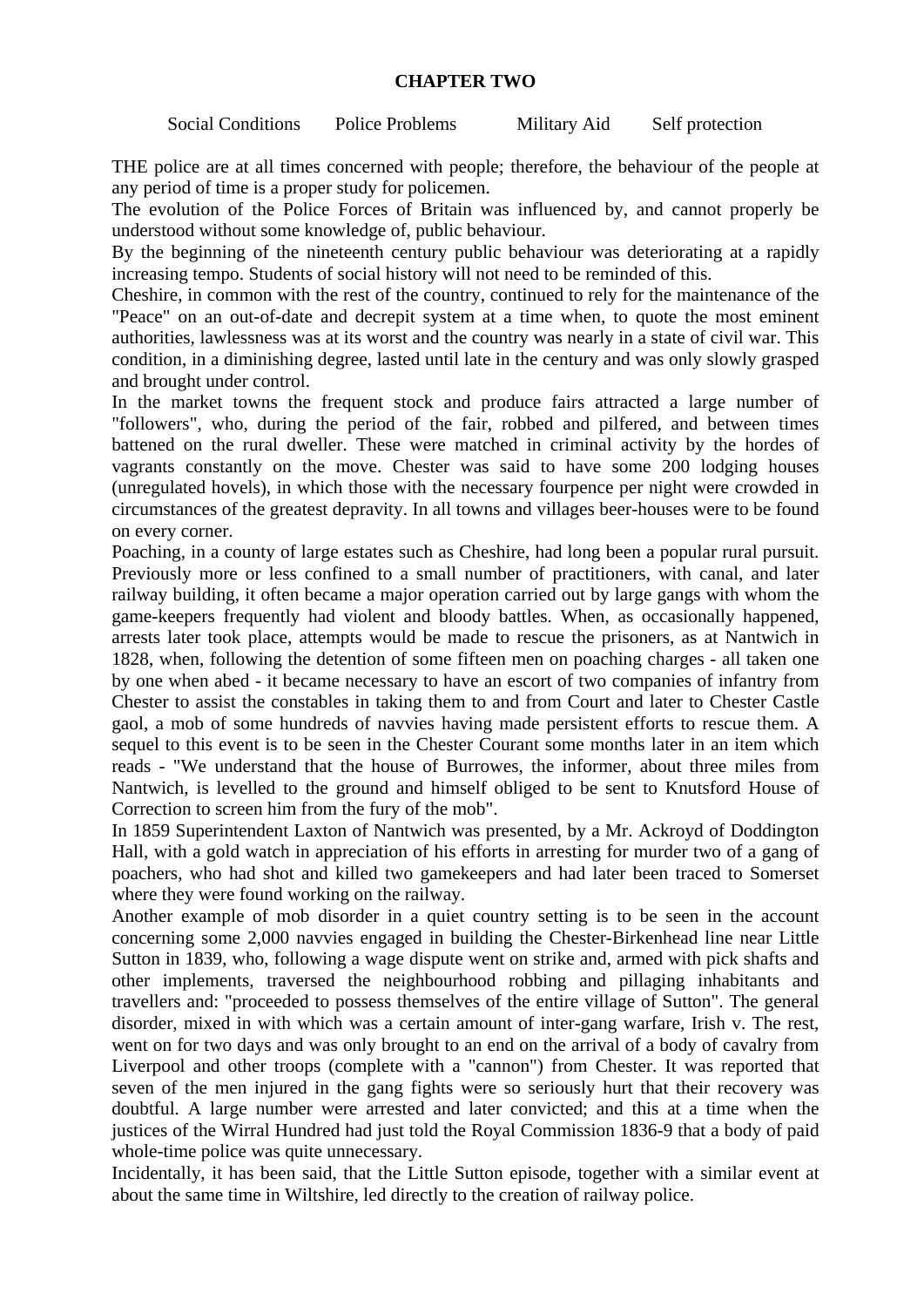The poaching activities of the truly rural dweller were paralleled as the century wore on by the increasing practice of urban gangs from the towns foraging out into adjoining districts for distances of anything up to ten miles in search of game. This was not to come to an end until the outbreak of the First World War A report by Captain Smith to Quarter Sessions in January, 1867, records that under the Poaching Prevention Act about five miles of netting had been seized in the past four years; 863 head of game seized and sold, and besides sentences of imprisonment, fines amounting to £500 had been inflicted.

In addition to day to day crime, trouble arose from the looting of frequent wrecks cast ashore in fog or bad weather on the Wirral coast. It was said that this went on unchecked and in circumstances of the greatest depravity. Corpses were robbed of everything of value. A witness spoke of seeing ears being bitten off to recover earrings and fingers severed to obtain rings.

A few parish constables were, for obvious reasons, quite powerless. By the time the Lloyd's agent arrived from his district headquarters, every portable object of value had disappeared.

In the textile districts of east and north-east Cheshire, the main trouble arose from industrial disputes arising from fluctuations in trade and the struggle of the workers to obtain better conditions of work and pay. Interwoven with this, a potent influence making for mob-disorder were the political and religious issues of the day, such as Chartism, Reform, Anti-Catholicism, etc. Just one example of the troublesome times may be seen from the following account of one event in the Hyde district.

In April, 1839, the constables of the Hundred from observations at Chartist meetings in the Hyde district, obtained warrants for the arrest of the leaders and principal agitators. For reasons of discretion the warrants were not executed until June, when the two arrested men were placed in the New Bailey (police lock-ups) at Stockport.

Some days later they were conveyed to the Commercial Inn, Newton, where the petty sessional court was held. The prisoners were brought from Stockport by coach escorted by a troop of sixty cavalry and a company of the 86th Foot. The route was lined by many thousands of people. Near the Commercial Inn companies of the 86th and 10th Foot regiments were posted.

After committal proceedings, one prisoner, who had not got sureties for bail, was escorted back to Stockport by the military. At the Assizes in August, both prisoners, a Dr. McDonall and a Mr. Joseph Bradley, both well educated and highly intellectual men, were given prison sentences and bound over in £500.

The size of the problem will be seen from a report of a meeting in June of the same year when it was estimated that at one open air meeting some 13,000 people were present; and this with only about four constables in the whole district.

Even in Stalybridge the "Police" Act of 1828 had only produced one constable or at most two, who might well have said, as did the constables in Hardy's Mayor of Casterbridge - "what can we two poor lammagers do against such a multitude, 'tis tempting 'em to commit felo-de-se upon us".

The justices on whom fell the duty of preserving the peace had no civil force capable of quick mobilization and preventive work. Mob disorders matured and broke out into riots quite unimpeded and could only be brought to an end by military aid. There seems to be no evidence after the "Peterloo" affair in Manchester in 1819, of these encounters leading to fatalities. The regular military forces were by no means enough to go around and the history of the Cheshire Yeomanry for the first forty years of the nineteenth century is one of repeated mobilization for duty in aid of the civil power, mainly in the eastern parts of the County.

Measures of self-help by groups of inhabitants in towns has already been seen in the private "syndicate" watchman. In rural districts with property scattered over large areas this form of protection could not be applied. In its stead arose the system of associations providing rewards from private sources for information leading to the apprehension and conviction of persons responsible for crimes committed against the property of members. These associations were very simple in structure. The members, property-owners of one or two parishes, would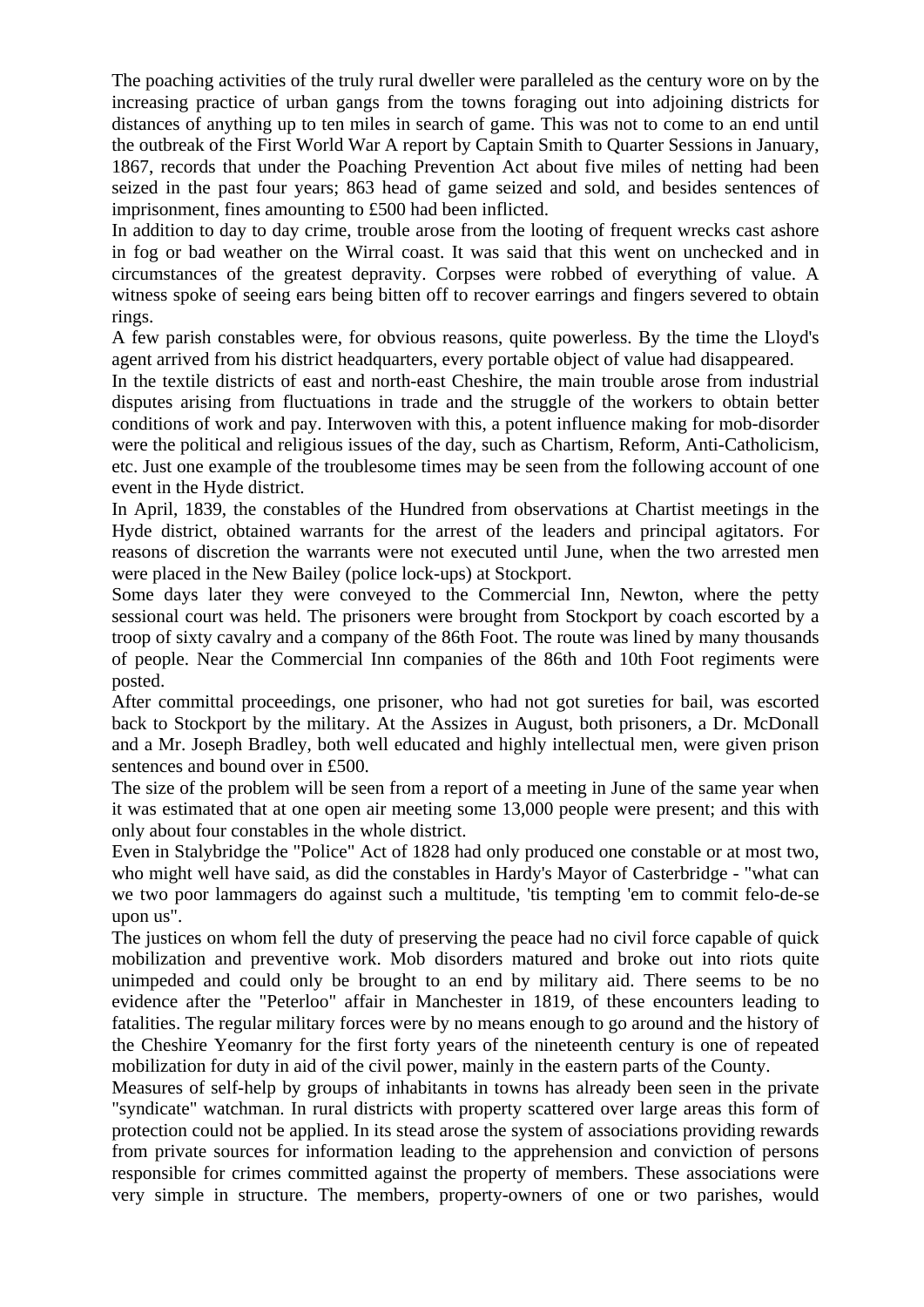guarantee to subscribe to a fund from which rewards would be made according to an advertised scale. Horses, cattle, sheep, pigs, etc., all had their "price".

For example, the Utkinton Association Of 1829 - members Lord Alvanley, Sir Phillip Grey Egerton and twenty others- provided for rewards for information concerning crimes committed against any of the members ranging from £10 10s. 0d. for burglary and housebreaking, horse, cattle and sheep stealing, down to stealing wagons or carts - £2 2s. 0d.

As late as 1850 the Bickerton Association still continued to hold its annual meetings at the Red Lion Inn.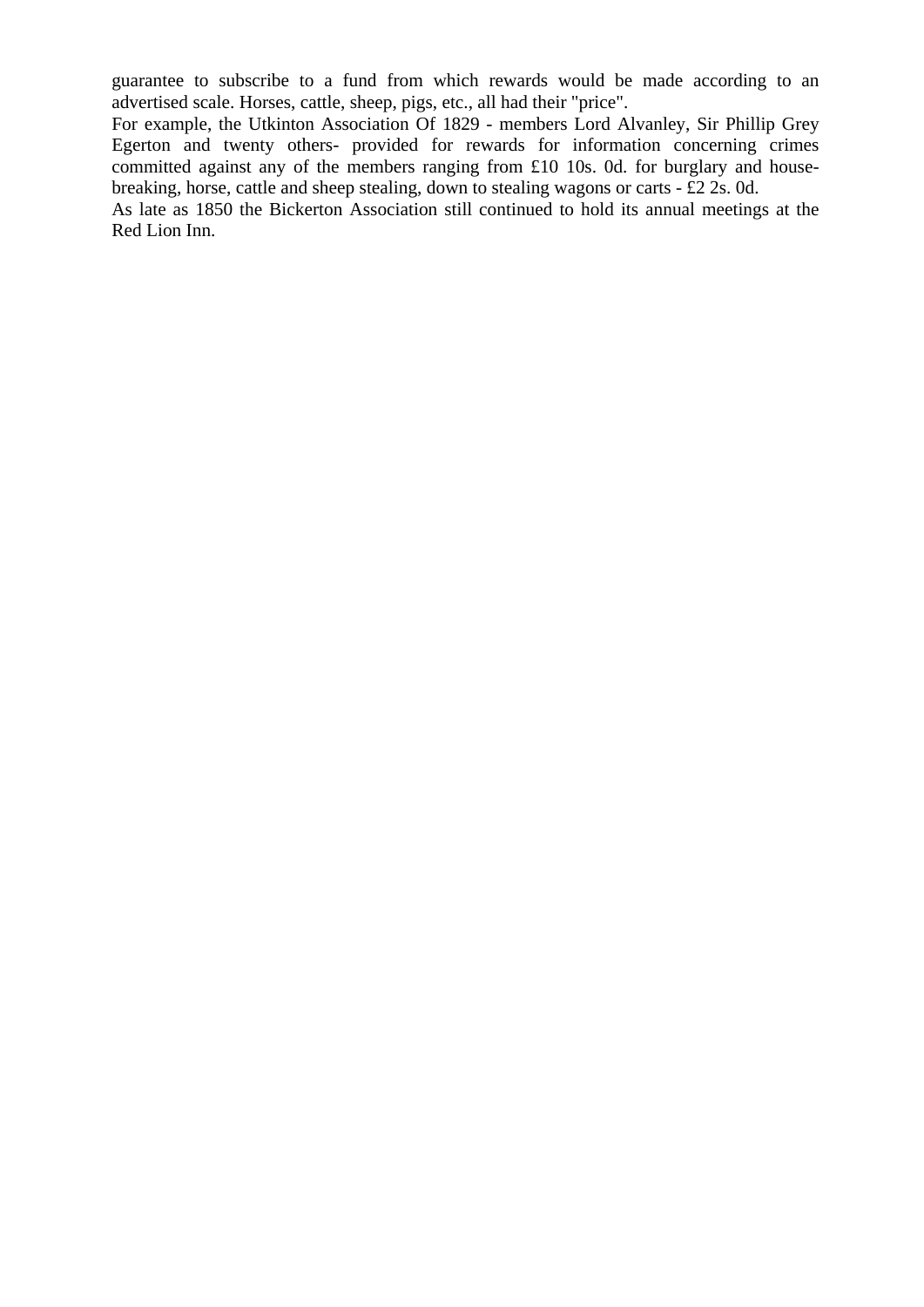#### **CHAPTER THREE**

# The 1829 Experiment Royal Commission Weaknesses Opposition Officers of Merit

By an Act of Parliament dated 1st June, 1829, the Magistrates of Cheshire obtained power to appoint "Special" High Constables and "Assistant" Petty Constables and pay them. The Act might well have been the foundation of a model county Police Force to be followed by all counties, for, as the Royal Commission report said of it: "it was an experiment made with a view to the application of a general measure to other counties of England and Wales". It failed for a number of reasons. It was purely permissive and subject to too many debilitating factors and it had the fatal weakness of not providing for a coordinating head or chief executive officer. At best it provided for nine unrelated uncoordinated Police Forces. One in each Hundred, (three in Macclesfield Hundred).

Its application depended, if not legally certainly in practice, on the wish and good-will of too many factious elements.

In theory it only wanted three justices acting for any Hundred or petty sessional division to recommend that appointments be made for Quarter Sessions to adopt the recommendation. In practice it was not so simple. If the justices themselves were favourable in the matter, they would usually, on the slightest hint that they were to consider the matter, be deluged with petitions opposing the idea. An example of the magisterial opposition to paid appointments is to be seen in the answer made to the Royal Commission by the Wirral justices who, when asked if nightly patrols (paid police) were necessary said: "No, except as a coast guard to protect wrecks, and such guards should be appointed at the expense of the port of Liverpool merchants and under-writers, as entirely affecting them". The Commissioners' comment on this was, to say the least, rather sharp: "It appears to us that the opinion expressed in this answer by the magistrates is short-sighted and is founded on a misapprehension of their legal, constitutional and moral, not to speak of their Christian duties." The Commissioners went on to speak of immense losses on the coast and the depraved habits of the population of the district and referred to the ancient principle that: "the people and administrators of justice within the districts where these habits of plunder were allowed to occur would be made sensible of their duties by heavy amercements and by other salutary punishments". The ancient principle referred to was, of course, that under which a fine (by special rate) could be imposed on all the ratepayers of the Hundred for failure to bring criminals to justice. It still survives in the Riot Damages Act under which a police authority may be ordered to pay compensation for damage done to property during riots.

That the Wirral magistrates were not alone in their thinking is to be seen in a reply of the Broxton magistrates, when, in the face of the most overwhelming evidence of lawlessness and gang outrages in the Hundred, they said, "We have power of appointing under the local constabulary act, but such appointment is unnecessary."

So much for the justices. The county newspapers of the times were largely "pro" or "anti" magistrate. The Chester Courant in 1829 spoke of the Act as one calculated to increase the already great power and patronage of the magistrates and make for jobbery and favouritism in appointments. It, no doubt, with relish, some ten years later published a long and scathing letter from a Mr. Joshua King of Woodchurch on the appointment of six paid constables in the Wirral Hundred, in which they were referred to as "the new Gendarmes forcibly quartered in the district"; "a set of lazy vagabonds"; "harpies praying on the very vitals of the community", and finally after further abuse ends, "may God defend us from all such spies and informers".

Local opposition manifested itself in various forms. The most popular was perhaps the signed petition.

Of the many cases quoted in the Royal Commission's Report it was stated that one was "hawked" about by a parish constable. One third of the signatures were those of publicans and beer-shop keepers. Other signatures were those of persons who had been charged with or convicted of offences (one was suspected of being implicated in a murder). In nearly all cases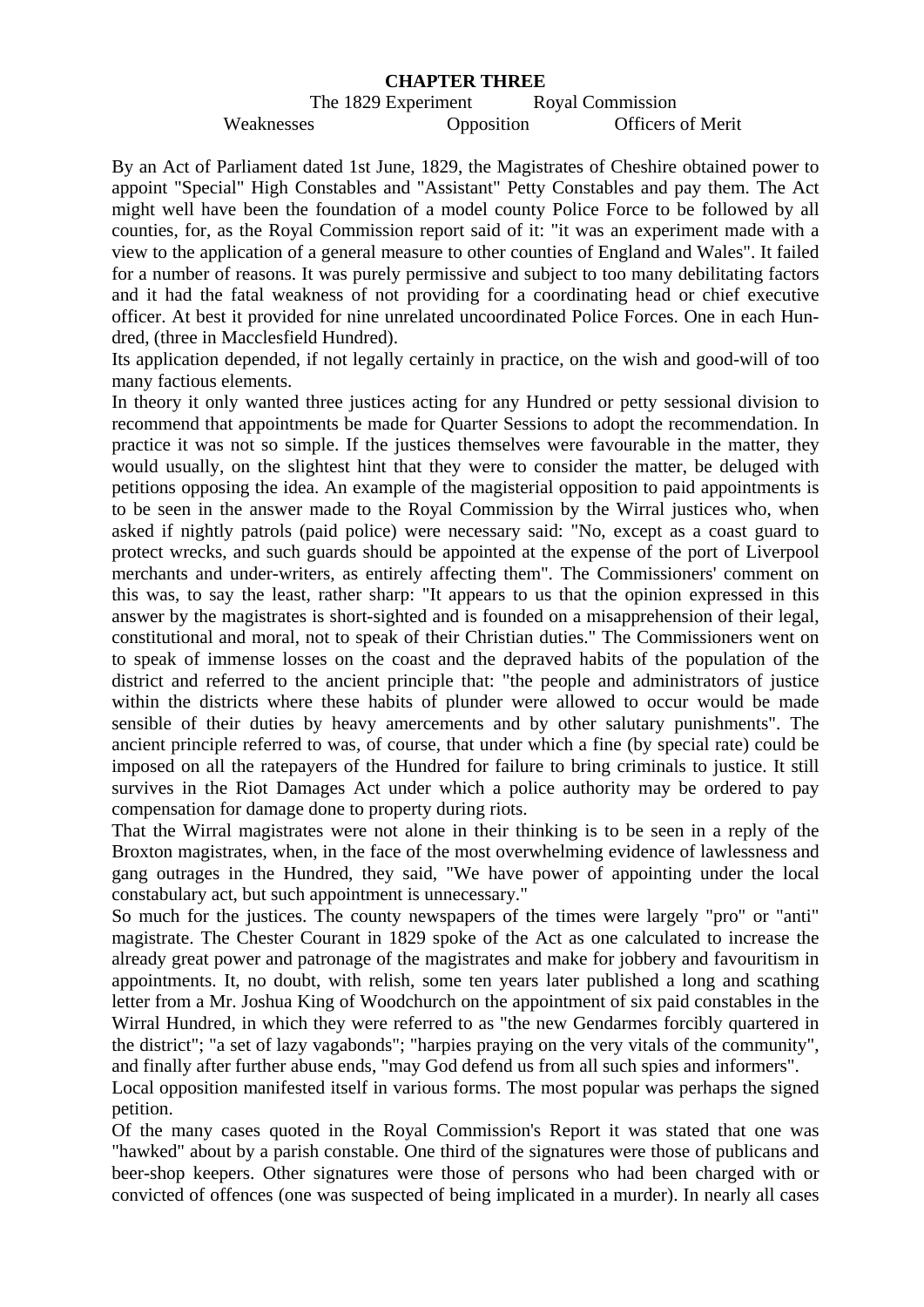the signatures were of people whose corrupt interests would be affected by the appointment of an efficient constabulary, or of persons who would properly be the subjects of a measure of police control. That all this had an effect on Quarter, Sessions is to be seen from the comment of the Chairman, Mr. T. Trafford, when he said: "We did it (made appointments) in small numbers in the hope of quietening people's minds. We did it! without that degree of firmness with which we ought to have acted."

At the time Mr. T.Trafford spoke (1837) the county possessed three special High Constables and about twenty-four assistant Petty Constables when the population of the County would be a little under 400,000. Incidentally, Mr. T. Trafford who lived at Outrington (Oughtrington) near Lymm, would appear to have been connected with the equivalent of the M.I.5 of the times, for papers recently discovered by the Manchester Public Libraries indicate that he was the recipient of reports (1816 -17) on the establishment of Hampden Clubs (Radical Reformers) submitted by agents working in South Lancashire and East Cheshire.

By the time this Act came to be replaced by the general County and Borough Police Act, 1856, the justices had managed to secure an increase in the size of the "force" to eight High Constables and about eighty Petty Constables. Some idea of the area of beats allotted to these constables even as late as the year 1850 will be seen from the following examples

In the Wirral Hundred, John Newton was in charge of Wallasey, Liscard, Poulton and Seacombe.

In the Broxton Hundred, Thomas Parkinson was responsible for practically the whole area west of the Whitchurch - Chester road, and in the Macclesfield Hundred, the whole of the area east of the Leek - Macclesfield road to the Stockport boundary was in charge of one constable.

An advertisement in a county newspaper of 1829 for a special High Constable for the Hundred of Bucklow specifies that "such officer shall be able-bodied, of sound constitution and under the age of 40 years, of good character for honesty, sobriety, fidelity and activity, and able to read and write. Applications, with testimonials, to Mr. Roscoe, Solicitor, Knutsford".

In the meantime some rather outstanding men came into prominence. One, a Mr. Burgess, the first special High Constable of the Macclesfield Hundred, was a renowned thief-catcher, and, having county-wide powers, he did not hesitate to use them wherever he found himself. He was sent to London on one occasion to arrest a man later charged with murder at Dunham-onthe-Hill. He is referred to by members of the Royal Commission as "the able and intelligent officer whose evidence we have before cited". An example of his activity as a "professional" policeman as compared with the methods of the parish constable is clearly shown by the following story taken from the Chester Courant (1830) relating to a case of sheep-stealing in the Kelsall district.

"A country `dogberry' who was about to set out for the purpose of apprehending the thief, took occasion to inform the company in a public house of his intention, giving them at the same time `a full, true and particular account' of the theft. Burgess - the terror of thieves and poachers, happened to be present, and, after `dogberry' and his party proceeded on their expedition, at about eleven o'clock he ordered his gig and set out with a determination to be beforehand with them. He accordingly gave them the `go by' at a public house by the roadside where they had stopped to obtain `spiritual' comfort, repaired to the thief's house and after being refused entrance he broke open the door, secured his man after a desperate resistance and by four o'clock in the morning had him safely lodged in Chester Castle."

Another outstanding police "character" of this period was Joseph Little, who was appointed special High Constable of the Hyde Division in 1840. He became the first superintendent of the Hyde Division under

the Act of 1856, was very shortly appointed Deputy Chief Constable to Captain Smith, and continued to serve in the Hyde Division until his death in 1870.

His period of service in this district, particularly before 1857, was a testing time. With only eight constables; he was expected to keep the peace for the whole area of the county north and east of the Stockport boundary. In respect of what may be termed day to day police work, he was not unsuccessful. This ranged from troubles with the railway gangs engaged on the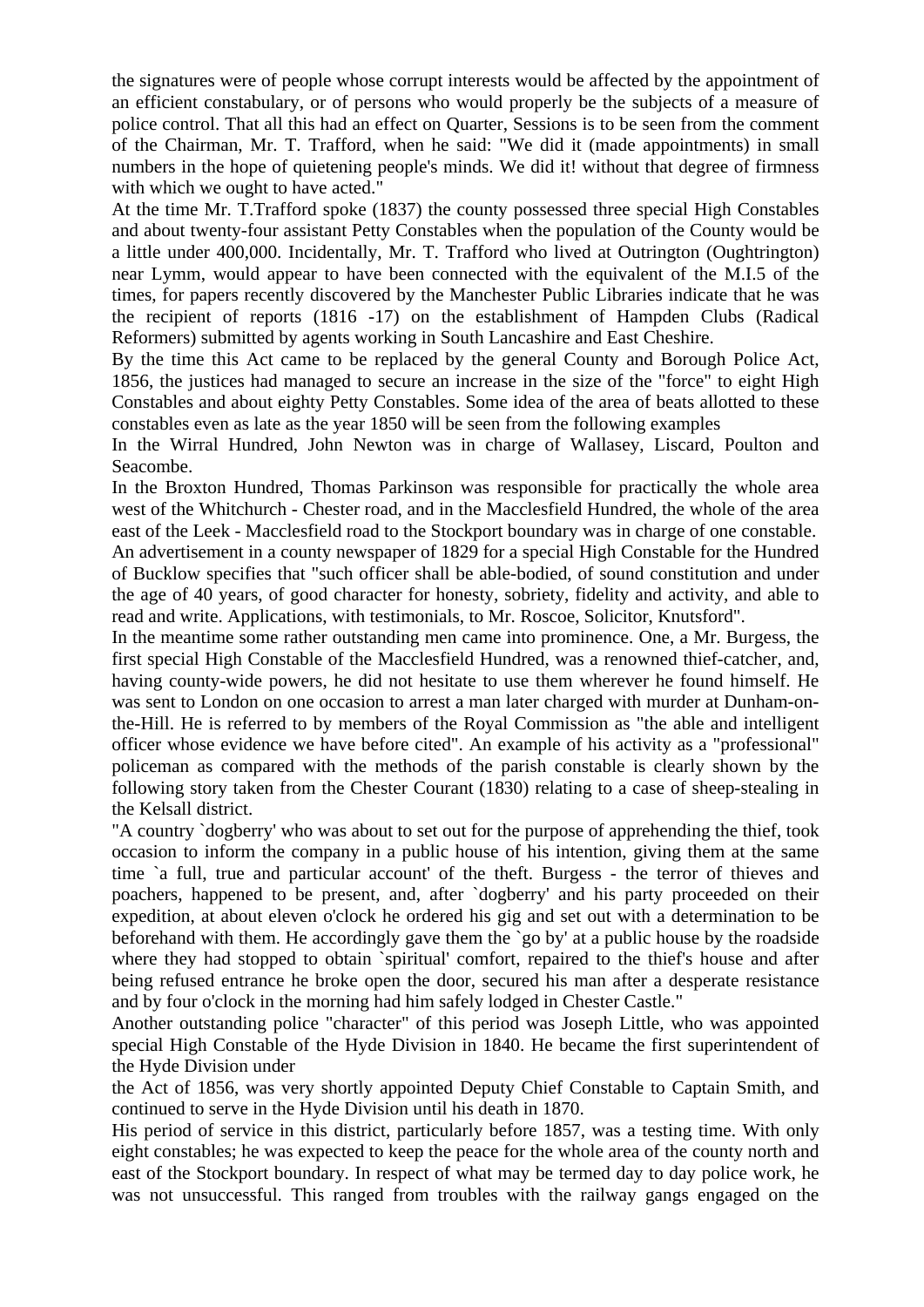Woodhead tunnel and other works; prize fights on the moors, cock-fighting, an occasional murder and burglary. If this was not enough, there were the politico religious disturbances which erupted from time to time. To meet these affairs nothing less than military forces were sufficient. Military history of the times is one long story of troops scurrying from one town to another in aid of the civil power. The preventive power of the Police was nil. The tactics adopted by the Police were to note ring-leaders (and their seditious utterances) and later - by warrant - arrest them one by one, usually in the early hours when they lay asleep.

Just one of the many instances of the Authorities' answer to the threat of mass mob disorder can be seen in the action of the Stockport magistrates during the Chartist troubles when, in 1840, they hurriedly armed a thousand Special Constables with some 500 pistols and 800 cutlasses, received from Government Stores. A little later the Court of Quarter Sessions found it necessary to levy a rate of £3,000 on the inhabitants of the Macclesfield Hundred to pay riot damage and a further £500 to meet expenses in billeting troops. This sort of thing went on year after year, but from 1857 Mr. Little was able to rely on quick reinforcement, as, when in the general election of 1868, the Chief Constable placed four Superintendents and 150 rank and file policemen armed with cutlasses and pistols at his disposal as reserves in case of trouble.

During the early years of this period, the 1830s, one sees the emergence of the career policeman. Apart from many assistant Petty Constables who were recorded as having served in borough forces (after 1835) at least three special High Constables had transferred as inspectors from the Metropolitan Police. They were - William Adamson, appointed High Constable of the Prestbury Division, 1835, Edwin Stockwin of the Bucklow Hundred, and William Harper who succeeded him. The two last-mentioned both became Chief Constables of Macclesfield: Stockwin in 1840 and Harper in 1842.

What happened to Stockwin in 1842 when he resigned is not known. Harper continued in office until his resignation in 186o. Incidentally it is said that in its first ten years the Metropolitan Force had supplied some 200 senior officers for appointment in the provinces as Chief Constables or Superintendents.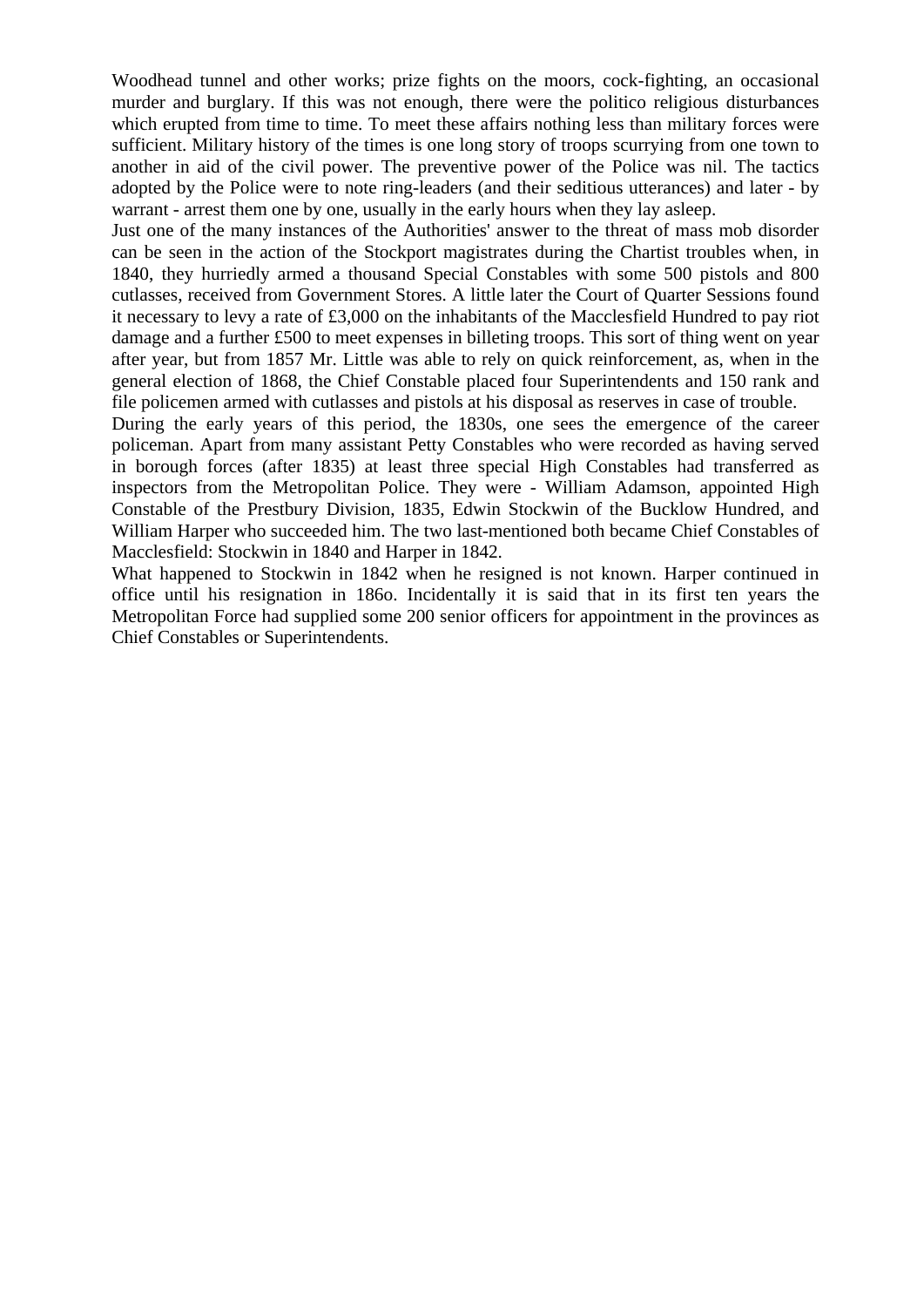#### **CHAPTER FOUR**

| "1857" | <b>First Chief Constable</b>        | <b>Divisions</b>         | Strength                          |                 | Uniform |
|--------|-------------------------------------|--------------------------|-----------------------------------|-----------------|---------|
| Badge  | Headquarters                        | <b>First Chief Clerk</b> |                                   | Police Stations |         |
|        | <b>Transport and Communications</b> | <b>Training</b>          | Equipment - Pistols and Cutlasses |                 |         |

THE County and Borough Police Act of 1856 for the first time in the history of Britain obliged the justices to establish a paid Police Force for the whole of each County, and made the Forces subject to inspection. It might well have been that Cheshire could have had two separate County Forces for (for some unknown reason) Section 26 of the Act specifically allowed for the appointment of two Chief Constables if the Court of Quarter Sessions of Cheshire so decided. The "Forces" of boroughs with less than 5,000 inhabitants were given the option of consolidating with the County or paying the full cost of their Forces. No Cheshire Borough of the time came under this axe. To encourage the justices, then the County rating authority, the Government agreed to meet one quarter of the cost of pay and clothing subject to the receipt of a certificate of efficiency granted by newly created Inspectors of Constabulary.

In the autumn of 1856 the Court of Quarter Sessions set up a special Committee of justices to advice on the application of the Act. It was decided to invite applications for the office of Chief Constable in the London, Dublin and County newspapers, at a salary of £400 per annum, plus £150 for stationery, travelling and all other expenses. The Committee recommended that the strength should be one chief constable, nine superintendents, two inspectors, fifteen sergeants and 143 constables, and that the County should be divided into nine police districts or divisions. These were to be roughly the same districts as then established under the Hundred system, except that the Hundred of Macclesfield, the largest in the county, was divided into the three districts of Hyde, Stockport and Prestbury.

The areas excepted from these arrangements were the City of Chester; The Boroughs of Congleton, Macclesfield and Stockport, and the "commissioner"- administered towns of Birkenhead and Stalybridge, all maintaining their own Force and having populations exceeding 5,000 persons.

The recommended scale of pay was - superintendents, ranging from £80 -£90 -£l00 per annum for Broxton, to £110 - £ 125 - £150 in the largest divisions, plus, in all cases, £60 per annum for horse and forage with the sum paid by each for horse tax.

Inspectors - £80 per annum rising to £90 then £l00. Increments in all cases to be after five years and after ten years' service in the rank. Sergeants - twenty-two shillings per week, after three years twenty-five shillings per week.

Constables - eighteen shillings per week rising at discretion of chief constable after one year to second class at nineteen shillings per week or first class at twenty-one shillings.

No allowance (other than the horse allowance to superintendents) was contemplated, but on second thoughts the Committee recommended sixpence a week boot allowance to sergeants and constables.

The full Police Committee met at the Crewe Arms Hotel, Crewe, on 3rd February, 1857, under the Chairmanship of Mr. Trafford Trafford, who had been chairman of Quarter Sessions when the 1829 Act was obtained.

The first business of the meeting was to appoint Captain Thomas Johnnes Smith, late of the Bedfordshire Militia, as Chief Constable. The "new" force became officially alive on 10th April, 1857, from which date all appointments or re-appointments counted.

It was decided that "the colour of the uniform be blue". Superintendents were to have one frock coat with braid and one pair of trousers. Inspectors the same without braid. Sergeant and constables - two frock coats, two pairs trousers, one "hat", one stock. The Committee further decided that "badges of white metal with `Prince of Wales Feathers' and the words `Cheshire Constabulary' thereon be adopted".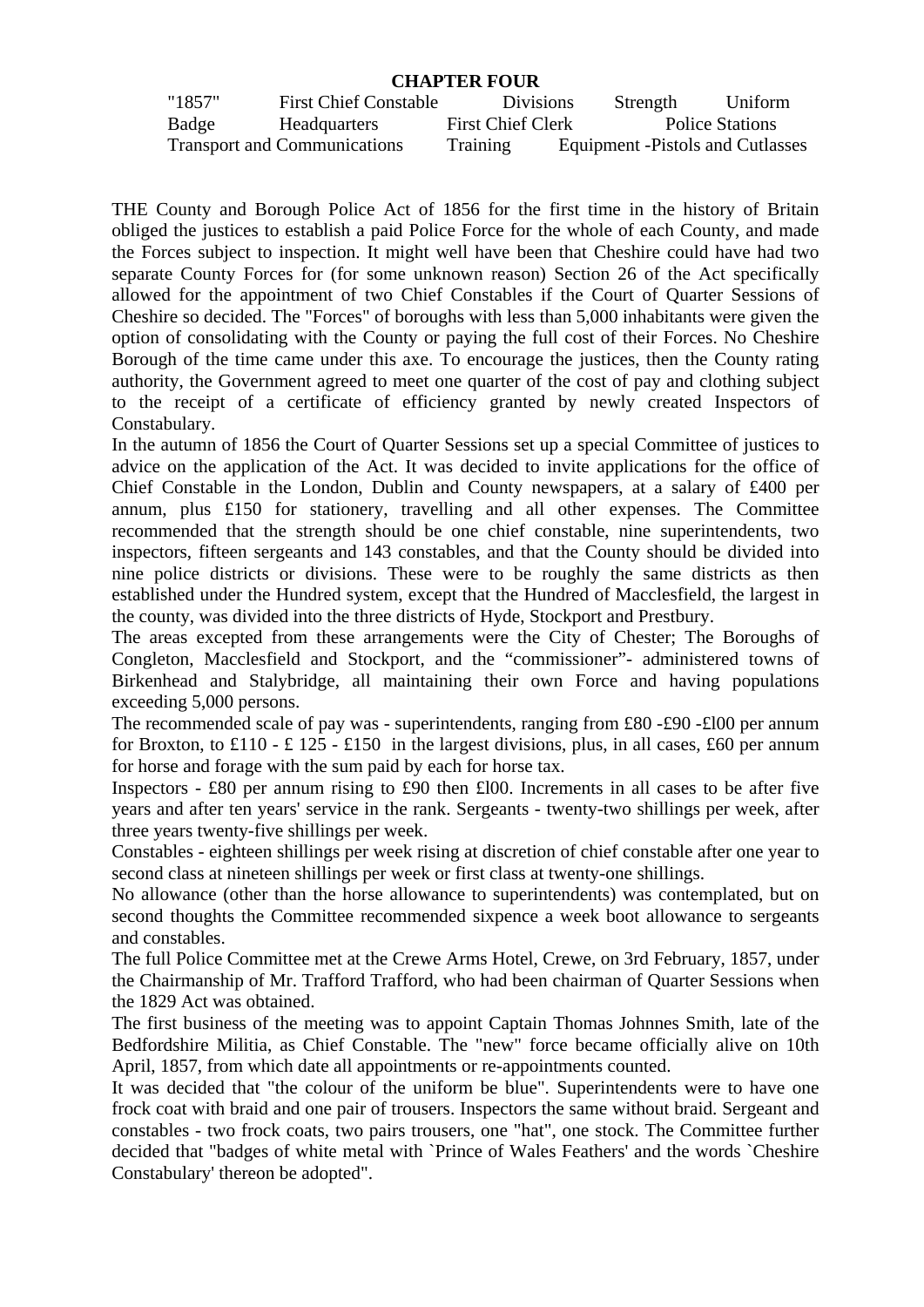The idea of one chief constable and police in uniform was quite a departure from traditional thinking in Cheshire, for as late as 1853 Mr. Edwin Corbett, vice-chairman of Quarter Sessions, giving Chester; The Boroughs of Congleton, Macclesfield and Stockport, and the "Commissioner" - administered towns of Birkenhead and Stalybridge, all maintaining their own Forces and having populations exceeding 5000 persons.

Evidence before a Select Committee of the House of Commons, said "We have no chief constable at all, nor do I think it is requisite."

With regard to police in uniform he said: "It may be useful in towns where there are a great number of police always parading about, but in the country they should pass unobserved."

The decision to adopt the Prince of Wales Feathers as an official badge was to have quite unforeseen repercussions nearly sixty years later when, in 1915, the use of the design (on letter paper) without proper authority was questioned by the Royal Warrant Holders Association. No proper authority could be found. The matter was taken up by the Home Office and in due course the Chief Constable was informed that: "H.R.H. The Prince of Wales (later Edward VIII) did not wish to interfere with such (police) user (of the design)."

Probably the idea was a natural consequence of the adoption by the Magistrates of a County coat-of-arms incorporating the "Feathers" in 1850, when, it was said they were "allusive to the title Earl of Chester, borne by the Prince of Wales".

No official mention is made of an issue of staffs and handcuffs. Leg irons and wooden handcuffs had been used in earlier days. However, the recent discovery of a pair of hand-cuffs, as used to-day, bearing a stamping "Cheshire Constabulary, No. 3 Division Eddisbury Hundred" would suggest a general issue in 1857, if not earlier.

Neither are night lamps mentioned as issued. The only clue to them being used is to be found in advice by the Chief Constable "that the light should be carefully trimmed and adjusted as it has been found that if they get too hot the reflector becomes unsoldered". This undoubtedly referred to the old oil lamp with the bull's-eye lens.

Again no direct reference to the modern instrument of alarm, the whistle, is to be found. From casual notes it is assumed that at this time it had displaced the earlier instrument, the rattle or "rick".

The Headquarters of the Force might well have been established at Crewe for the Chief Constable was asked to find a suitable residence at or near Crewe. He was unable to do this and his request to reside at Chester was granted. At the same time he was authorised to find premises for an office and to engage a clerk at a wage of £1 1s. 0d. per week. A private house, 4 Seller Street, Chester, was obtained. In 1862 this office was removed to 1 Egerton Street and remained there until 1870 when it was removed to 113 Foregate Street. Finally in 1883 the Police Committee approved the purchase of a plot of land and the erection of the present Headquarters for the sum of £2,000 This has since been somewhat extended by the incorporation of adjoining property.

Coupled with the early history of Headquarters is the name of George Oldmeadow. He began his service in February, 1857, as personal clerk to Captain Smith at a weekly wage of £1 1s. 0d., which was increased within a few months to £75 per annum. In the following October he was sworn in as a constable, and in February, 1858, he was given the rank of superintendent. In 1878 under Captain Arrowsmith he acquired the honorary rank of chief superintendent, which rank he held until his death, after thirty-two and a half years' service in 1889. In 1886 Mr. Oldmeadow was presented by members of the Force with "an elegant and valuable" silver tea service in appreciation of his services connected with the Mutual Benefit Association established mainly through his efforts.

Oldmeadow's task as chief clerk must have been, particularly in the early years of the new Force, a formidable one. Typewriters, duplicators, telephones and other technical aids were not for him.

The Chief Constable inherited a motley collection of police stations. For the whole of the Bucklow (now Altrincham) Division, there were three police stations, including the "1838" premises at Altrincham which the Chief Constable described as "a good resident station with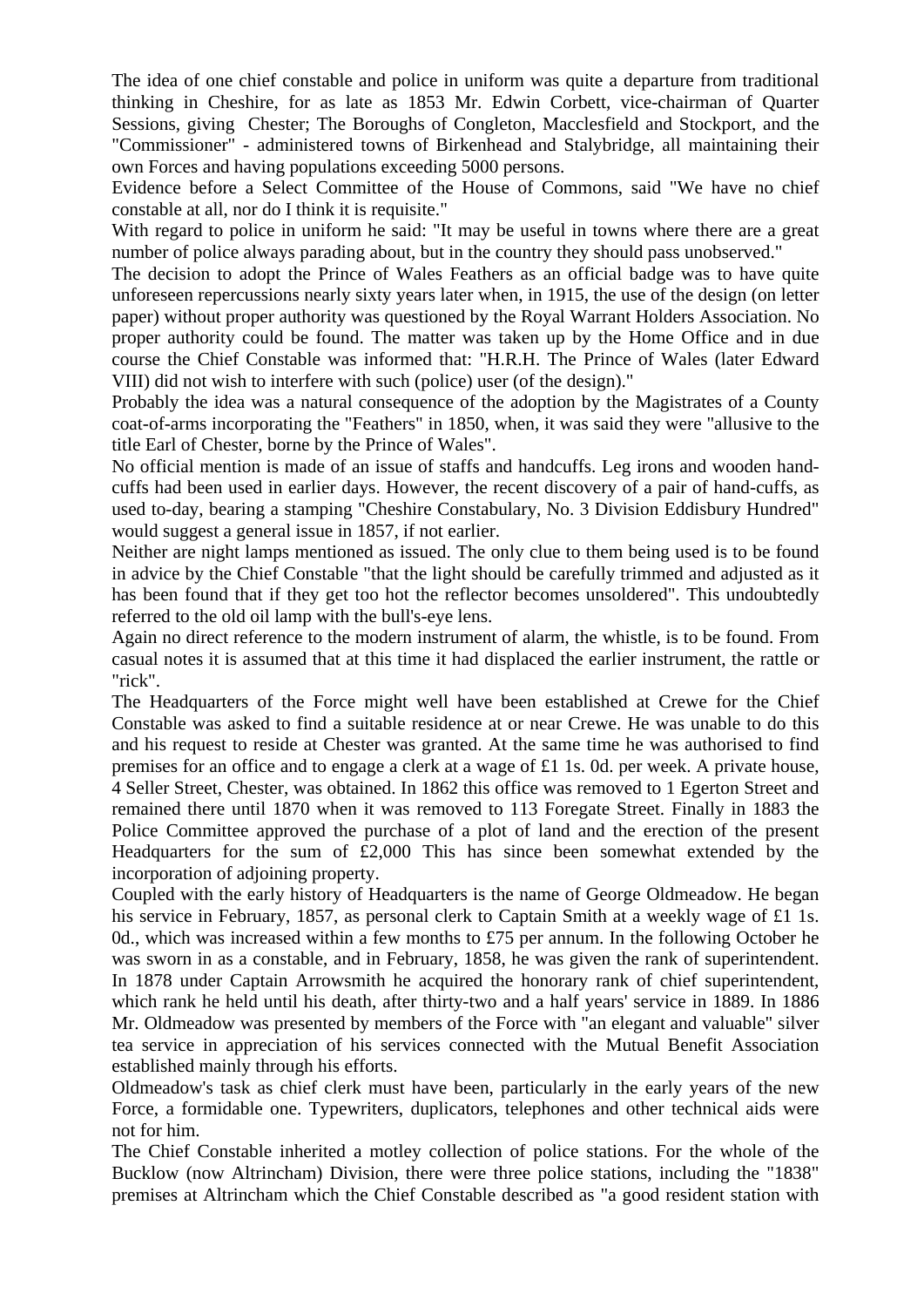three cells", and which until 1866 had to serve, with "stations" at Knutsford and Lymm, the whole of the division which then had the River Weaver as its Western boundary. Lymm served for many years as Divisional Headquarters. The demise of the Eddisbury Division and the birth of the Runcorn Division were yet to come.

The Hyde Division which then was, and for many years had been, a very disturbed area, had only one police station, "containing four indifferent cells without any conveniences and no residence". This "station" in Clarendon Place, Hyde, had been built in 1839. Before that the nearest "lock-ups" were at Stockport. The premises, now used as a Lads' Club, in Beeley Street, were built in 1859, at a cost of £1,733 and served as Divisional Headquarters until 1899 when the Hyde Borough Force came into being. It was at this time that the practice of building combined police stations and courts began. The police station at Hoole (then known generally as Bishops Fields) and later to become an annexe to headquarters and the recruit depot was built in 1859.

The only form of transport specifically provided for in the Force was the divisional superintendent's horse and cart. These he had to purchase himself and maintain on the annual allowance of £60. However, for those without the capital to make an initial purchase the Committee would advance the sum required to be repaid from the annual allowance over a period of two years.

The allowance of £60 was intended for upkeep of horse and equipage and the payment of horse tax. Captain Smith did not think very highly of the judgment of some superintendents on the quality of horses. In 1861 he complains of unsuitable horses kept by some officers; "some mere ponies, others have neither action nor pace and quite unfit for emergencies", and orders that in future horses not approved by him will not qualify for an allowance.

Although the railway systems in Cheshire had, by 1857, become almost as extensive as they are to-day, railway travel, whilst officially recognized by the existence of regulations on the matter, seemed to be frowned upon. The official order book of the Hyde Division for 1858 contains a movement order for a sergeant and nine constables to march to Chester for duty in aid of the City Police at the Royal Agricultural Society's Show. As these men paraded at Hyde Police Office at 4.15 p.m. on Monday the 19th July, and were to arrive in Chester by 9 a.m. the following day, after a night march of some forty miles over indifferent roads, one wonders what their value would be, at least on the first day. As late as the end of the century it was not unknown for police officers, contrary to orders, to walk prisoners to Knutsford Prison from places of anything up to fifteen miles away, charging for and pocketing the usual transport allowance for prisoner and escort.

Little is known of early means of the passing of information, and it is probable that the postal letter services were the common means of circulation. For messages of extreme urgency the railway telegraph services were used. A Police Gazette was published by the Metropolitan Police and another (entitled The Hue and Cry) in Dublin by the Inspector General of Constabulary in Ireland. The Chester City Force was binding the Irish publication at least as early as 1856. The first evidence of aids in the technical production of circulars was in 1883 when headquarters orders, etc., produced by the copy-press process appear. Five years later divisions seem to have had them.

What training there was seemed to be concentrated on foot and cutlass drill. Each member of the Force received a printed instruction book capable of being carried in the pocket. It was largely a concentration of local domestic regulation and advice, together with elements of law culled from the forerunners of "Archbold", "Oke", "Stone" and "Patterson". Whilst the booklet is shown as having been compiled by Captain Smith he should not be assumed to be a pioneer in this literary field. As early as the reign of

Elizabeth I, a treatise on The Duties of High and Petty Constables (Will Lambard) was in general circulation, and in 1828 and again in 1836 the Cheshire Quarter Sessions ordered the issue of Instructions the first "as prepared for the London New Police", suitably adapted, and the second "as used by the police of the Bucklow Hundred". The latter might well have been the child of a "Metropolitan" publication brought to Cheshire by Stockwin or Harper.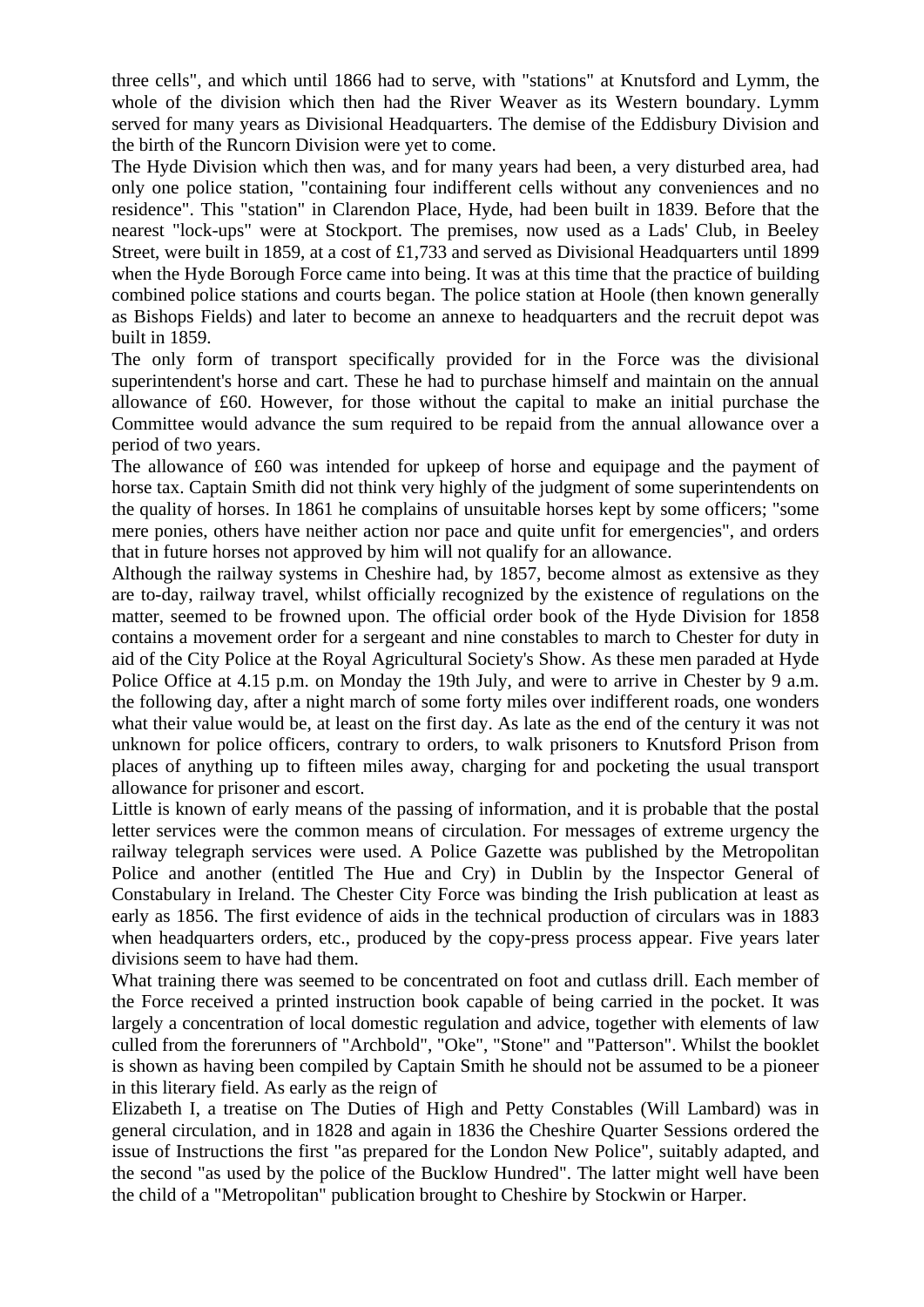The cutlasses and pistols issued to the small number of "Assistant Petty Constables" of Hundreds under the 1829 Act were taken over by the 1857 Force and were, together with further purchases, held in reserve for occasions when truncheons were not enough. They were kept in divisional stores. On the frequent mobilization of the Force to deal with industrial and election disorders they were always ordered to be carried in bulk and kept out of sight. There is no evidence of them ever having been used on mobs. The last time they are officially mentioned was in a mobilization order dated May, 1878, concerning anticipated disorder in the North East of the County. Pistols were also to be taken "but on no account used except in defence and then only after firing by armed mobs".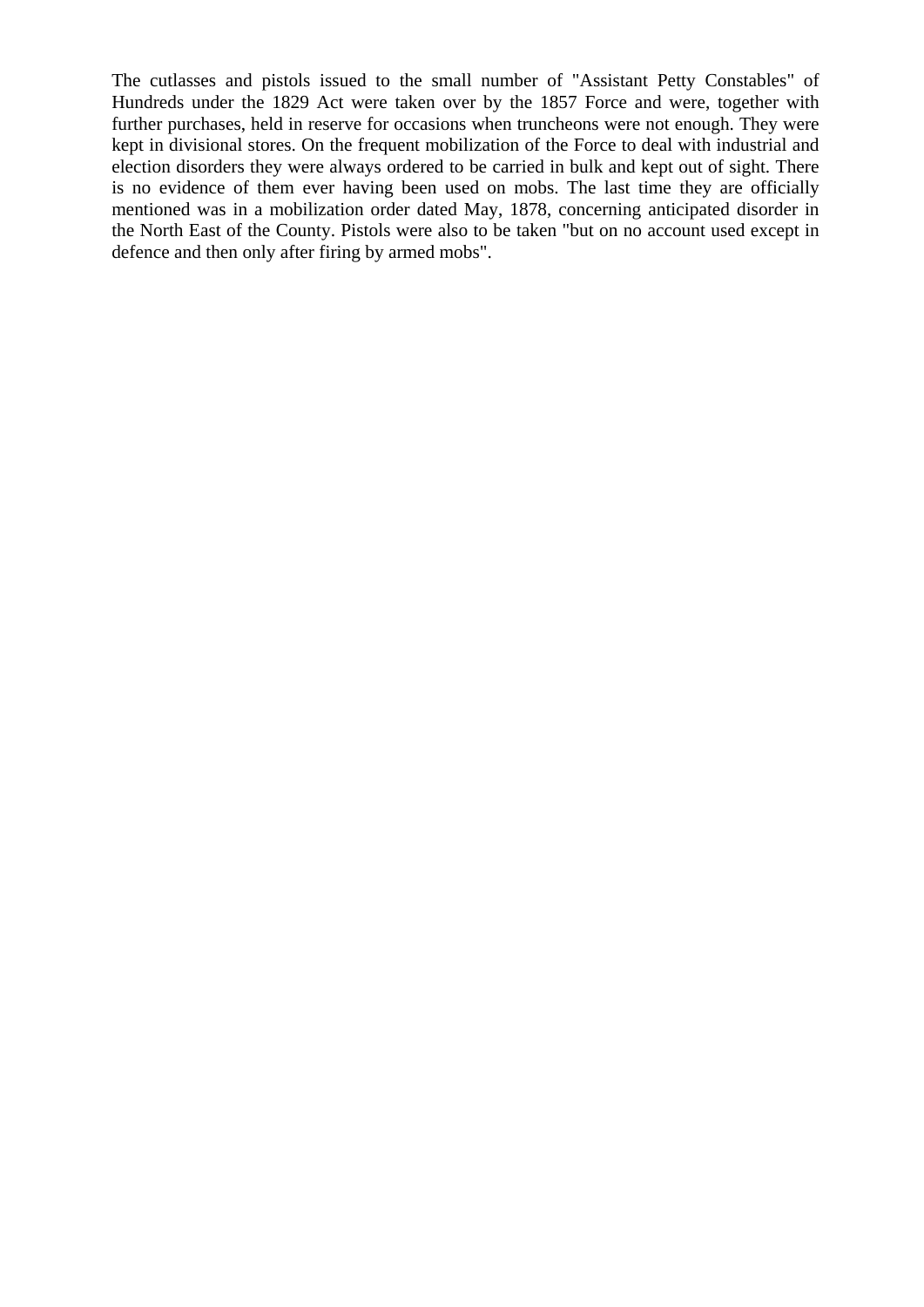#### **CHAPTER FIVE**

Discipline Extraneous Duties Petitions to Chief Constables

First Detectives Inter force Co-operation

It must be admitted that the new Force was not particularly well behaved. The first "conduct" register proves this very convincingly. Of 214 Constables appointed to the Force in the first year (the original 169 plus replacements of those discharged or leaving under other circumstances), 112 had been discharged within three years; 65 of them in the first twelve months. Considering the times this is really not to be wondered at.

The greatest personal weakness of most members of the Force was an addiction to strong drink. This weakness was, of course, one which affected most classes of people. Some idea of the general extent of the evil can be gathered from licensing statistics of the period. Chester in 1868, with a population of 31,000 boasted 258 licensed houses, representing one public or beer-house to every

120 inhabitants, and in that year 473 persons were convicted of drunkenness offences. (in 1953 with a much greater population, drunkenness convictions numbered thirty). In the same year Stalybridge with a population of 25,000 recorded 314 convictions. Most Cheshire towns had round about the same sort of figure in proportion to their size.

Study of the entries in the conduct register of the period proves at least one thing: the policeman, if he had little "brain" at least had "brawn" and no little courage. The great majority of charges indicate a tendency of the man, when drunk, to take on "all comers"; as at Acton where James Bloyard "when drunk engaged in a wrestling bout in a field in the presence of 40 or 50 persons", or William Marsh, "Drunk and taking off his coat to fight at Hopley's Beer House, Little Budworth", or again Ralph Southern, "Drunk at Tranmere and dragging a man about by the hair of his head in the Britannia Public House".

Insubordination when in drink was not uncommon. This often manifested itself in threats of violence to senior officers. Conduct of this nature eventually led to a Chief Constable's Order to the effect that "superintendents and inspectors should keep out of the way of constables when in drink and so avoid the possibility of more serious offences being committed".

Of the entries not involving drink, one in particular stands out as somewhat unique. This concerns the case against Constable Peter Heginbotham, who, in 1859, was charged with, "concealing that he was a deserter from the 26th Regiment and that he was marked with the letter `D' ". Apart from its interest as a practical example of the Army custom of indelibly identifying deserters, the case seems to indicate some weakness in "vetting" recruits.

The Chief Constable seemed to be most patient and tolerant with defaulters, and, as a rule, only after a man had built up a rather formidable record of misbehaviour was he dismissed.

However, from time to time, he would put on record his condemnation of certain misdeeds as when he admonished, "these cunning old officers" (pre-1857 constables) for concentrating too much on fee-catching. It was to officers such as these that Mr. Joseph Sadler, Chief of the Police in Stockport (first Chief Constable of Stalybridge, 1857), referred when he told a Select Committee of the House of Commons in 1851 : "the Constabulary and others engaged in the administration of public justice, have constantly been guilty of the most grave and serious offences, one of which is the fearful iniquity of being instrumental in obtaining the committal of innocent persons for the mere pleasure and profit of attending the sessions and assizes".

In spite of the situation in regard to personal behaviour which produced the figures given earlier, there is much evidence of good police work and gallantry in the best tradition of the Force. The order books of the period contain many entries of commendation, together with money awards, advances in pay and the award of a Merit Badge.

The Chief Constable had a motley collection of men to mould into a disciplined Force. Quite a number of men serving under the 1829 Act were re-engaged (the cunning old officers). Others had had no police experience and some had served in other police establishments. Not only the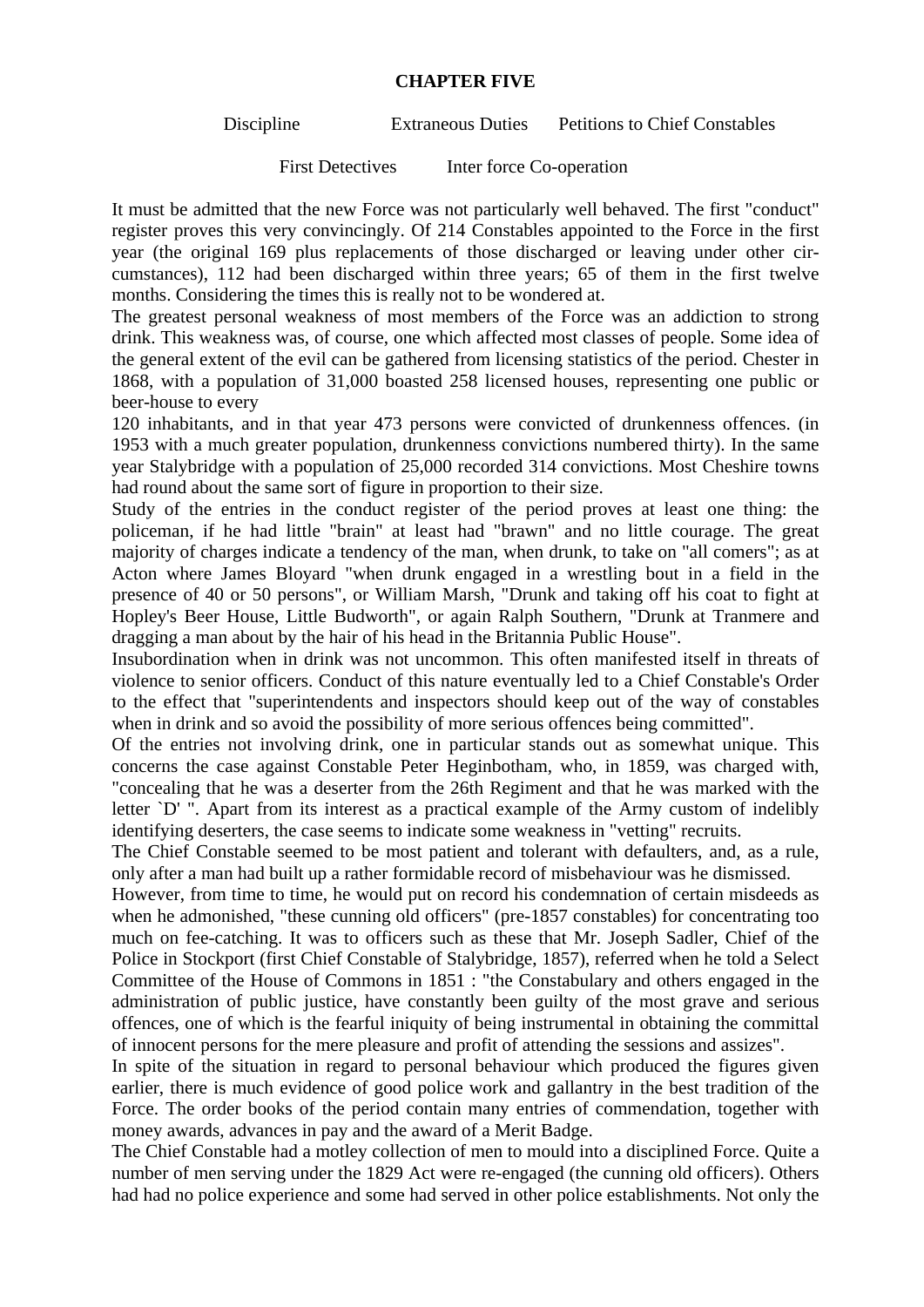personal appearance of his men exercised his mind; he made an official suggestion - "that moustaches should be shaved off"; or again when he complained of some members of the Force having alterations made to uniform clothing, "to suit their individual want of taste, having their trousers tightened to look like horse jockeys and other absurdities". He also commented on "the remissness of constables attending places of worship on Sundays", and he said this was much to be regretted, as "duty and pleasure can always be arranged". A subsequent order required superintendents to submit a quarterly report on any cause which may have prevented any constable attending a place of worship once each Sunday.

The County governing authority (Quarter Sessions) having no field staff to perform the duties from time to time laid upon it by parliament took the easy course of giving the work to the police.

From time immemorial the "Police" had been the only countywide organization. Under the old Hundred and Parish system, the High Constable and the parish constable were required to perform many "agency" duties on behalf of the county, as for example recruiting the county's quota of militia and collecting rates and inspecting weights and measures. To these were often added other local duties, as for example, in towns and large villages, superintendent of the fire brigade. Where these extra duties existed they were taken over by the 1857 force. All superintendents became Inspectors of Weights and Measures in the year 186 z, for which they received an annual allowance of l15. Other officers in certain places became chiefs of local fire brigades, as at Nantwich where Mr. Laxton, previously a "special" High Constable and later superintendent, held command of the fire brigade for upwards of thirty years. These fire duties were, however, "sheddable" as is to be seen in a case at Lymm where, in 1878, Sergeant Hollingworth, following a conflict with the Local Board, resigned his appointment as superintendent of the brigade.

Sergeant Hollingworth had crossed swords with the local authority in the matter of the erection of stalls, booths; shooting galleries, etc., on the highway (luring the Annual Rushbearing Festival or Fair. He had threatened a week before the Fair in 1877 to prosecute the authority for permitting stall-holders to cause an obstruction on the highway. This the Local Board thought very arbitrary in view of the antiquity of the custom. In a seven page Memorial the Board, after setting out their case, petitioned the Acting Chief Constable, Captain Arrowsmith, to remove Sergeant Hollingworth and his constable and thereby ensure the return of tranquillity to the village of Lymm.

The Memorial (a fine example of the art of penmanship) failed to impress the Acting Chief Constable in the manner intended. Quite the reverse. Not only did he not remove the officers, but within a few months he had promoted Sergeant Hollingworth to the rank of acting inspector and his constable (Worth) to acting sergeant. Hollingworth later became a superintendent and, as officer in charge of the Runcorn Division, figured in the O'Donnell inquiry in 1890 (see Chapter Fight). He died as a result of an accident to his horse and cart at Otterspool Bridge, Bredbury, in June, 1891.

Other duties included those of inspectors of common lodging houses and assistant relieving officers for the issue of tickets for admission of vagrants to workhouses.

Gradually, however, by the end of the century most of these duties had been taken over by other county or local officers, particularly after 1889, when the new county council replaced Quarter Sessions in the work of county administrators.

The question of the transfer of county police officers has always been a problem. If the transfer happened to be on grounds other than promotion, invariably the Chief Constable would be petitioned to alter his decision. Petitions were rarely direct. Local magistrates were often canvassed to use their influence. Other methods included visits by the wives of officers concerned to the Chief Constable's private residence - an order dealing with this and forbidding the practice had to be issued by Captain Smith. An excellent example of the "memorial" type of petition is still in existence. It is a petition dated 1876 from prominent inhabitants of the Altrincham district praying that an order for the transfer of Superintendent Steen to the Eddisbury Division be revoked.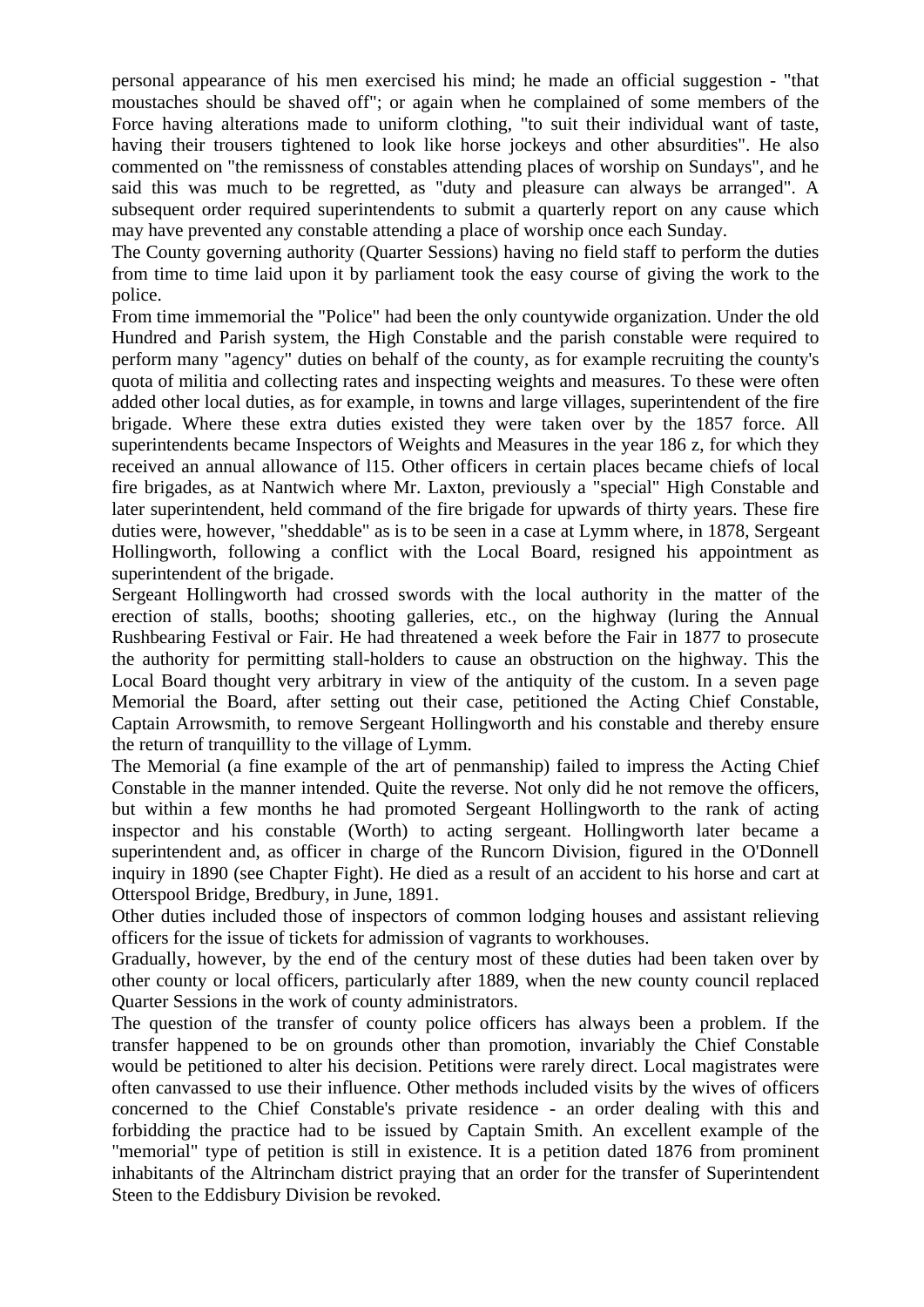The Memorial has a preamble setting out the high esteem in which the Superintendent was held by the subscribers to the number of ninety-seven per cent. The memorial had no effect and the order for transfer stood. The roll of names is actually four feet in length.

The first detective was appointed in the Force in February, 1859, in the person of Constable Burgess. He was attached to Headquarters, but was available for duty elsewhere throughout the county and was to act under the direct orders of the Chief Constable. In the order publishing the appointment, Captain Smith warned all ranks that he was "not to be watched or publicly recognised", and as advice to Burgess he said: "A talkative detective is useless." No special pay or allowances were mentioned.

In January, 1860, Burgess was appointed inspector at Headquarters at a weekly wage of twenty-five shillings. In the following month Constable Brentnor of the Manchester City Police was transferred, with the approval of Captain Palin, Chief Constable of Manchester, for duty as a detective with the rank of acting sergeant.

Apart from the tactical use of bodies of policemen in aid of particular divisions or boroughs in times of trouble (dealt with in other chapters) the interchange of detectives became very common on the occasion of race meetings and other annual festivities. The Wirral Hunt and the Tarporley race meetings and the "Beeston Castle Festival", all now nearly forgotten, and the Chester Race Week always attracted large numbers of card-sharpers, pickpockets and other undesirables. To counter the activities of these people the practice of importing members of other forces for the period of the races, etc., came into being. They came from forces as far away as Leeds, Huddersfield, Wolverhampton and Birmingham, and of course, Liverpool and Manchester, etc. The results of their efforts, particularly during Chester races were to be seen year after year in the local court news when the cream of the fraternity would be shown as having been charged before the City Justices.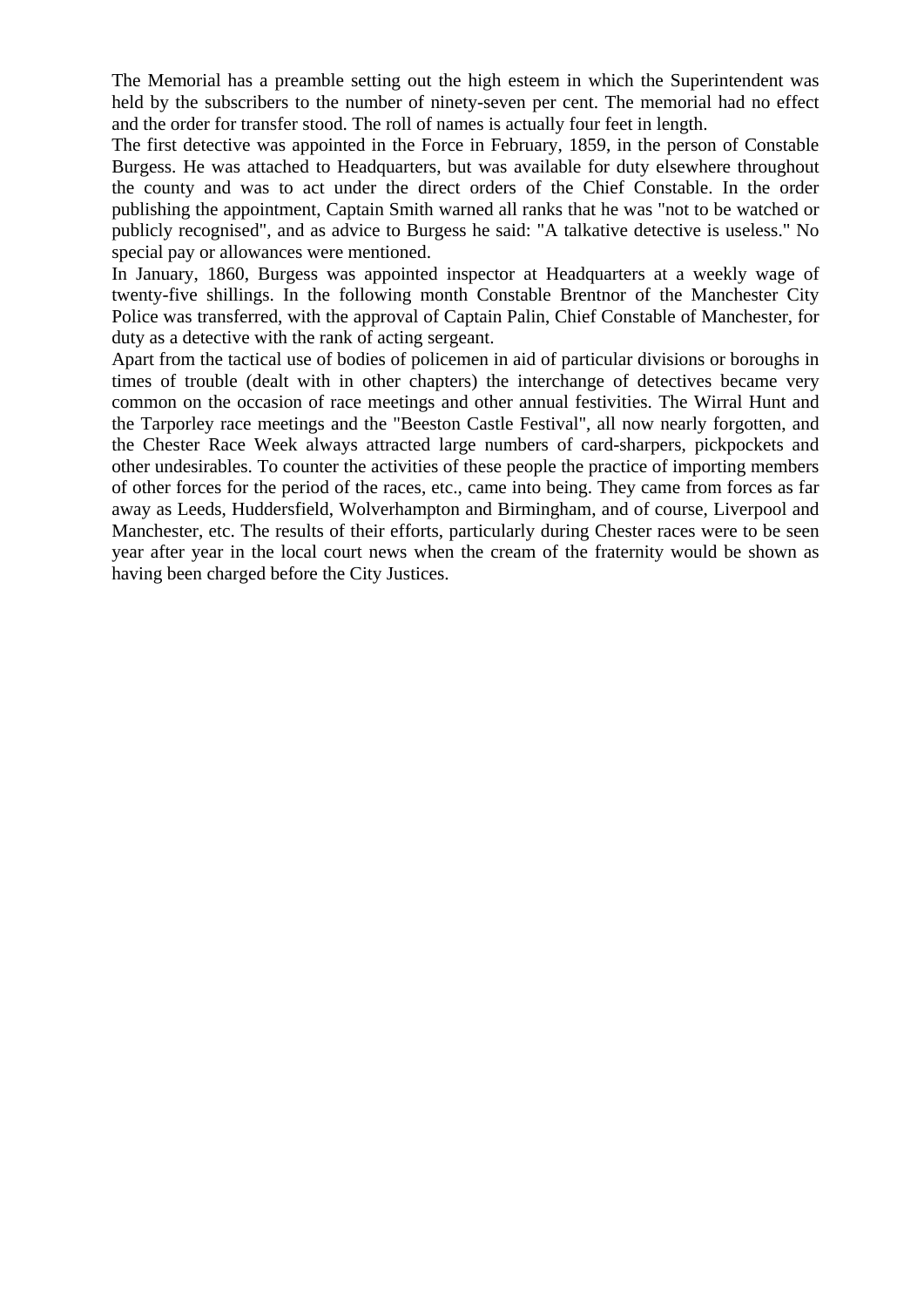## **CHAPTER SIX**

| The Cattle Plague, 1865-6 | The Fenian Plot    | Riots, etc.           |
|---------------------------|--------------------|-----------------------|
| <b>Runcorn Division</b>   | Captain Arrowsmith | Murder of a Constable |

THE story of the Cheshire Constabulary would not be complete without a reference to what was known as "The Great Cattle Plague" of 1865-6.

This outbreak of rinderpest was officially noted as existing in August, 1865, when Captain Smith gave instructions to the Force on precautions to be taken to arrest the spread of the disease. It continued to develop until January, 1866, when the Chief Constable spoke of it as "the serious crisis now impending over the county from the dreadful effects of the cattle plague".

The Court of Quarter Sessions set up a "Central Cattle Plague Committee" which gave the Chief Constable a free hand in the expenditure of money to do anything necessary.

Whilst Quarter Sessions dispatched a Memorial to the Secretary of State, "Praying Her Majesty to direct that a day of Public Humiliation and Fast be set apart for the Humbling of the Whole Nation before Almighty God and for the withdrawal of this terrible, though just judgment of the Cattle Plague", Captain Smith took the practical step of sending all section sergeants for a course of instruction in the use of disinfectants. This was given at the laboratory of a Professor Stone in Manchester. Each sergeant was issued with a box containing the various crude disinfectants of the period to be used in cleansing infected premises.

Although the total of animal casualties is not clear, the fact that a special "cattle rate" of 7d. in the pound was being considered at a time when the ordinary general county rate was 2d. in the pound, as an alternative to the question of raising a loan of £,270,000 to meet expenditure arising from the outbreak, will give some idea of the seriousness of the affair.

When, in due course, the trouble subsided, the Clerk of the Peace was presented with a service of silver plate to the value Of £300 for his services; his "two" clerks received the sum of £30 and £15 respectively; Superintendent Oldmeadow (Headquarters) received a gift of £30, and Divisional Superintendents £50 between them, the Chief Constable does not appear to have received any recognition.

The saying that "it's an ill wind that blows nobody any good", was certainly true at this time, for the Chief Constable was able to put through an application for an increase in pay for all members of the Force trusting, as he put it "that the liberal consideration of the Court of Quarter Sessions to the application would induce the Police to work with the utmost energy in the serious crisis now impending from the dreadful effects of the Cattle Plague". The increase amounted to about one shilling a week.

The following year (1867) saw the foiling of an alleged Fenian plot to capture the small arms of the Chester garrison. The "Fenians" were an Irish nationalist organization said to have been organized and led by ex-officers of Irish extraction who had served in the Federal Army in the American Civil War. They were responsible for bomb throwing and other outrages throughout the United Kingdom.

The so-called "Chester Castle Plot" came to the notice of the authorities in Chester late on the night of Sunday, 1 0th February, 1867, when, following information from an informer, the Chief Constable of Liverpool, Major J. J. Greig, dispatched two senior police officers by road to Chester with details of the plot. As a result of this the civil and military authorities took immediate action to meet the situation. The City magistrates immediately enrolled some 500 Special Constables for service under the Chief Constable - Mr. G. L. Fenwick. The military authorities took special measures to guard the armouries and the county police were alerted.

It was said that some 1,500 to 2,000 Fenians assembled in small parties in and near Chester on Tuesday, 12th February, but no arrests appear to have been made and the affair petered out. (In fact The Times and other national newspapers at the time rather scouted the idea of any plot at all.)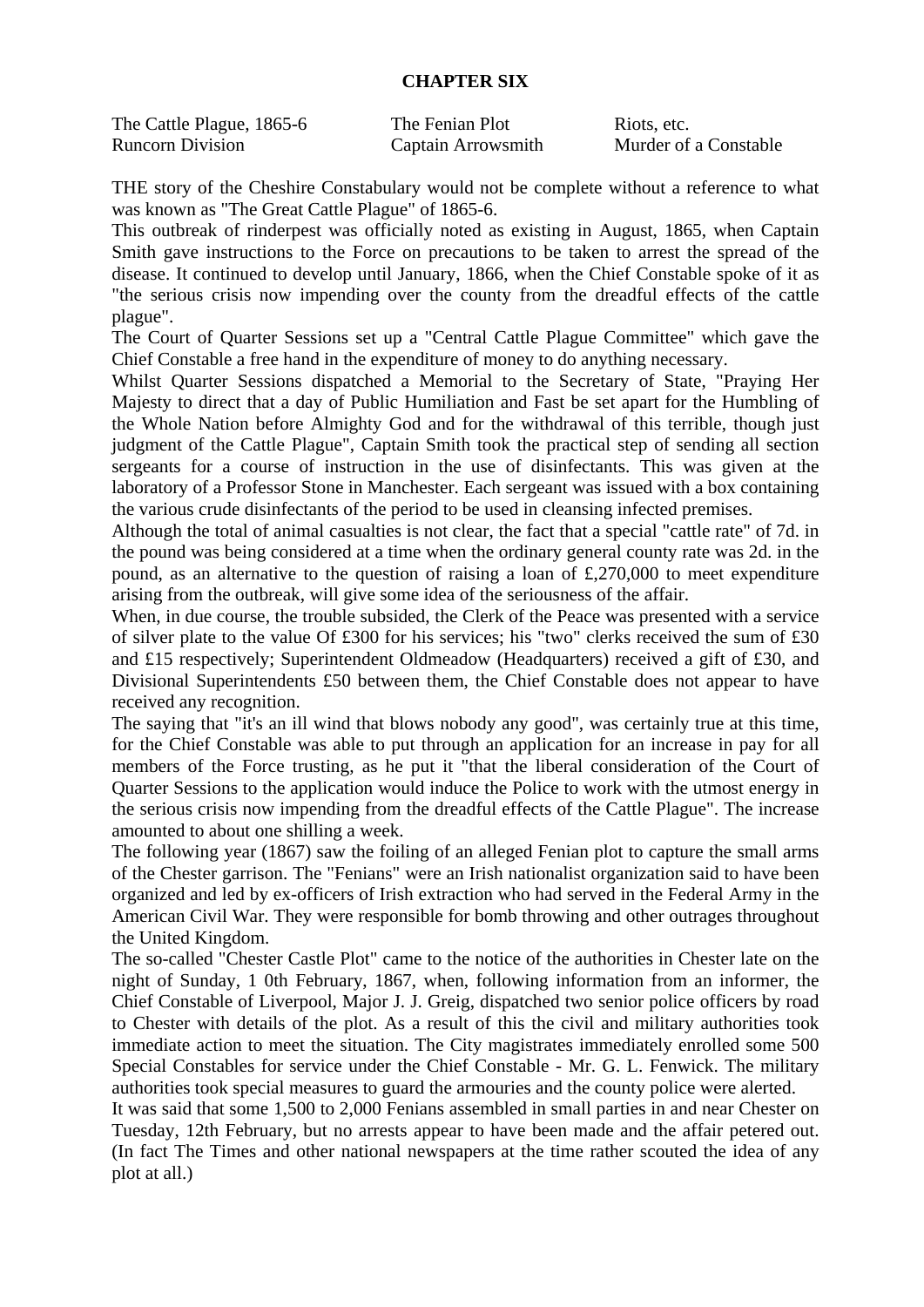Whilst on the real evidence now available, there may be some doubts on the question as to whether there really was a plot, the Chester Chronicle of the 16th February, 1867, speaks of "the Fenians arriving during the day (11th February) in batches of thirty to sixty by various trains from Liverpool, Manchester and Crewe. Later arrivals were said to have brought the total up to an estimated figure of between 1,000 and 1,400." In the next 48 hours a company of regular troops was sent from Manchester and a battalion of the Scots Guards arrived by special train from London. By mid-day on the Monday, Captain Smith had reinforced the City Police by 150 county police. It seems curious that out of all the Fenians supposed to have been in Chester and its neighbourhood on the 11th and 12th February, not one appears to have been detained or even questioned. Reasonable grounds for questioning strangers certainly existed at a time when the organization was responsible for bomb outrages all over the country, the murder of a policeman and the rescue of Fenian prisoners from a "black maria" in Manchester, and the laying of a "Molotov Cocktail" type of bomb at the door of the Hyde divisional headquarters.

Whatever the truth may be the affair provided a basis for the initiation of a movement amongst a few influential persons in and about Liverpool which resulted in Lord Derby (Prime Minister) advising Her Majesty The Queen to award Major Greig with the C.B. As to Captain Smith the Court of Quarter Sessions passed a resolution of thanks "for having acted with zeal and energy in the measures he took for assisting in the defence of the Castle and City". A year later "Colt" revolvers, issued to the police at the time by the Government, were ordered to be returned to Headquarters.

The second half of Captain Smith's command of the Force was no less busy than the first. Year after year orders refer to the movement of large bodies of police for riot duty: 1861 and 1862 Birkenhead, 1863, 1864, 1866, 1868, riots in the Stalybridge, Hyde and Dukinfield districts.

The mobilization orders for these events generally followed the same pattern. On 6th December, 1861, an order detailing fifty officers and men to assist the Birkenhead Borough Force during elections requires cutlasses to be available for each man - to be carried in bulk and kept out of sight. Armlets will be issued at Headquarters "to be worn under the coat on left arm so that The bar of steel may be ready to ward off a blow of a stick or other instruments". In the same order the Chief Constable cautions the detail to exercise the utmost forbearance and even to receive much provocation and personal annoyance rather than show loss of temper or unnecessarily attempt to arrest.

On the following day all superintendents were ordered to take immediate steps to send every available man to be at Chester railway station to leave for Birkenhead.

In April, 1863, for "firmness and decision" during disturbances at Hyde in the course of which he arrested rioters "in the presence of some thousands of persons", Sergeant Heaton was commended and appointed acting inspector.

The year 1868 was a busy one for the Force. Industrial disturbances in the early part of the year in the Dukinfield, Hyde and Stalybridge districts followed by an election which, for the first time, brought in the "working man" vote, meant a great deal of what one may describe as "active service". In justice to the policeman of these times at least one event of the many calling for high personal courage and devotion to duty, should be placed on record. (Ashtonunder-Lyne Reporter, 25th January, 1868 (Extract)).

One day in January, 1868, during a strike of colliers in the Ashton Dukinfield district, a mob of upwards of 1,000 strikers armed with sticks and bludgeons, came into Dukinfield from Ashton. Sergeant Leah and Constable Chivers met them at Alma Bridge and attempted to turn them back. The attempt failed and the mob proceeded to the Market ground. They damaged the Roman Catholic Church and went on to the Astley Deep Pit, with a view to turning out a number of Staffordshire "blacklegs". Sergeant Leah and Constable Chivers and three other constables who had now joined them arrived before the mob at the lamp-house of the colliery. The police held the mob at bay for some forty-five minutes with physical force, remonstrance and threats. The "blacklegs" had been brought to the lamp-house for safety. The mob pulled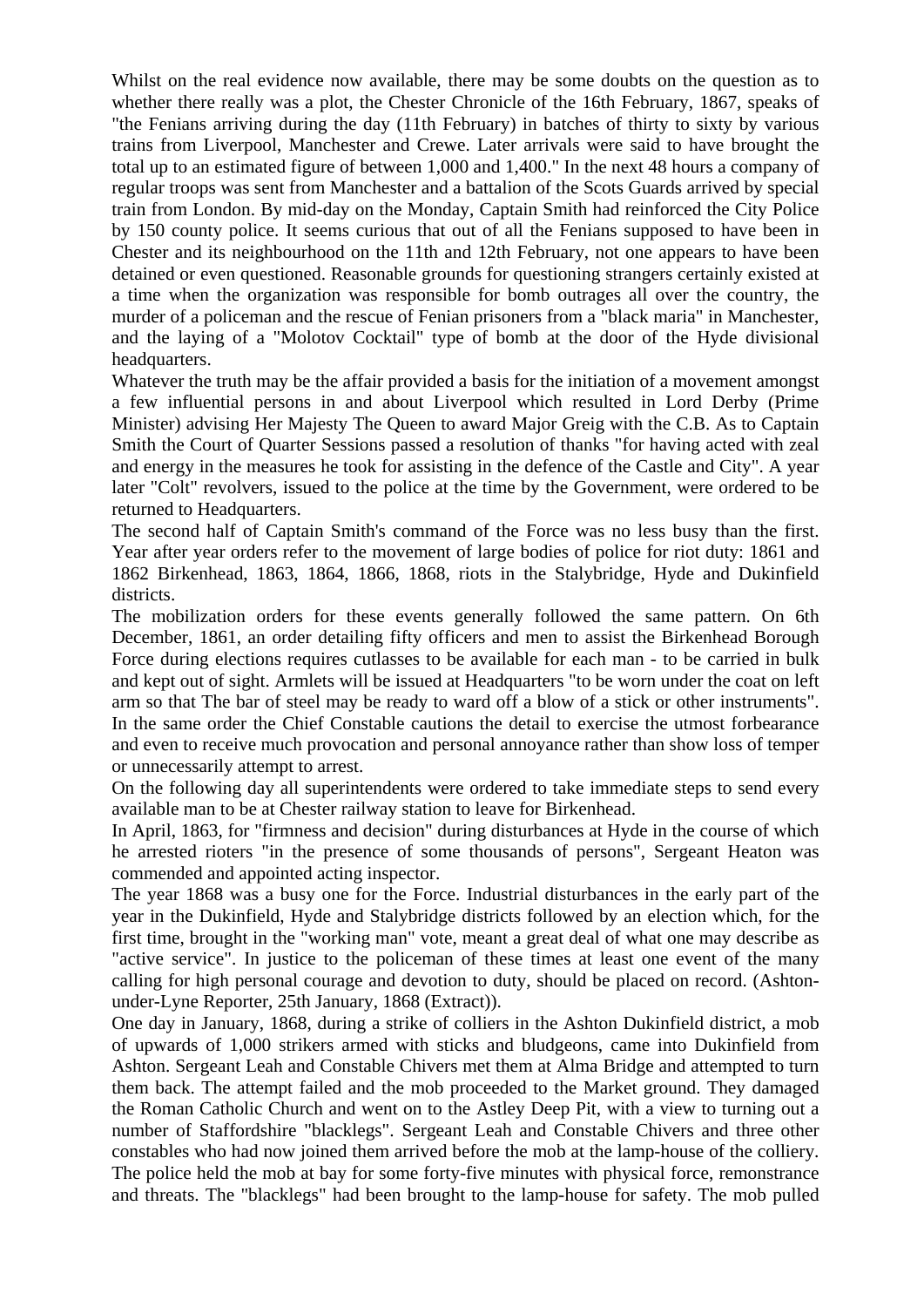the shutters down and threw stones. Some of the "blacklegs" having promises of safe conduct left the lamp-house but were set upon by the mob who struck and kicked them unmercifully. The account goes on to say that Mr. Little, the Deputy Chief Constable, arrived and with his well-known activity the law was set in motion. For their gallant action Sergeant Leah and Constable Chivers were both commended and promoted. The other constables received pay increases.

For the period of the 1868 election the chief constable set up a temporary headquarters at the Knutsford Court House. Orders included instructions for the removal of heaps of road stone from the vicinity of nomination places and polling booths. This practice was followed by succeeding Chief Constables up to the end of the century.

In the same year an adjustment of divisions took place by the splitting off of the western part of the Bucklow Division, and the creation of the Runcorn Division. The shrunken Bucklow Division became known as the Altrincham Division.

In February, 1871, Captain J. W. Arrowsmith (later foist Royal Fusiliers) who had been Chief Constable of Bedford Borough, was appointed superintendent of the Hyde division and Deputy Chief Constable succeeding Mr. Little who died in 1870.

In 1873, Constable James Green, of the County Force was murdered in circumstances indicating extreme brutality. This is the only instance known of the murder of a Cheshire police officer.

Green, who was thirty years of age and a native of Handbridge, Chester, had been a member of the County Force for a period of six years. He was stationed at Bradwall near Sandbach serving under the command of Superintendent Rowbottom of Middlewich and Inspector Hulme of Sandbach.

On a Monday evening in late February, Green expressed his intention to spend some time in plain clothes keeping observation on a James Buckley who resided at Moss Green near the hamlet of Elworth. Buckley, a farm worker, had a number of previous convictions for larceny and was believed to be still engaged in petty pilfering (it was later said that his cottage was "full of stolen property").

Inspector Hulme offered to provide a companion for Green, but the latter declined the offer. Green was not seen again until the following Friday, when, after continual inquiries, his body, grossly injured, was recovered from the Trent / Mersey canal at Moss Bridge, a quarter of a mile from Buckley's cottage. Medical evidence ascribed death to the rupture of internal organs combined with twenty-three cut wounds caused by a sharp instrument about the head.

Following inquiries by Superintendent Rowbottom, Buckley was arrested at a farm on which he was working at Elton. He was seen to be suffering from injuries to the face, two black eyes, a bruised forehead and a lacerated nose. These he accounted for by saying he had been injured by branches of a tree he had recently pruned.

Search of the prisoner's cottage revealed a number of bloodstained tools, a garden fork and other things. These were submitted for expert examination to Professors Calvert and Williamson of Owen's College, Manchester, and Dr. Taylor, Professor of the School of Medicine, Liverpool. In subsequent evidence none of the professors would say more than the stains on the implements were "animal blood stains". A Dr. Brown of Liverpool said he could not swear positively that the blood was human. "It might or might not be pig's blood." Professor Williamson said "he could not distinguish between human and pig's blood especially after it had become dry".

After a two-day trial at the Assizes, Buckley was acquitted by the jury after an absence of ten minutes.

The case is an interesting example of the advance of forensic science knowledge and methods from a state of almost total ignorance (in this particular field) to one by which, to-day, it is possible to distinguish not only as between human and base animal blood, but to distinguish as between one base animal and another.

The case also brought out another point of interest. It was revealed that the Police Committee of the Court of Quarter Sessions whilst doing all it could legally do in paying to Green's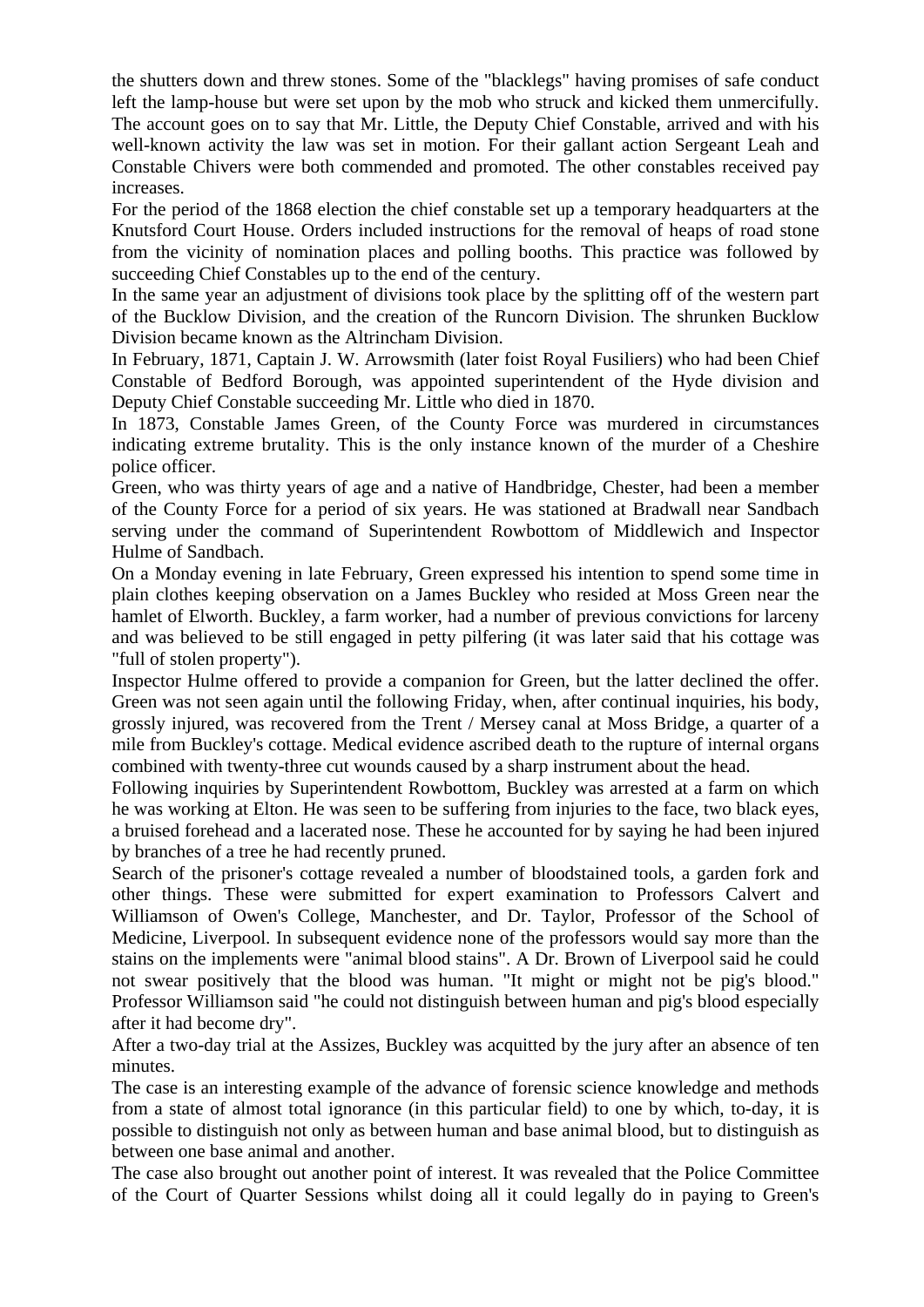widow (with three children) a gratuity of £66 18s. 4d. (equivalent to one year's pay), appealed to the Magistrates of the County for subscriptions to a trust fund. Other collections brought in: Residents of Sandbach and district, £44; Cheshire Constabulary, £52; Lancashire Constabulary, £34; what the Magistrates Subscribed is not on record.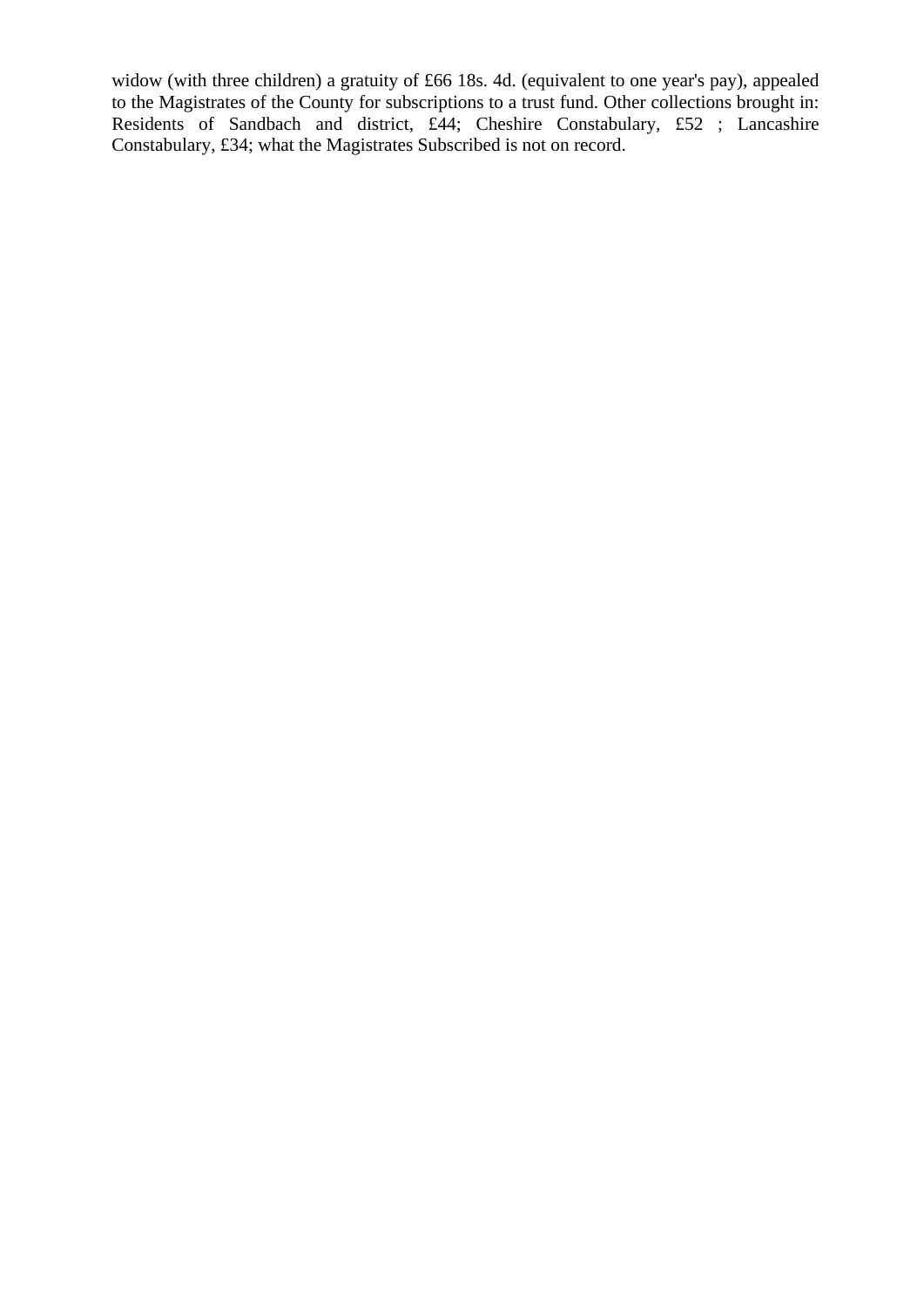#### **CHAPTER SEVEN**

Captain Arrowsmith, Chief Constable Military Ideas Army Captains as Superintendents Courts of Inquiry Mutual Benefit Association

CAPTAIN SMITH died at the age of 64 years on the 28th November, 1877, after a period of just over twenty years in command of the Force. A contemporary obituary notice ended with the words - "in manner he was distinctively a gentleman".

He was succeeded by Captain John William Arrowsmith (the Deputy Chief Constable) in February, 1878, who secured the appointment from a list of 108 applicants for the office.

As already mentioned in the last chapter, Captain Arrowsmith had been appointed as a superintendent and Deputy Chief Constable in 1871. He may be said to have been steeped in military traditions. He was born in the army, had joined the ranks at an early age, and had served in the Crimea War. Later, as an officer, he served in Ceylon and West Africa with native regiments, and was, from time to time, seconded for duties of a semi-civil character connected with the government of the colonies in which he served. On his departure from Bedford, it is said that his effigy was burnt on the Market Square.

On assuming command of the Force, Captain Arrowsmith decided on rather drastic methods of "disciplining" the Force which, by this time, had grown to a total strength of 314 eleven superintendents, six inspectors, forty-four sergeants, 252 constables. At this time the weekly pay scales were - constables 23s. 11d. on appointment, rising to 28s. 0d. in three years; sergeants 30s. 4d., rising in five years to 32s. 8d.

A number of the older superintendents (pre-1857) were by now due for retirement, and as they left the Force they were replaced by Army Officers. Captain the Hon. C. E. Edwards was appointed superintendent of the Hyde Division (and Deputy Chief Constable) at a total salary of £230 (£130 and £l00 respectively). This appointment was shortly followed by others as follows: Captain Edward G. Lingard to Macclesfield Division; Captain Francis G. Little to Altrincham Division; Captain (later Lt. Col.) George H. Cope to Broxton.

Within about twelve months Captain Cope succeeded Captain Edwards as Deputy Chief Constable. What became of Captain Edwards is not known.

At the same time all superintendents were ordered, when in uniform, to wear regulation steel spurs, with strapped-down trousers, as they were considered to be "mounted" officers. They were also ordered to be sure their official horses were dual purpose - riding and driving - and not less than 15 hands.

For the Tarporley races, the Deputy Chief Constable and the senior superintendent were to be mounted.

A new drill manual was adopted and a Sergeant H. Clifton of the 23rd Regiment was appointed to the peculiar rank of "Sergeant Major" to the force at a weekly wage of 30s. 4d. per week. Clifton was employed as a drill instructor to recruits and occasionally visited divisions for the same purpose. Superintendents were instructed to see that he was "to be treated as a superintendent except that he was not to be saluted".

A further military feature introduced was a system of Courts of Inquiry to deal with certain disciplinary offences. These were established on regular military lines having a president and two members (all superintendents) and even an orderly sergeant to the Court. The conclusions of the courts were considered by the Chief Constable who punished or otherwise as he thought fit without any further trial.

Changes were made with a view to smartening up police uniforms and new pattern helmets for sergeants and constables were introduced (1878) for wear alternately with "caps" (the caps were the Shako type of headwear finally abolished in 1935). The new helmets were furnished with removable "spikes" and they were only worn on special occasions, the specific orders for which always included an item "with spikes" or "without spikes". Spikes were always to be worn when the wearer attended Divine Service. The helmets, which were to be of the same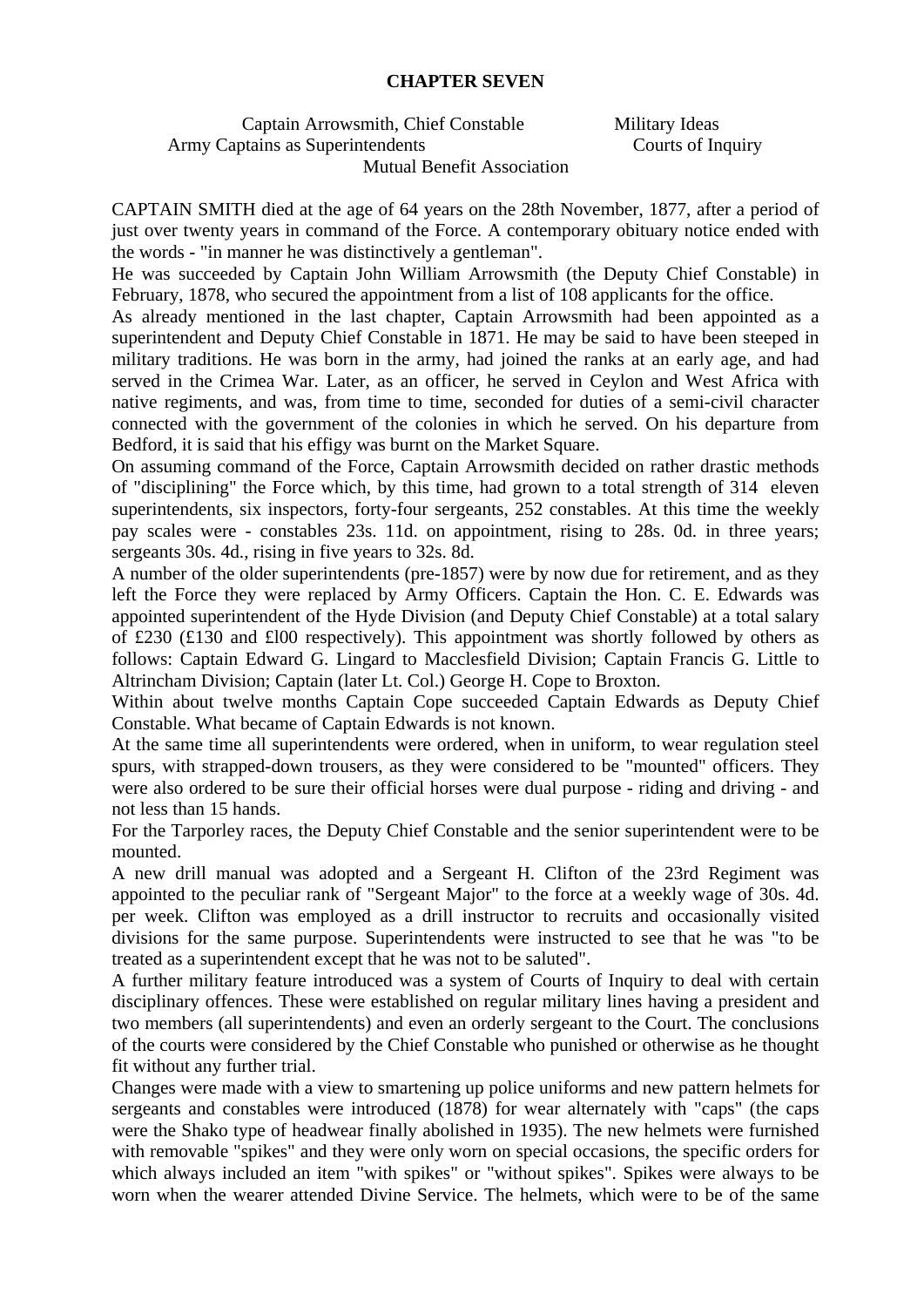material and shape as used by the Metropolitan Police, were supplied by Christy's, at a cost of 8s. 6d. each. Incidentally, at this time, a constable's greatcoat, tunic and two pairs of trousers cost £3 14s. 4d. per set. Superintendents' uniform consisting of one great-coat, one tunic, two pairs trousers and one cap, cost £8 5s. 0d. Authority was also obtained for the issue of a summer serge suit to all ranks - tunic and trousers - at a cost of - superintendents' and inspectors' £2 16s. 0d. Per suit and sergeants' and constables' at £I per suit.

Captain Arrowsmith's military mind even went to the length of instructing superintendents to examine all constables' instruction (pocket) books and see that they are in good order, "and properly fastened with red-tape".

His methods of dealing with delinquent police officers, compared with his predecessor, were drastic. Reductions in rank, even occasionally of superintendents and inspectors, were numerous, although it must be put on record that he not infrequently, after a trial period, reinstated many of the officers in their former ranks.

To those who retired under normal circumstances he adopted a curious custom of granting honorary ranks. For example, he would grant a retirement rank to superintendents of "Honorary Chief Superintendent"; to inspectors "Honorary Chief Inspector", etc.

The honorary rank was also occasionally applied to serving officers, as when Inspector S. Williamson was appointed detective inspector at Headquarters with the honorary rank of chief inspector. Captain Arrowsmith also created the ranks of "Assistant Superintendent" and "Sub-Inspector".

At a time when everybody in a position of authority saw nothing reprehensible in the practice of nepotism, it is not to be wondered at that Captain Arrowsmith should find niches for members of his own family. He appointed one son as a divisional superintendent, and another as a deputy inspector.

Whilst it may be said that the son appointed superintendent had some measure of experience (if such it could be called), as an Inspector in the Mauritius Mounted Police, the other, so far as is known, had not even that background.

In May, 1880, the Police Committee had the task of considering certain charges against the Chief Constable, made by a discharged' sergeant named Tew. Tew had been reduced from the rank of sergeant whilst stationed at Crewe and transferred to the Birkenhead, district where he had been reinstated in his former rank and again'; transgressing was finally discharged.)

There is no record of what specific charges Tew had brought. The records, however, show that an inquiry was held by the Committee and a number of witnesses heard. The Committee decided that charges of injustice to Tew had not been proved, but went on to say - "that Captain Arrowsmith be informed that the Committee are strongly of the opinion that the appointment by him of his sons, one as a Superintendent and the other as a deputy inspector, have been injudicious and suggest to him that he should take the first opportunity of making some other arrangements".

What "other arrangements" the Chief Constable made are not known. The names of the younger Arrowsmith's, however, do not appear again in available records.

It was during the first year or so (1878) of Captain Arrowsmith's command of the Force that what was then known as The Mutual Assurance Association came into being. This was a simple scheme under which, on the death of a member, all members of the force contributed 2s. 6d. each to a fund the total of which was handed to the next-of-kin of the deceased member. In effect it was an organized form of a "whip round". In its original form it - not without difficulties - survived as a "Provident" Fund until 1946 when it was placed on a more firm basis including the payment by members of a weekly subscription.

The main architect of the scheme was Superintendent George Oldmeadow, the Chief Clerk, who for his services was later presented with a "handsome silver tea service".

Captain Arrowsmith died of a heart attack at his home at "The Elms", Hoole Road, Chester, on 18th June, 1881, at the age of forty-nine years.

From a contemporary obituary notice, one gathers that whilst his efforts to improve and smarten the Force were superficially successful the writer expresses the opinion that it had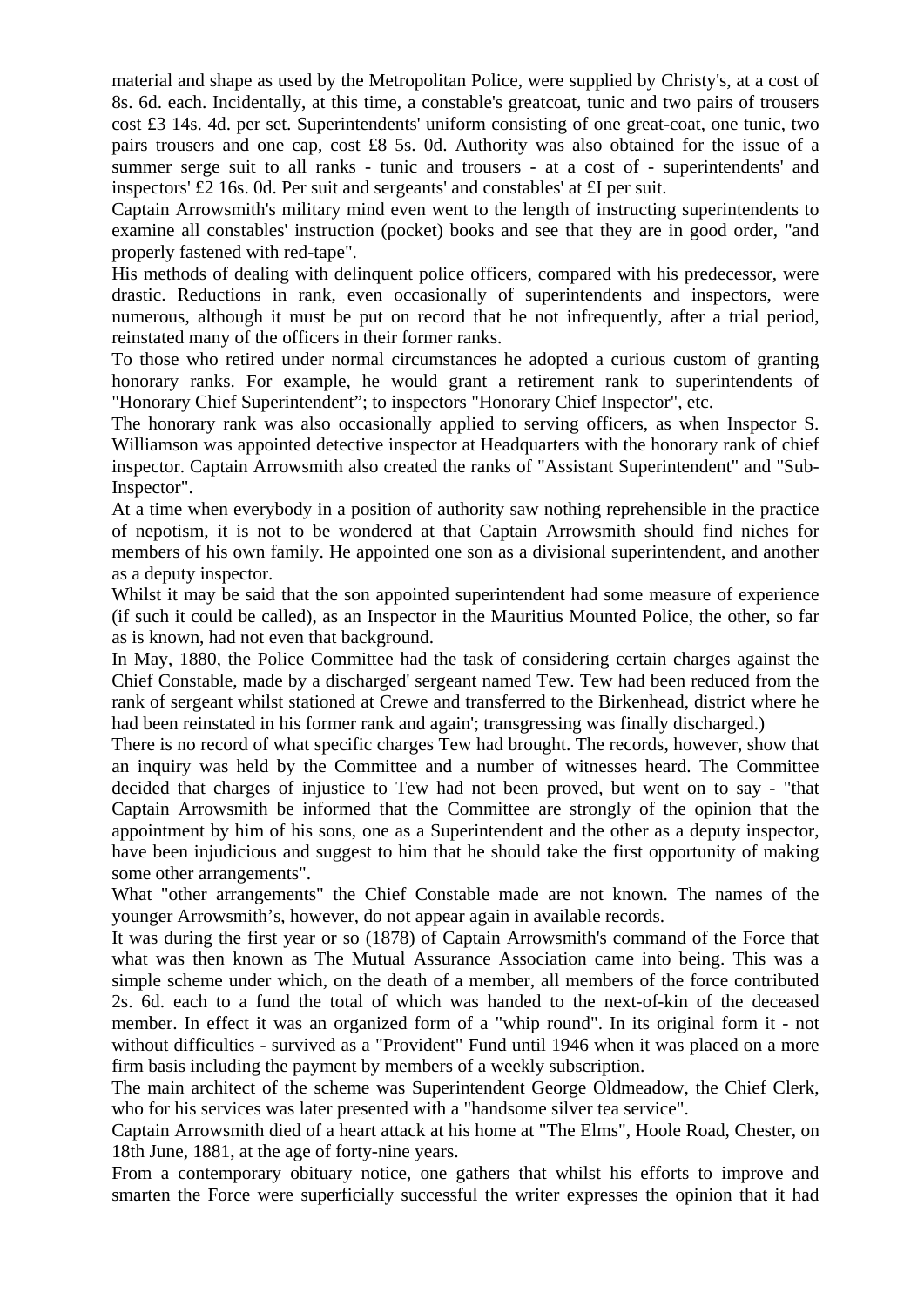become one of the smartest in the country both in point of physique and intelligence - the methods adopted created quite a lot of criticism. It was suggested that but for the steadying influence of a number of old reliable police officers, the process of militarizing the Force might have gone much further. Whilst some measure of hostile reaction to the "reforms" on the part of police officers would be understandable there was, it seems considerable adverse comment amongst the magistracy and public, notably in connection with some injudicious handling of crowds on peaceful public occasions.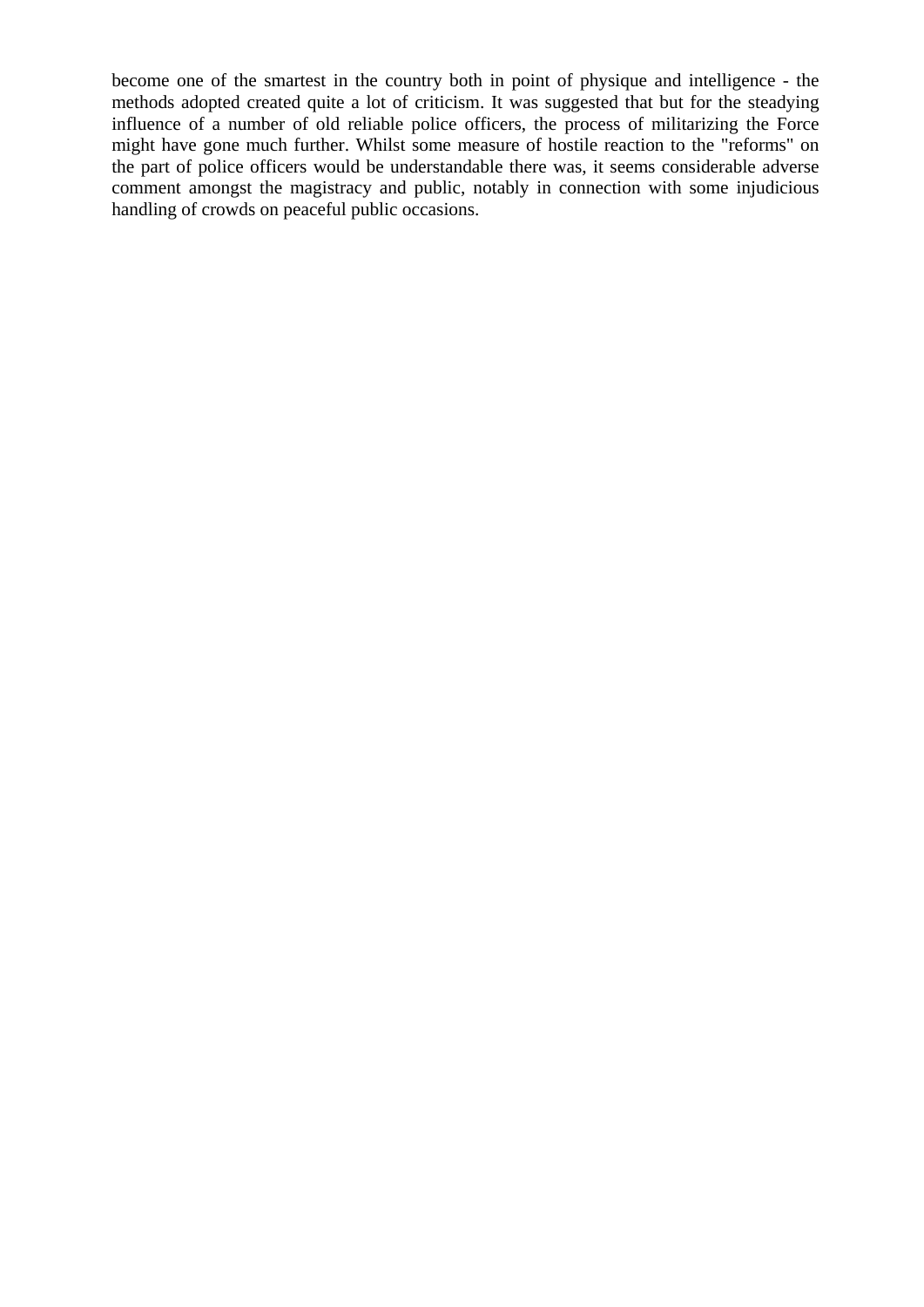## **CHAPTER EIGHT**

Major J. H. Hamersley, Chief Constable

Standing Joint Committee as Police Authority O'Donnell Inquiry First Aid Training Telephones Bicycle Winsford Watermen's Strike New Headquarters Borough of Mossley Borough of Hyde Boer War First Car Speed Traps

MAJOR JOHN HENRY HAMERSLEY was appointed Chief Constable in August, 1881. Lieutenant-Colonel Cope, the Deputy Chief Constable, was a near runner-up in the selection, obtaining fifty-nine votes to Major Hamersley's sixty-one.

Major Hamersley was thirty-nine years of age on his appointment, and had served over twenty years in the Cheshire Regiment; for seven and a half of which he had been adjutant to the Cheshire Volunteers Battalion.

His police "experience" (his own statement) did not extend beyond a period of some three months in London and Oxford.

By this time the Chief Constable's salary had been increased to £500 per annum, plus £150 travelling expenses and the strength of the Force had increased to a total of 390.

A change in the police authority occurred when in 1889 the Standing Joint Committee, following the creation of County Councils, took the place of the Court of Quarter Sessions. The authority, which for so many years had been composed entirely of justices, was now made up of 50 per cent justices and an equal number of elected members of the council.

The first chairman of the new authority was Colonel C. H. France Hayhurst of Bostock Hall, Northwich, whose family had provided members of Quarter Sessions for many years. Colonel France Hayhurst was a member of the Police Authority for forty-four years, twenty-five of which he was chairman. He died in 1914.

Major Hamersley took up, perhaps, a more distant attitude to the men under him. This is reflected in his orders to the Force which for the first time were briefer than those of his predecessors. He seemed a calmer man and rather more sure of himself.

The Force still possessed a number of awkward personalities and there is reason to think that there was not a great improvement in the behaviour of many of its members.

Reaction to disciplinary matters was, in the main, submission to the Chief Constable's decision. However, in 1890 what became known as the O'Donnell Inquiry caused some interest in the county.

An Inspector O'Donnell who had been "disciplined" by Major Hamersley by reprimand and transfer resigned from the Force in 1889, whether by his own free will or as an alternative to dismissal is not clear. He appeared to have harboured some resentment and as a result made various accusations against certain individual officers and, in a general way, against the police attitude to poaching prevention.

In March, 1890, a Mr. Slater Lewis of Stechford, Birmingham, having failed to move the Secretary of State to hold an inquiry into police affairs in Cheshire, communicated O'Donnell's complaints to the police authority - now the Standing Joint Committee. As a result of this a sub-committee under the chairmanship of Sir Horatio Lloyd (Chairman of Quarter Sessions) was set up to hold an inquiry. The matters under investigation were

(I) The case of Inspector O'Donnell's resignation;

(2) The County Police and neglect of ordinary duty in protecting game; and

(3) The question of a fund got up by the justices and others for the purpose of rewarding constables who succeeded in capturing poachers.

Quite who Mr. Slater Lewis was is not clear. He may have been one of the type known as "Public Informers". However that may be, he expressed his opinion of the current Home Secretary in terms other than respectful, referring to him as "an ornamental official without the slightest power (over the police)".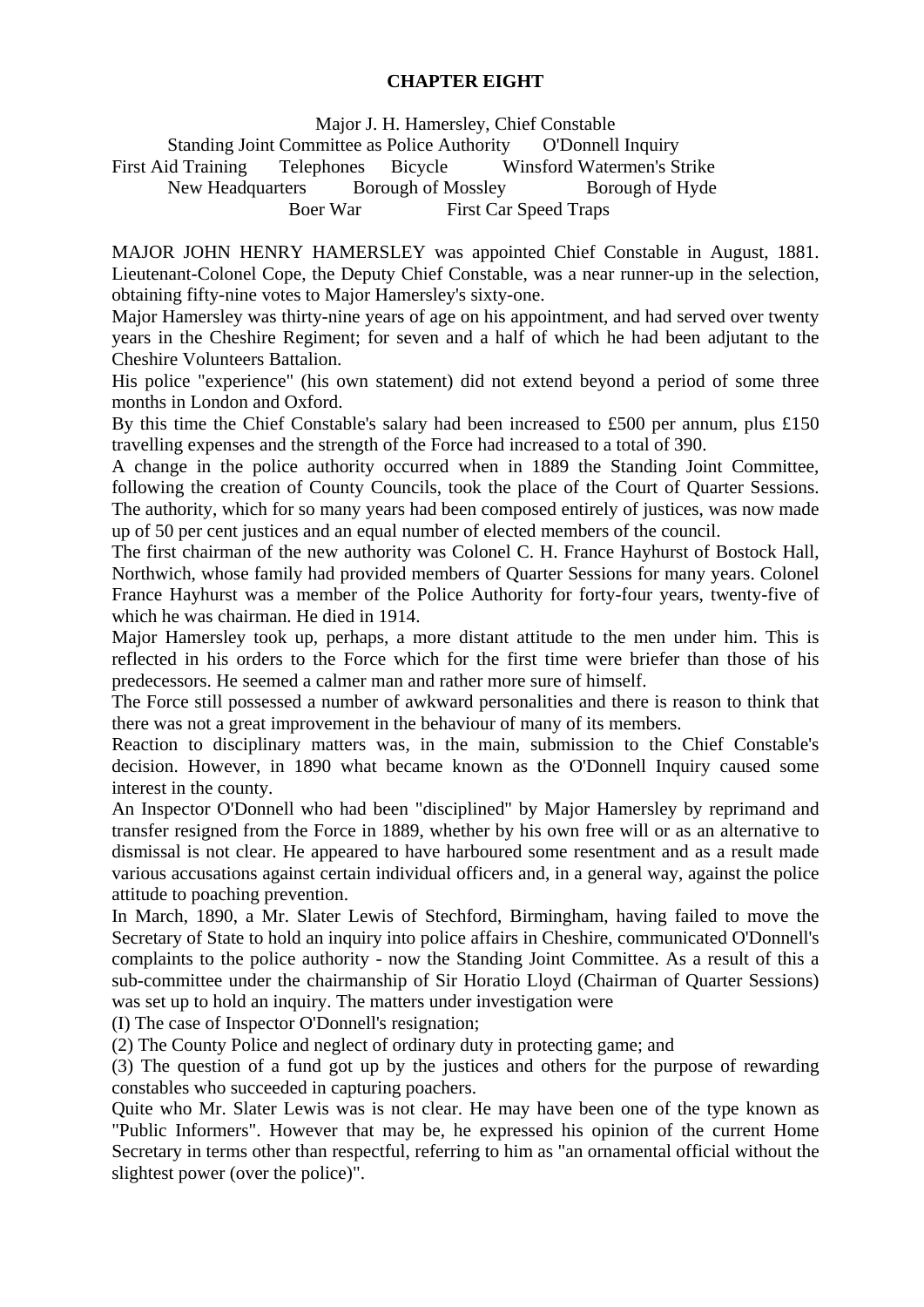The sub-committee constituted itself "as a court of inquiry" and went into the charges, holding eight public sittings at which sixty-seven witnesses were examined. The total cost of the inquiry came to nearly £600 The fees to the shorthand-writer alone amounted to £185 and the printing of evidence and the report came to £202. Counsel's fees came to over £ 100.

To put the findings of the Court shortly, it seems that the Chief Constable's attitude to Inspector O'Donnell was found to be more or less correct. As to the complaint of general neglect of duty, this all revolved around the Runcorn Division and its superintendent. The complaint was that Superintendent Hollingworth (the Sergeant at Lymm, Chapter Five), and his subordinates were frequently drunk and the Court found this to be true. That he had "denuded the town of Runcorn of police for the purpose of aiding game-keepers" was not satisfactorily proved. The Court found that on occasions police officers had been diverted from ordinary police duties for this purpose and that it was a lawful and proper purpose, but enough men were always available to provide general public protection.

As to the gratuity fund, this referred to an old-standing custom of the Magistrates of the Macclesfield County bench by which constables were rewarded by the gift of the sum of £1 on securing the conviction of a poacher. The existence of such a fund was admitted. It was managed by the Reverend Dix of Parkside, who had "taken it over from one of the Brocklehurst family".

The Court found that this allegation was proved and admitted, but as the Chief Constable had already put a stop to it, there was nothing further to do.

Having dealt with the specific charges, the Court ended by saying "we think it right to place on record our sense of the ability and devotion to duty which have characterized Colonel Hamersley's tenure of office as Chief Constable. It is gratifying to us to find the general discipline and management of the force on a satisfactory basis and that in so large a body of men a high percentage of good conduct is maintained."

During the 1890s, First Aid training was commenced, telephones were adopted (1890), a bicycle was bought "to be kept at Headquarters for the purpose of training recruits in the use of the same". Superintendents' horses and carts (four-wheeled dog-cart) were to be supplied free of charge and an allowance of £55 per annum granted for maintenance. At the beginning of the decade the strength of the Force came to exceed 400 to deal with a population (county districts) now approaching the half-million and increasing by nearly 50,000 every ten years.

To equip a constable with the following articles of clothing in 1890 it cost £3 19s. 5d. - one great-coat, one tunic, two pairs trousers, one serge jacket, one pair serge trousers.

In 1891 the Chief Constable succeeded in securing a pay increase of three shillings a week for the constables of the force. He told the police authority that no increase in pay had taken place for nearly twenty years. In putting his recommendation, the Chief Constable might well have been speaking sixty years later, when he said - "I feel the greatest difficulty in obtaining suitable men for the Cheshire police and it would be ill-judged economy to allow the high standard of the police to deteriorate."

Leave was also put on a firm foundation as a right (instead of by favour or other chance). Superintendents now had twenty-one days annually, inspectors fourteen days and sergeants and constables ten days, plus one day off a month, and rural constables one night off every fourteen days. The nine-hour day persisted.

Forensic science had not advanced much. The County Analyst, Mr. J. Carter Bell of Manchester, from time to time received a fee for examinations in connection with criminal charges. He was principally engaged in the examination of food samples for adulteration, but on occasions examined "exhibits" in criminal cases.

As to public disorder there seems to have been little to trouble the Chief Constable, apart from elections which still inclined to some measure of violence.

The most important event in Colonel Hamersley's time would appear to be the Winsford Watermen's strike of 1892 which developed into such serious, though short-lived, disorder that the Cheshire police contingent of 250 men had to be reinforced by a contingent from the Lancashire constabulary and a force of military (Hussars) who were billeted in Winsford.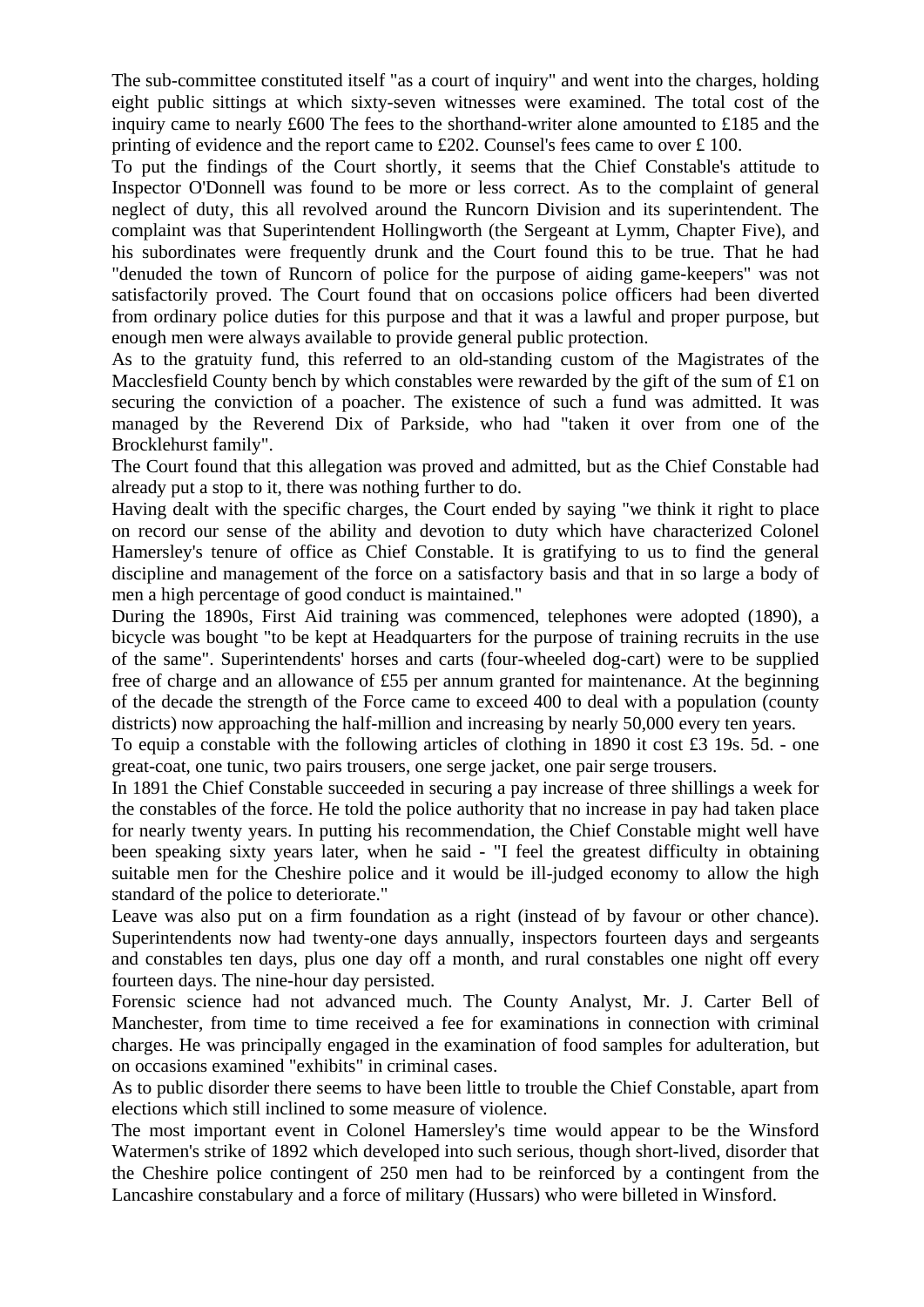The scale of operations may be judged from the following newspaper account of one event - "during an attack on the Salt Union (Employers) launch on the River Weaver damage was done to the vessel by stone throwing and officials had to lie on their faces in the cabin. The crowd was afterwards charged by about 200 policemen several of whom were injured."

Authority for the aid of troops had at first been refused to the Chief Constable by the Home Secretary who said he desired that all necessary steps to restore and maintain order should, in the first instance, be by the use of extra police from neighbouring Forces. It is possible that as the Cheshire Police Authority had not then entered into mutual aid agreement with neighbouring police authorities a request for military aid was the only method of rapidly reinforcing a rather over-stretched civil police. For feeding police and military the Salt Union Ltd. sent in a bill for £160.

Early in 1893 John R. Dodd was appointed a constable in the Force. He served until he retired as Assistant Chief Constable in 1946, with a police service of fifty-three years behind him.

In August, 1893, the Court of Quarter Sessions approved the building of a new Headquarters (then at 113 Foregate Street, Chester), to be erected near the entrance of Grosvenor Park at a cost not exceeding £2,000. This building was completed in 1886 and is still in use as such.

Up to the year 1886 the borough of Mossley presented a curious problem in police and local authority administration. At this time the town lay in parts of the counties of Cheshire, Lancashire and Yorkshire (West Riding). Each part was policed separately in the following proportions - Cheshire 2, Lancashire 6, Yorkshire 3. After considerable efforts on the part of each of the police authorities concerned to maintain its "rights", it was finally resolved that the Lancashire police take over the whole Borough.

In 1895 the Wirral Division was divided into two making North Wirral and South Wirral. About the same time the title of the Northwich Division was changed to Middlewich Division, the Northwich divisional headquarters building having collapsed owing to ground subsidence due to the salt workings.

In 1899 the Hyde Borough Council decided to have a Force of its own. This came into being on 1st April, with Mr. John Danby as its first Chief Constable. The residue of the old Hyde Division became the Dukinfield Division.

Contemporary with Mr. Dodd was Mr. Henry Sheasby, who joined the County Force in December, Mr. Sheasby ended his police service as Chief Constable of Macclesfield in 1942, to which office he was appointed in 1907 whilst serving as an inspector at Crewe, with a total of service in the two Forces of forty-nine years. In Mr. Sheasby's early days in the Wirral Division, horse trams ran from Lower Bebington to Birkenhead and he lodged well as a single man at a cost of twelve shillings per week.

In 1899 seventeen members of the Force with army reserve obligations were recalled for service in the Boer War. Five are recorded as having returned in July, 1902, and being resworn as constables.

About this period Eaton Hall, the seat of the Dukes of Westminster, was frequently visited by members of the British and other Royal Families. Special police arrangements for these occasions included indoor duties by police in plain clothes. Mr. Sheasby and other officers selected for their qualities of refinement of manner often performed their duties in evening dress.

Lieutenant-Colonel Cope, who had been Deputy Chief Constable for twenty-two years, died at Broxton in 1901. He was succeeded as Deputy Chief Constable by Superintendent William Leah.

In 1902 Robert J. Pearson, who later became Chief Constable of Cambridge (1919), was appointed in the Force. After service at Headquarters and in the North and South Wirral Divisions he transferred to the Wallasey Borough Police on its foundation on 1st April, 1913, being appointed detective inspector.

In 1908 the Standing Joint Committee purchased a 14 h.p. Siddeley car for the official use of the Chief Constable, whose groom-orderly was to act as chauffeur. The car "complete with acetylene lamps" cost £550. The "chauffeur" obviously would not find driving pleasant,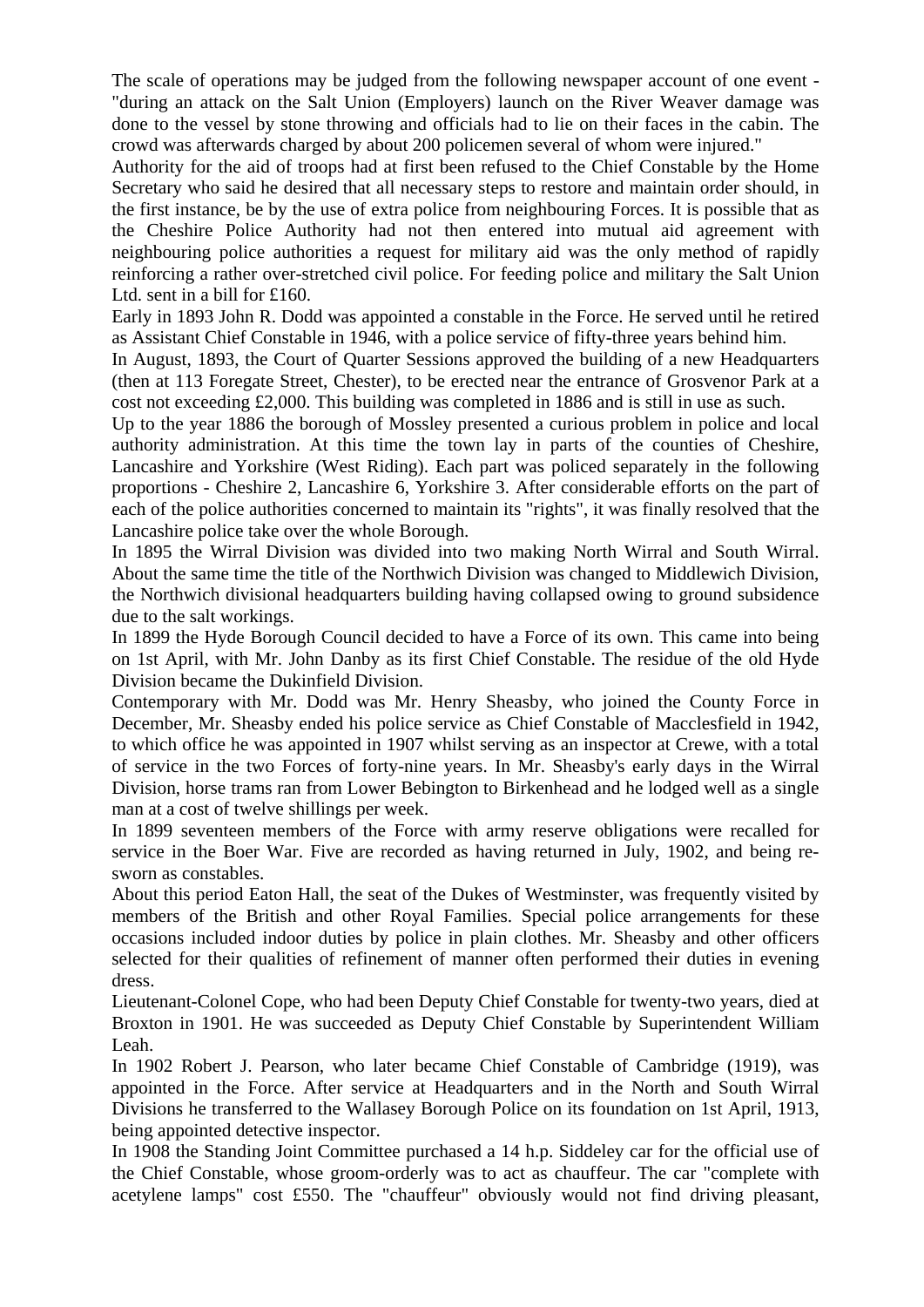particularly in bad weather, as he had no protection. Some two years later the Standing Joint Committee considered "providing a shelter for the driver which will necessitate an extension of the top, and the provision of a glass screen". This car lasted until 1915 when it was replaced by a second-hand Sunbeam. The old car was then valued for part-exchange at £75.

Mr. Sykes (later Sir Alan Sykes, M.P.), a member of the Standing Joint Committee, seemed to be the expert in cars for he advised on and negotiated the purchase of the first car and subsequent replacements up to 1920 when the third car was acquired for the use of the Chief Constable. He acted in the same capacity in 1930 on the purchase of the first Road Traffic Act patrol cars.

By about this time offences of exceeding the speed-limit of twenty m.p.h. were becoming more frequent.

The system of check adopted by Colonel Hamersley was rather rough and ready. Certain main roads were kept under observation at points many miles apart. Cars entering the observed length of road would be noted as to registration numbers and timed at further intermediate points until they left the observed stretch. Each constable would note on a card particulars of any car which passed him and the time. At the end of the day cards would be sent to the superintendent and examined. If it was found that a car must have gone through the observed section of road at over twenty miles per hour, presumably the driver would be traced and summoned.

However, contrary to later practice involving the use of stopwatches and observers within sight of each other, this method involved stretches of many miles of road and the use of ordinary watches (synchronized by telephone before the check began). An example of a controlled stretch of road was the Knutsford Church Lawton road (now A50), a length of some seventeen miles. On this constables were placed at check points at Knutsford, Holmes Chapel, Arclid and the Staffordshire boundary.

In the quarter year ended 29th September, 1908, seventeen car drivers were convicted and fines ranging from £7 to 4s. 6d. were imposed. Superintendents were asked to report any cases of interference by "The Automobile Scouts".

The first police order concerning aircraft appeared in April, 1910, when instructions were issued as to careful control of road traffic on the occasion of the London-Manchester Daily Mail air race. The competitors followed the main railway line from Euston and the winner landed at Didsbury, Manchester, after an overnight stop in the Midlands.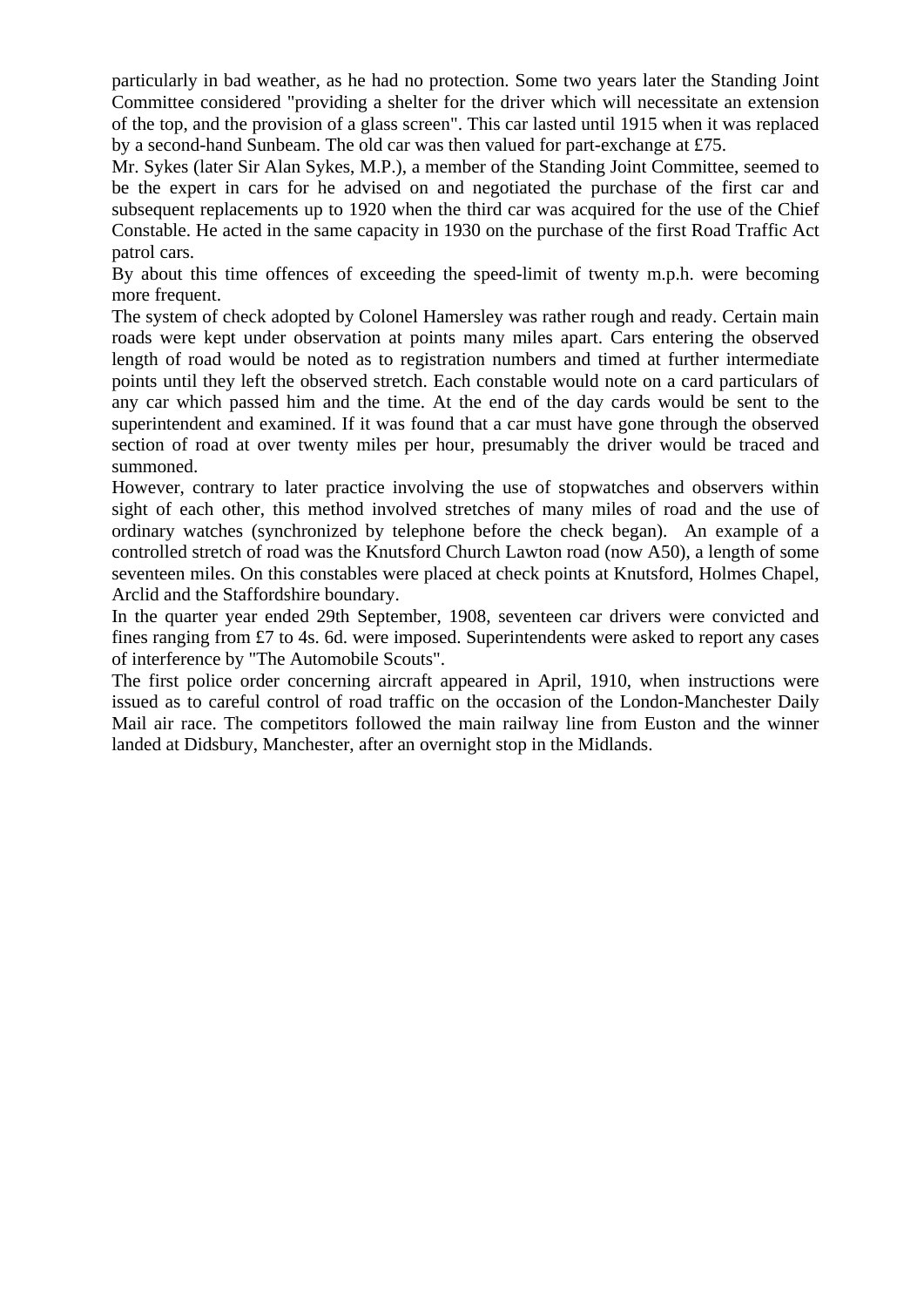

to 28th November, 1877.



Col. J. H. HAMERSLEY Lt.-Col. P. MALCOLM 4th August, 1881, C.B.E., D.S.O., M.V.O to 29th September, 1910. 30th September, 1910



Capt. T. J. SMITH, Capt. J. W. ARROWSMITH, 5th January, 1857,<br>to 28th November, 1877.<br>18th June 1881



to 30th April, 1934



Capt. Sir A. HORDERN, A.F.C Major Sir J. BECKE, C.B.E G. E. BANWELL, C.B.E., M.C 1st May 1934 1st October, 1935 1st October, 1946<br>to 30th September, 1935 to 30th September, 1946 to 3oth September, 1946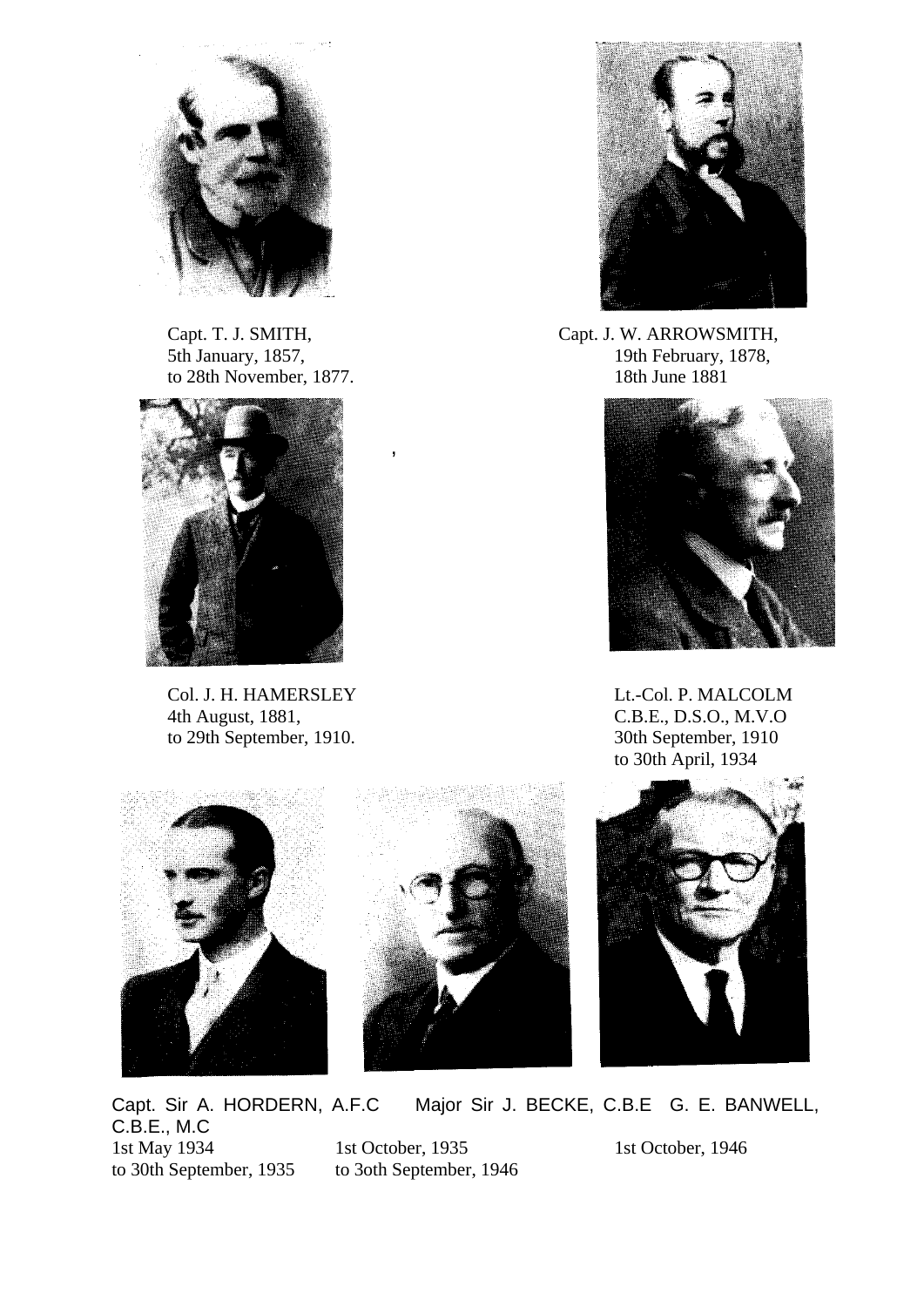# **CHAPTER NINE**

## The Gorse Hall Murder The Gorse Hall Murder Use of Bloodhounds

CHESHIRE does not seem to have provided a classic crime. The prisoners were the people who usually took a police force to headlines in the national press, and Cheshire seems to have had no practitioners in the art.

Of the many rather sordid and brutal crimes which took the perpetrators to the Crown Court of Chester Castle, one at least stands out as rather unusual. This was the case known as the Gorse Hall Murder.

Gorse Hall was a rather commodious private residence standing in its own grounds on the borders of the borough of Stalybridge and Dukinfield. The house was in the Dukinfield police division and most of the grounds in the borough police area.

In November, 1909, it was occupied by a Mr. George Henry Storrs, a well-to-do contractor who also had interests in a number of textile concerns. Living with him were his wife and an adopted daughter. The household staff consisted of a cook and general maid, together with a coachman who, with his wife and family, occupied quarters over the stables.

On the 1st November, 1909, at about 9 p.m., whilst the family were at supper, an unknown man was found in the house. On an alarm being raised by one of the maid-servants Mr. Storrs left the dining-room to investigate. He found the man and in a struggle which ensued Mr. Storrs was mortally injured by stab wounds. The intruder left the premises leaving behind him a defective revolver with which he had earlier threatened the maid-servant. Police from Stalybridge under Captain John Bates, Chief Constable, and from the Dukinfield Division under Superintendent Croghan were quickly on the scene and began inquiring and searching. They were joined in the early hours of the next morning by Colonel Hamersley, Mr. Leah, Deputy Chief Constable, and Detective Chief Inspector Pierce of the County Headquarters. It seems that the only clue left by the murderer was the revolver.

A description given by the women members of the household was very general and might have applied to many hundreds of men to be found in this region of north-east Cheshire and south-east Lancashire.

In spite of an all night search of the grounds, no trace of the intruder was to be found. The following morning some bloodhounds, owned by a Mr. Platt of Ashton-under-Lyne, were brought in with no useful result. Later the same day Major Richardson, a well-known dog breeder, having traveled over night by road from Harrow, brought two bloodhounds to work, with no better result than achieved by Mr. Platt's. Major Richardson's bill came to £20.

Inquiries followed the usual course of circulating a description of the murderer. This was followed up by the publication in the Police Reports of photographs of men whom the police wished to interview.

One of these, Cornelius Howard, was a nephew of the deceased. He had lived in Stalybridge until he joined the army some seven years or so earlier. On his discharge to the army reserve he had not settled down in Stalybridge and had been in the hands of the police on a number of occasions in various northern towns for shop-breaking and larceny. He was, in fact, arrested at Oldham some eighteen days after the murder, being found on enclosed premises in the early hours of the morning.

He was handed over to the Cheshire Police and after an identification parade was charged with the murder. The case against him was very weak indeed. As to identification all that the women witnesses would say (they had not met him previously, he being a poor relation of the family) was that of all the men on the identification parade he was "most like the one" who attacked Mr. Storrs. There was no evidence at all connecting Howard with the revolver. His defence was in the nature of an alibi which was largely corroborated by licensees and lodging house-keepers of the West Riding. Both at the inquest which, in those days, received as much "evidence" as a committal court, and at the magisterial hearing, cross-examination showed the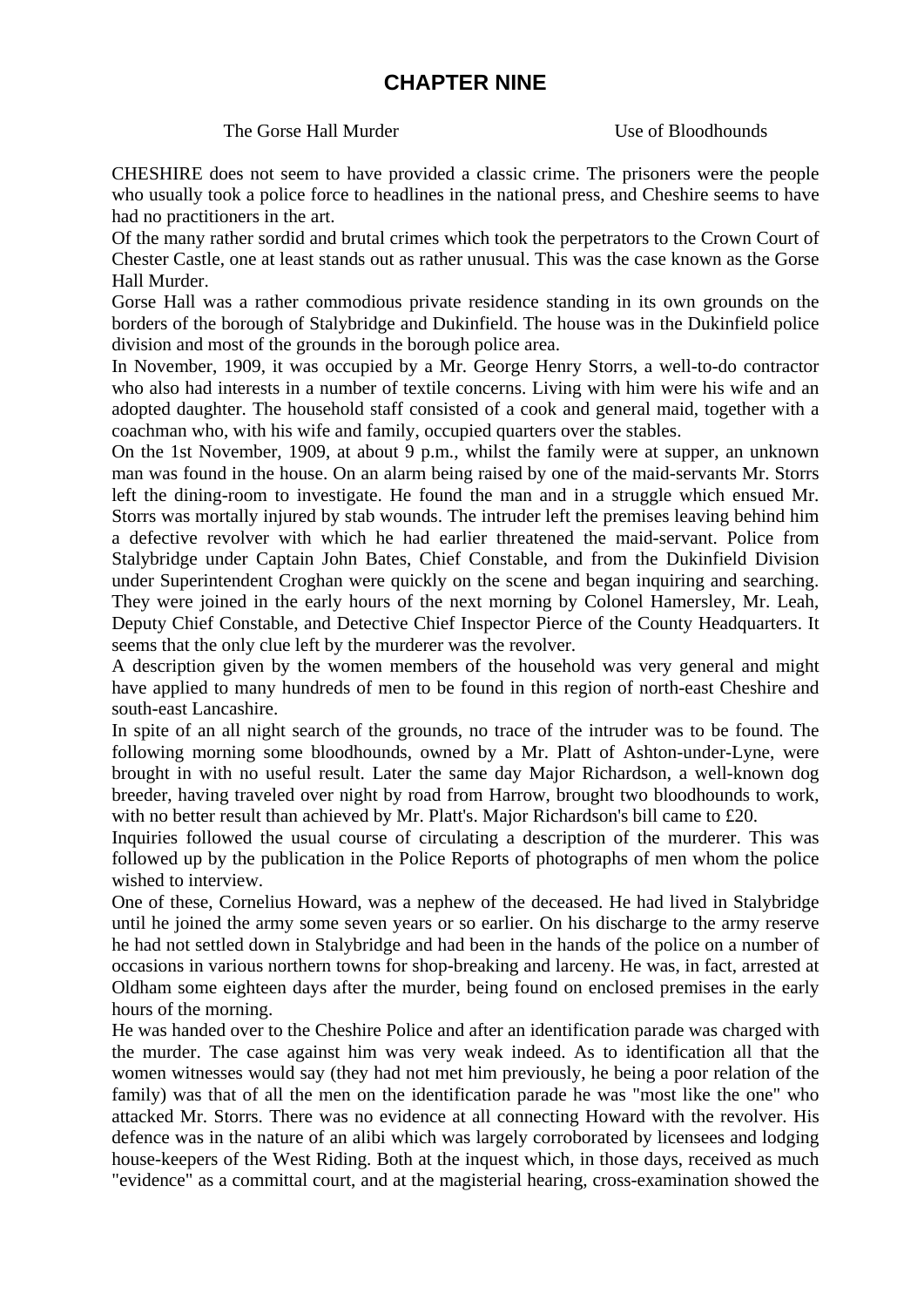witnesses to be very unreliable indeed. It is little wonder, therefore, that Howard was eventually acquitted.

His defence at the Assize Court in the following March was in the hands of Mr. Trevor Lloyd and Mr. (now Mr. Justice) Austin Jones. What is amazing about the proceedings is that they ever began on nothing more than mere suspicion and that the Director of Public Prosecutions could have been induced to take charge of the prosecution.

The case looked like being relegated to the unsolved file until in the following July (I910) a Mark Wilde, a native of Stalybridge, was convicted at the Assizes of felonious wounding a month or so previously at Stalybridge. The case was one in which Wilde interfered with a courting couple on the outskirts of Stalybridge and inflicted wounds on the young man with what was described as a "bowie-knife". For this Wilde was given what was undoubtedly an arranged short sentence of two months imprisonment. There was no doubt that at the time of this trial he had come under suspicion as, whilst on remand at Knutsford, he had been interviewed and a sentence of two months would ensure he would not be transferred to a distant prison.

Whilst serving this sentence he was "put up" for identification at the prison and identified by the women of the Storrs household as the intruder on the night of the murder.

By a coincidence Wilde had also served in the army and had been discharged to the reserve. At the time of his arrest he had been employed on the railway at Stalybridge.

The case against Wilde was much stronger than that against Howard. A description and photograph of the revolver left at Gorse Hall had been circulated and three witnesses who had served with Wilde in the Army identified it as having been once owned by Wilde. The witnesses - one by now a constable in the Liverpool City Police - had known Wilde for some years in the army and had themselves handled the revolver, which, with its peculiar marks and defects, they were able to describe minutely. Wilde had been proved (in the wounding case) to carry a knife and his account of his movements, in support of an alibi, on the night of the murder was quite uncorroborated although he said he had been in public houses and had had a fight with a man he did not know in Ashton. Wilde spoke of the alleged fight as having been conducted in the Lancashire style - "hitting, kicking and everything - a proper Lancashire fight." It was this fight, he said, which had caused certain injuries and bloodstains seen by witnesses (friends and relatives) an hour after the murder had been committed, but of course never mentioned to the police at the time.

Wilde's defence, both before the magistrates and at the Assizes, was in the hands of a West Indian barrister, Mr. E. T. Nelson, who had chambers in Manchester. Amongst the expert witnesses were Dr. Herbert Wilcox, Senior Home Office Analyst, and Mr. Stensby of Manchester, an expert in firearms. Both were very well known at the time. Dr. Wilcox spoke of his examination of bloodstains found on Wilde's clothing and having used one of the "new serum" tests ascertained they were human blood. This was certainly an advance on 1873 when the Liverpool and Manchester professors were unable to distinguish between human and pig's blood. Dr. Wilcox had figured prominently a short time earlier in the famous case of "Dr." Crippen who had murdered his wife and dismembered her body.

One of the witnesses called was Cornelius Howard. His evidence was purely negative. The fact of his being indicted and acquitted in the same Court for the same crime some six months earlier no doubt influenced the jury when they arrived at their verdict of "not guilty" in favour of Wilde.

The case of the Gorse Hall murder was not a good example of police work. No motive for the murder could be found except in the imagination of the press, and public.

The investigating officers were not a little harassed by the fact that the coachman to the Storrs family committed suicide in his stables the day after the arrest of Howard and within less than three weeks of the murder of his employer. There was, however, not the slightest evidence that he was concerned in the crime.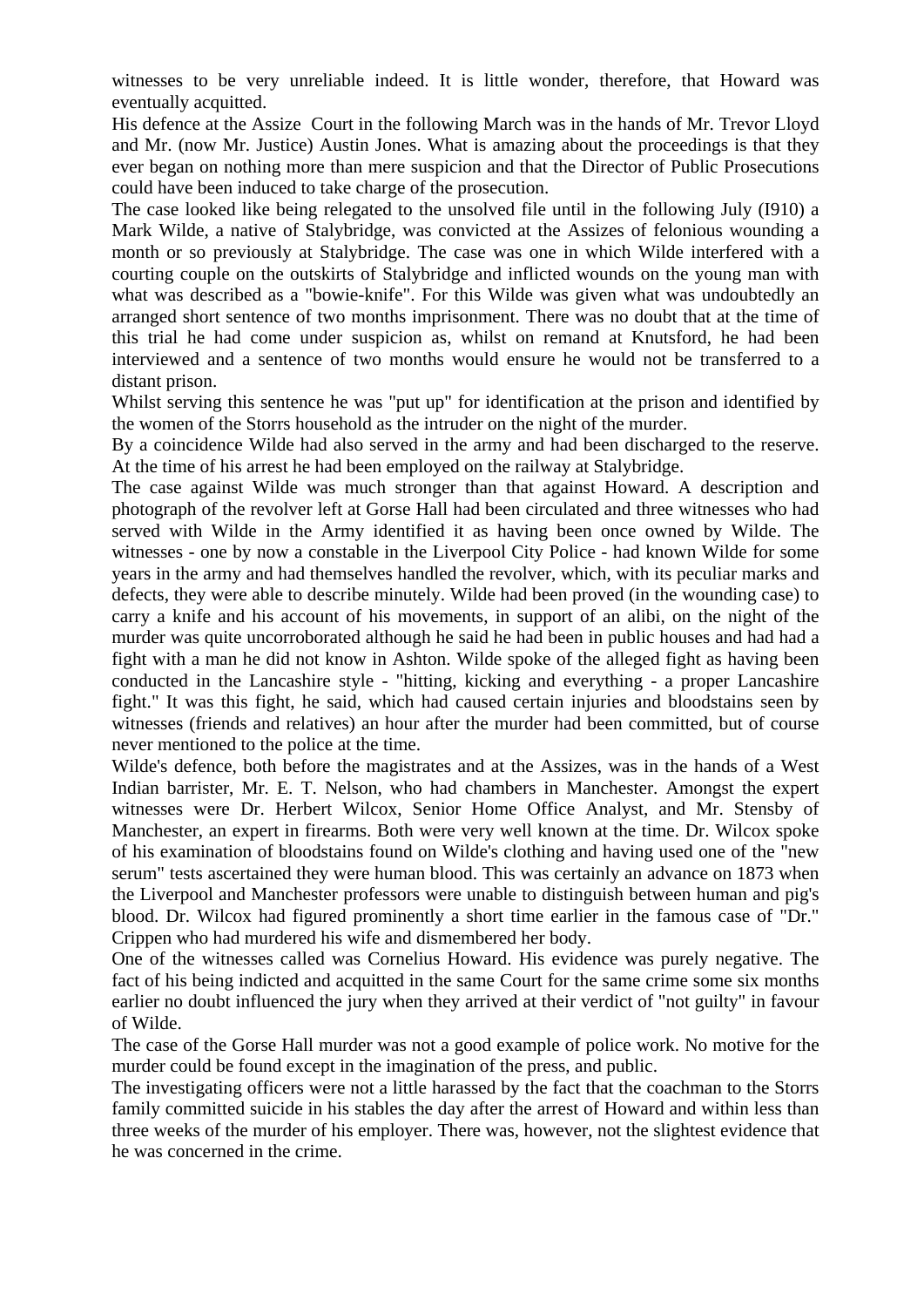### **CHAPTER TEN**

Retirement of Colonel Hamersley

Colonel Malcolm, 1910 King's Police Medal Examinations Rest Days (1910 Act) Wallasey Borough 1913 1914 War Anti-German Disturbances at Crewe First Superintendent's car Police Ploughmen Police in H.M. Forces The Last Horse

COLONEL HAMERSLEY retired in September, 1910, after having been in command of the Force for a period of twenty-nine years. He went to live in Devonshire, where, at the age of 86 years, he died in 1928. In the New Year's Honours of 1911, he was awarded the newly instituted King's Police Medal for "prolonged service distinguished by exceptional merit and ability and success in the organization of the Police Force under his charge".

A valedictory notice on his retirement said that he left with the good wishes and esteem of the entire Force, the Magistracy and the inhabitants of the County. A testimonial fund limited to Magistrate subscribers provided some £300 with which a service of plate and a monetary gift were presented to him. Members of the Force also made a presentation consisting of two solid silver rose bowls, a silver inkstand and a gold watch and bracelet for Mrs. Hamersley, together with an illuminated address and photograph.

Colonel Hamersley was succeeded by Major (later Colonel) Pulteney Malcolm, who came from Hull where he had been Chief Constable for six-and-a-half years. He, as all his predecessors, had army connections. Born in India in 1861, the son of a general, he had served in the Army until 1904. He held the Albert Medal for gallantry and the D.S.O. Later, as Chief Constable, he was awarded the M.V.O., by H.M. George V on a visit to Crewe Hall in 1913 at the end of a four day tour of Cheshire. This was followed by the award of the King's Police Medal in 1925 and the C.B.E. in 1932.Colonel Malcolm inherited, so to speak, the reigning Deputy Chief Constable, Mr. William Leah.

Mr. Leah was the second serving policeman (next after Mr. Joseph Little) to become Deputy Chief Constable of Cheshire, and later commanded the Force as Acting Chief Constable during the 1914-18 war when Colonel Malcolm was serving with the Army. He retired at the age of 65 in 1927 after forty-six years' police service. He was awarded the King's Police Medal in 1912 being the first police "ranker" in Cheshire to receive this award, and the Medal of the Royal Victorian Order (at Crewe Hall) in April, 1913.

The weekly Rest Day Act came into being in 1910. It was left to local police authorities to apply, as they thought fit, subject to a time limit of four years. At this time all forces had their own leave arrangements. In Cheshire, as we have already seen, it amounted to one day a month for all ranks below that of superintendent, plus annual leave amounting to twenty one days for superintendents, fourteen days for inspectors and ten days for sergeants and constables. To have adopted the Act in one operation would have meant an increase in the Force of some sixty constables. This was rather too much for the Standing Joint Committee which decided to spread the operation over the four years permitted when it was assumed that the Act could be fully met. As it turned out the First World War put it back to the early 1920's. Promotion examinations had been held at fitful periods under Colonel Hamersley at Crewe; Colonel Malcolm in 1911 removed the venue to Chester Castle. In an order announcing the examinations, candidates were instructed to bring with them: "a good lead pencil, a penknife (to sharpen pencil) and a sandwich or two". The order went on to say that those attending would perform their ordinary night's duty on their return to divisions. Up to this time constables had no issue of training or technical literature other than the pocket book first issued by Captain Smith in 1857.

Superintendents, inspectors and sergeants had been issued with Sir Howard Vincent's "Police Code", Bicknells Manual and a Drill Manual, and later (superintendents only) were issued with Stones Justices Manual.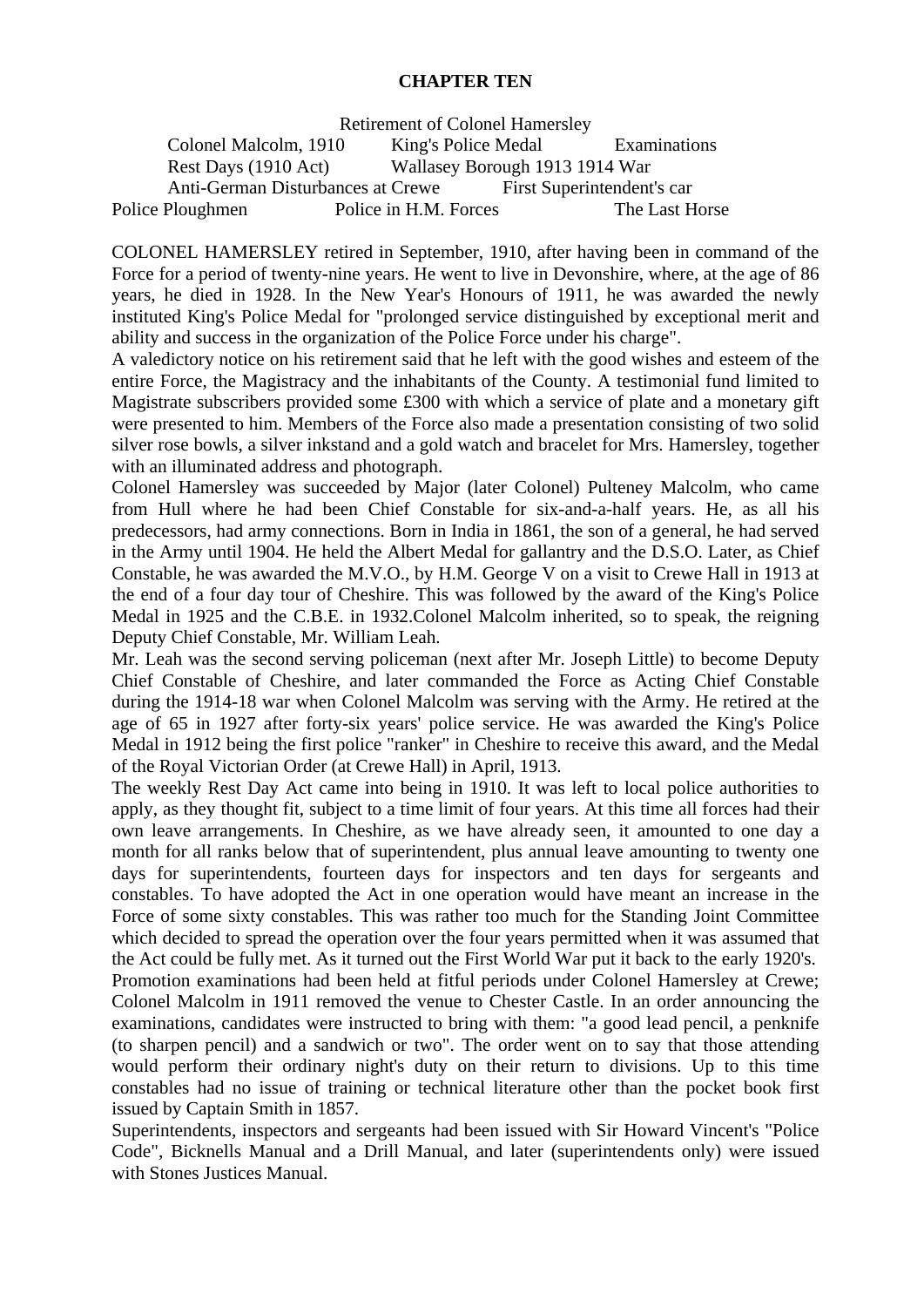In 1912 the Council of the four-year old Borough of Wallasey decided to have its own Police Force. This came into being on the 1st April, 1913. Having to create a Force from nothing the new and first Chief Constable of Wallasey naturally wanted experienced men. Of the seventythree members of the county force then serving in the Wallasey borough area, fifty-four applied and were granted permission to transfer to the new Force. This left nineteen "county" men to be reallocated.

As the Wallasey area formed the greater part of the then North Wirral Division it was decided to merge what remained with the South Wirral Division and rename the combined area the Wirral Division with headquarters at Heswall. The only officer for whom a place could not be found was the superintendent, Mr. McHale. However, as he had long qualified to retire on pension he did this and the difficulty was solved.

The new Wallasey Force took over the main county police premises and it was proposed that the old South Wirral divisional headquarters in Abbey Street, Birkenhead, be given up on occupation of the new headquarters at Heswall. Actually the transfer from Birkenhead to Heswall did not take place until December, 1919, owing to difficulties occasioned by the First World War.

In 1912 the question of permanent reserves came to be considered by the Police Authority. This arose from a Home Office circular in connection with the prospect of a general railway strike. The circular quoted "Mr. Secretary Churchill's" opinion on a number of matters from which it is obvious that the great statesman of later days saw the coming of the 1914-18 war perhaps more clearly than most.

Colonel Malcolm could not see much prospect of the formation of a "First Police Reserve" and suggested a compromise by enrolling up to 400 Special Constables, a proportion of whom would, in emergency, become whole-time. For the latter he created the new name of "Extra Constables".

Apart from this there was little in the way of a build-up of the Force for the coming war, even in the early months of 1914. There was, of course, no need for air raid precautions as known in the Second World War, although many orders were later issued on what to do in case of Zeppelin raids. One order in 1916 advised the police that if an airship (British or enemy) signalled a desire to come to earth, the police officer seeing the signal should collect up to 100 men or women if the airship was small or 400 if large, to lay hold on a trailing rope and haul the vessel down, the rope to be fastened to a tree or other object. The picture of upwards of 400 village matrons headed by the constable chasing a skittish dirigible in a March wind is not without an element of humour.

On the outbreak of the war Colonel Malcolm received permission to strengthen the Force by the employment of supernumeraries. A large number of Special Constables served through the war. How many is not known, but the fact that £125 was spent on illuminated presentation certificates commemorating the service of each after the war would indicate a probable total of not less than about 500. They had no uniforms. Each, when on duty, wore an armlet in blue and white striped material bearing a metal badge incorporating the title of the Force and the holder's number in the Force. These cost 1s. 0d. each. The Chief Constable reported that thirty army and four naval reservists had rejoined their units and that he had lent eight ex-soldiers to the military authorities for duty, in the United Kingdom, as drill sergeants. He himself received permission to offer his services to the War Office, and in April, 1915, he left to become A.A. and G.M.G. to a division of the new army; 22nd London Division then stationed at St. Albans. He later went with the division to France where he served until late 1916 when he was invalided and discharged. He again took up office as Chief Constable in January, 1917. In the meantime the Force had been in charge of Mr. Leah.

Following the outbreak of the war in August, 1914, there were a number of cases of disorder of an "Anti-German" character. On the night of Saturday, 24th October, disturbances occurred in Crewe where there were some German pork butchers. Shops in Edleston Road, Victoria Street and Mill Street were attacked and badly damaged.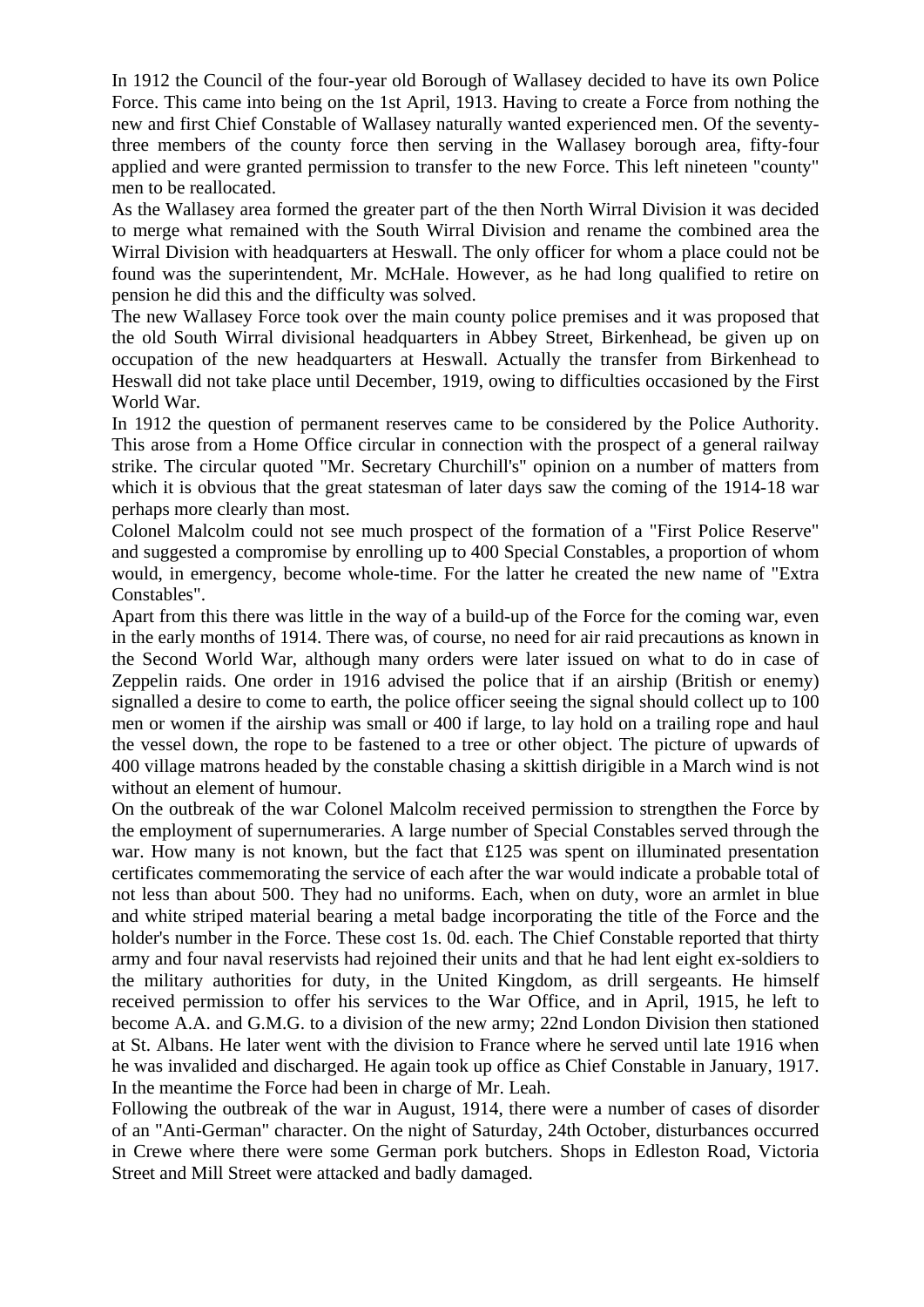These affairs were largely spontaneous in character, initiated by a few drunks after "closing time", reinforced by others only too keen to join in. The local police had had no warning and were quite powerless to prevent damage. Reinforcements were sent from Northwich and Middlewich and the Chief Constable arrived at about 1a.m. from Chester. However, by this time all the damage had been done and the crowds had gone home. On the following Saturday fifty men from other divisions were drafted to Crewe for duty until Sunday morning, but nothing further took place.

Thirteen persons were eventually charged with breach of the peace, three of them with assaulting the police. Eleven were fined and two dismissed.

Claims for some £500 Riot Damage were later made. They were rejected on the grounds that legally there was no riot.

As the war wore on and various expedients were adopted by the Government further to strengthen the armed forces, a number of policemen resigned their appointments to join one or other of the services.

In the spring of 1917 the man-power shortage led to an arrangement by which the Chief Constable was permitted to release policemen with experience of ploughing to do work of this nature on a day to day basis for local farmers. They continued to receive full police pay and the income from the part-time employment was devoted in equal amounts to the policemanploughman in person and the police rate.

The first award of the M.B.E. to a member of the Cheshire Constabulary was that granted to Superintendent W. J. Naylor, Resident Chief Clerk at Headquarters, in June, 1918, in recognition of his work, particularly in connection with war emergency regulations.

By this time the Force was 135 under the normal strength of 550. In January, 1919, some seven weeks after the Armistice, the Force was 206 under strength.

The use of motor-cars was, even in the war years, growing very considerably. In the three months July-September, 1916, there were 246 motor offence convictions in the County. It is little wonder, therefore, that divisional superintendents began to toy with the idea of driving a car instead of a horse. Knowing something of the conservative bent of police authorities in these days one can imagine with what hesitation Superintendent Thomas Ennion of the Wirral Division applied for permission to use a car instead of a horse in the course of his duties in January, 1916. He got his permission and the old horse allowance of £55 per annum (and nothing more) was transferred to cover all maintenance and running expenses. The car was, of course, bought at the superintendent's own expense.

A few years later the allowance was increased to £70 per annum and in 1921 to £100. Superintendent Ennion, having started the fashion, was within a few months followed by the Superintendent of the Eddisbury Division. It was after the end of the war that superintendents on promotion were required to provide themselves with a car, and for those short of capital an advance of up to three years' standard allowance could be made.

The last horse allowance was made to the Superintendent of the Nantwich Division in 1923, and as this division was about to be absorbed by Crewe (1st February, 1923), and its superintendent retired on pension, the horse was disposed of.

Some 145 members of the Force served in the armed forces, of these a number were wounded and fourteen were killed or died of wounds. Five received awards of the Military Cross, the Distinguished Conduct Medal or the Military Medal. Five were granted commissions.

Of those killed or died of wounds, eleven were, at the time, serving in one or other of the Guards regiments; two were in County regiments and one in the Royal Naval Division.

In 1920 the Standing Joint Committee authorized the expenditure of £100 to be spent on specially designed wooden plaques recording particulars of service in H.M. Forces of members of each division to be erected at the respective Divisional Headquarters.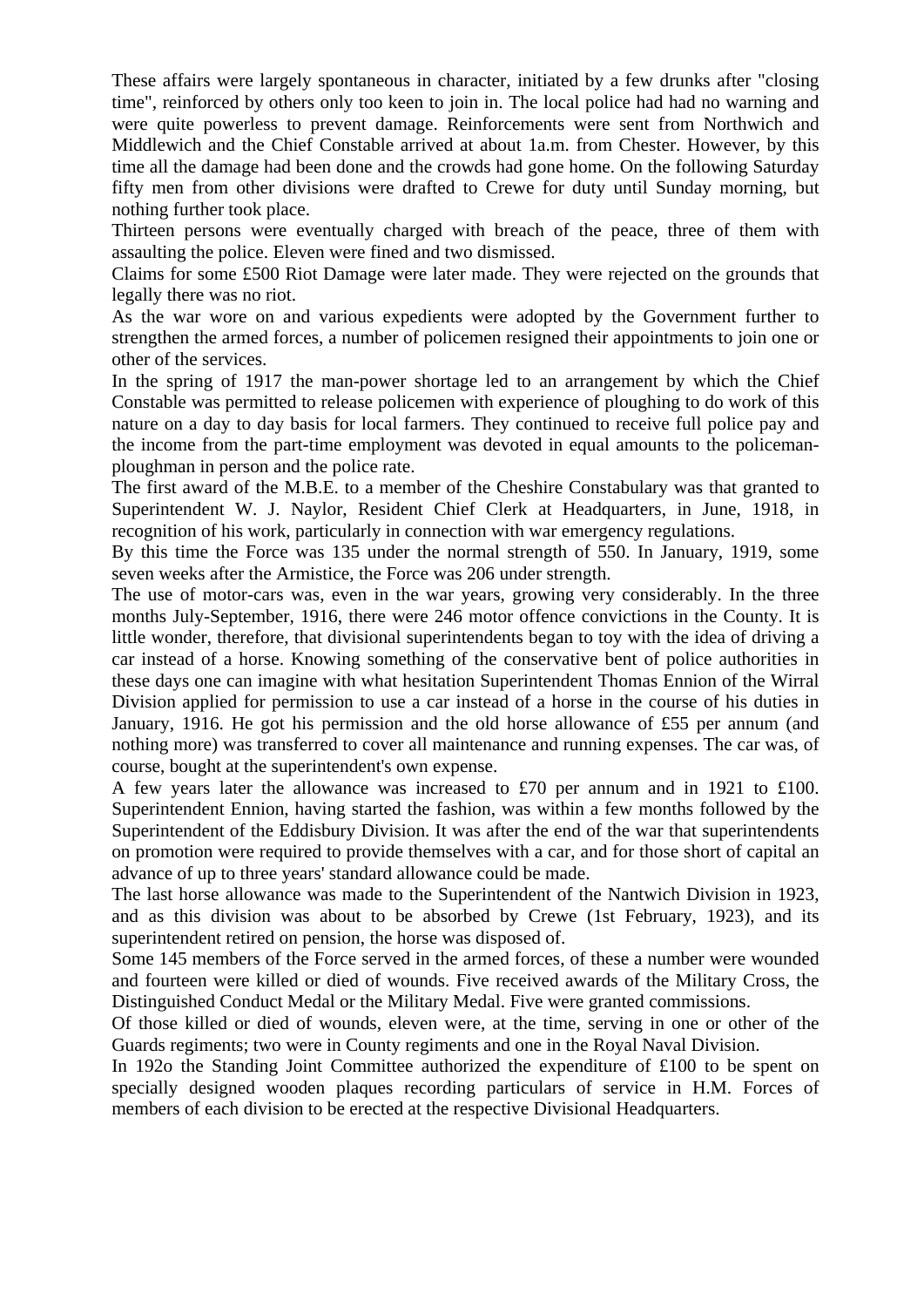#### **CHAPTER ELEVEN**

| War Bonus                     | Police Union                          | <b>Police Federation</b> | <b>Motor Cycles</b>   |
|-------------------------------|---------------------------------------|--------------------------|-----------------------|
| Sinn Fein Outrages            | C.I. D.                               | Policewomen              |                       |
|                               | <b>First Detective Superintendent</b> | <b>General Strike</b>    |                       |
| <b>Arrowe Park Scout Camp</b> |                                       | Control of Road Traffic  | <b>Traffic Lights</b> |

DURING the war the cost of living rose very considerably. With the shortage of man-power, wages, particularly of munitions workers, went up and up. The case of Government and Local Authority employees was met by a grant of a cost-of-living bonus. So far as the police were concerned the Government could only suggest that the Standing Joint Committee grant the bonus to the police. The bonus system had begun in 1916. As time went on with the rising cost of living the bonus got larger. The Standing Joint Committee was content to pay this whilst the basic police pay remained almost at the 1914 level. However, there were strong objections to paying any bonus after the adoption of the Desborough scale of pay. The final note on the matter (December, 1920) shows that the Standing Joint Committee granted nearly £,6,000 to pay the outstanding bonus and reiterated the opinion that "members of the Force are sufficiently well paid without bonus and emphatically protests against the action of the Home Secretary in forcing the hands of the Committee".

It was this and other things which gave rise to the discontent which flowered into the Police Union and (in some Forces) strike action in 1918. There is no evidence of any members of the Cheshire Force having joined the Union. In 1917 the Standing Joint Committee received a "demand" from the Crewe and District Trades Council that members of the County Police Force should be allowed to have a trade union to protect the interest of "these workers". The Standing Joint Committee decided to take no action.

It has been suggested that as the industrial unions were foreseeing a severe battle of wages after the war, if police force trade unions could be formed, they could be called upon to strike and would, therefore, be on the side of the "workers" rather than in the neutral position traditionally held by the police as keepers of the peace.

There is no doubt the country was in an unsettled state. Nationwide strikes of railwaymen, miners and others were threatened. The armed forces were chafing at being kept embodied (there were mutinous events at certain transit camps in France). Under all the circumstances it seemed short-sighted on the part of the police authorities to allow the police to continue in discontent when the situation could be relieved by the grant of a few shillings a week.

The speed with which the Desborough Committee went to work in 1919 shows something of the urgency with which the Government at long last viewed the situation. Only a few weeks after the Committee had submitted Part I of its Report the Police Act of 1919 was passed. This created the Police Federation and a Police Council to act as a consultative body for the Secretary of State who was given powers to make regulations regarding conditions of service, pay and allowances.

Before this the Home Secretary had suggested the establishment of Representative Boards in all Forces and had said that members of the Police Force may join a Union (not a Police Trade Union) "so long as it does not claim or attempt to interfere with police regulations or discipline or induce members to withhold their services". On this the Chief Constable told the Standing Joint Committee that: "there was no difficulty in the men making representations. Arrangements which had stood the test of years resulting in the best feeling between all ranks cannot be improved upon", and: "that he would not hold himself answerable for the efficiency of a Force in which the members were permitted to join a Union".

Eventually with the passing of the Police Act, 1919 , the Force settled down to conditions of service and pay which were, more or less, standard for the whole country.

The first joint Branch Board in Cheshire attended the first annual central conference of the Police Federation in London in November,1919.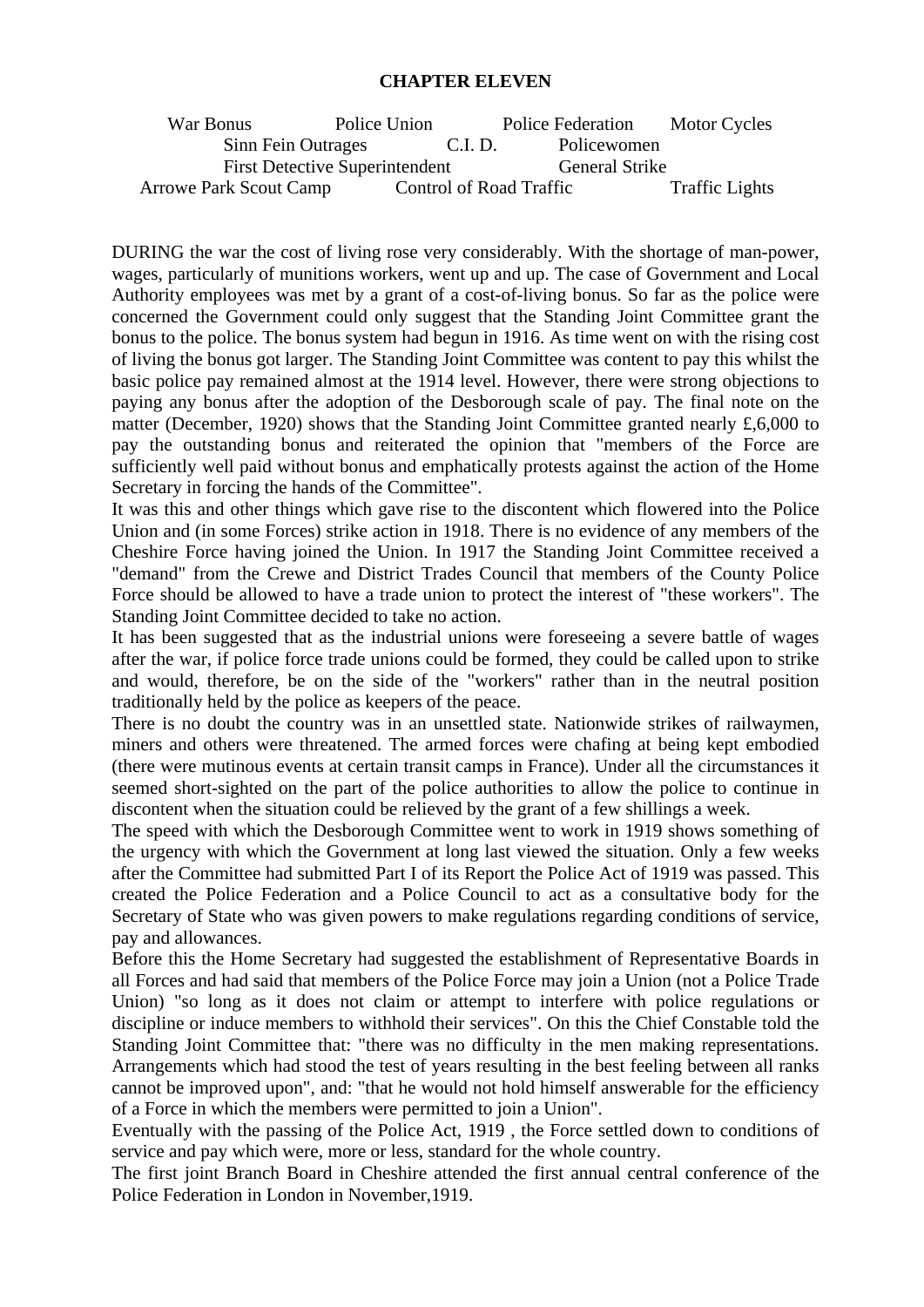The new pay scale (Desborough) having by now been adopted, the only local complaint seemed to be for payment for "rest days" and annual leave lost during the war.

The Standing Joint Committee and the Chief Constable thought this application had no merit and it was rejected. However, the Branch Boards kept pressing. In aid of the application the Chief Constable's promise of 1919 that- "if neighbouring County Forces paid he would recommend it in Cheshire" was quoted. Colonel Malcolm was in a quandary. It seemed that Lancashire and the West Riding, both neighbouring Forces, had decided to pay. Shropshire, Denbighshire and Flintshire (all neighbouring Forces) had refused to pay. The question was "who is our neighbour?" This dragged on until July, 1922, when a grant of £2,000 was made to be divided between inspectors, sergeants and constables.

The rate of increase in police pay occurring between 1914 and 1920 is to be seen from the fact that the average pay of a constable rose from £1 13s. 4d. in 1914 to £4 [6s. 9d. in](http://6s.9d.in/) 1920, an increase of 160 per cent. In the same period a sergeant's pay increased by 186 per cent.

In April, 1920, the Chief Constable was authorized to purchase ex-War Department motor cycles - one per division - at a cost not exceeding £75 each. Headquarters, as befitted its exalted position, was to have a motor cycle and sidecar costing up to £110.

The immediate post-war years saw the activities of the Irish nationalist party, the Sinn Fein, becoming more and more violent. In Cheshire to counter the threat of incendiary fires the police, particularly in rural areas, were supplied with alarm rockets to be set off on the discovery of a fire. The rockets, of two kinds, were visible up to one and a half and five miles respectively at night. They were also of different colours and to prevent false alarms by the setting off of nonofficial rockets, the colours to be used were specified for particular periods.

At about the same time six automatic pistols and ammunition were issued to each division.

On a night in June, 1921, certain members of the Sinn Fein organization living in Wallasey and Liverpool committed acts of sabotage on railway signalling and communications installations in the Bromborough district. Four, all Irishmen, were arrested for this during the early hours of the morning on their way from the scene of the damage. Two were arrested at New Ferry by Sergeant Mountford on suspicion of being concerned in the railway damage. They had, a few minutes earlier, been questioned by Constable Cookson who had been assaulted by the men who got away. Both men on being searched were found to be in possession of firearms. Cookson arriving at the police station a few minutes after Sergeant Mountford and his prisoners was able to identify them as his attackers and was able to give a description of two others who had passed along about the same time.

By this time Detective Inspector Kingman, who had received information of the affair some time earlier, arrived from Chester. He had travelled by light-engine and brake-van provided by the railway officials at Chester who had received early information from a signal box at Hooton. (Why Inspector Kingman did not use the Headquarters motor cycle combination is not on record. Probably he decided that railway transport was more reliable than war-tired motor transport.)

Inspector Kingman, having Cookson's description of the other two men, set out in search of them in a car. For some reason he assumed that they would not follow the main road into Birkenhead and in this he was correct. He caught up with them at Prenton and took them back to New Ferry. One of the two men was in possession of a revolver. All bore fresh traces of having been through long grass and in contact with tarred objects such as telephone poles. All were detained and on searches of their rooms much interesting material was found; Sinn Fein papers, maps, revolvers, wire cutters and pictures of leaders of the movement and an incriminating letter written, but not posted, by one of the men describing the plan for the night. The four men were committed for trial at the Assizes in the following month and all were found guilty on an indictment brought under the Defence of the Realm Act of the period and sentenced to varying terms of imprisonment.

In 1922, all four men were released and deported to Ireland on the creation of the Irish Free State.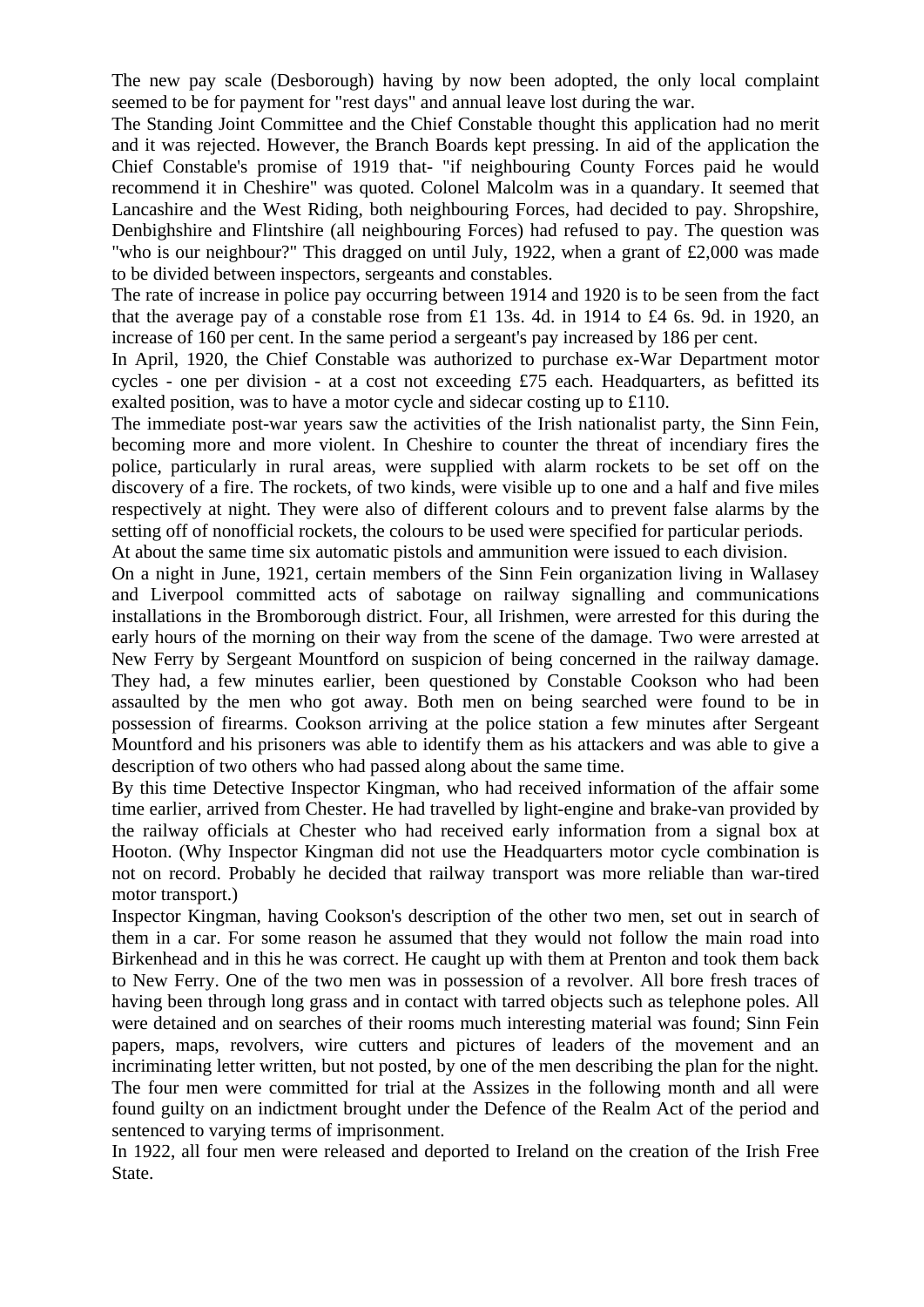Extraordinary precautions were taken to safeguard the Court during the trial. In addition to the usual detail of police, twelve officers were posted about the premises armed with automatic pistols.

When it is remembered that a British Field Marshal had recently been assassinated in London and what later became known as the battle of the Four Courts was then in progress in Dublin (with naval gunboats firing at point-blank range from the River Liffey) such precautions were by no means overdone. For his part in this affair Constable Cookson received the Merit Badge and a reward of £2. Detective Inspector Kingman and Sergeant Mountford were commended.

Incidentally, Inspector Kingman became the first detective superintendent in the Force (1926). However, when he left Headquarters about 1929 to take charge of the Northwich Division the appointment of detective superintendent lapsed until 1934 when it was revived by Captain Hordern by the transfer of Superintendent F. Platt from the Eddisbury Division. In 1935, Mr. Kingman was awarded the M.B.E.

In 1923, Cheshire policemen, for the first time, went away for detective training at the Metropolitan Training School at Hendon. In the same year the Nantwich Division was merged with the junior Crewe Division (created 1902) and ceased to exist as a police unit after centuries first as a Hundred and later as a police division.

In 1924, the Standing Joint Committee considered a Home Office Report on the employment of policewomen. No action was taken, the Chief Constable commenting, "there is no necessity to appoint women in this county". The question was not seriously considered again until 1946. The next outstanding event was the General Strike in May, 1926. Practically all the trade unions brought their members out on strike. It lasted a little over a week, during which the only trains, buses and other transport running were "scratch" services manned by staff employees or employers themselves. No newspapers were printed. They were, in some places, replaced by cyclostyle broadsheets produced by editorial staffs. Ships were unloaded by office workers and dock engines were manned by the same people.

In Cheshire steps were taken to protect people who were prepared to go on working and the many volunteers, mainly recruited from the professional and business classes, who undertook to run essential services.

The Chief Constable's report to the Standing Joint Committee said there were comparatively few cases of violence in the county area. Some 2,000 persons had registered as willing to become Special Constables at the commencement of the strike. Of these 1,284 persons were "sworn in". Before the strike collapsed volunteers exceeded 4,000.

In 1927, Mr. William Leah, the fifth holder of the rank of Deputy Chief Constable, retired, with a police service of over forty-six years behind him. He had held the office of deputy for twenty-six years. He was succeeded by Superintendent John R. Dodd.

In the summer of 1929, Arrowe Park, in the Wirral Division (now part of Birkenhead) was the venue of the World Scout Jamboree. This first international meeting was attended by 50,000, boy scouts from many different countries. A police detachment of fifty men was quartered at Barnston Dale, under the command of Inspector A. Henderson (Assistant Chief Constable, 1946) for over a fortnight. During this time the camp was visited by H.R.H. The Prince of Wales and his brother H.R.H. Prince George. The Prince of Wales arrived and left by air from Hooton Park after living in the camp for some days.

In the following New Year's Honours List, Superintendent Thomas Ennion of the Wirral Division, was awarded the M.B.E.

The year 1930 saw a new approach by the central government to the question of motor traffic. This resulted in the Road Traffic Act, 1930. Amongst other things the Act provided a grant of 100 per cent in aid of police motor patrols, subject to approval as to numbers. To meet this a number of motor-cycle combinations were purchased. A year later these were supplemented by the purchase of three Alvis cars. Sir Alan Sykes, who had advised on the purchase of the Chief Constable's car in 1908, was again asked to give the benefit of his experience. One sergeant and twelve constables were allocated to patrol duties. By the beginning of the year 1934 the county possessed four Alvis cars (one each at Headquarters, Wirral, Macclesfield and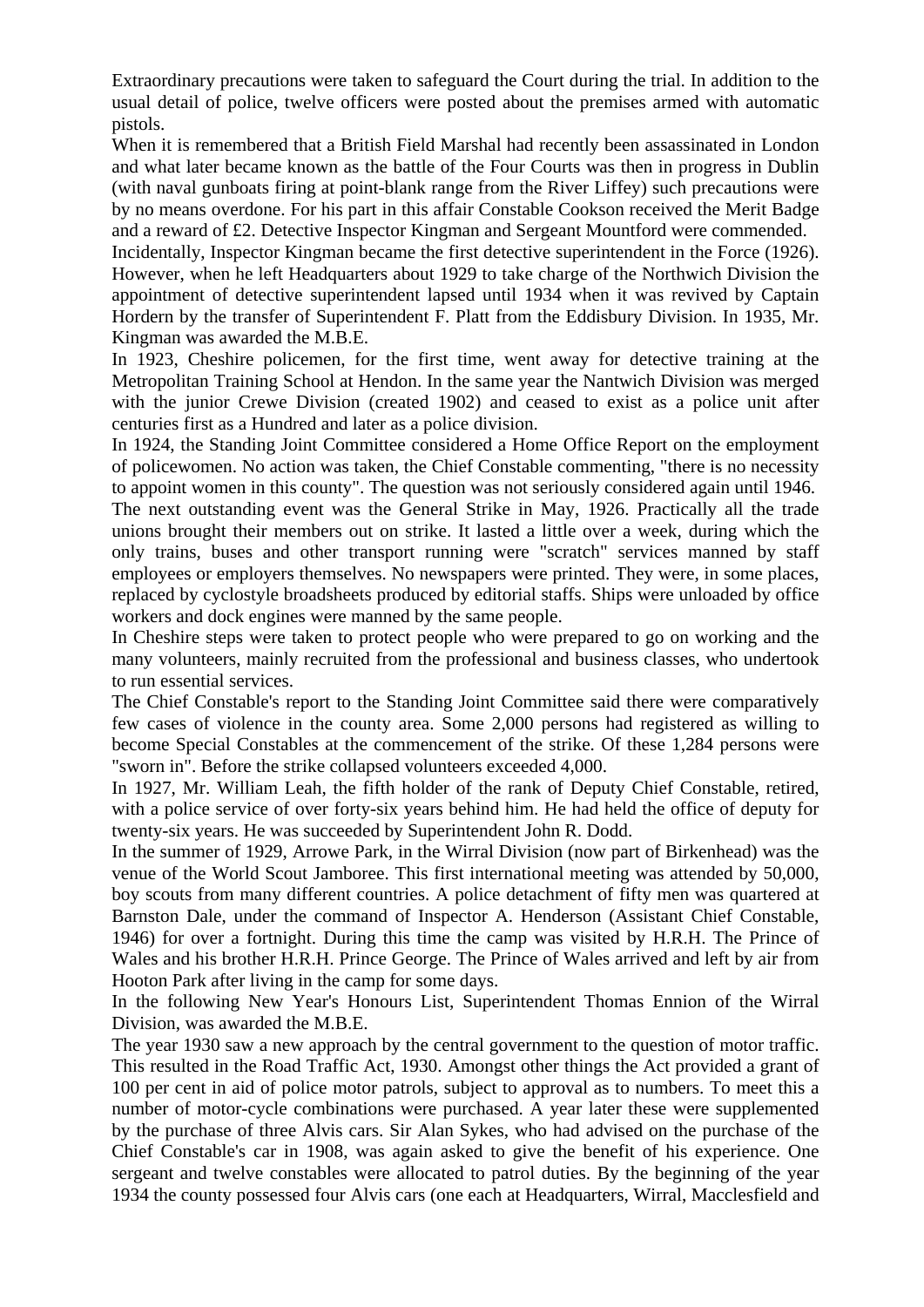Northwich), eight A.J.S. combinations and six solo motor cycles. In addition the Chief Constable and each divisional superintendent kept a car for official use.

About this time automatic traffic lights began to appear on the roads. The Borough of Crewe began the fashion in Cheshire by installing a set in 1930. In the following year there were three more sets at Crewe and two at Altrincham.

In 1932 Colonel Malcolm was awarded the C.B.E., and Superintendent and Deputy Chief Constable Dodd received the M.B.E. It was at this time that the question of adopting the rank of Assistant Chief Constable came to be considered. On the grounds of economy the question was put back for further consideration.

In the meantime training in the traditional arts of "First Aid" and "Life Saving", interrupted by the first world war, had gone on apace and in 1932 the Chief Constable was able to say that 93 per cent of the Force were able to swim; 135 had the medallion of the Royal Life Saving Society; five held the Award of Merit and Instructors' Certificate. In First Aid 98 per cent qualified.

In July, 1933, Colonel Malcolm tendered his resignation, and on 10th May, 1934, after nearly twenty-four years in command of the Force handed over to his successor, Captain Archibald Hordern, A.F.C., Chief Constable of the East Riding of Yorkshire. Colonel Malcolm went to live in Kent where he passed away at the age of seventy-nine in 1940. He and others like him, steeped in military traditions, no doubt were the ideal police administrators in the formative days of the civil police forces. They possessed high qualities of courage, decision and leadership when the stone-throwing mobs were out had always revolved around the possibility of finding an existing building in Chester to which to move. Captain Hordern, however, was more realistic. He conceived the idea of a complete break-away from Chester and the establishment of a comprehensive headquarters - in fact what may be termed a police colony at Sandiway on the Chester-Manchester road. A site of thirty-two acres was involved and the sum of £6, 000 was voted to purchase the land.

At the same time it was decided that the Wirral divisional headquarters at Heswall was both inadequate and in the wrong place. To remedy this the site of the present headquarters at Bromborough was acquired. Similar action was taken to provide for a new headquarters for the Altrincham Division. This project was later dropped and the land used for police houses. But for the war, there is little doubt that the present and future generations of Cheshire police would have been directed from a headquarters consisting of an up-to-date headquarters building, spaciously surrounded by thirty-eight staff houses; a recruits hostel; a gymnasium; a cinema; a sports pavilion and swimming pool - all at an estimated cost (April, 1939) of £117, The question of adding the rank of Assistant Chief Constable to the establishment was first considered in January, 1932, when the Secretary of State refused to approve. It was brought up again by Captain Hordern in January, 1935, when, with the approval of the Secretary of State, Superintendent and Deputy Chief Constable John R. Dodd was appointed.

In July of the same year a contingent of the Force under Inspector (later Superintendent) S. Powell attended a Royal Review of the police of the United Kingdom held by His Majesty King George V in celebration of his Silver Jubilee. Major M. J. Egan, then Chief Constable of Southport and later well known as one of H.M. Inspectors of Constabulary, was in command of all forces from the North-west district.

At home thirty-eight members of the Force were presented with the jubilee Medal by the Lord Lieutenant, Sir William Bromley Davenport, K.C.B., C.M.G., C.B.E., D.S.O., Chairman of the Standing Joint Committee, at a special parade held at Chester Castle. Three hundred officers, sergeants and constables were on parade.

In his report Captain Hordern said, "The parade marks a record in the history of the force of which all ranks are exceedingly proud".

Of Captain Hordern it may be said that he revitalized the Cheshire Constabulary to a remarkable degree, not only in work, but in play. His interest in the promotion of athletic sports was ably reinforced by the enthusiasm and practical experience of Constable John A. Taylor (now Chief Constable of Leicestershire and Rutland) whom he had brought with him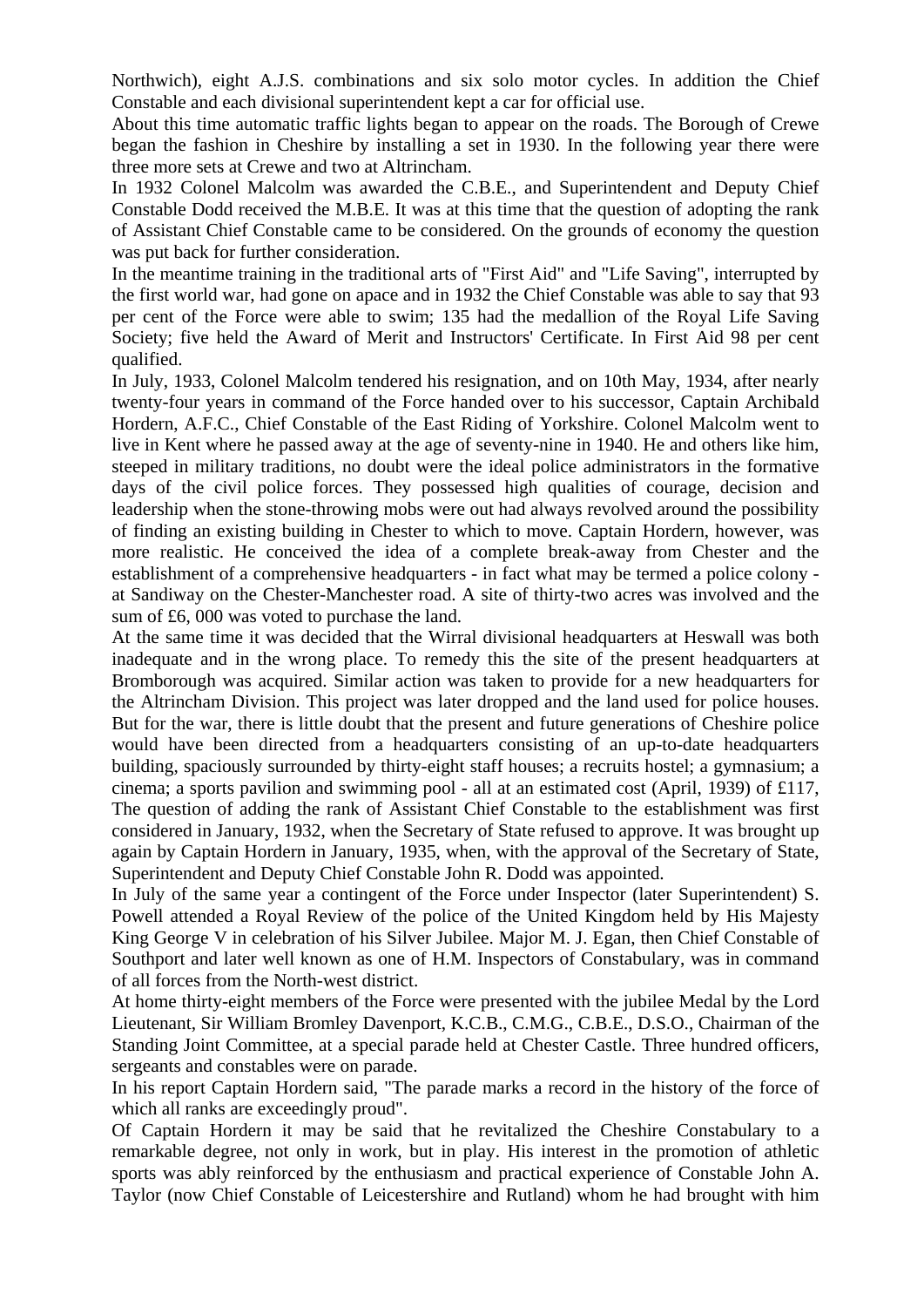from the East Riding and who was already a national police running champion at certain distances. In addition to his charm of manner, which affected all with whom he came into contact, Captain Hordern possessed a deep well of sympathy on which he was able to draw in his dealings with worried subordinates. Just two instances of many which could be quoted will show the man.

A constable, with some year's service, in 1914 applied for permission to volunteer for service in H.M. Forces. On this being refused by Colonel Malcolm the man resigned from the force and joined the army. On his discharge he applied for reappointment to the force and was accepted. After some time he made a request that his pre-war police and army service be allowed to count as "approved" service. This was refused by Colonel Malcolm. On Captain Hordern coming to Cheshire the constable was persuaded to apply again. Captain Hordern immediately granted the application with the remark, "If a man is patriotic enough to throw up a safe job to join the army he will have all the support I can give him".

The other case concerned a constable reported for a disciplinary offence. As Captain Hordern was visiting the man's sub-division he decided to see him there. Afterwards on the way home he said to a senior officer who was with him, "Do you know so-and-so - when I started out today I had decided to discharge that man, but when I saw him and thought of him going home to his wife and telling her that he had been `sacked' and the misery it would have caused in his family 1 changed my mind. We will transfer him back to his old division".

Captain Hordern was appointed Chief Constable of Lancashire in June, 193 5, taking over his new office in the following October. Here he was to receive the C.B.E. (1924), a Knighthood (1946), and to die in harness in 1950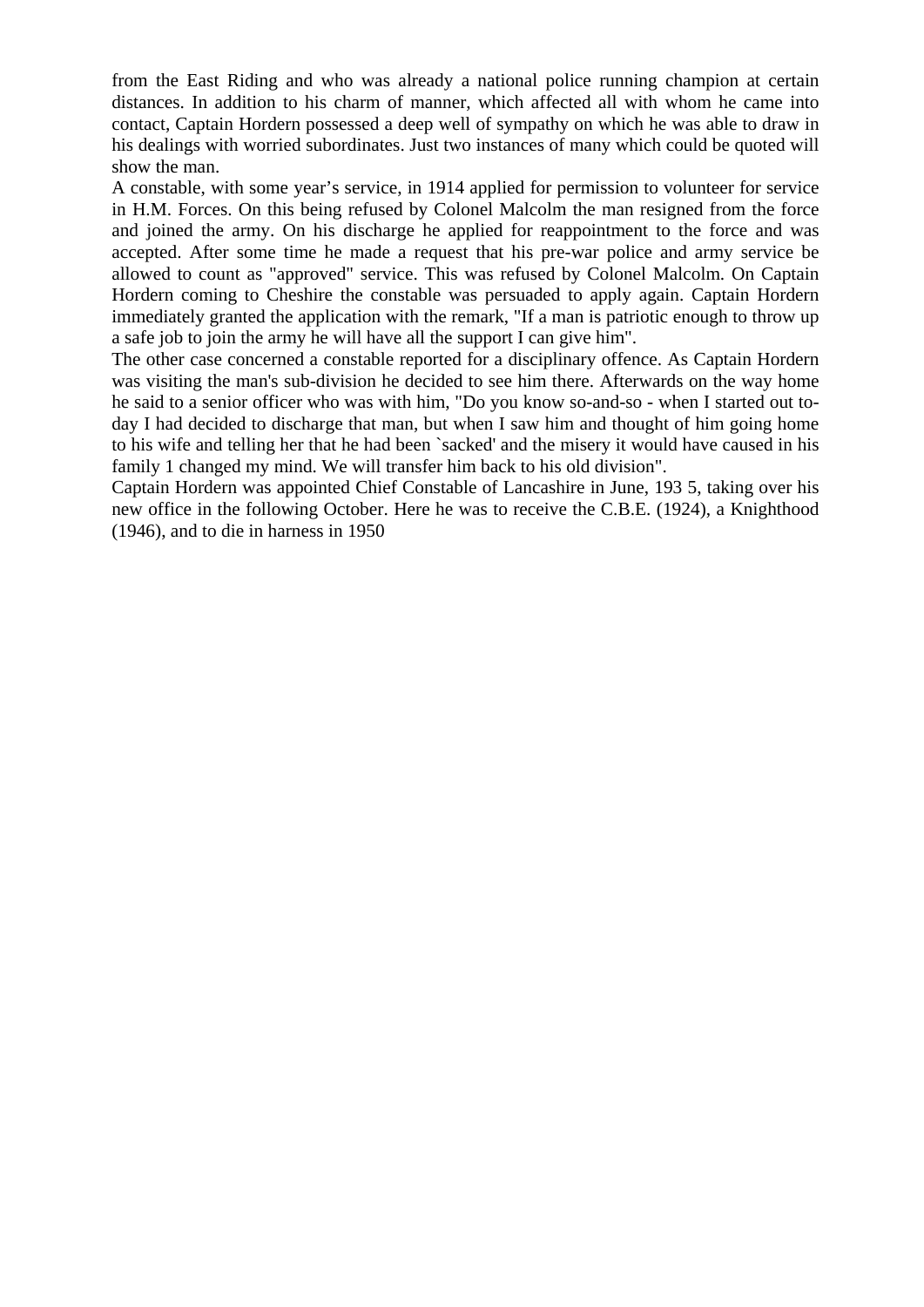## **CHAPTER TWELVE**

Captain A. F. Hordern, 1934 New Ideas and Re-organization Headquarters Bromborough First Assistant Chief Constable Captain Hordern's Humanity

CAPTAIN ARCHIBALD FREDERICK HORDERN took command of the Force in May, 1934. He had been Chief Constable of the East Riding of Yorkshire from 1926 and had served in the Army from 1909. During the First World War he had served for some time in the Royal Flying Corps (then a branch of the Army) as a pilot officer and was awarded the Air Force Cross.

Captain Hordern, who was forty-four years of age, had acquired quite a lot of military-civil police organizational experience during his Army service in West Africa and Ireland. In October, 1935, he was appointed a member of the Departmental Committee on Detective Work and Procedure which later made far-reaching proposals for training and organization of detectives. He was also largely responsible for the "Express Message" scheme of police communications. This he was able to try out in a practical manner on the occasion of the "Northwich Safe" case dealt with in the next chapter.

Captain Hordern did not take long to get to work. One of his first tasks was to create an adequate Criminal Investigation Department at Headquarters. With the approval of the police authority he decided to have a permanent detective superintendent at Headquarters. To achieve this without increasing the establishment he abolished the then Stockport Division and tacked it on to the Dukinfield Division. He brought in Superintendent Fred Platt from the Eddisbury Division and made him detective superintendent. He planned for an efficient records, M.O. system and an information department, and got approval for the purchase of', amongst other things, twenty-six typewriters, electrically operated duplicators, twenty new cars, and for divisions he planned to spend nearly £3,000 on new office equipment. For the first time the West Riding Police Reports were to be made available throughout the County (at a cost of £342 per annum). The Detective Department at Headquarters was supplied with a car until this time detective officers had had to use public transport and bicycles.

About this time a Report on the standardization of police uniforms was published. The general recommendations were adopted and the old officers' uniforms (smothered with black braid and fastened with dozens of hooks and eyes) were abolished and replaced by the modern suits. The unique "Shako" pattern of headwear for constables and sergeants was, however, retained.

Many allowances, recommended as standard by Police Regulations, but which - being permissible and not compulsory - had not been adopted or only partly so by the police authority, were now to be fully implemented.

Although Colonel Malcolm had sent one or two men for detective training to the Metropolitan School as early as 1923 and others had followed, there were neither tools nor workshops in the County for them to work with or in. In 1933, two photographic outfits had been purchased at a cost of less than £3 o for the use of the detective department. This about covered the purchase of two roll-film folding Kodak cameras and some very amateurish dark room equipment. The naivety of Colonel Malcolm's approach to the question of the adoption of new methods and scientific aids in police work is surely to be seen here and more particularly by his comments that, "certain constables with little practice will acquire sufficient knowledge to take photographs for police purposes". The only dark room accommodation consisted of a cellar in which it was impossible to stand upright.

Captain Hordern spent £120 on new equipment and established a processing department in an outbuilding at his residence at Hartford. Police wireless communications came to Cheshire at this time. Captain Hordern obtained approval to the purchase of a small wireless van and four receiving and transmitting sets for patrol cars, all to be used in conjunction with a regional transmitting station situated at Billinge in South Lancashire.

The question of providing for a new force headquarters had long been troublesome. Colonel Malcolm's efforts to solve the problem had always revolved around the possibility of finding an existing building in Chester to which to move. Captain Hordern, however, was more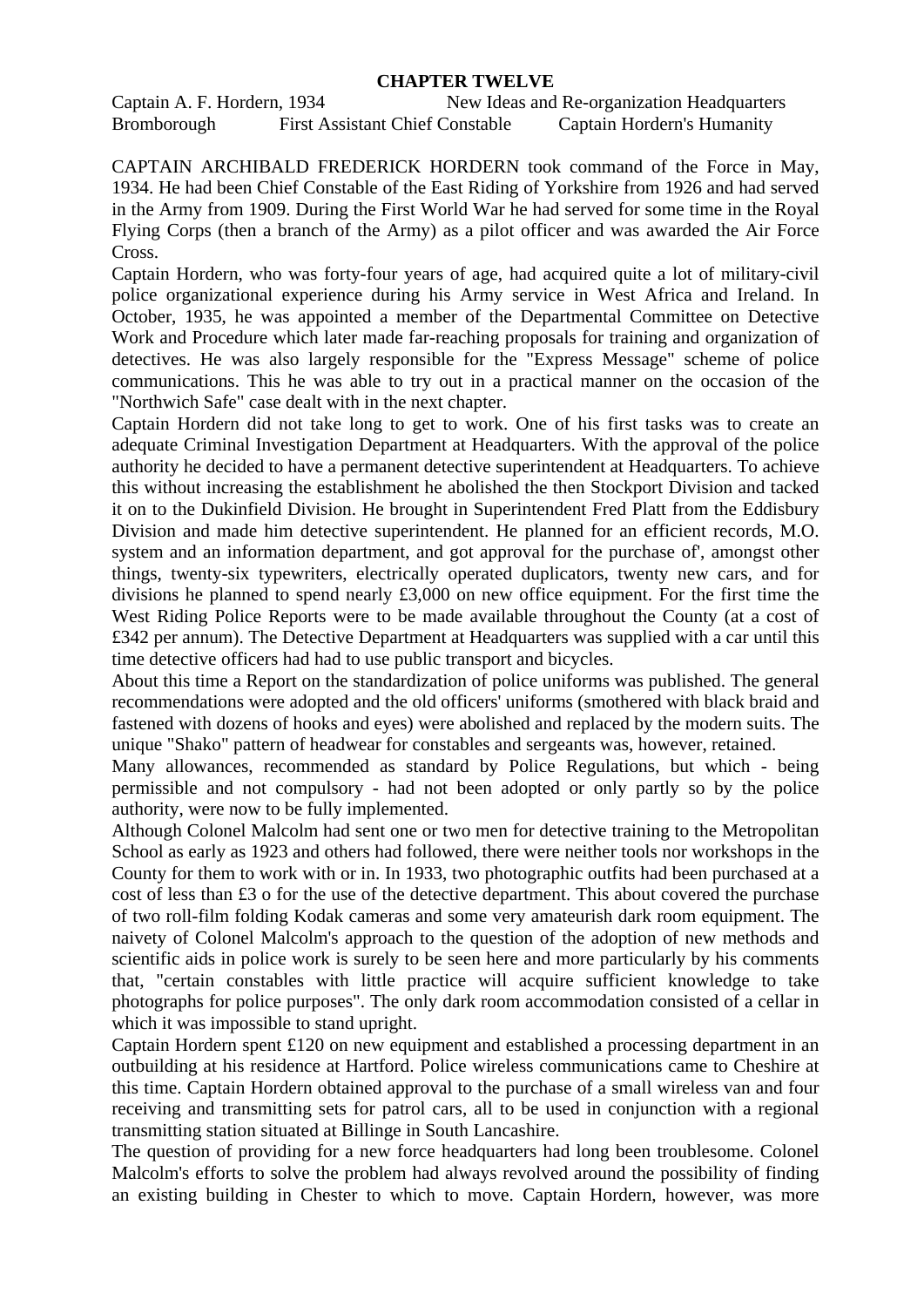realistic. He conceived the idea of a complete break-away from Chester and the establishment of a comprehensive headquarters - in fact what may be termed a police colony - at Sandiway on the Chester-Manchester road. A site of thirty-two acres was involved and the sum of £6,000 was voted to purchase the land.

At the same time it was decided that the Wirral divisional headquarters at Heswall was both inadequate and in the wrong place. To remedy this site of the present headquarters at Bromborough was acquired. Similar action was taken to provide for a new headquarters for the Altrincham Division. This project was later dropped and the land used for police houses. But for the war, there is little doubt that the present and future generations of Cheshire police would have been directed from a headquarters consisting of an up-to-date headquarters building, spaciously surrounded by thirty-eight staff houses; a recruits hostel; a gymnasium; a cinema; a sports pavilion and swimming pool - all at an estimated cost (April, 1939) of £117,160.

The question of adding the rank of Assistant Chief Constable to the establishment was first considered in January, 1932, when the Secretary of State refused to approve. It was brought up again by Captain Hordern in January, 1935, when, with the approval of the Secretary of State, Superintendent and Deputy Chief Constable John R. Dodd was appointed.

In July of the same year a contingent of the Force under Inspector (later Superintendent) S. Powell attended a Royal Review of the police of the United Kingdom held by His Majesty King George V in celebration of his Silver Jubilee. Major M. J. Egan, then Chief Constable of Southport and later well known as one of H.M. Inspectors of Constabulary, was in command of all forces from the North-west district.

At home thirty-eight members of the Force were presented with the jubilee Medal by the Lord Lieutenant, Sir William Bromley Davenport, K.C.B., C.M.G., C.B.E., D.S.O., Chairman of the Standing Joint Committee, at a special parade held at Chester Castle. Three hundred officers, sergeants and constables were on parade.

In his report Captain Hordern said, "The parade marks a record in the history of the force of which all ranks are exceedingly proud". Of Captain Hordern it may be said that he revitalized the Cheshire Constabulary to a remarkable degree, not only in work, but in play. His interest in the promotion of athletic sports was ably reinforced by the enthusiasm and practical experience of Constable John A. Taylor (now Chief Constable of Leicestershire and Rutland) whom he had brought with him from the East Riding and who was already a national police running champion at certain distances. In addition to his charm of manner, which affected all with whom he came into contact, Captain Hordern possessed a deep well of sympathy on which he was able to draw in his dealings with worried subordinates. Just two instances of many which could be quoted will show the man.

A constable, with some year's service, in 1914 applied for permission to volunteer for service in H.M. Forces. On this being refused by Colonel Malcolm the man resigned from the force and joined the army. On his discharge he applied for reappointment to the force and was accepted. After some time he made a request that his pre-war police and army service be allowed to count as "approved" service. This was refused by Colonel Malcolm. On Captain Hordern corning to Cheshire the constable was persuaded to apply again. Captain Hordern immediately granted the application with the remark, "If a man is patriotic enough to throw up a safe job to join the army he will have all the support I can give him".

The other case concerned a constable reported for a disciplinary offence. As Captain Hordern was visiting the man's sub-division he decided to see him there. Afterwards on the way home he said to a senior officer who was with him, "Do you know so-and-so - when I started out today I had decided to discharge that man, but when I saw him and thought of him going home to his wife and telling her that he had been `sacked' and the misery it would have caused in his family I changed my mind. We will transfer him back to his old division".

Captain Hordern was appointed Chief Constable of Lancashire in June, 1935, taking over his new office in the following October. Here he was to receive the C.B.E. (1924), a Knighthood (1946), and to die in harness in 1950.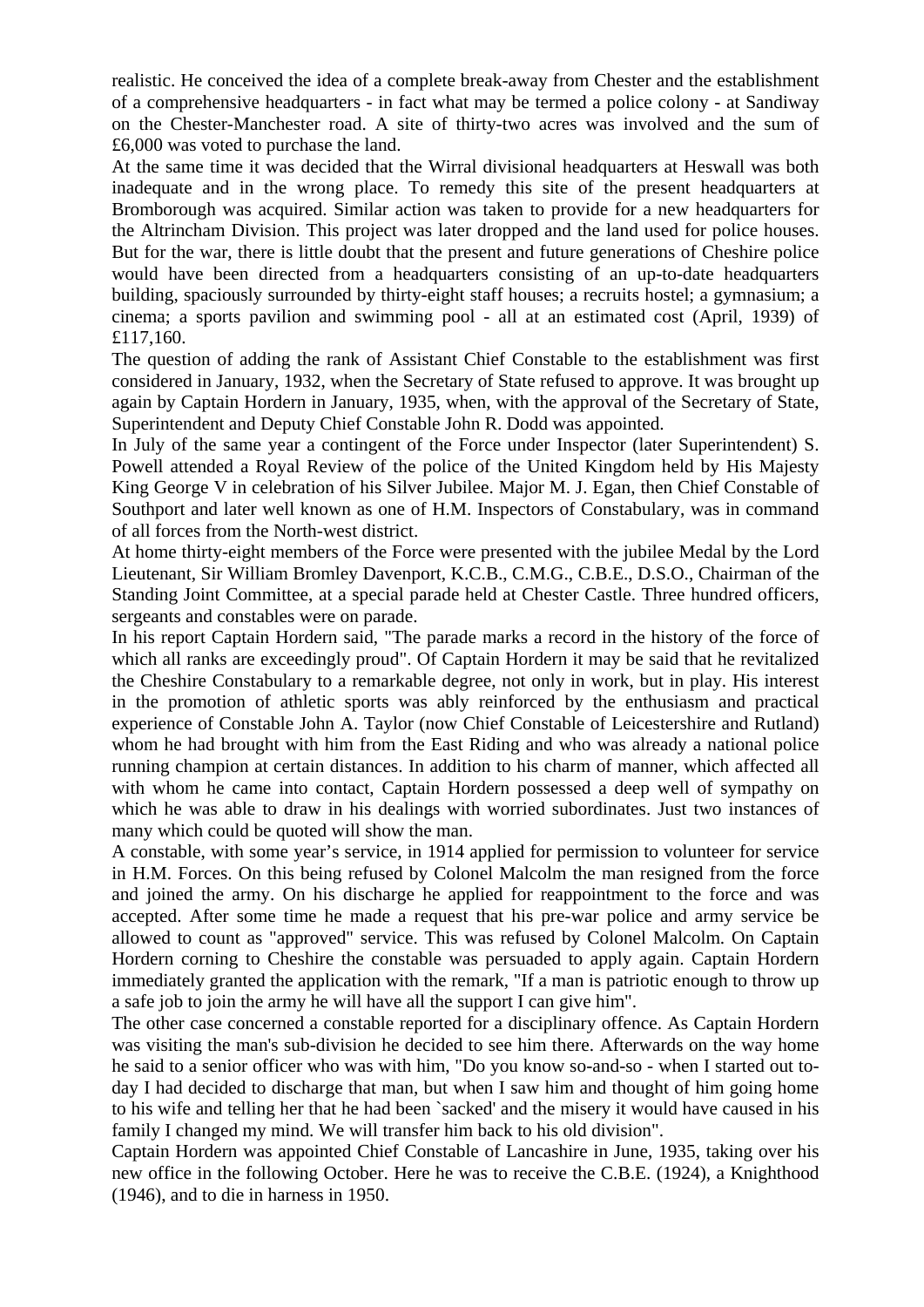#### **CHAPTER THIRTEEN**

Safe Robbery Express Message Scheme Scientific Experts "Hot" Money Cooled in a Grave Yard

WHAT became known locally as "The Northwich Safe Robbery" is included here, not because it ranks as either a classic in crime or detection, but because its prime interest lies in the fact that it marked an interesting and definite point in the development of police procedure in the practical investigation of crime in Cheshire.

It held, as it turned out, a secondary interest in its dramatic denouement. Lastly, and for the sake of some who may think that crime can be completely solved by scientists alone, it is a reminder that before the judge and jury can get to work you must first get your man and this is still a matter for the practical policeman.

At about II p.m. on the night of Friday, 8th March, 1935, a Northwich bookmaker returned to his residence, in which he lived alone, after his customary nightly visit to a local club. He found the house had been entered and a safe, containing about £7,500 in notes, was missing. A bureau had also been forced open and about £I50 in silver and copper was also missing. He reported this to Northwich police station and Superintendent Kingman (divisional superintendent) and other officers began inquiries. The banknotes were mainly of high value (six at £1,000 ten at £100 and one at £50). Members of the staff of the bookmaker's Bank were aroused and the identification particulars of the individual large notes were ascertained. Within a short time the first of the new ideas was in operation. This was the Express Message scheme by which particulars of the stolen banknotes were expeditiously sent to the Headquarters of 147 police forces in England and Wales. Within a few hours newspaper offices in Manchester and London were asking for further details which were freely given. Incidentally, it is worthy of note that, as in many other cases, the publicity thus given to the case no doubt led to the first "break".

The second new feature brought into the investigation was the employment of high-ranking scientists at different stages. Professor Tryhorn, Head of the Chemistry Department of Hull University came in early to examine jemmy marks at the house. He later examined the safe and a jemmy found in the possession of the persons later arrested. Dr. Cooke of Wigan, a member of a national committee on harmful dusts, came in (later) to examine the recovered safe and other articles, and Mr. Neville Strange, M.sc., of Manchester, a consulting engineer, examined the car involved in the transport of the safe.

The usual police inquiries by the Northwich Division reinforced by what may be called a mobile squad from other divisions went on under Superintendents Kingman and Platt (Headquarters) directed by Captain Hordern.

The 14th March, six days after the theft of the safe, was an exciting day. First information came from the Denbighshire Police that a safe had been found by a farmer broken open and empty lying in a brook in a field off the Ruthin-Llangollen road. This was the safe. Later the same evening a message was received from the Manchester City Police that their Detective Constable Phoenix had received a hint from an informer to the effect that if he wanted to find the one who had stolen the safe at Northwich he couldn't do better than find a William Parkinson, who, he thought, now lived somewhere near Mold.

Superintendent Kingman went to Manchester and had a conference with Detective Constable Phoenix and his informer, as a result of which (Parkinson's address having by now been obtained) armed with a search-warrant obtained in the early hours by the Denbighshire Police, Kingman, Platt and others went to a bungalow at Llanferres near Mold. There after searching the premises they arrested Parkinson.

A companion of his - Violet Boothby - was, however, missing having left the bungalow the day before. Later the same day (the 15th) police officers left in charge of the premises arrested John Melia, a Liverpool man, who came to the bungalow, and sensing that all was not well, ran away and tried to hide in a nearby farmyard.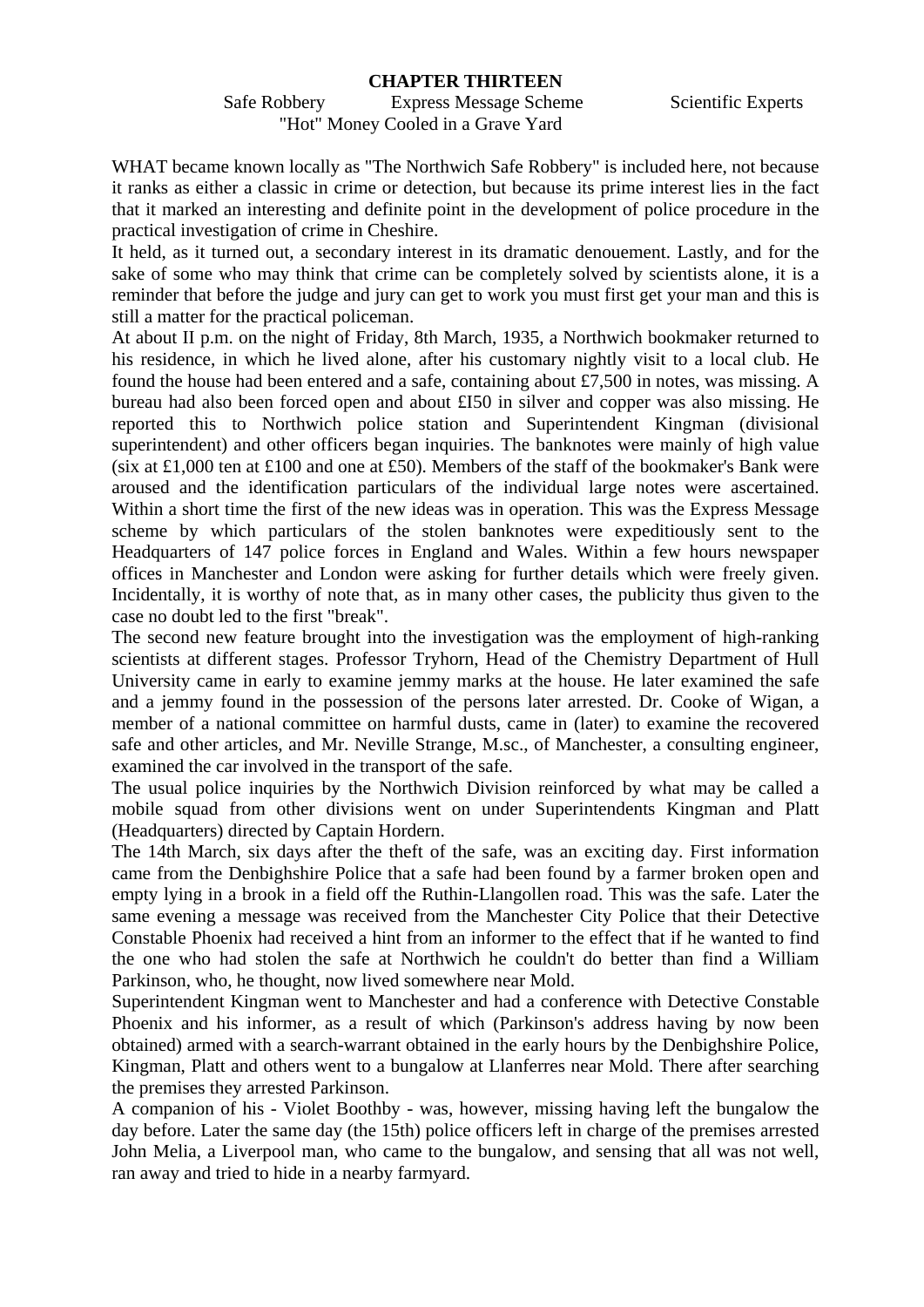As it later transpired, the woman Boothby, when she left the bungalow on the 14th (they had probably heard of the finding of the safe only six miles away and became nervous) had practically all the money with her. The same evening she arrived at Bangor, North Wales, where she stayed until the 16th. It was during this period that she got rid of most of the £150 in coins, which, made up in packets, were found scattered along the railway line in Anglesey and near Bangor.

By the 16th when she left Bangor, Boothby was undoubtedly a very worried woman. She knew of the arrest of her accomplices and she had £7,000 in banknotes which she did not know what to do with. She was in London from the 17th to the 20th and it was here she secreted the big notes. This she did by placing them in a jam jar on a grave in a north London cemetery. There they were to remain until later collected by a solicitor's clerk, on whom half the money was found on his arrest at the Assize Court in the following June.

Boothby, knowing from the newspapers that she was wanted, went to Manchester. Here she got in touch with a firm of solicitors and after a consultation with their clerk, James Thompson, and staying with him and his wife overnight, gave herself up to the Manchester City Police on the 22nd March. Parkinson had known Thompson for some years.

By this time a plan of defence was already in process of being arranged. Briefly the idea was that John Melia would plead guilty to having stolen the safe - assisted by some "unknown" accomplices who had some sort of hold over him - and Parkinson and Boothby were to plead not guilty and try to get an acquittal on an alibi which Thompson was to produce. John Melia was to have half the proceeds of the theft for his use after serving the inevitable sentence. Thompson, who had already had an advance of some hundreds, was to get further payments later. In the meantime he held the whole of the money left in the cemetery, which he made two journeys to London to collect (he failed to find the grave on the first occasion and found it necessary to "take further instructions" from Boothby).

Thompson had two tasks: one to "produce" evidence in support of an alibi and secondly to pay over to Melia's nominee (a brother) the latter's share for "taking the rap".

On Parkinson's instructions Thompson saw quite a number of the former's acquaintances, none of whom, however, would have anything to do with the case. Finally Boothby suggested an approach to a Samuel Lazarus, a Manchester man she had known for some years.

Thompson saw Lazarus who said he would think the idea over. He told his employer and on the latter's advice informed the Manchester Police, by whom, after consultation with the Cheshire Police, he was advised to participate in the plot. Every conversation he had with Thompson from then on was overheard and recorded by Police Officers.

Briefly the "alibi" story was to be that Parkinson and Boothby had arranged to sell their car (the one used in the robbery) to Lazarus who met them by arrangement at a Birkenhead hotel on the evening of the 8th March to view the car. When he got there the car was missing, Boothby saying she had earlier loaned it to Melia for a short local journey. The car was not returned all the evening and finally, well after closing time, he left Boothby and Parkinson, they to travel to Mold by bus and he to return to Manchester by rail. This was the story to be told by Parkinson and Boothby and verified by Lazarus and a woman named Moran (also found by Thompson) from Manchester.

Parkinson and Boothby were further to say that in the early hours of the next morning Melia turned up with the car with a story that he had been persuaded to go to "the dogs" at Manchester and after drinking at a club with some of the fraternity had driven them to Northwich where the safe was stolen and taken to "somewhere" near Wrexham where he left the men and the safe.

That then was to be the story; Melia was concerned with Parkinson's car in the theft of the safe with accomplices who were not and could not have been Parkinson and Boothby as they were in Birkenhead or on their way home by bus during the whole evening.

At the Assizes the prosecution put their case, which, prima facie, had enough in it to show an intimate connection on the part of all three accused with the car and the safe. The money, except that found on the railway line, was still untraced. The first upset to the defence plan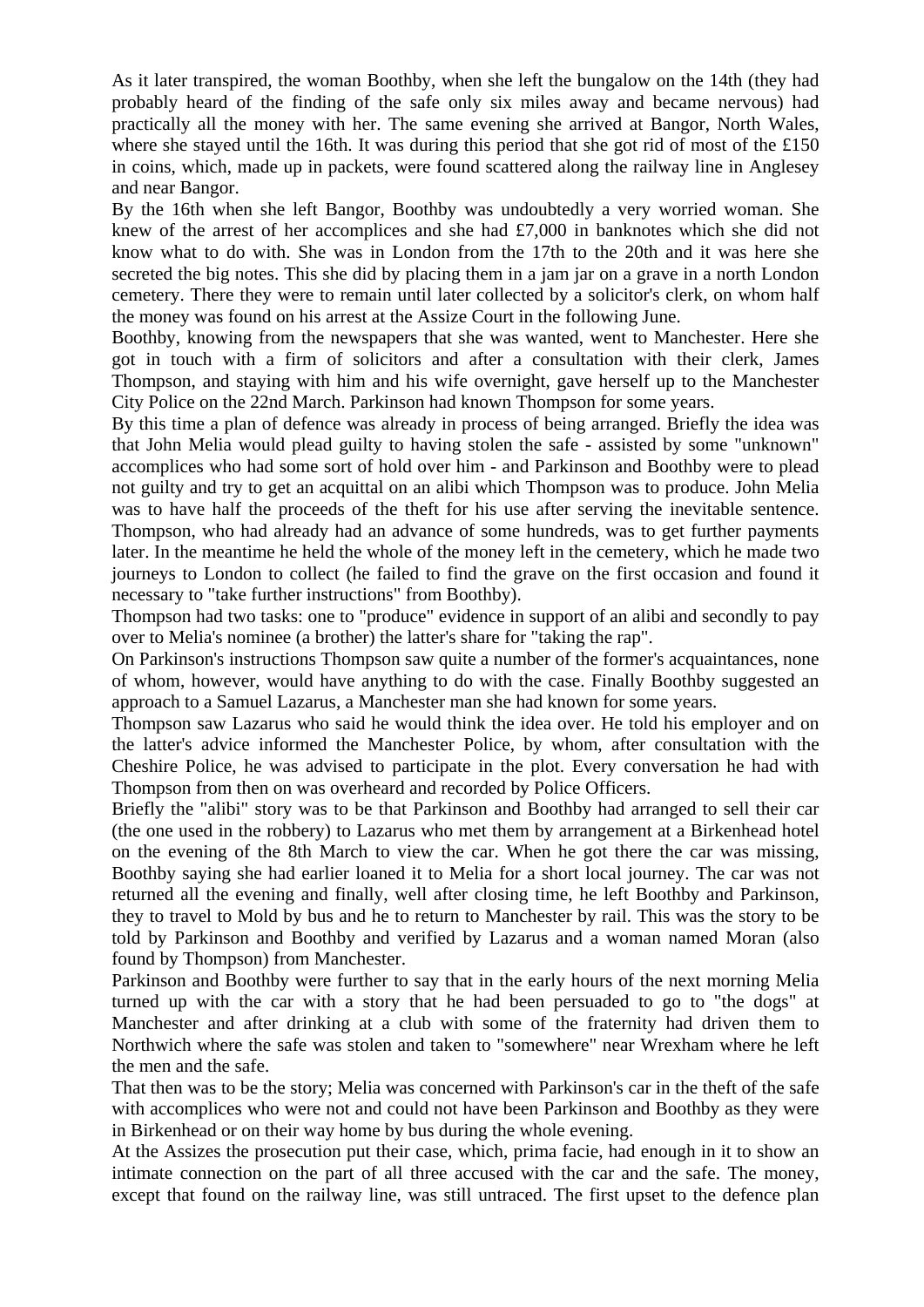came with an unexpected plea of "Not Guilty" by Melia. However, this did not trouble Counsel defending Parkinson and Boothby. He was, naturally, quite ignorant of the plot. His brief was clear. The sensation came when after opening for the defence and Parkinson and Boothby had told their story according to their script, Lazarus was called. He followed his proof of evidence so far as his name and address were concerned, but when asked whether he knew Parkinson and Boothby he admitted to having known Boothby but did not know Parkinson. He last saw Boothby about fifteen months ago. After one or two more questions defence Counsel finally, with the Judge's approval, retired from the case, leaving Lazarus to be examined by Counsel for the prosecution who now brought out the whole story.

Thompson, who was in court, was arrested on a warrant later granted by the judge and on being searched some £3,500 was found on him, to the delight of Superintendent Platt and his colleagues.

All three accused were found guilty and received prison sentences, Parkinson ten years, and Melia and Boothby five years each.

The question now was what had become of the rest of the money. This was to be revealed by Thompson in a confession he made after arrest. Having collected the money in London he had kept it in his possession until the opening of the Assizes when as previously arranged, he handed over £3,050 to Melia's brother.

Early on the morning after Thompson's arrest and confession Superintendent Platt and other officers went to a bungalow occupied by Melia's brother, his wife and father-in-law at Staining, Fleetwood. On their arrival they found Melia's wife in bed. The house was searched but Melia denied ever having had any money and none was found. The bed was not searched as the wife put on an act of being ill.

Melia was again seen a little later. He now admitted having received the money and said it had been in a box under his wife's bed on the first police visit. He said she had later torn up the large notes and put them down the lavatory. Fortunately the house was not on a main sewer and the torn-up notes were recovered from a drain to a septic tank. They were pieced together and after the conclusion of all proceedings they were honoured by the bank. The bookmaker's final loss was about £200.

At the Assizes in the following October, Thompson was found guilty of receiving, conspiracy, etc., and received a sentence of seven years penal servitude on the principal charge and varying sentences on other indictments.

Parkinson and Boothby were found guilty of conspiracy and, as they were already serving sentences, received nominal sentences.

So ended an episode which was to provide Captain Hordern with a practical demonstration of the value (and some weaknesses) of the new system of police communications and forensic science, which he was later to quote to the Committee on Detective work and Procedure.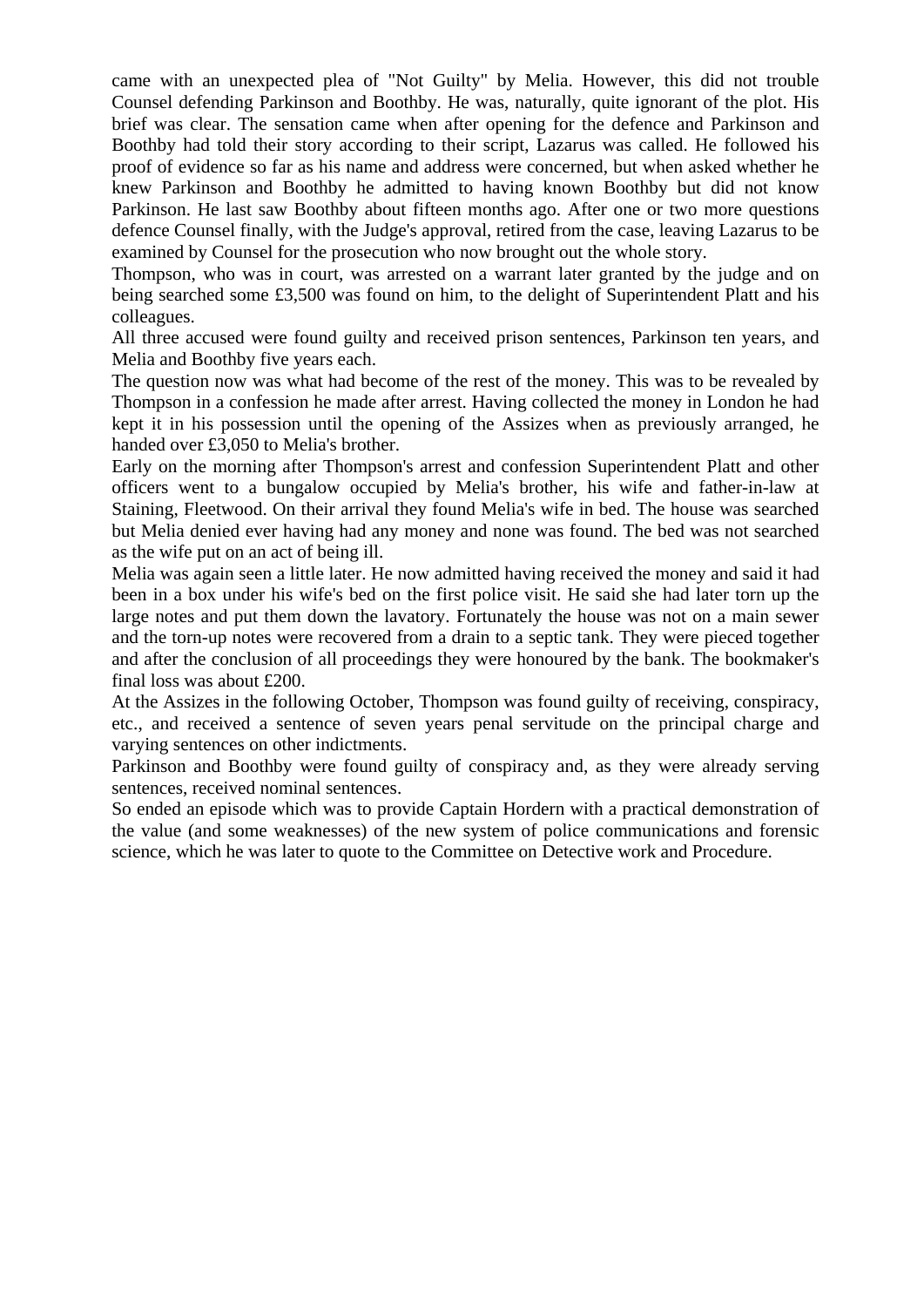## **CHAPTER FOURTEEN**

Major J. Becke Detective Work and Procedure Technical Education "Shako" Hat Forensic Science Dr. W. H. Grace Motor Patrol Special Scheme

Wirral Divisional Headquarters Crewe Divisional Headquarters

MAJOR JACK BECKE, who had been Chief Constable of Shropshire for seventeen years, succeeded Captain Hordern on the 1st October, 1935 Major Becke had served in the regular army from which, after two years at the War Office, he retired in 1918 on his appointment to Shropshire. He was called to the Bar at Gray's Inn in 191 8. He was a member of the Committee on Detective Work and Procedure from its inception in 1933 and worked particularly on sub-committees dealing with Scientific Aids and Legal Questions.

The impetus of change commenced by Captain Hordern was intensified by Major Becke. His period of command fell into two distinct parts - pre-war and war-time, each calling for different treatment. In the pre-war years the emphasis was on education, scientific methods and communications. In the war years it was, naturally, on air raid precautions and war-time legislation.

One of the first things Major Becke did (1935) was to abolish the peculiar head-wear of the force - the "Shako" hat. Although the use of the shako by the Cheshire Constabulary cannot be said to be very significant in police history it deserves mention because for so long it had been familiar to generations of Cheshire policemen and a puzzle to others. When it was adopted is by no means clear. The early records of the force speak of "hats" and probably for some time this meant the old time top-hats. Later the records speak of caps and (1863) helmets. The earliest available photograph of Cheshire policemen taken at Altrincham in 1878 shows the use of a type of shako. A Macclesfield newspaper in April 18 reporting the issue of new uniform to the Borough police says, "an entirely new helmet has been adopted. It is in the form of a shako and is quite different from any style of police head-dress in the County". If the "Altrincham" head-dress of 1878 can be said to be a shako the Macclesfield claim cannot, of course, be correct.

In the three years or so available before really active preparations for war took first place, Major Becke gave a lot of attention to the task of raising the level of technical knowledge in the Force. He did this in two ways. He established a new recruit's training school under Inspector J. A. Taylor, whom he had brought with him from Shropshire. At the school, situated in Foregate Street, Chester, three monthly courses were held based on an improved and more comprehensive syllabus than hitherto used. Secondly he adopted a system involving the issue, monthly, of lecture notes on various legal and technical subjects to be given by inspectors to sergeants and sergeants to constables. He also issued monthly instructional notes and memoranda to all ranks, together with a copy of Dr. Locard's book on Criminal Investigation.

Although Major Becke's purpose was, of course, most worthy, one wonders, on wading through the mass of memoranda which accumulated during the period, whether his enthusiasm did not perhaps outrun practicability, for what could the average policeman be expected to make of Dr. Locard's thesis on say: "Criticisms of Human Testimony", or the statement: "There has been a good deal of discussion as to whether pyromania is a special psychopathological condition, etc.". However that may be, on balance, an overwhelming weight of the instruction was most practical.

Coupled with the new educational ideas was the Forensic Science Laboratory which Major Becke established at Headquarters. This was a small scheme begun in 1936, housed in a wooden hut, staffed by Sergeant William Dickin and Constable R. Pritchard and directed by Dr. W. H. Grace, who was well known as a Pathologist and acted as a consultant to the Force at an annual salary of £200 until 1946. When the laboratory was finally closed down Sergeant Dickin and the instruments went to the Home Office laboratory at Preston, where Dickin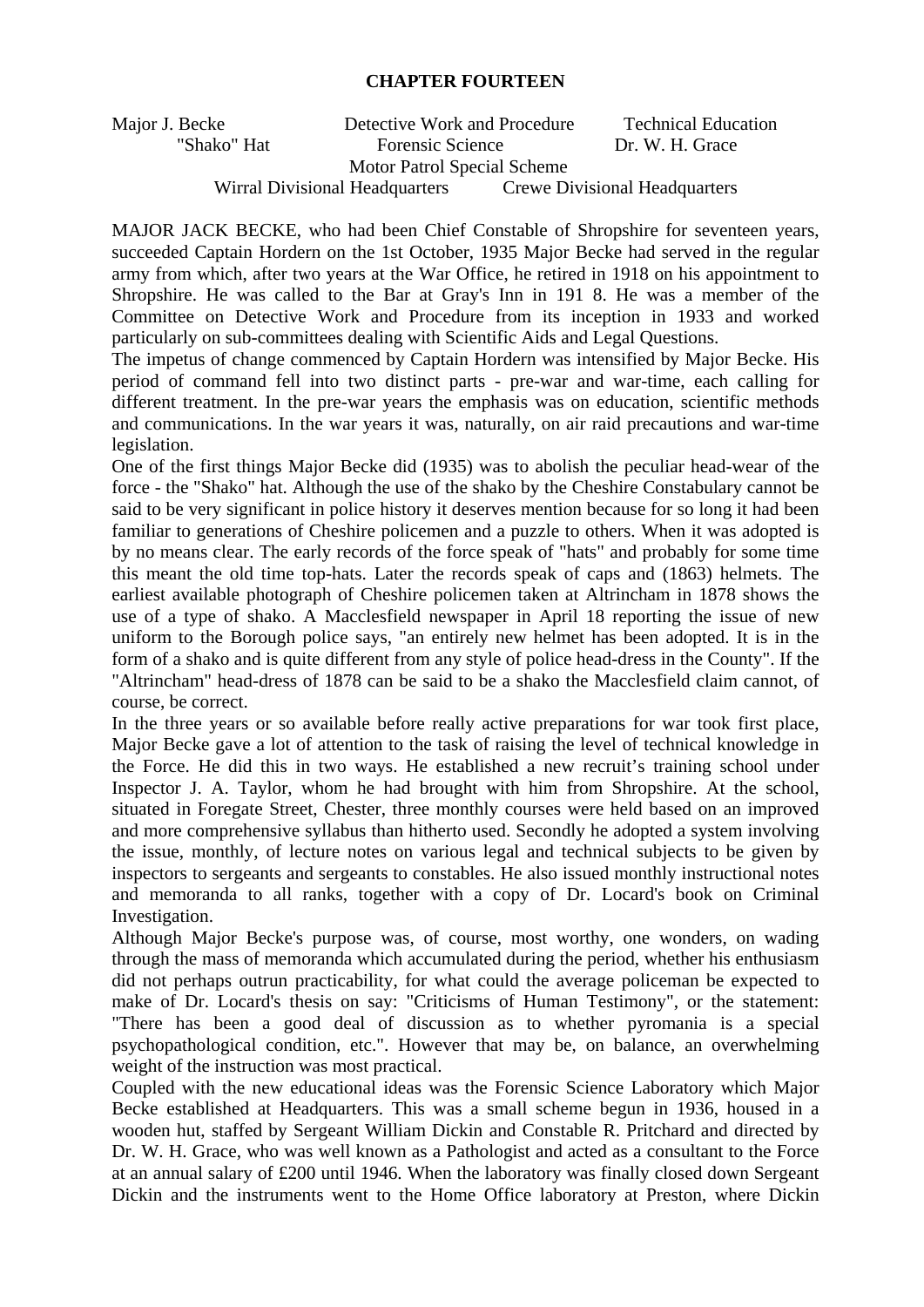became a technical assistant. Dickin took some training under Dr. Grace at Chester Royal Infirmary and Pritchard, who also dealt with fingerprints, was elected an Associate of the Institute of Chemistry in 1941.

During its short existence, Dr. Grace and his assistants aided in a number of investigations mainly concerned with suspicious deaths in Cheshire and adjoining districts. Amongst the more important cases were murder investigations at Runcorn, Crewe, Coedpoeth (Denbighshire) and Red Wharf Bay, Anglesey, all of which ended in trials and convictions. It is not suggested that Dr. Grace and the Laboratory solved these crimes, but their assistance was helpful in narrowing the scope of inquiries and confirming (or demolishing) theories.

In February, 1937, in pursuance of an idea to seek a remedy for the high rate of road accidents (in 1936, 147 persons were killed in road accidents in Cheshire), the Home Office selected Cheshire as one of a number of counties in which to put the idea to practical test. This was known officially as the "Special Scheme", but popularly it became better known by the title given by the public to its operators as "The Courtesy Cops".

The scheme, which was financed entirely by the Government, involved special police-driver training in which Lord Cottenham, well known as a racing driver, acted as an adviser.

To put the scheme into operation meant an increase in the strength of the force by about one hundred men. The experiment was to last one year.

A central garage was established at Crewe on the premises built in 1916 as a girls' school by the Ursuline Order and recently acquired to be adapted as a divisional headquarters for the Crewe Division. In March, 1936, to provide a superintendent to take control of the growing traffic branch the Middlewich Division had been abolished and its chief officer - Superintendent Ross - was transferred to headquarters. The new scheme was added to his responsibilities. A "skid-pan" was provided at the proposed headquarters site at Sandiway.

The estimated cost of the Special Scheme for one year was £32,853 (new cars were to cost £8,202), but as Major Becke was able to report, after only nine months, that thirty-seven fewer people had been killed as compared with the previous twelve months, and the accidents were the lowest for nine years, the return in human lives of one life per £900 was good value. Whilst the original intention was to run the scheme for one year it went on until September, 1939, when fifteen cars were taken off the road and the personnel absorbed in the Force. To add to the effectiveness of the motor patrol activities in accident prevention, Major Becke established Divisional Accident Officers who analysed all road accidents and advised the highway authorities on road improvements. At the same time intensive propaganda was carried on in schools and cinemas by lectures, films and slides. In 1940 Major Becke told the Standing Joint Committee that in an effort to reduce accidents in the "black-out" conditions he was preparing cinema slides to be known as, "Picture Parables for Pedestrians", and "Common-sense Clues for Cyclists". There is no doubt that these efforts in the saving of human life must have been amply repaid.

By October, 1937, the authorized strength of the Force had risen to a figure of 760. In the divisions it had the aid of wireless vans working in conjunction with the Home Office station at Billinge and in the Wirral and Runcorn Divisions twenty-four cycles were equipped with wireless receiving sets taking messages from a Liverpool police local transmitter. A large number of rural police stations were put on to the telephone system, and in the following year teleprinters and private telephone lines were installed linking up headquarters with divisions and giving private line communication with all neighbouring Forces. This proved an invaluable asset when later it came to be used as part of the Air Raid Precautions communication system.

In October, 1937, the divisional headquarters at Edward Street, Macclesfield was closed and transferred to Wilmslow.

Under Major Becke a considerable amount of new building went on. This was mainly concerned with smaller police stations and police houses, such as Hoylake, Neston, Holmes Chapel and Gawsworth. The only large scale building there was time to deal with was the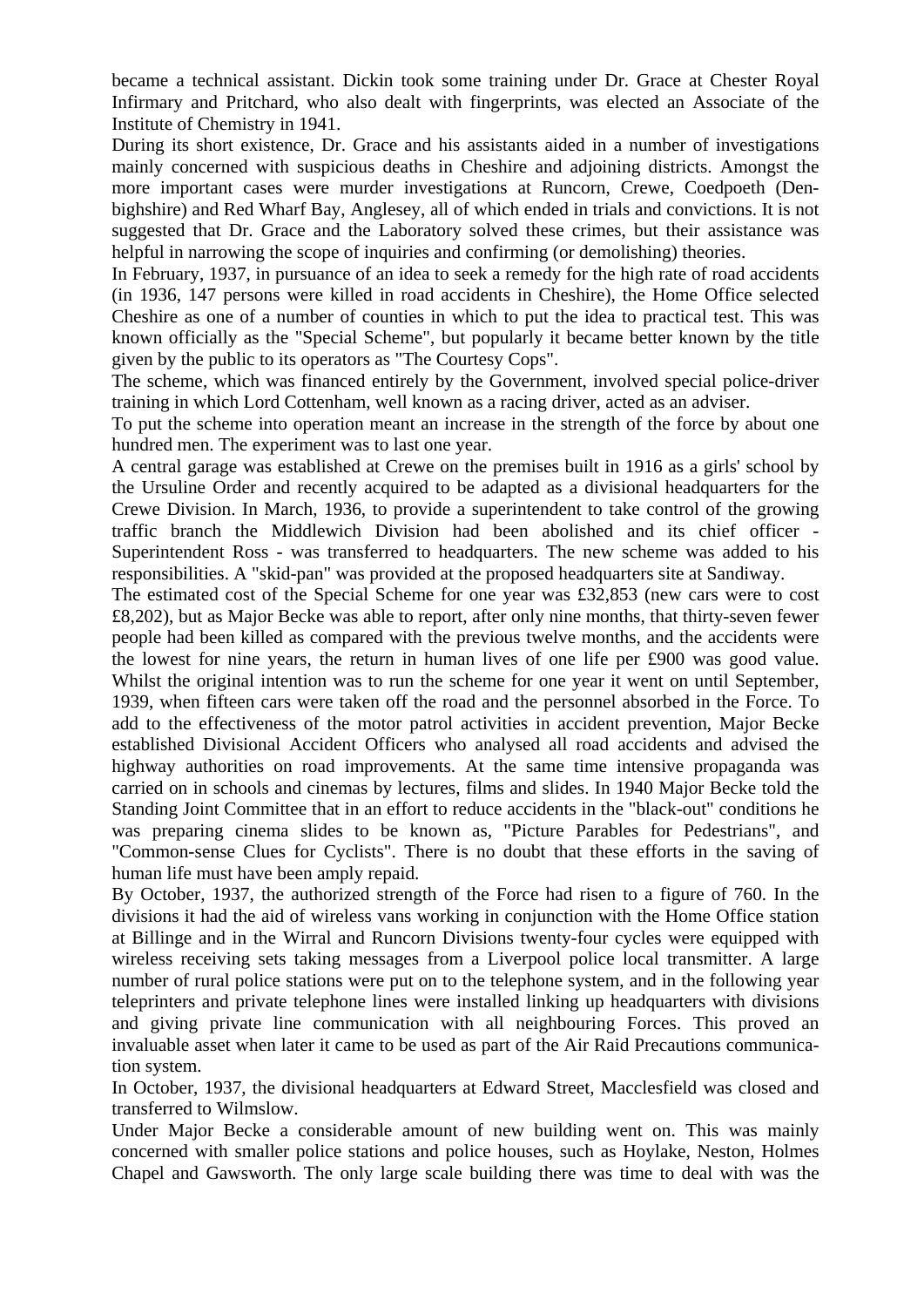Wirral Divisional Headquarters scheme. This was sufficiently advanced to justify completion in spite of the war, and it was occupied on 21st October, I 94o, on transfer from Heswall.

At Crewe, plans for the adaptation of "The Convent" as it is popularly known by older residents, went ahead, particularly in the provision of two courts (one previously the school chapel), a cell block, and a superintendent's residence. Ambitious plans involving the expenditure of some £1,500 on levelling and draining the sports field and making hard tennis courts, however, had to be put off. The divisional headquarters built in Edleston Road in 1876 (enlarged 1899) were vacated in September, 1939, and the present headquarters occupied.

Air Raid Precautions training commenced in a small way when in August, 1936, Sergeants J. Albert Taylor and W. Rogers, having qualified as instructors, began training the Force in six centres. In the course of time Major Becke became A.R.P. Co-ordinating Officer or County Controller under the County Council for all training and organization throughout the administrative county and the Municipal Boroughs. In September, 1938, Major Becke placed on record his appreciation of the services of the police and special constabulary for the aid they provided in the emergency issue of gas-masks to the public on the occasion of the "Munich Crisis".

Major Becke was rather partial to ceremonial parades. On Empire Day, 24th May, 1938, he arranged a big police parade including Divine Service at the Cathedral and a Review by the Lord Lieutenant, Brigadier-General Sir William Bromley Davenport, K.C.B., C.M.G., C.B.E., D.S.O., on the Castle Square, Chester. The parade was provided with appropriate music by the Salford City Police Band and police contingents from a number of Cheshire borough forces attended, together with the Chief Constables of Wallasey, Macclesfield and Congleton.

Quite what the purpose of the parade was, was never very clear. As a morale-booster to both the police and public no doubt it had some merit - remembering the contemporary trend of international affairs.

Meanwhile preparations for war went on apace. An A.R.P. (later Civil Defence) headquarters organization was established under the by now Inspector (later Superintendent) Taylor. A County Control was established in the basement of the partly erected new county offices, and each division was provided with an area training officer, later to be supplemented by War Emergency Officers and others with special functions.

In the purely police field much work had to be done in connection with the training and organization of police auxiliaries - provision was made to equip 200 First Reserves, 200 Police War Reserves and 300 (1st instalment) Special Constables, with uniform.

Major Becke created a corps-d'elite in the formation of his squad of Mobile Special Constabulary. In September (1939), 125 members of this formation with their own cars were inspected at Capesthorne Hall by the Lord Lieutenant.

In the Coronation Honours List, 1937, Major Becke was awarded the King's Police Medal and in January, 1938, Mr. J. R. Dodd was awarded the same medal.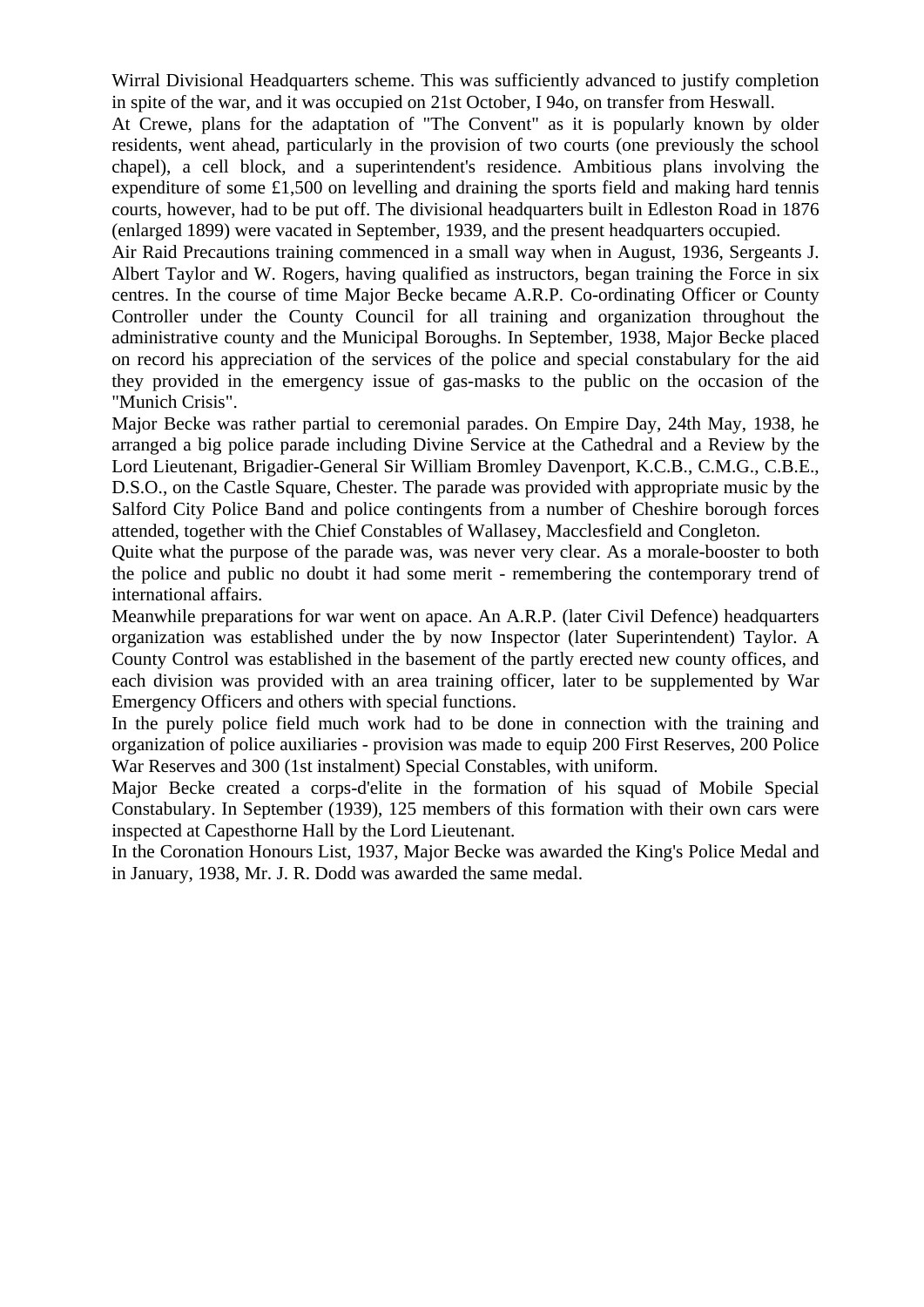#### **CHAPTER FIFTEEN**

War Years **Army Reservists** Services Honours and Casualties Air Raids

THE County Force having recruited very heavily from men leaving the army after shortservice engagements, found itself on the outbreak of the war with a considerable number of men with reserve obligations. The Government, having the particular responsibilities of the Police in mind, deferred recall to the colours until December, 1939

This recall was made the occasion of a parade at Chester Castle on the 29th November, when one hundred and four constables were inspected and addressed by Major Becke before joining their regiments. The subsequent history of all these men varied very considerably. Twelve were to lose their lives, others gained commissions, awards and high commendations.

The first of the reservists to lose his life was Constable Matthew Maher, Royal Artillery, whose death was presumed on 13th June, 1940. Whilst it is fully realized that in death there is no distinction and all have equal honour, two in particular stand out as tragic instances of that something known as fate.

Constable Thomas James Cahill, as a sergeant in the Irish Guards, was captured in the Norwegian Campaign in 1940. He gained his escape, with two others, during an air-raid and after ten days wandering over trackless country in Lapland, eventually crossed the frontier into Sweden, where he and his companions were interned. The privations undergone were, however, too much and he died in hospital in Stockholm on 5th September, 1940.

The other story concerns Constable Thomas Vincent Grogan who, as a Sergeant in the Grenadier Guards, was captured in North Africa in December, 1943, and taken to Italy as a prisoner of war. In January, 1944, when being transferred to Germany, the train in which he was travelling was bombed by allied aircraft and heavy casualties were sustained. Grogan was never heard of again and he was officially presumed to have lost his life on the occasion of the bombing.

Major Becke was very proud of these men and he faithfully kept the Standing Joint Committee aware of their progress in the various services in which they were serving.

By the end of the war he was able to report that 254 constables and thirty-one police messengers (cadets) had served in the forces. Of these, forty-six constables reached commissioned rank, twenty three in the Army (two Majors), thirteen in the Royal Air Force (one Squadron Leader), and ten in the Royal Navy. Three messengers were granted commissions: one in the Royal Navy and two in the Royal Air Force. Twenty constables and two messengers lost their lives Decorations for Gallantry were awarded as follows:

Police Messenger A. P. Eyton Jones, Constables W. J. Sherwen and R. H. G. Weighill all received the Distinguished Flying Cross. Constables W. G. Brough, T. E. McGurren, J. Flynn, T. G. Coleman and T. Rimmer were awarded the Military Medal, and Constable J. G. Eccleston the Croix de Guerre and Bronze Star. For general good service in H.M. Forces, Constable H. Purslow (Major, Corps of Military Police) received the M.B.E., Constable J. Blenkharn, then Regimental Sergeant Major, Guards Armoured Division (later Captain) received a "Gazetted" Certificate of Good Service on the recommendation of the Commanderin-Chief, Home Forces, and Constable F. J. German, Welsh Guards, was the recipient of a Certificate of Good Service from the Commander-in-Chief Northwest Europe - Field-Marshal Montgomery - for services in the field.

At home members of the Force were not less worthily doing their duty. For gallantry in attempting to save the lives of the crew of a Royal Air Force bomber which had crashed and was on fire, Constables Frank Wiggins and Ernest Pocock, Dukinfield Division, were each awarded the B.E.M. Despite the flames and danger from exploding ammunition they managed to extricate four bodies before help arrived.

In the same year (1941) Constables Thomas Blease and William Valentine Woodall each received the Testimonial of the Royal Humane Society for saving persons from drowning.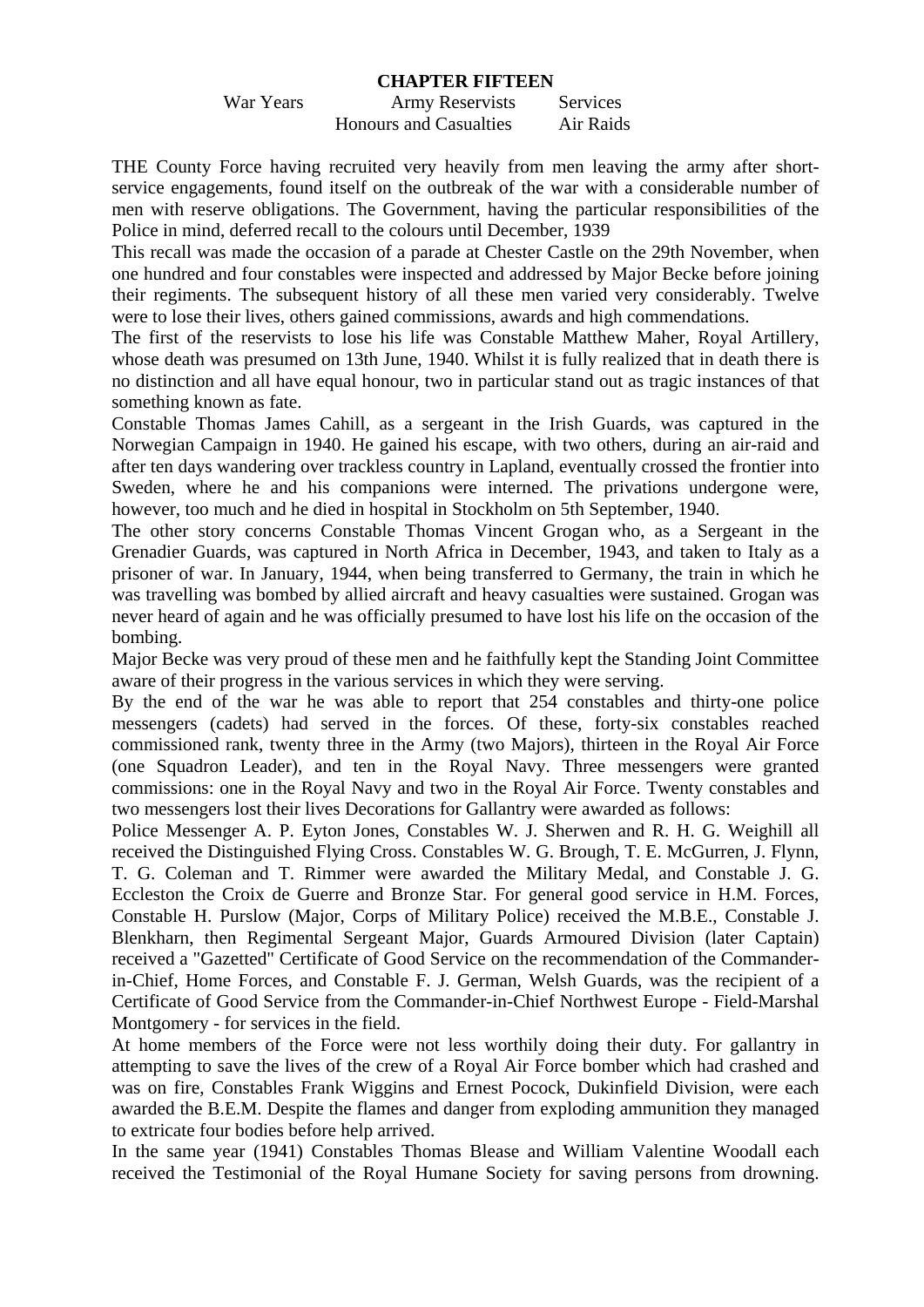Constable Wood all was later to lose his own life in flying operations as a member of the Royal Air Force.

In April, I94I, during an air raid on Crewe, Constable Frank Marshall was killed by the explosion of a high explosive bomb. On the same occasion, some miles away at Barbridge, Special Constable Arthur Young was injured by a high explosive bomb and had to have a leg amputated. Some time later First Police Reserve John Moores was injured during an air raid at Gawsworth.

Although it could truthfully be said to be part of police history the complete story of civil defence in Cheshire is too long to give here. In no branch of the local and national services did the police not have contact to a -varying degree. The Chief Constable (in Cheshire at least) was the accepted director of all civil defence operations, except in the case of the Fire and Regional services. Under him the superintendents of divisions and the Chief Constables of the Municipal boroughs of Macclesfield, Hyde, Stalybridge and Congleton acted as subcontrollers.

The Warden Section of some 14,000 was a direct police responsibility. The Royal Observer Corps began as an offshoot of the Special Constabulary and (later) all Home Guard units in the County were commanded by officers (in the first instance) found and recommended by the police. This, of course, detracts not at all from the work of the officers and personnel of the many services. It just happened that the Police Force possessed the quality of being ubiquitous to a greater degree than other organizations, plus the ability to do things quickly.

The first air raid reported in Cheshire occurred on the night of 29th July, I 940, when high explosive and incendiary bombs were dropped in southern suburbs of Crewe. During the same night bombs were dropped in the Neston, Heswall and Runcorn districts. Little or no damage occurred on these raids. A month later the enemy came back to Crewe on a "hit and run" night raid which, with only six bombs, was more effective in that some fifty dwelling houses in Bedford Street were damaged. There were no casualties. In the next three months (up to 28th November, 1940), a number of raids occurred in the course of which something like 1,000 high explosive bombs (121 were unexploded), and over 4,000 incendiary bombs were reported to have been dropped in the county. Up to this date thirty-one people had lost their lives and about 150 were injured.

On the night of the 28th/29th November, 1940, the heaviest raid to date took place in West Cheshire and for the first time parachute mines were used by the enemy. Fortunately lack of precision in aiming meant that most of the twenty-four mines dropped fell in open country doing no great harm. However one fell near the main building of the Barrowmore Tuberculosis Colony at Barrow, near Chester. The building was demolished, together with a number of chalets occupied by sleeping patients. Here nineteen persons were killed and thirty injured. On the same night some 475 high explosive bombs and about 350 incendiary bombs were dropped elsewhere resulting in twenty-three deaths and over forty persons being injured. The Chester City Authorities cleared up 30 tons of glass next morning. Intermittent raids causing little or no damage or casualties continued until late in December, 1940. On the two nights of 22nd and 23rd December, 1940, Manchester and adjacent Cheshire districts received very severe raids. Manchester and Salford, naturally, suffered most severely.

There was a respite until the night of 12/13th March, 1941, when a raid occurred on Liverpool and Birkenhead. Here again, neighbouring Cheshire districts suffered, particularly the borough of Bebington, Ellesmere Port, Hoylake, Heswall and Neston. In Bebington alone, sixteen parachute mines and eighty-nine high explosive bombs with a large number of "incendiaries" were dropped, resulting in twenty-four people being killed and about 110 injured. The raid left twenty-two high explosive bombs unexploded.

On the night of 7/8th April, 1941, the enemy came again to Crewe and dropping sixteen high explosive bombs and a large number of "incendiaries" killed fourteen persons, including Police Constable Frank Marshall, and demolished eleven houses and damaged over 300.

Perhaps the first week of May, 1941, will be longest remembered by residents of the Merseyside districts for on each of six successive nights the enemy came again and again.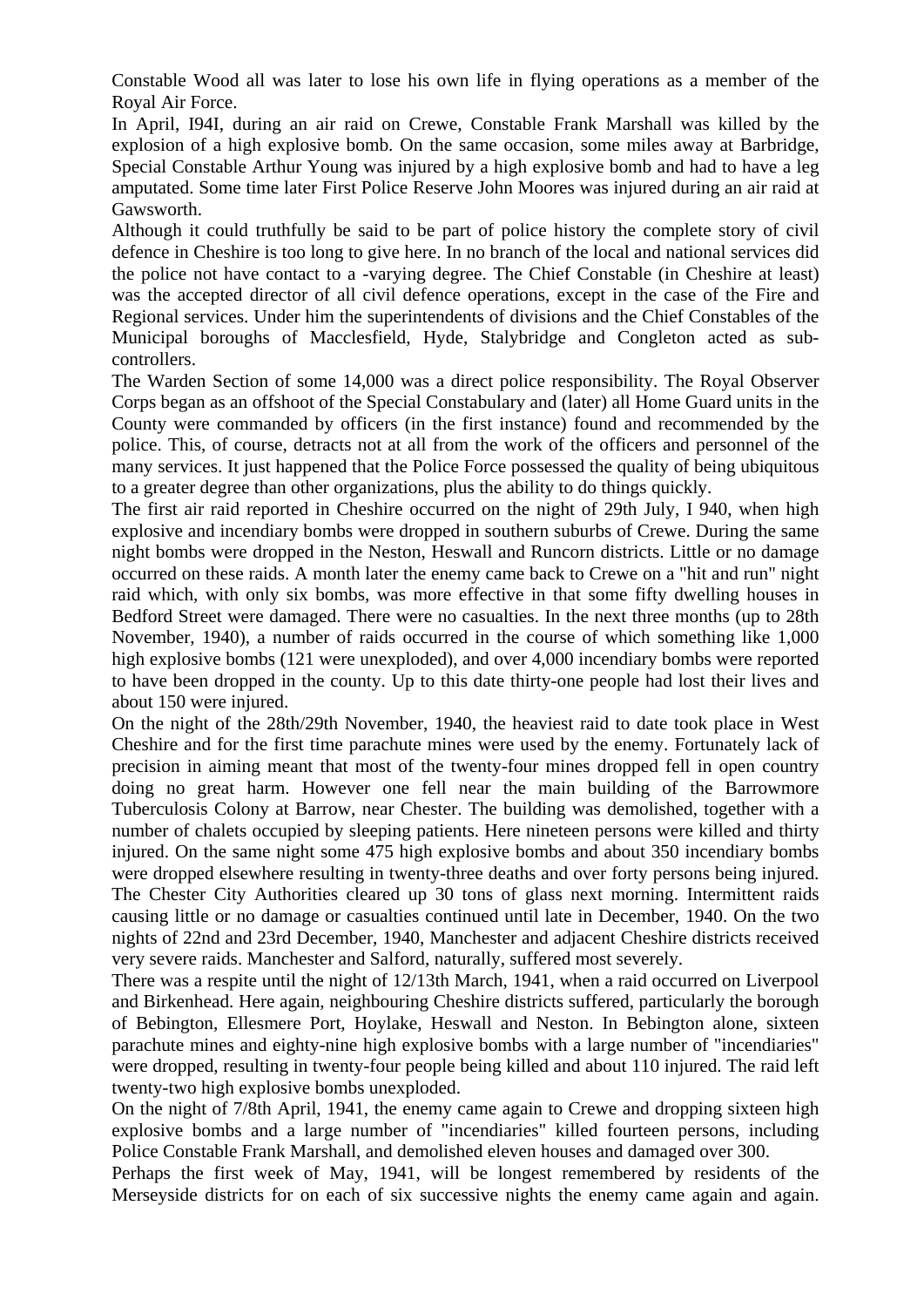Liverpool and the Mersey dock systems were, of course, the main target, but for one reason or another Cheshire districts adjacent to the Mersey or on the approach line of the enemy aircraft received many bombs. Each night during this series of raids a contingent of the Cheshire police, together with elements of the Municipal Borough Forces, left Northwich, where they were held as part of the Regional Police Reserve, and went into Liverpool in aid of the City Force.

On the night of the 25th October, 1941, Manchester was again visited. During this raid two parachute mines were dropped on the Broadheath district of Altrincham resulting in eight persons being killed and forty-four injured. Damage was done to eleven important factories, a railway station, a school and shops and about 600 dwelling houses, twelve being demolished. On the same night a parachute mine dropped in Northwich damaged 193 houses, eighty-one shops and two factories.

Light raids continued until January, 1942, then came a lull of nearly two years until on 24th December, 1944, five flying bombs dropped in the County at places as far apart as Knutsford (Ollerton), Hyde (Matley), Kelsall, Henbury near Macclesfield, and Macclesfield Forest (Clough House Farm). All fell in rural surroundings. Damage to farm buildings and cottages occurred in four instances and two persons were killed, three were injured at Matley and one person injured at Clough House Farm. This day saw the end of the peril from the air which, throughout the years, had seen some 3,000 high explosive bombs, 105 parachute mines, five flying bombs and an estimated total of 17,000 incendiary bombs dropped in Cheshire. Onesixth of the high explosive bombs and parachute mines dropped failed to go off. The borough of Bebington received the highest number of missiles, 393 high explosive bombs and nineteen parachute mines, and of the total killed in the County (176) and injured (639), Bebington's share was the greatest in having forty-nine persons killed and 186 injured.

In the summer of 1941, representative sections of the county Air Raid Precautions and Allied Organizations paraded at Crewe Alexandra Football ground under Major Becke for a Review by His Majesty King George VI who was accompanied by Her Majesty the Queen.

For his services as (A.R.P.) Staff Officer to Major Becke, Superintendent J. Albert Taylor was awarded the M.B.E., in the New Year's Honours list in 1941. In 1944 he left Cheshire to become Assistant Chief Constable of Somerset.

Superimposed on the latter part of the period of sleepless nights and wailing sirens came preparations to meet the threat of invasion. This meant much "conferencing" with military authorities, liaison with the Home Guard at all levels, and the reservation of roads for military convoys. On top of it all was the constant need for normal police work in the maintenance of the very much swollen law, particularly as it concerned rationing of food and petrol. Later from about 1943 with the arrival of American forces more work was added to the police in the task of finding billets. Almost every town, village and empty country house had its quota. The Headquarters of the 3rd American Army under General George S. ("Blood and Guts") Patton occupied Peover Hall near Knutsford, for some time before the Normandy landings.

In the meantime relatively small matters in police administration went on. The divisions were now less by one; the old Eddisbury Division went the way of Nantwich and was absorbed by Runcorn in October, 1939 The police school, on account of damage by incendiary bombs, moved from Foregate Street to Sandy Lane, Chester, in January, 1942. In 1943 Superintendent M. M. Thorburn of the Wirral Division received the King's Police Medal. In the same year a thousand Special Constables were doing regular police duty - all in uniform, and in 1944 Major Becke was Knighted. At the same time Detective Constable L. Cooper received the award of the B.E.M. for outstanding bravery in tackling (in company of railway police) men, one of whom was armed with a loaded double-barrelled shot-gun, engaged in the theft of foodstuffs from railway sidings at Carrington.

The still unresolved problem of a new force headquarters came up again in July, 1945, when the Standing Joint Committee considered the purchase of the ancestral home of the Delamere family, Vale Royal, to be adapted as a headquarters and surrounded by a colony of forty-three police houses. The county budget for 1945-6 included the sum of £9,200 for the purchase of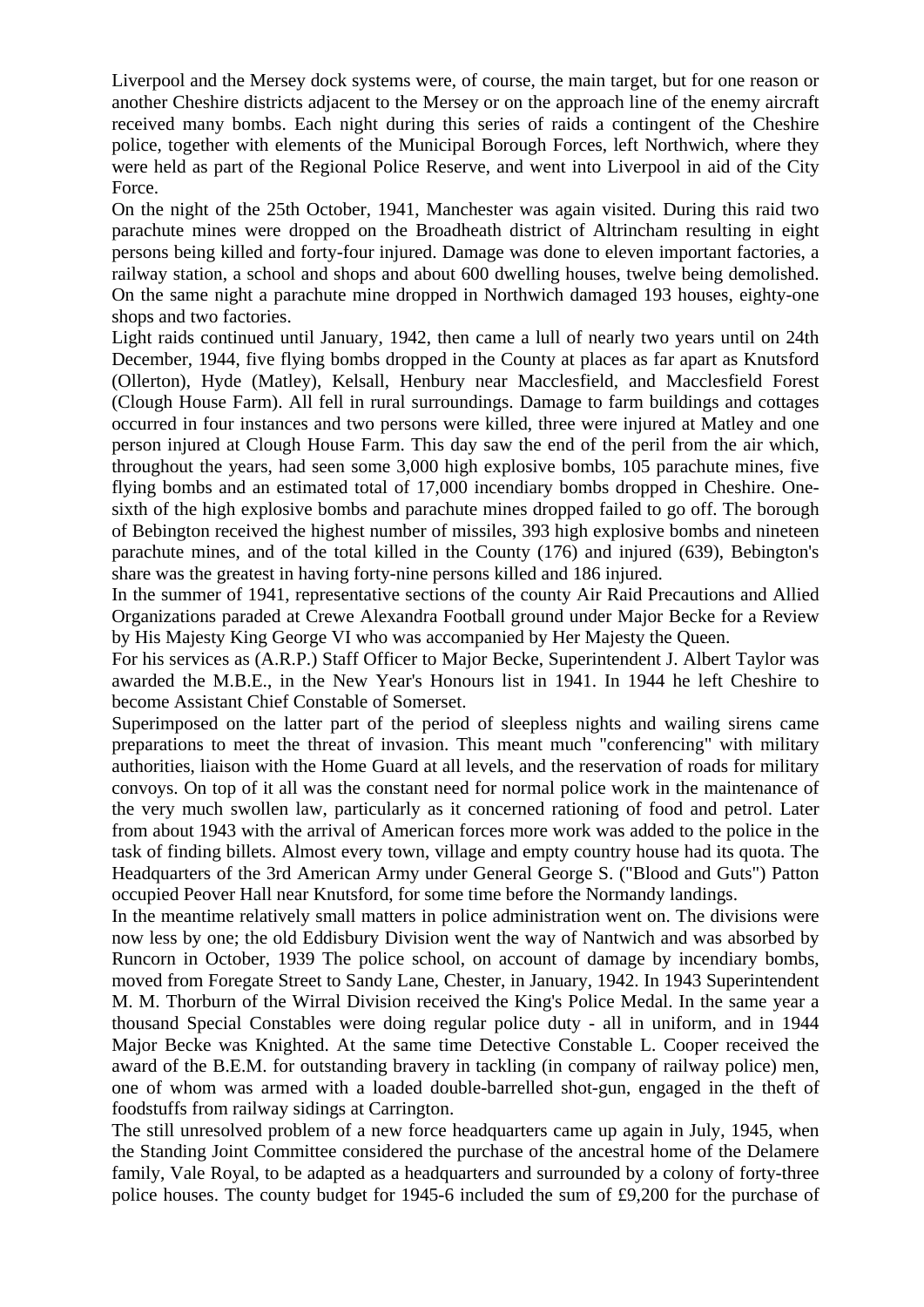the property. In despair of getting approval to build at Sandiway, the unsullied (except for the skid-pan") fields were to be disposed of.

The Vale Royal idea held the stage until December, 1946, when the Standing Joint Committee, persuaded that it was not a workable idea, decided to get rid of it - so the force, in this matter, was back at 1886 again.

In October, 1945, to meet the need for more spacious accommodation the police school, under Inspector J. Alfred Taylor, was moved to Crewe. This was necessary to provide refresher courses for men returning from the Armed Forces. Courses of one month's duration were arranged and two classes each of twenty men were run simultaneously. The school continued to function as a training centre for probationer constables until December, 1955.

John R. Dodd, Assistant Chief Constable (obit. 1956) retired at the age of seventy-three years on the 31st December, 1945, with a service record of over fifty-two years behind him; but for the war-time suspension of the age-limit rule he would, of course, have retired some years earlier. Mr. Dodd was succeeded by Superintendent Alexander Henderson who had joined the force in 1910.

In January, 1946, Chief Inspector J. R. Potter and Sergeant William Rogers were awarded the B.E.M. for valuable services in connection with Civil Defence.

At its highest the war-time strength of the Special Constabulary had reached 1,100, of this total 987 earned the Special Constabulary Medal and nine, the Bar. In a comprehensive report on the police in April, 1946, Major Sir Jack Becke paid tribute to the long and valuable services rendered by these men. On the same occasion he reported the observations of the Judge at the Assize trials in February, 1946, of James Palmer, ship's steward, for the murder of a woman at Neston, and Harold Berry for the murder of a Manchester moneylender's representative at Winsford, in the course of which the police generally and Superintendent Platt were highly commended for "promptitude, energy and skill", which led to the apprehension of the murderers and their subsequent conviction. The Chief Constable further made use of the occasion to speak of the value of the training and scientific facilities so fully provided by the Committee. Mr. Platt was awarded the King's Police Medal in January, 1947, and, with thirty-eight years service, retired in the following April.

Major Sir Jack Becke retired in September, 1946, at the age of sixty-eight years with over twenty-eight years of police service. His eleven years in command of the Cheshire Constabulary were years of hard work to which he brought many new ideas in police administration and practice. His qualities as an organizer and a leader in the wartime activities of the force and as head of Civil Defence in the county were of a very high standard indeed.

At his last meeting with the Standing Joint Committee a resolution of thanks for his services, supported by handsome personal tributes from members of the Committee, was adopted. In his farewell message he said, "The personal character, loyalty and devotion to duty of all ranks have been all that could be desired. In their private lives they are worthy citizens, proud of their homes and families and loyally supported by their wives. In their official capacity they are faithful public servants ready and capable of discharging all duties required of them."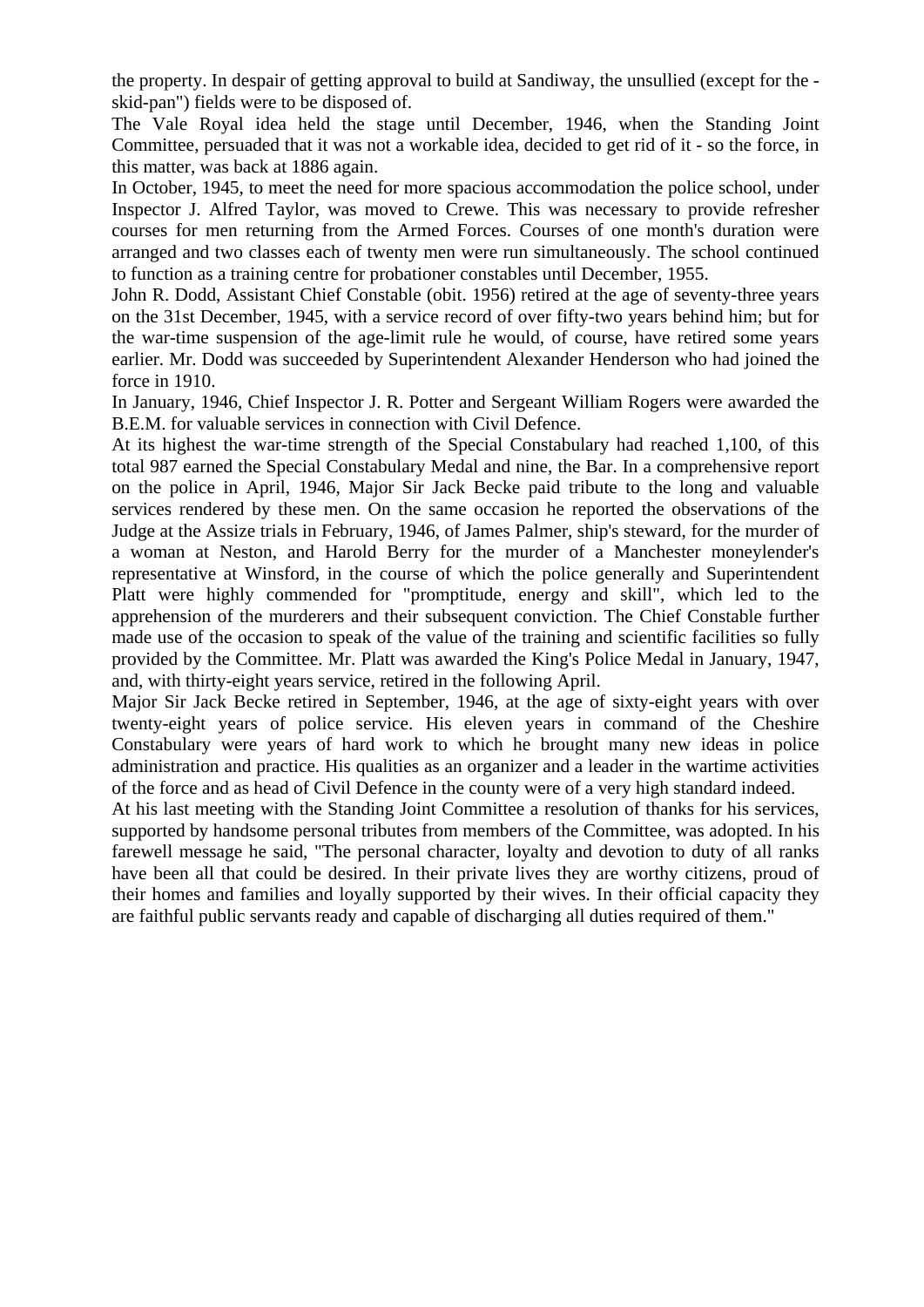## **CHAPTER SIXTEEN**

|                                                           | Mr. G. E. Banwell New Planning 'Police Act, 1946 |  |
|-----------------------------------------------------------|--------------------------------------------------|--|
| Municipal Borough Forces Housing Catering V.H.F. Wireless |                                                  |  |
| Police Dogs Welfare                                       | Life-Saying Teams Training - Examinations        |  |
| Promotion Selection Board                                 | Policewomen Royal Occasions Police Authority     |  |

MR. GODWIN E. BANWELL, O.B.E., M.C., was appointed Chief Constable in July, 1946, and took up his duties in October. He had served in the 1914-18 War and was awarded the Military Cross and Bar. Between the years 1919 and 1938 he served in the Indian Police Service in Burma, meanwhile attending police senior officers' courses in London. He received the King's Police Medal for Gallantry in 1933. He served (1939-40) as Regional Officer with the Ministry of Home Security and Acting Inspector of Constabulary before becoming Chief Constable of the East Riding of Yorkshire from which post he came to Cheshire.

The feast of technical education, together with some minor changes emanating from the Committee on Detective Work and Procedure, begun by Captain Hordern and continued (with some personal garnishing) by Sir Jack Becke, had, by now, been largely digested - apart from minor regurgitations.

With the end of the war and the prospect of the early absorption of the Municipal Borough Forces the need for fresh planning became very urgent. A comprehensive basis for a review of the county was evolved, and Superintendent O'Sullivan, placed in charge of a Planning Wing at headquarters, was charged with the duty of collating information on which immediate and long-term planning would be based.

In a memorandum setting out the fundamentals of Post-War Planning the Chief Constable ended with the words ` `- any planning will be wrong that assumes that good ideas will only flow from headquarters; ideas must come from all who have the future of the Police Force at heart, and, of course, that future is to serve the community efficiently and economically."

The statement, recognizing as it does a willingness to consider the views of the subordinate ranks, may be taken to be the theme of the final decade of the first hundred years of police administration in Cheshire. On this a number of variations later emerged.

This, probably the first county-wide review of police responsibilities since 1857, led to a large number of changes, perhaps the most profitable of which was the creation of a number of rural motor beats for which fifty small cars were to be obtained.

On the 1st April, 1947, as a result of the Police Act, 1946, the Municipal Borough Police Forces of Macclesfield, Hyde, Stalybridge and Congleton were merged with the County Constabulary. This increased the strength of the Force by 118 (July 1947) to an approved establishment of 835 plus sixteen policewomen.

Most members of the borough forces concerned transferred for service in the enlarged force. A few who had completed service for pension resigned.

Of the Chief Constables, Mr. G. Symmons of Macclesfield transferred with the rank of superintendent, but very shortly left on appointment as Chief Constable of St. Helens; Mr. S. Pickering of Stalybridge retired on pension; Mr. T. M. Skelton, B.E.M., of Hyde, at the time serving with the Allied Control Commission in Germany, decided not to enter the County Force; Mr. R. W. James, Chief Constable of Congleton, accepted the offer of appointment as a superintendent.

What might, through unwise handling, have been a painful operation to the members of the merged forces, turned out to be, what may perhaps be described as a "twilight sleep" occasion. The understanding attitude of the Chief Constable and Superintendents Durnell, Pleavin and Taylor into whose Divisions the Boroughs were absorbed ensured an amiable transition.

The position with regard to the Police Force of the City of Chester was rather different to those of the Municipal Boroughs which were abolished outright. Chester being a county borough with a population of less than 100,000 could only, under the 1946 Act, be amalgamated, if not voluntarily, then by an order of the Secretary of State after a public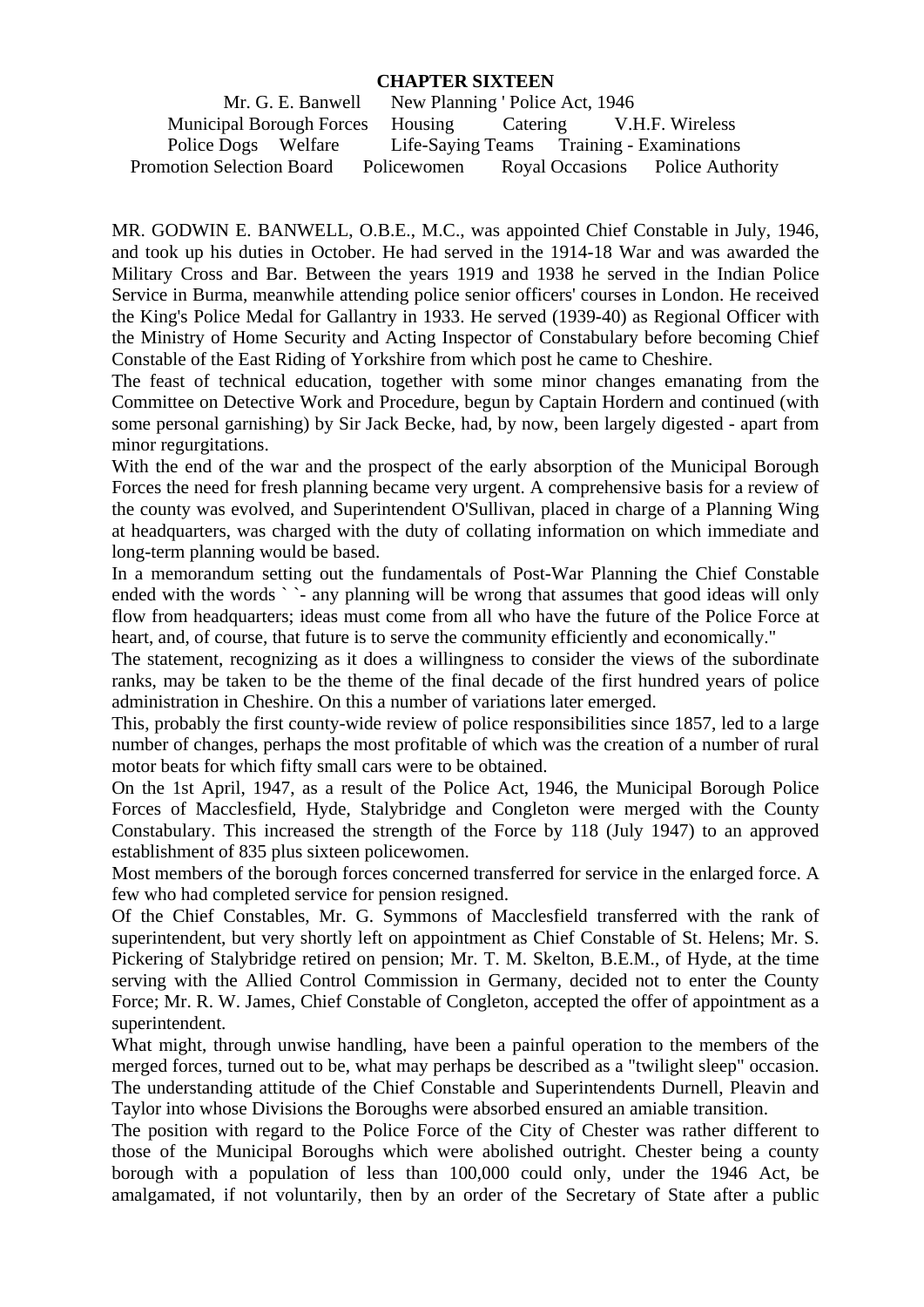inquiry. Chester did not choose voluntary amalgamation. The Secretary of State, therefore, ordered a local public inquiry, which was held in July, 1948, and resulted in the making of a compulsory scheme of amalgamation by the Secretary of State as from 1st April, 1949 From this date members of the Chester City Force became members of the Cheshire Constabulary and both the Standing Joint Committee of the County and the Watch Committee of the City had no further interest in police administration. However, the Chester City Council had the right to nominate two members to the new Combined Police Authority, a privilege not given to the Municipal Borough Authorities.

This amalgamation added sixty-two policemen and four policewomen to the County Force. Mr. Thomas Griffiths, the last Chief Constable of Chester, retired from the service. The City area was renamed the Chester City Division and itself absorbed the neighbouring Broxton Division, which, under the hundred system, had been a police district for many centuries, the whole of the new division coming under the command of Superintendent B. O'Sullivan, who did much to secure a harmonious welding of the two Forces.

By 1948 the approved establishment of the Force had risen to a total of 1,016 policemen, thirty-four policewomen and sixty-seven civilians (including cadets).

With the 1949 amalgamation the geographical reorganization of the Force was ended. At divisional level it altered the look of the Force mainly by the creation of the North-East Division out of the fragmentary police areas earlier known as Hyde, Stalybridge and Dukinfield and, earlier still, known as the Hyde and Stockport Divisions and Stalybridge Borough. In the west, for the first time, a chief officer sitting in Chester had responsibility for territory having a common boundary with Shropshire.

Simultaneously, with the reorganization referred to above, plans were prepared and developed in the field of welfare. These included proposals for the building of 274 police dwelling houses, later raised to over 400, and the establishment of canteens and a catering department.

Whilst the size of new houses had to conform to limitations set by the Home Office, every care was exercised to ensure the interiors were designed and equipped to please the most important person concerned - the housewife. Nor were the wives living in older property forgotten, for approval was obtained to equip (where necessary) every existing police owned or rented house with a gas, electric or calor gas cooker. For outside the house the Chief Constable was able to obtain approval to a grant of up to £5 for the purchase of trees and shrubs and making-up gardens.

The first canteen was established at Crewe in 1948. This was followed in 1949 by similar installations at Altrincham, Macclesfield and Chester. In 1950 the canteen service was supplemented by two especially constructed mobile canteens.

The first adviser on catering was Mr. P. L. S. Mussell, the County Council Catering Officer. When he left Cheshire to take up a new appointment in 1949, he was succeeded by Mr. D. W. H. Robinson, who was appointed as a full-time Catering Officer to the Force.

The new canteen service, which has now spread to all divisions, undoubtedly filled a long felt want in the police service. No longer have duty policemen to prepare a frying-pan meal in holes and corners of ancient police stations or carry a pocket size meal of sandwiches to allday examinations. They may now have prepared meals served and taken in nicely furnished surroundings, whilst their gaze rests upon a collection of pictures loaned by well-known public art galleries.

For outdoor events the mobile canteens provide an efficient and adequate meal service. One canteen and staff was sent to Sutton-on Sea, Lincolnshire, on the occasion of the disastrous floods in 1953. In a letter of thanks the Chief Constable of Lincolnshire (Mr. R. H. Fooks) later spoke very highly of the cooks and drivers, who, "within an hour of arrival were serving much needed hot meals much better than private caterers gave to our men in a neighbouring town." High praise was also given to the organizing ability of the Catering Officer, Mr. Robinson, in chaotic conditions.

The question of a new system of police radio communication came to be considered again in 1946. Hitherto dependence had been on a joint sub-regional scheme by which messages had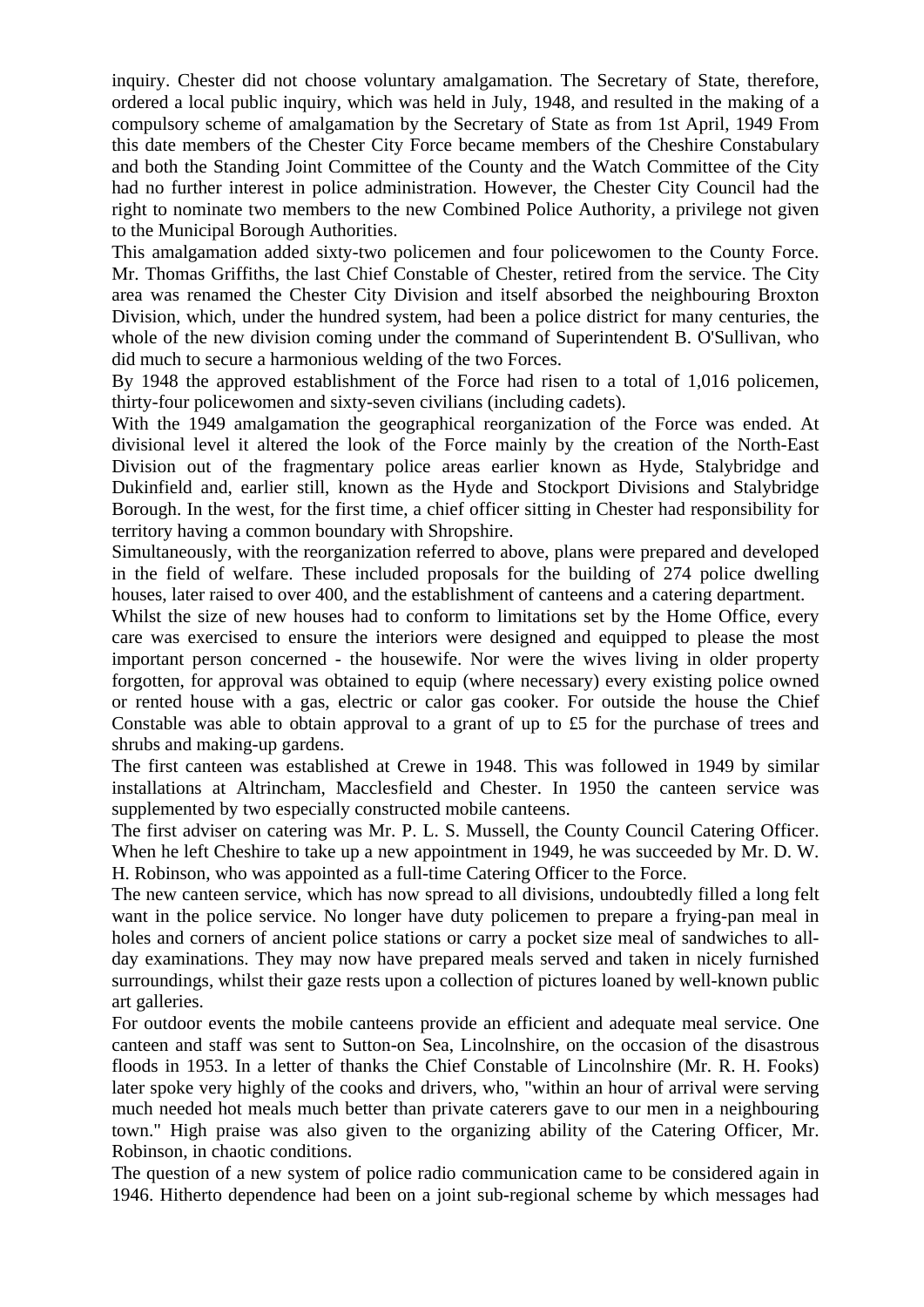been received from a transmitter commonly used by a number of neighbouring forces situated at Billinge in South Lancashire. The idea now was for the establishment of two-way "V.H.F." system of communications entirely within the county with a central information room at headquarters.

When the idea was being considered in 1946 a suggestion to include the police forces of Flintshire and Denbighshire was not approved by the Home Office, as it was considered that, as Cheshire had enough crime and accidents to deal with, to include the two Welsh counties would gravely impair the efficiency of the scheme. However, this decision did not prevent the eventual inclusion of the County Fire Brigade in 1953 when, after a trial period, it was found that room could be made for it subject to the number of fire service mobile stations not exceeding twenty.

In due course sites for transmitters (remote controlled) were selected and acquired at Kelsall and Hyde. The initial cost of the scheme was to be £7,600. Forty police cars were equipped with two-way radio equipment and the service opened in September, 1952.

Since that date it has given excellent, if not spectacular, service. Linked as it is in immediate contact with an information room where a completely up-to-date. "wanted persons" register is maintained at all times, it has been the cause of many persons wanted by other Forces being brought off night transport or picked up in night cafes when they thought they would find a safe haven many miles from the scene of their misdemeanour. It also provided an almost immediate service to worried householders who after telephoning their local police station and reporting something unusual are often surprised to find a policeman on their doorstep within minutes.

The question of the use of dogs by policemen in Cheshire has been viewed in different ways by different Chief Constables. Captain Smith published an order forbidding policemen on night duty being accompanied on their beats by dogs. There is reason to think that the sole reason for the order was the partiality of the rural policeman, in particular, for dogs which could catch a rabbit. Colonel Hamersley bad a short-lived interest in bloodhounds which probably arose through his association with Major Richardson during the Gorse Hall murder inquiries. Colonel Malcolm got the Standing Joint Committee in 1920 to authorize an allowance of four pence per day (later increased to seven pence) for the upkeep of a limited number of dogs, to be handled by selected police officers. Actually only one (a bloodhound) was obtained. This was kept at Oakmere, then headquarters of the Eddisbury division, in charge of Mr. G. H. Durnell (then acting sergeant).

In the course of its short police career of nine months (before it died of distemper) it was tried out, without any particular success, in various parts of the County. Perhaps the fact that its only means of transport to the more distant scenes of crime were by rail or the Superintendent's horse and cart, a proceeding likely to lead to delay and, therefore, "cold" trails, was a handicap to its effectiveness. On the death of this dog nothing further was done.

Sir Jack Becke obtained authority in 1938 to purchase two dogs at £12 each. However, nothing further seems to have been done. Incidentally many police officers will remember "Alice", the Golden Labrador, and constant companion of Sir Jack during the war years, which came into his possession as an unclaimed stray.

The next chapter was opened in 1951 when the Chief Constable obtained authority to spend £380 to be spread over two years, on the acquisition of police dogs and the training of handlers. Eventually a number of dogs were obtained and handlers trained at the Surrey police establishment where the emphasis has been on the production of good tracker dogs of the Alsatian and Doberman Pinscher breeds. From this beginning, under the Chief Constable and Detective Chief Superintendent H. J. Bentley, a dog section, with main kennels at Crewe, with a number of trained "handlers" equipped with specially adapted cars for transport, and under the immediate control of Sergeant Wadcock, is being built up. At the time of writing the Constabulary operates nine dogs from various places in the County.

In this age of welfare the Cheshire policeman has not been forgotten. Reference has already been made to catering and housing. In the realm of recreation the emphasis has been to make it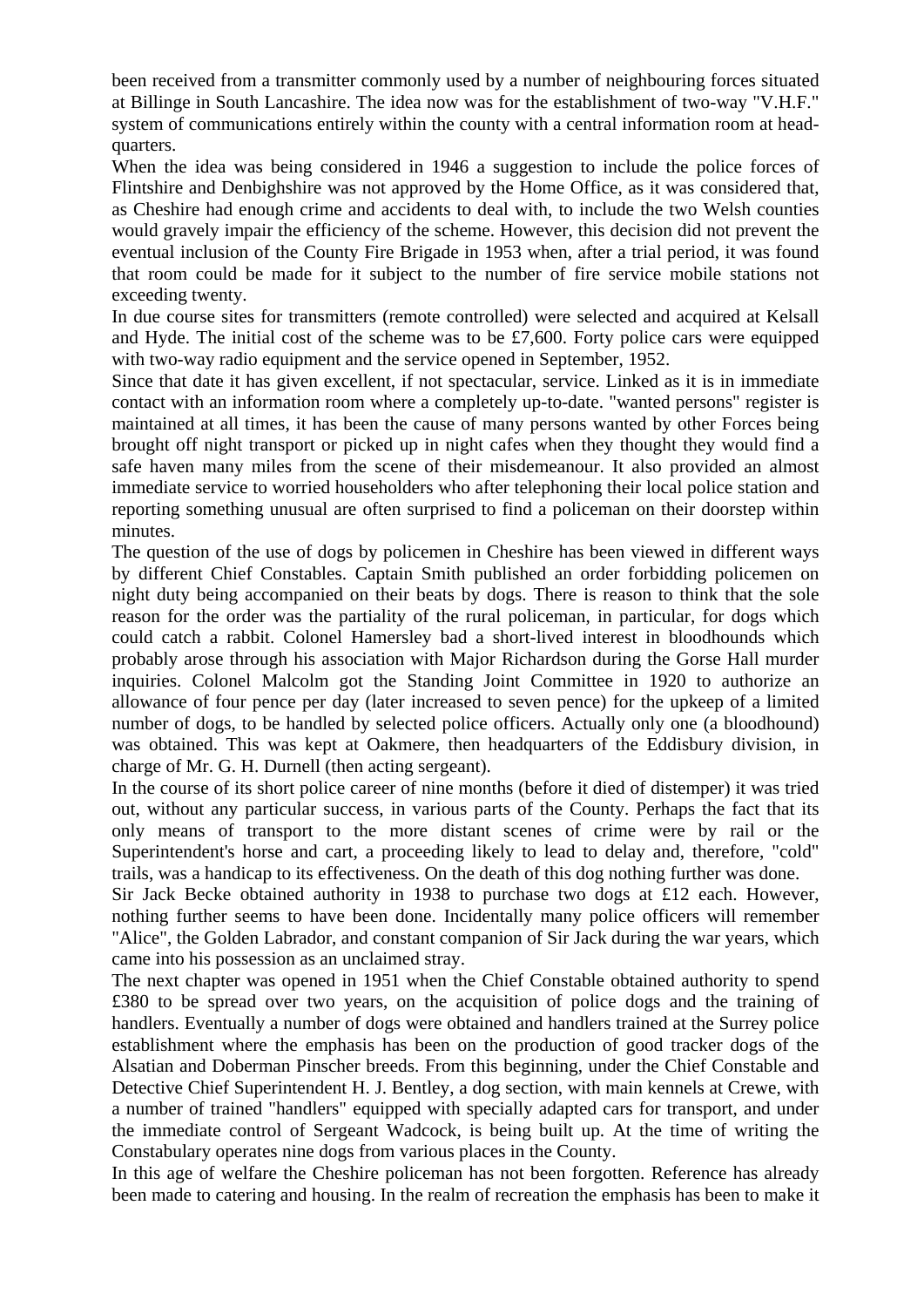easy and pleasant for all ranks to engage in sport both indoor and out. The Chief Constable has done much to further this part of a policeman's life by getting the police authority to make a per capita annual grant in aid of sporting activities and other forms of welfare.

Under the expert advice of Chief Inspector Robert Murray, and assisted by Inspector H. Hanson, a Cheshire Life-Saving team captained by Constable M. J. Carter won the National Police Life Saving Championship organized by the Royal Life-Saving Society in 1953, and repeated this feat in 1954 under the captaincy of Sergeant T. Coleman. In June, 1956, Chief Inspector Murray received the Royal Life-Saving Society's Recognition Badge and Citation at the hands of Earl Mountbatten, President of the Society.

In addition to these special events the Force enjoys other relaxations in the annual sports and horticultural show; the annual swimming gala and inter-divisional competitions in football, cricket and bowls, not to speak of golf and fishing competitions and occasional friendly matches with our neighbours.

In the field of technical education and general police training, the post-war years have seen the fullest use being made of the Police College and the long established detective training centres at Wakefield, Birmingham and Hendon.

Recruits joining the Force take their full courses of training as recommended by the Police Post-War Committee at the District Training Centre at Bruche, near Warrington.

On the completion of refresher training for men returning from war service in the armed forces a number of short courses for officers holding rank were held at Crewe. These were in the nature of general interest courses at which lectures were given by a number of eminent gentlemen on subjects of current interest. In addition, from time to time, members of the Force are allowed to attend, in official time with fees paid, courses on a variety of subjects given at Burton Manor Residential College for Adult Education.

The young police officer having a bent for investigation is given a chance to prove his ability by the occasional junior detective training and photograph and fingerprint courses held, from time to time, at Crewe.

Since 1947 "promotion" examinations have been conducted by the Union of Educational Institutes on papers based on the requirements of Police Regulations and marked by examiners selected by the Institute.

In the same year (1947) the system of selection of persons for recommendation to the Chief Constable as suitable for promotion was adopted by the creation of a Selection Board of senior officers having the current Assistant Chief Constable as a permanent chairman.

These two new features in police administration removed, at once, the old suspicion held (rightly or wrongly) by some that local examiners were not quite impartial and promotion came to the sycophant or those having someone near the Chief Constable.

The question of the employment of women police, a controversial issue for many years, was first considered by the Standing Joint Committee in 1924, when it was decided to do nothing. This was in conformity with the attitude adopted by most police authorities then and for some years afterwards. Following the creation of the Women's Auxiliary Police Corps in 1939 the Cheshire Authority did nothing until January, 1944, when it decided to seek Home Office approval to an establishment of twelve policewomen (W.P.A.C.). This was forthcoming and the first appointments were made in July of the same year. On the disbandment of the Corps in March, 1946, the police authority decided on the policy of having permanent policewomen, the establishment of which has increased with the years until (at the time of writing) it provides for a strength of forty. Of the original Auxiliary Corps Sergeants E. Allen and E. Durkin and W.P.C. Beatty are still serving.

The Driving School, providing Advanced, Elementary and Instructor training courses, reopened at Crewe in March, 1948, under Superintendent C. Fryer, who had succeeded Superintendent Ross on the latter's retirement in 1947. The enlarged maintenance department was placed under Chief Inspector J. L. Hodson in 1947 on transfer from the East Riding Constabulary. This department, with a staff of two police sergeants and six civilian mechanics, now looks after 199 motor vehicles and one motor boat (for use on the River Dee at Chester).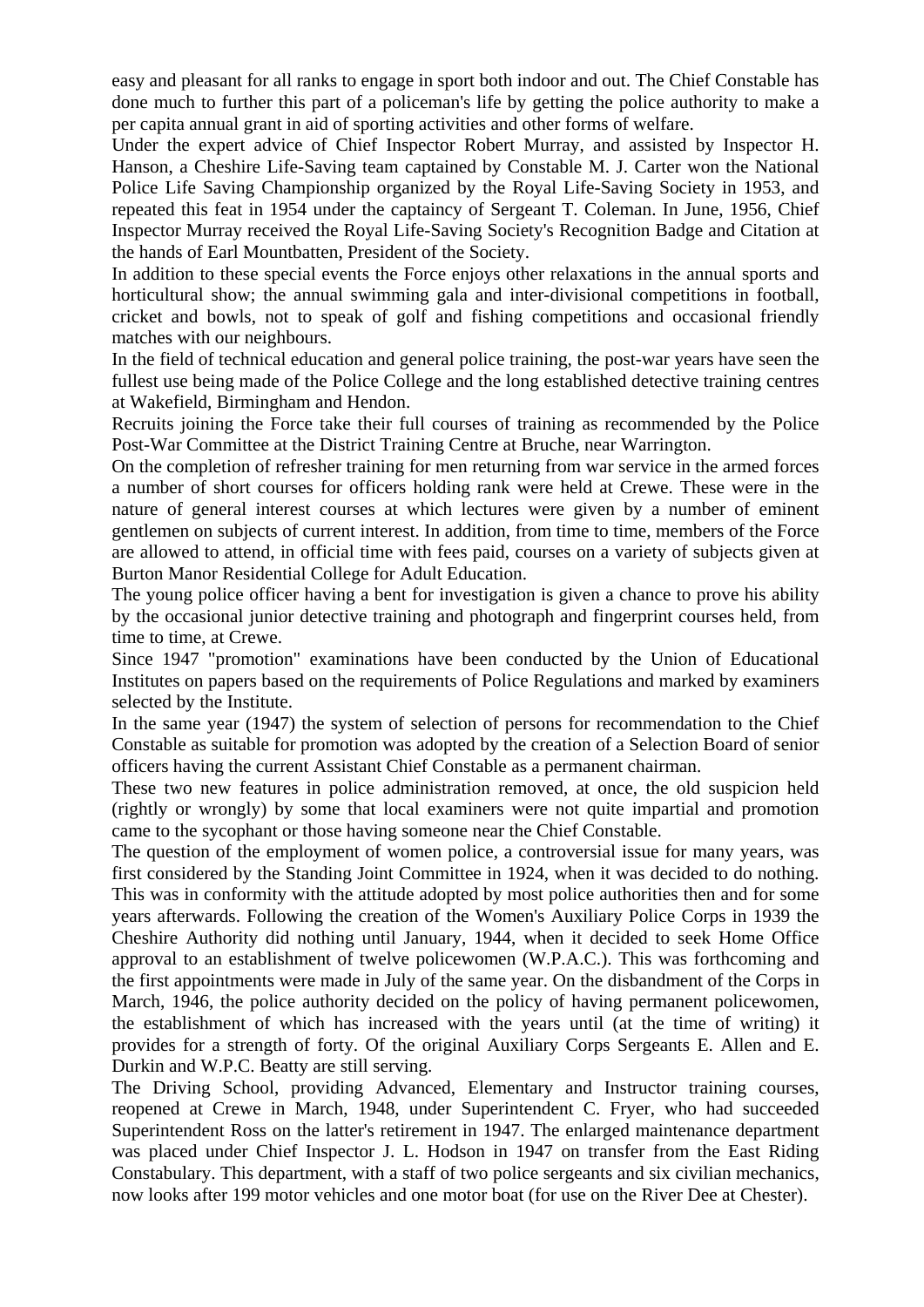In January, 195o, Mr. Alexander Henderson was appointed a Member of the Order of the British Empire. Mr. Henderson retired in January, 1953, and was succeeded by Mr. George H. Durnell, who at the time was chief superintendent in charge of the Altrincham Division. Mr. Durnell was awarded the Queen's Police Medal in January, 1956.

In June, 1955, the Chief Constable was honoured by promotion to the rank of Commander of the Order of the British Empire. Throughout the years Cheshire had been highly favoured by the presence in the county, from time to time, of the Sovereign and other members of the Royal Family and members of foreign Royal Families, including a Shah of Persia and the last King and Queen of Spain, not to speak of members of central European dynasties. These events have always been occasions calling for special police arrangements which, without exception, have always worked well giving, at the same time, facilities for the Royal progress and pleasurable opportunities to the people to greet the Royal Guests without irksome restraint.

Outside the county the principal duties on Royal occasions have been the sadly remembered funeral of His Late Majesty King George VI in 1952 when sixty of the Cheshire police did duty in London; the joyous occasion of the Coronation of Her Majesty Queen Elizabeth If in 1953, when a contingent of over 100 did duty in the Mall, and the Royal Review of the Police Forces of the United Kingdom in Hyde Park in 1954, when over a hundred Cheshire policemen formed part of the 10,000 on parade.

These were outstanding occasions which will live long in the memory of those attending.

Whilst this has been intended as a history of the police service in Cheshire in the last hundred years it would, indeed, be ungrateful not to refer to at least some of the many gentlemen who have given of their time and ability as members of the police authority. Reference has already been made to Mr. Trafford Trafford, chairman of the 1856 police committee, and Colonel C. H. France-Hayhurst. It now remains to refer, in particular, to two others of the long succession of chairmen.

The first is Sir Alan Sykes, who has been mentioned as adviser to successive Chief Constables on questions of mechanical transport. He advised on the purchase of the first car in 1908 and continued to do so until 1930. On his death in 1950 he had been a member of the police authority for forty-three years, for eight of which he was chairman. Sir Otho Glover was a worthy public servant in many spheres in his county of Cheshire. He was chairman of the Cheshire Police Authority from 1950 until his death in 1956. His very wise advice and kindness were invaluable both, to the police authority and to the Chief Constable. He was also a very valued governor of the Police College.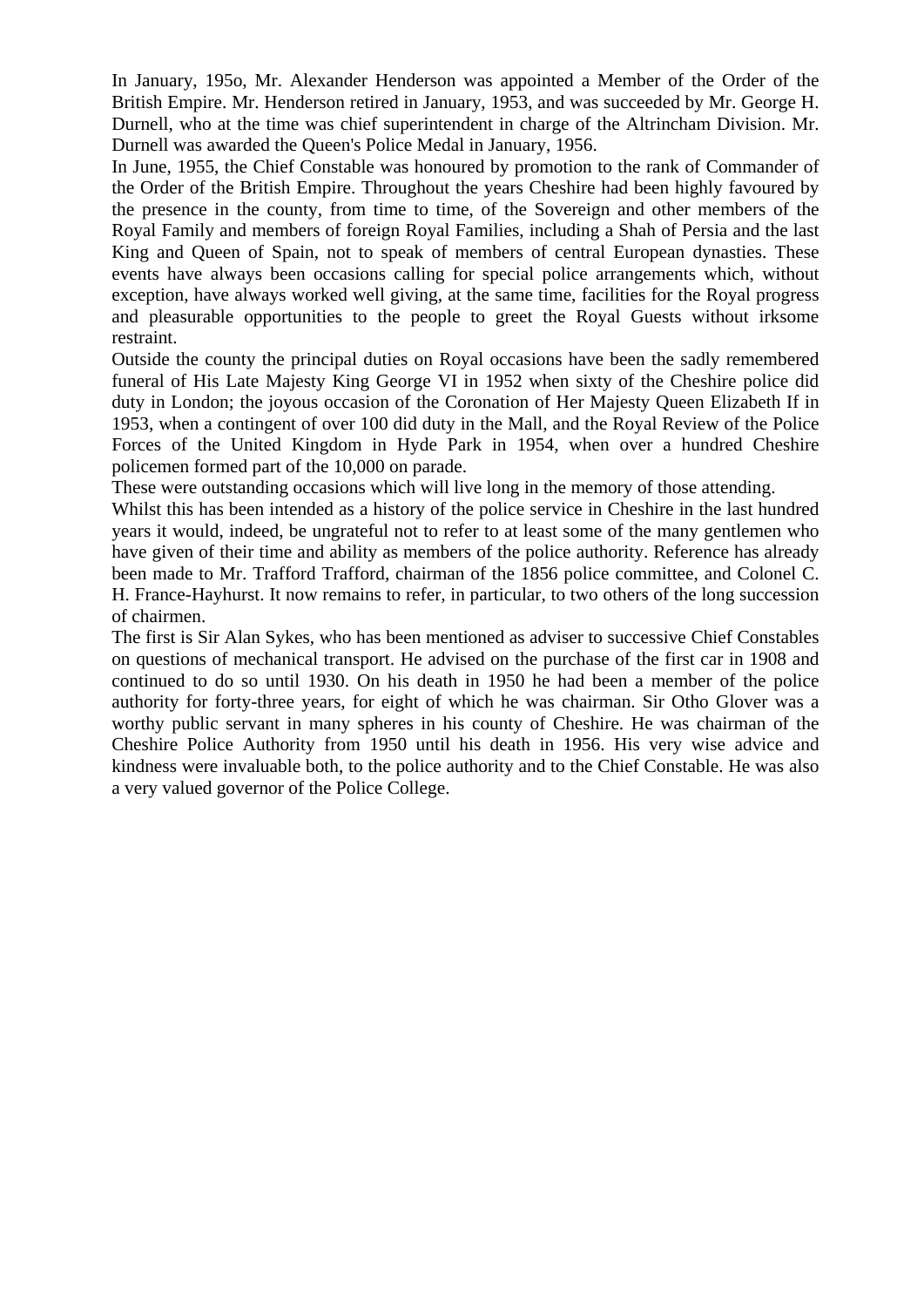#### **CHAPTER SEVENTEEN**

The Borough Forces Chester City Congleton Macclesfield Stalybridge Hyde

PREVIOUS to the Police Act, 1946, Cheshire contained eight independent Borough Police Forces. The Act reduced the number to three. The five extinguished forces were Chester City (1949), Congleton, Hyde, Macclesfield and Stalybridge. Each of these forces had a police history of some local interest. That concerning Macclesfield was put on record in 1947 by the last of its Chief Constables - Mr. W. G. Symmons - now Chief Constable of St. Helens. The others, in detail, remain to be written. What follows here must, of necessity, be brief.

Each of the forces, except that of Hyde, may be said to have begun as such in the year 1836 when police administration, was to some extent, tidied up by the Municipal Corporations Act of the year before which, amongst other things, created Watch Committees having the duty of employing a sufficient number of constables and administering the force.

The 1835 Act made no provision for an Exchequer grant and, of course, no system of inspection with its concomitant of standardized administration and procedure which came only in 1856. It is in this light, therefore, that the pre-1856 days of the Borough Forces should be looked at.

## **CHESTER CITY**

At the beginning of the nineteenth century, Chester had a body of Commissioners to administer the very elementary needs of local government. This body, under an Act of 1762 had power, amongst other things, to employ and pay watchmen. Some few constables existed elected by parishes or wards and appointed formally by the City Court of Quarter Sessions.

A register of watchmen of I 8o6 shows that eighteen men were employed on this duty. One was over sixty-nine years of age and eleven of them are shown as being "old soldiers". In 1815 it is recorded that during the months October to March the Watch was increased by ten, giving a total of twenty-eight. At the same time wages were reduced from twelve shillings to ten shillings per week.

The Commissioners met at The Exchange. This was a public building occupying the site on which the present Town Hall was built in 1862. The only police station house in the City was in this building. On the erection of the present Town Hall a police station was included and it has been the city police headquarters until to-day.

In addition to the Watch, a certain number of constables were serving; quite how many is by no means clear. A report of a special committee of the Council dated 18 39 says: "It appears to the Committee that previous to January, 1836, the Constabulary and Police Force of the City consisted of- Mr. Hill, Mr. Dawson, Mr. Haswell, The Mayor's Porter, The Beadle, Thomas Worrall. Three row constables from six to nine o'clock at night, and about fifty ward constables. That the `Police Force' consisted of thirty-two watchmen, twenty-one firemen, viz., one superintendent, four captains and sixteen firemen. That the present establishment consists of Mr. Hill, Mr. Haswell, The Mayor's Porter, Thomas Worrall and twenty-six constables. That Mr. Hill and Mr. Haswell be prepared by the next meeting with information relative to the salaries and emoluments as connected with their respective offices."

From this rather confused picture it is possible to guess that probably Messrs. Hill, Dawson and Haswell, and maybe Thomas Worrall, were full-time policemen in the period immediately preceding 1836. It seemed that Haswell had a special responsibility as "superintendent of the Watch", and Hill as "superintendent of Police", for each was respectively so described in 1839. The three row constables were probably part-time and the fifty ward constables probably annual vestry or parish constables.

Before 1835 the only disciplinary authority rested with the Magistrates for in 1829 the Chester Courant reported: "Four parish constables were brought up on a summons for neglect of duty on the Sabbath. They were all discharged on excuse and promise of being punctual in future.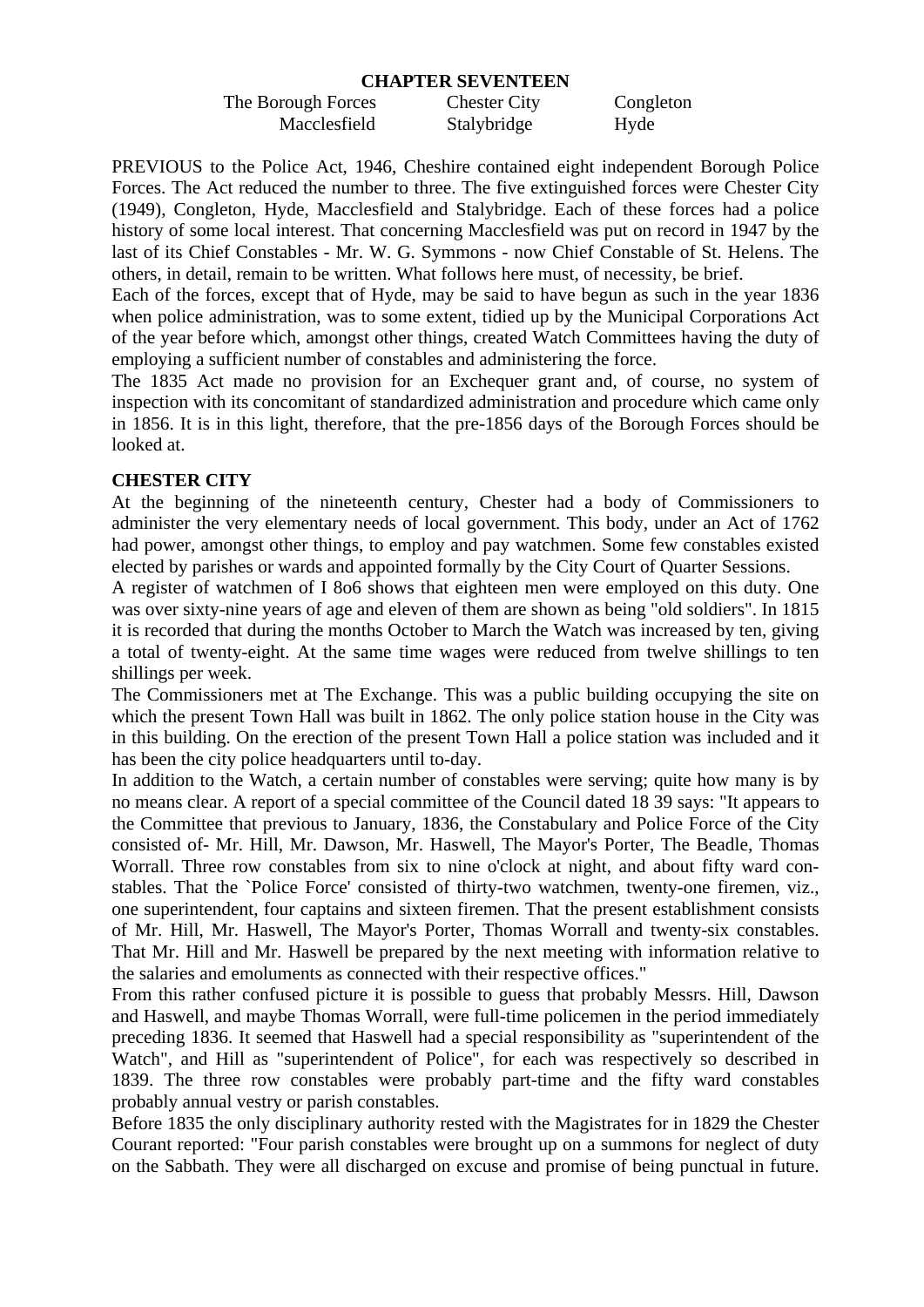One had a pain in his knee; another didn't know; a third was away from home; and the fourth blamed his wife."

In 1844 a Watch Committee report stated that the force consisted of one superintendent, two sergeants and sixteen constables, and that they were each furnished with a staff, cutlass and handcuffs. They were issued with a greatcoat, a coat with embroidery to collar, trousers, hat, stock, badge, cape, boots and gloves, the issue being a greatcoat every two years, and other articles yearly. The "hats" were undoubtedly of the common style of top-hats of the period varnished or otherwise weather-proofed, for a correspondent to a local newspaper spoke of "the glazed-hatted policemen" of the City.

The wages were recorded as being: superintendent £120 per annum; sergeants £1 per week and constables fourteen shillings per week.

In the same year it was ordered that Mr. Hill "be authorized to produce a book to be called The Prisoner's Property Book for use at the police station."

That the policemen's lot was not without occupational hazards is to be seen in the frequent references to damage to uniforms or personal injury, as for example in May, 1844, when the Watch Committee ordered a new pair of trousers for Abraham Price and a new shirt for Henry Johnson, "their own having been destroyed in the execution of their duty in apprehending Robert Edwards for breach of the peace," and that the Council be recommended to allow Peter Gillan ten days wages, he having been disabled in consequence of injuries received in an affray in Steven Street.

In addition to policing the city it seems the Watch Committee had a responsibility for managing the local prison, for in 1839 it was reported that "this establishment was illmanaged, and owing to the illness of the Governor the chairman had appointed Constable Capper to assist him." It was further reported by the chairman that, but for the exertions of Holmes (a policeman in gaol for three months for assault), a prisoner named Jackson, under sentence of transportation, would certainly have escaped.

Holmes had been sentenced a few weeks earlier for what was described by the Recorder "as a most brutal assault." The City prison went out of use in 1872.

In September of the same year (1844) it is recorded that the cells at the police station were to be heated with hot water.

In 1850 Mr. Hill was authorized to procure a bed for the use of the constable on night duty at the police office with two brown holland covers for the same.

Chester being a garrison town and a cross-road for English, Welsh and Irish traffic, was always a busy place for the police. The earliest statistical information available (1865) shows that of 2,081 persons proceeded against in the Courts, 927 were unable to read or write. As to nationality 1,401 were English, 606 Irish, fifty-five Welsh, sixteen Scots and foreigners three. The labour and political troubles which continued for so long to affect the peace of East Cheshire seemed not to have affected Chester, except occasionally when, as in 1839, to meet threats of rescue attempts of some Chartists for trial at the Assizes some 300 to 400 local inhabitants were enrolled as Special Constables and armed with cutlasses supplied from government stores.

John Hill served as Head of the City Force until 1864. He was the first of the only four Chief Constables the City ever had in its 113 years lifetime as an independent force (1836-1949). He commenced service as Superintendent of the Watch in 1824. He gave evidence before the Royal Commission (1836-9) on the state of the lawlessness in the country surrounding Chester, and in particular in the Hundred of Broxton. He was then described as High Constable of Chester.

The second Chief Constable was George Lee Fenwiek, who commanded the City Force for a period of thirty-four years (1864-98). Fenwick was a well educated man. He is believed to have been a schoolmaster for a time before taking up police service. His annual reports and comments were most complete and illuminating. In 1897 he produced a graph showing the movement of annual proceedings for drunkenness offences covering the thirty-five years up to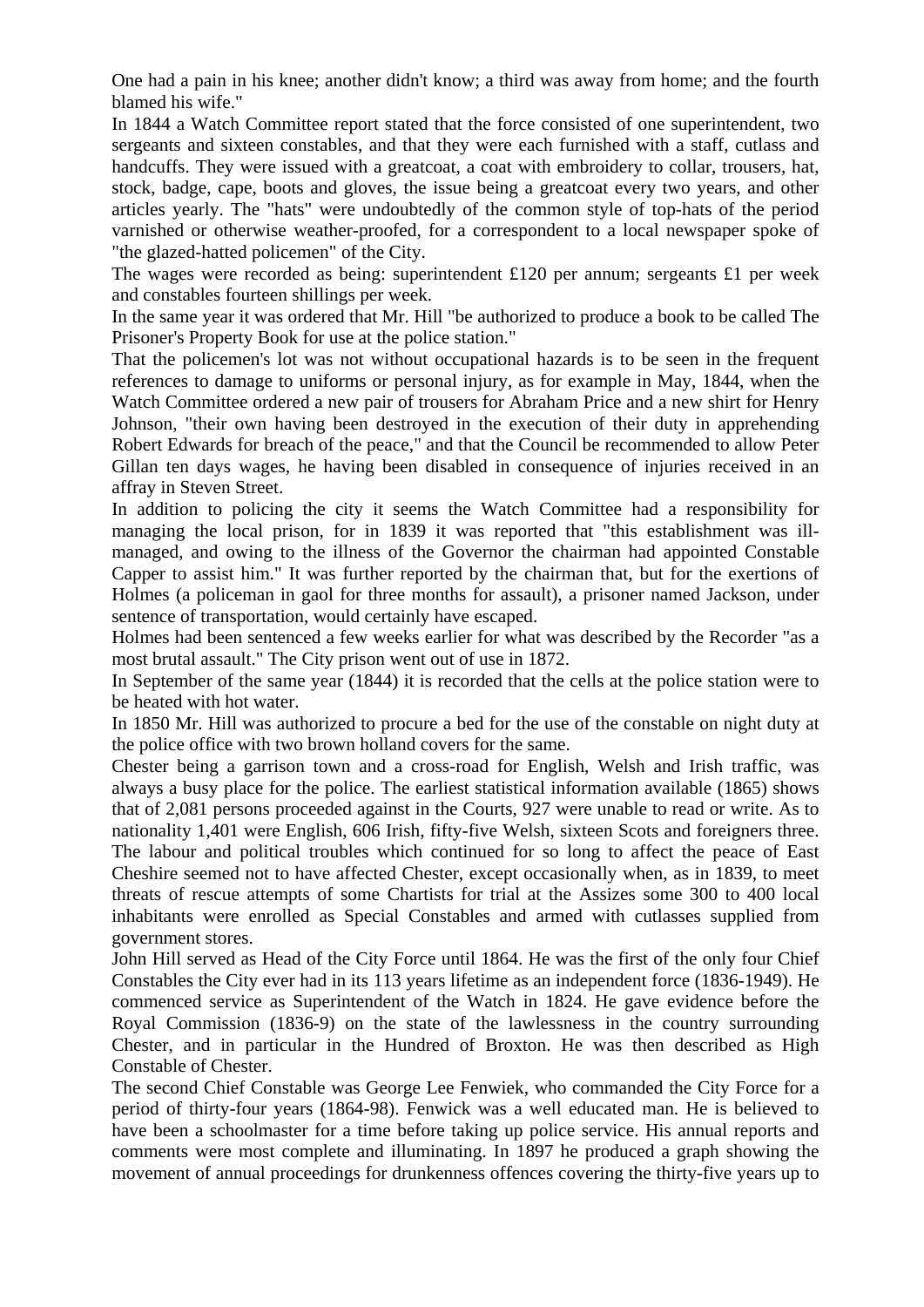1897. This shows nearly loo cases in 1865 and a general gradual decline to about 250 in the last year recorded in this fashion.

His comments on the life of the under-privileged no doubt provided much food for thought, as: "When I inform you (the Watch Committee) that in one entry containing thirty-eight dwellings I lately found upwards of 230 persons, that the width of the entry is only four yards, and that the sanitary arrangements are not a model of completeness, I think you will be of the opinion that if working men or even women who inhabit such a place occasionally seek a change elsewhere that there is not much cause for astonishment. "

Probably the outstanding event of Mr. Fenwick's tenure of office was the "Fenian Plot" of 1867, already referred to. This, as we know, came to nothing.

Mr. Fenwick retired in 1898 when he was succeeded by Mr. John H. Laybourne, who came from Liverpool where he had been a chief inspector. By this time the strength of the force was fifty, made up of the Chief Constable, five inspectors, three sergeants and forty-one constables.

Mr. Laybourne retired in 1920 after twenty-two years as Chief Constable. He later became a member of the City Council and was Mayor 1934-5. He later went to reside in Canada.

Thomas C. Griffiths, the fourth and last Chief Constable of the City, began his police service in St. Helens, in 1903. He later transferred to the Police Force of Southend-on-Sea from which place he came to Chester. He retired on the amalgamation of the County and City Forces in 1949 with a total police service of forty-six years, for twenty-nine of which he was Chief Constable of Chester, commanding a force which had grown to an establishment of seventy.

Throughout the whole of its history the City Police Force had a busy time. Perhaps the busiest week of the year was race-week. Year after year a succession of police officers, imported from as far a field as Doncaster and Birmingham, followed each other into the witness box at the City magistrates' court to speak of the misdeeds of the pickpocket, the card sharper and the welsher. In one race-week before the turn of the century it was recorded that seventy-seven race-meeting "followers" appeared before the justices.

Reference has already been made to the behaviour of the denizens of the alleys, entries and slums of Chester. Whilst public personal behaviour has continually improved one police problem still remains; this concerns the question of traffic. It must always have been a problem even in the pre-railway times when all road traffic carrying passengers or goods to or from Ireland via Holyhead passed through Chester using the only existing bridge - Handbridge - to cross the river. The problem could hardly have been eased by the comparatively short life of the local tram-car system which operated from the late nineteenth century until the 1920s.

The visit of Barnum and Bailey's Circus to the Roodee in October, 1898, was the cause of a suspension of tram traffic and the employment of the whole force for some hours to keep the way clear for the traditional procession through the principal streets.

The personal behaviour and habits of the rank and file of the force, it seems, was no better and no worse than were to be found generally amongst their contemporaries in other forces. However, the latitude given to some offenders is rather difficult to understand. During the middle third period of the nineteenth century it is noted that some constables would be "allowed" up to as many as twenty convictions for drunkenness on duty before the Watch Committee finally decided they were "not likely to make efficient constables" and discharged them from the force.

Of course the force had its element of good men, hard-working and reliable, without whom it could never have earned (in time) and held the good will of the public. Whilst a drunken policeman might well set back public trust to a considerable degree; the work of the good men always more than offset the losses.

Occasionally the prestige of the force would acquire an extra bonus of public favour as in 1932, when Sergeant Capper and Constable (later Inspector) Alfred Cleaver rescued persons from a blazing house in Trinity Street. Both officers were later awarded the medal of the Royal Humane Society and Cleaver, for additional risk, received the King's Police Medal for Gallantry and the Bronze Medal of the Society for the Protection of Life from Fire.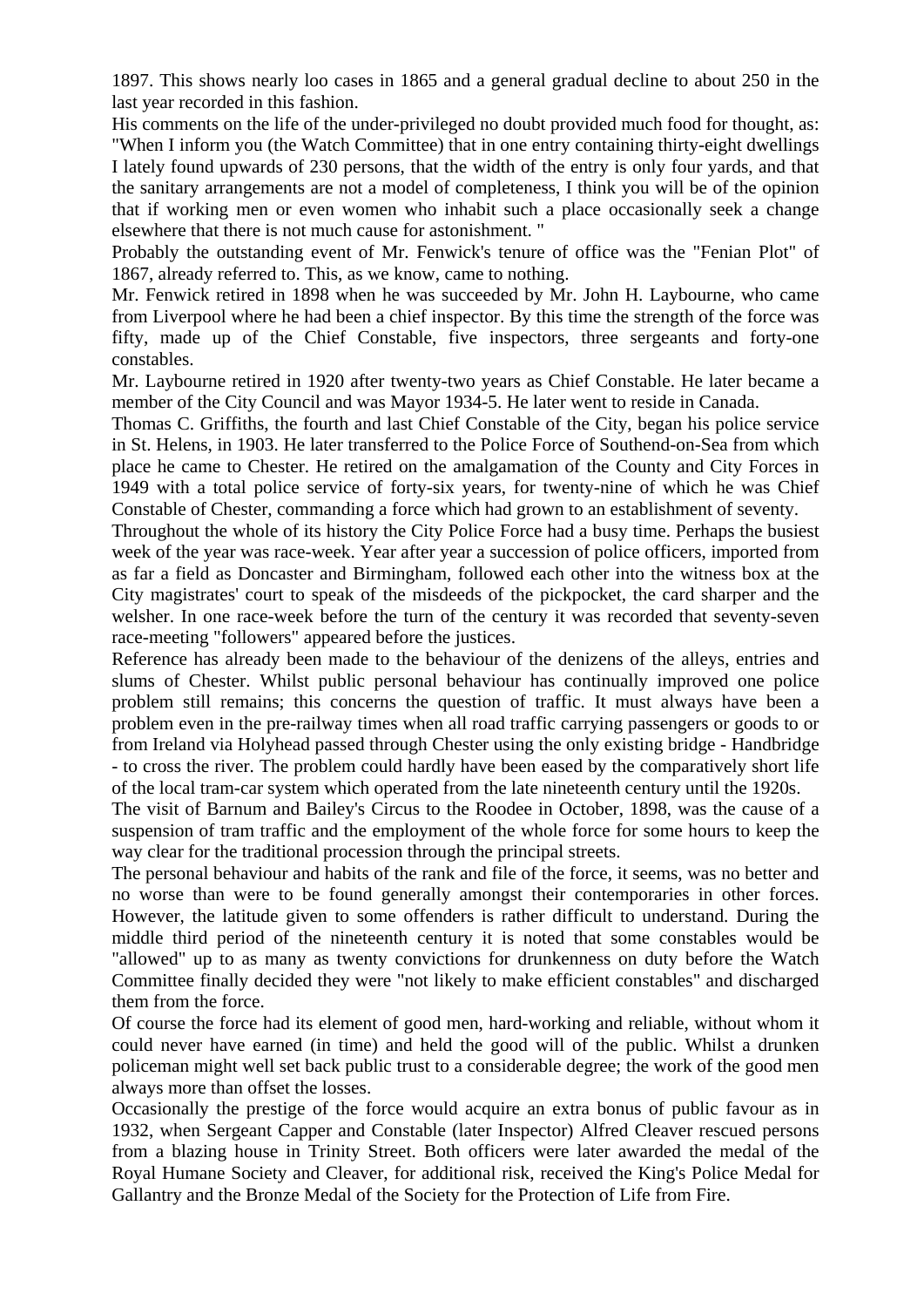Before terminating this short and somewhat inadequate sketch of the Chester City Police, mention should be made of a gentleman who, although not of the force, was intimately connected with it for many years. This was Dr. George Harrison who was doctor to the City Force and examiner of recruits to the Cheshire police. Such was the esteem in which he was held that in 1895 he was presented with a large photograph of the force in which he occupied the place of honour. In 1900, he entertained the whole force to dinner at the Town Hall in celebration of twenty years service as Police Surgeon.

## **CONGLETON BOROUGH**

A newspaper report of a meeting of the Council of the Borough in February, 1836 (when the new Municipal Corporations Act was being discussed), proves that until this time Congleton had never had a paid policeman; a member referring to a committee recommendation said, "we are recommended to appoint an officer such as we have not, hitherto, possessed in the borough; I mean a regular paid officer."

In the course of this meeting it seems that the general idea was to appoint one regular constable at a weekly wage of one guinea and two special or part-time constables, to be employed only when wanted at three shillings and sixpence a day when so employed.

This particular meeting ended inconclusively but from other sources of information it seems clear that this was to be the pattern for the "force" for a number of years. In fact, even in 1889 the strength was only one superintendent and four constables. For most of these years the strength was one plus two regular Saturday night paid Special Constables, reinforced on special occasions by upwards of six firemen sworn in for particular occasions, such as the annual fairs and "wakes" weeks.

Whilst the natural disinclination of the borough council to add to the rate burden is understandable, it is difficult to reconcile a position in which the ratio of police to population was one to 9,000 for many years.

The antipathy of members of the local authority to the idea of a police force stemmed from a number of roots; political, financial and social. To all this was added the violent and intemperate opposition of a Mr. John Wilson, the Town Clerk for many years (1850-94). This gentleman, a Cambridge LL.D. was also for many years Clerk to the Borough Justices. He domineered over all, not least the local council and magistrates. He was a regular guest of the local Licensed Victuallers Association at their annual banquets at which he would rave against the police whom he described on one occasion as "Officious and glib swearing and corroborating officers". He not infrequently accused the police of "oppression and corruption". As early as 1 842 the Mayor spoke of him as having "kept the town in a state of perpetual ferment" by his incessant attacks on the Mayor and Council. He even went so far as to sue the Mayor at the County Assizes for neglect of some statutory duty.

Under the provisions of the Police Act of 1856 the "force" (a superintendent and four constables) became subject to inspection by H.M. Inspectors of Constabulary. Year by year until 1890 the Council was informed that the force was inefficient for want of sufficient strength and no grant would be forthcoming. In a letter written to the Council in November, 1889, the Secretary of State, after referring to the inefficient state of the force said, "it is now the only borough in England and Wales having a separate force that does not maintain its police in a state of efficiency."

In 1890, the Watch Committee on the advice of the Chief Constable decided to comply with the minimum requirements of H.M. Inspector and earn the grant in aid. It was decided to double the strength of the force and put it (for the first time) in uniform. This actually meant a small saving in the local police rate. Wilson thereupon capitulated saying, "I have given up my contest against Mr. Jonathan Hall's (the Chief Constable) scheme of surrounding himself with a small regiment of drilled and uniformed policemen". The force now consisted of one Chief Constable, two sergeants and eight constables.

So far as the administration of justice was concerned it is clear that both the Town Clerk and the Watch Committee took a very great part in placing obstacles in the path of the police in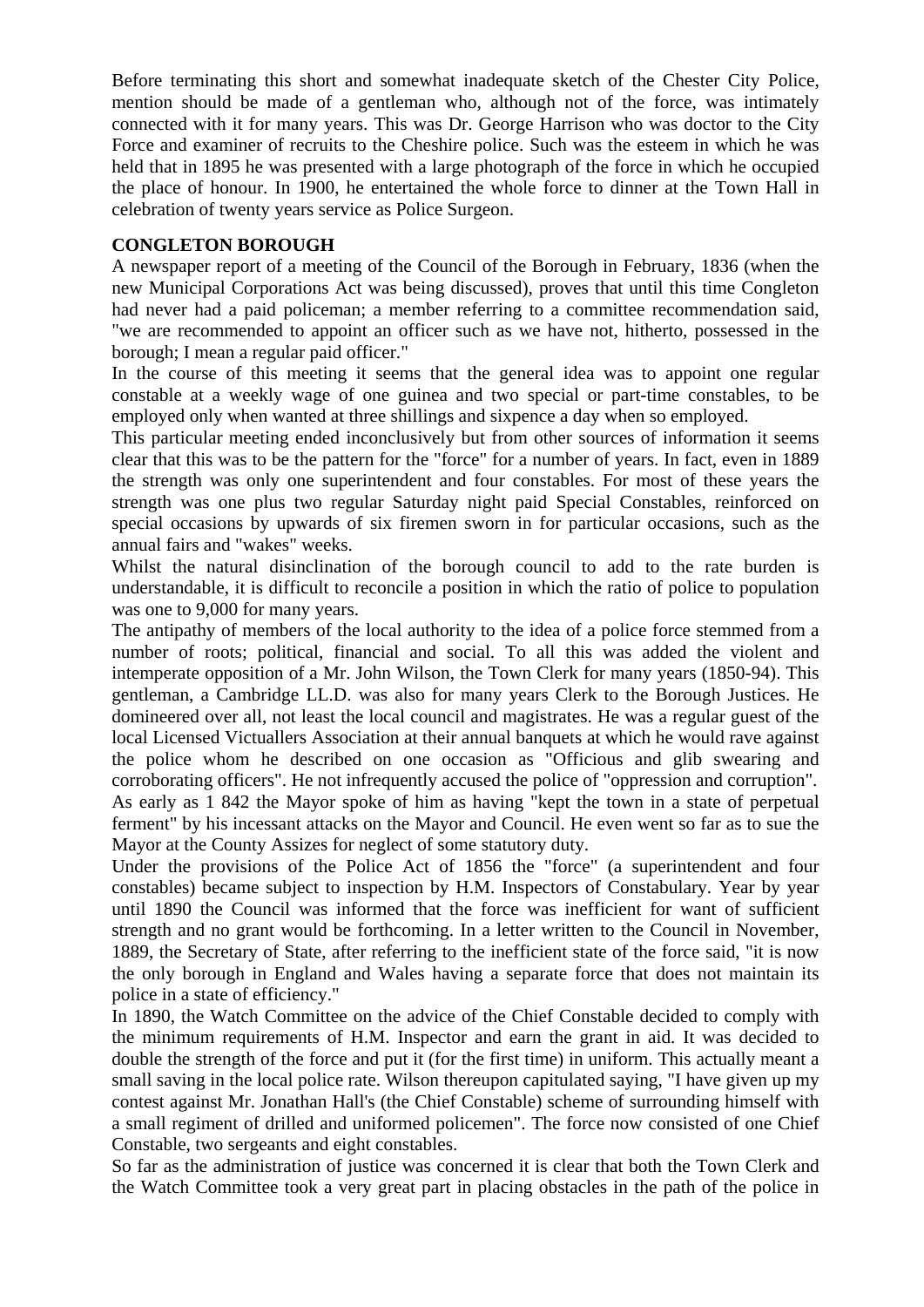their task of impartially administering the law. In 1886 the local press referring to the withdrawal of summonses against four unnamed "respectable" young men for drunkenness ended its comments with the lines: "The voice is the voice of Jonathan (Hall) but the hand is the hand of John (Wilson)."

The general attitude of the Watch Committee may be clearly seen from an examination of the committee minutes. In 1899, on the Chief Constable reporting having taken out a summons against a licensee and asking approval for legal aid, the Town Clerk said that as he was being called as a "witness" for the defendant he could not, therefore, represent the police. A proposal that a solicitor be engaged was defeated.

At about the same time the Chief Constable was required to inform the chairman and Town Clerk of all reports against licensees and he was not to take out a summons until three days had elapsed.

One can well imagine the canvassing and lobbying that would go on during the three day standstill period. For a period the Watch Committee attempted to usurp the authority of the Magistrates in dealing with minor offences. The Magistrates, of course, won in the end.

The first police station consisted of a room (part of a shop) belonging to the Corporation and adjoining the old Town Hall. The lockups or cells were in the cellars. Although a New Town Hall was built in 1866, the police station remained until 1870 when the present building was erected.

The police station included living accommodation for the Chief Constable which was later adapted for offices and used jointly by the police and Corporation.

From 1914 the Special Constabulary formed a permanent and most useful supplementary force. Before this time Special Constables were sworn in and did duty for special occasions and when no longer required they reverted to a non-police status.

The earliest record of the employment of Special Constables now available speaks of one hundred respectable inhabitants being sworn in to aid the police when, in 1842, some 600 colliers on strike marched from North Staffordshire to Poynton with the intention of bringing miners employed there out on strike. The strikers assaulted the "Chief Constable" and made "a great noise and tumult" and later left the town.

The Knutsford and Tabley troop of the Cheshire Yeomanry and a party of the 1st Royal Dragoons arrived next morning. Later in the same year it is recorded that "Turnouts" (strikers) to the number of about 6,000 came to the town from Macclesfield.

There were many occasions of excitement during the nineteenth century particularly during elections. The extent to which participants would go is to be seen in the case of the prominent inhabitant who, towards the end of the century, was indicted at Assizes on a charge of bribery and corruption and sentenced to a term of imprisonment at Knutsford. He went around the town on Election Day with supporters carrying buckets full of half-crowns which were distributed to the poorer electors and in public houses.

On his release from prison the would-be councillor was met and escorted by a cavalcade of supporters in triumph back to Congleton where, it is said, a great crowd welcomed him back.

Generally speaking, crime and offences were all of a minor character. Up to 1945, no charge of murder had been made since 1776. The Chiefs of the Police in Congleton between 1836 and 1947 numbered twelve, five of whom left on transfer to other forces. Up to 1876 when Jonathan Hall, then serving in Macclesfield, was appointed, all had been local men. He served until 1902 when he was succeeded by Mr. J. H. Watson (from Hyde) who, in 1908, left to become Chief Constable of Devonport and later of Bristol. Succeeding Chief Constables were Henry Ingles, I908-12 (died); Thomas Danby, 1912-14 (to Peterborough) ; Thomas Nuttal, 1915-23 (died) ; E. N. Christie, 1923-30 (to Bedford); G. S. Lowe, 1930-2 (to Newcastleunder-Lyme, Plymouth and Sheffield); J. A. Kelsall (Acting Chief Constable) 1932-4; R. W. James, 1934-47

The force came to an end as an independent entity on 31st March, 1947, and was incorporated in the Northwich Division of the Cheshire Constabulary then under the command of Mr. G. H. Durnell.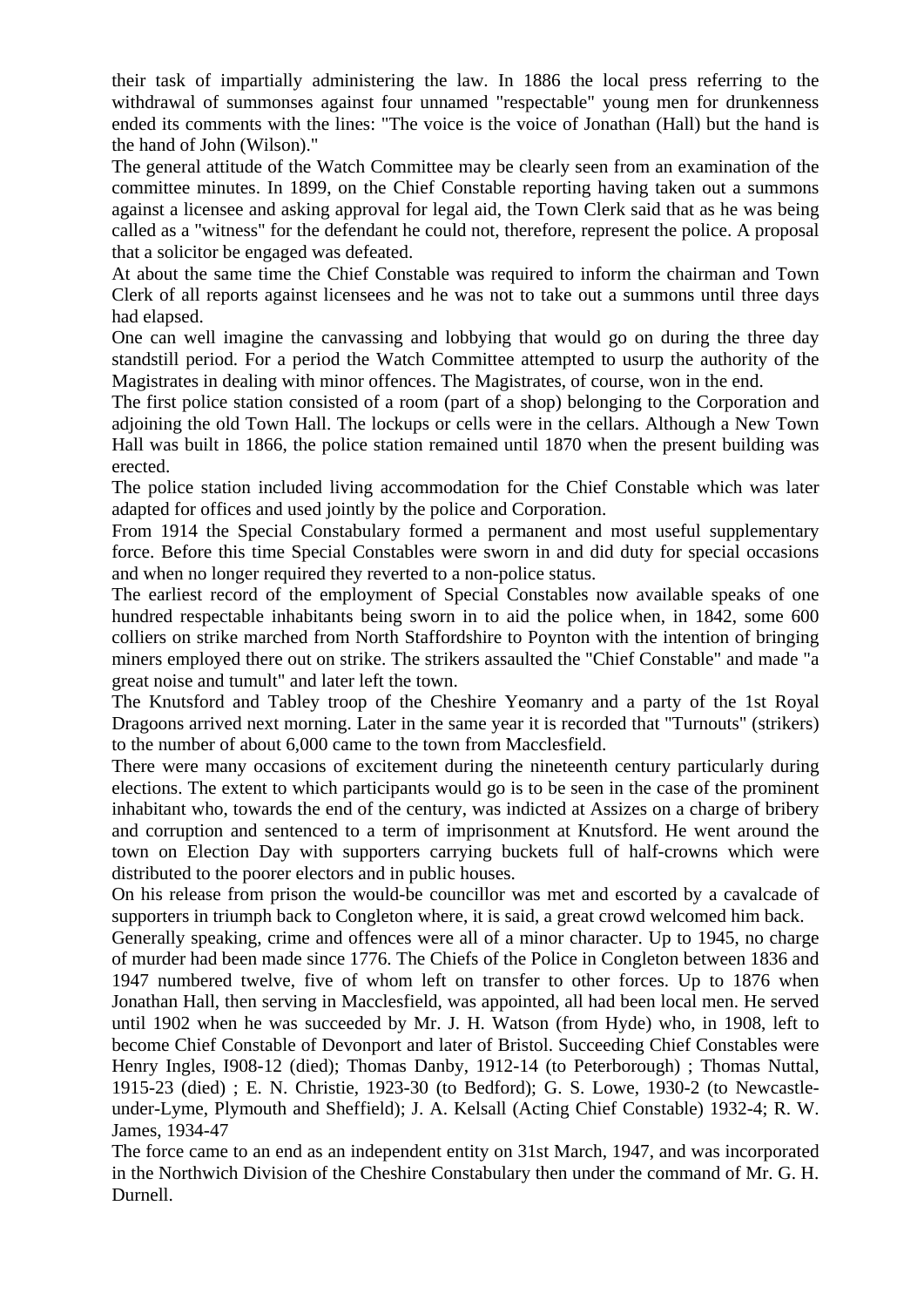# **MACCLESFIELD BOROUGH**

Previous to 1836, Macclesfield had power under Commissioners to appoint and pay "beadles and watchmen".

In January, 1836, the first Chief Constable in the person of William Lockett was appointed, together with six constables; four for duty by day and two for night. These were supplemented by four part-time Special Constables doing duty on Saturday nights and on special occasions for a small fee.

The regular constables were issued with the uniform of the period. These consisted of tall hats, the crowns of which were covered with patent leather, double-breasted swallow-tail coats and white-grey trousers. The swallow-tail coat was shortly to be replaced by a knee-length blue frock coat and the trousers by blue ones.

Lockett served only four years as Chief Constable and was succeeded in 1840 by Edward Stockwin. Stockwin had come to Cheshire from London (Where he had been an inspector in the Metropolitan force) on appointment as Special High Constable of the Hundred of Bucklow. He remained in Macclesfield only two years and was succeeded in 1842 by William Harper. Harper was another product of the new Metropolitan force and having succeeded Stockwin in the Bucklow Hundred now followed him as Chief Constable of Macclesfield. He served in the office for eighteen years (to 1860) when he was succeeded by James Etchells. The latter originally a "Turn-Key" at had Knutsford Prison had been appointed a constable in Macclesfield and had been promoted to the rank of inspector in 1847. Successors in the office were William Sheasby, 1874-1903 (from Coventry) John Berry, 1903-08; (to Barrow) ; . Henry Sheasby, 1907-42 (from Cheshire Police); Ronald Alderson, 1942-4 (from Lancaster, then to Luton and Monmouthshire); Tom Bramwell, 1944-5 (Acting Chief Constable), William G. Symmons, 1945-7 (from Bedford, then to St. Helens).

The only test of the efficiency of the force before 1857 would appear to be on its record of prevention and detection of crime. Records and statistics were practically unknown at the time but it does appear that during the first six months of 1843, there were at least five cases of transportation sentences. This would, if average, appear to show some measure of efficiency

The first official return of offences published in 1846, shows that in 1845 the following offences were committed in the Borough: Drunkenness 236; Assaults on police 23; Common Assaults 205; Damage 40; Other offences, chiefly larcenies 386; total 890; and those were dealt with by ten constables.

As with all other forces, the Macclesfield force became subject to inspection in 1857. However, it had to wait until 1875 before it earned a certificate of efficiency and the concomitant grant. This had probably been withheld for one of the reasons which applied to neighbouring Congleton (but not for so long) for in this year the strength of the force was doubled from a total of eighteen to thirty-six including an establishment for the first time of two inspectors. It is not unlikely that the advent of William Sheasby only the year before had some influence in the matter.

In the matter of uniforms, the Macclesfield Police seemed generally to follow the national trends. However, for a time, about 1880, head-dress of the shako pattern was in use.

In 1888, the first telephone was installed. A year later an electric alarm bell was installed in the house of the captain of the volunteer fire brigade and connected to the police station. In 1890, a mechanical correspondence duplicator was purchased. In 1892, electric bells were connected with the cells at the police station. In 1902, the first typewriter was obtained and in 1904, a set of "appliances" for taking fingerprints came into use; and so throughout the following years every new aid was freely provided by the police authority.

From 1926 recruits went for training to the Manchester City Police Training School.

The strength of the force at its greatest (during the Second World War) consisted of: Regular Police, 47; First Reserve and Police War Reserve, 21; Women's Auxiliary Police Corps, 8. In due course the reserves and women auxiliaries were disbanded and two regular policewomen appointed.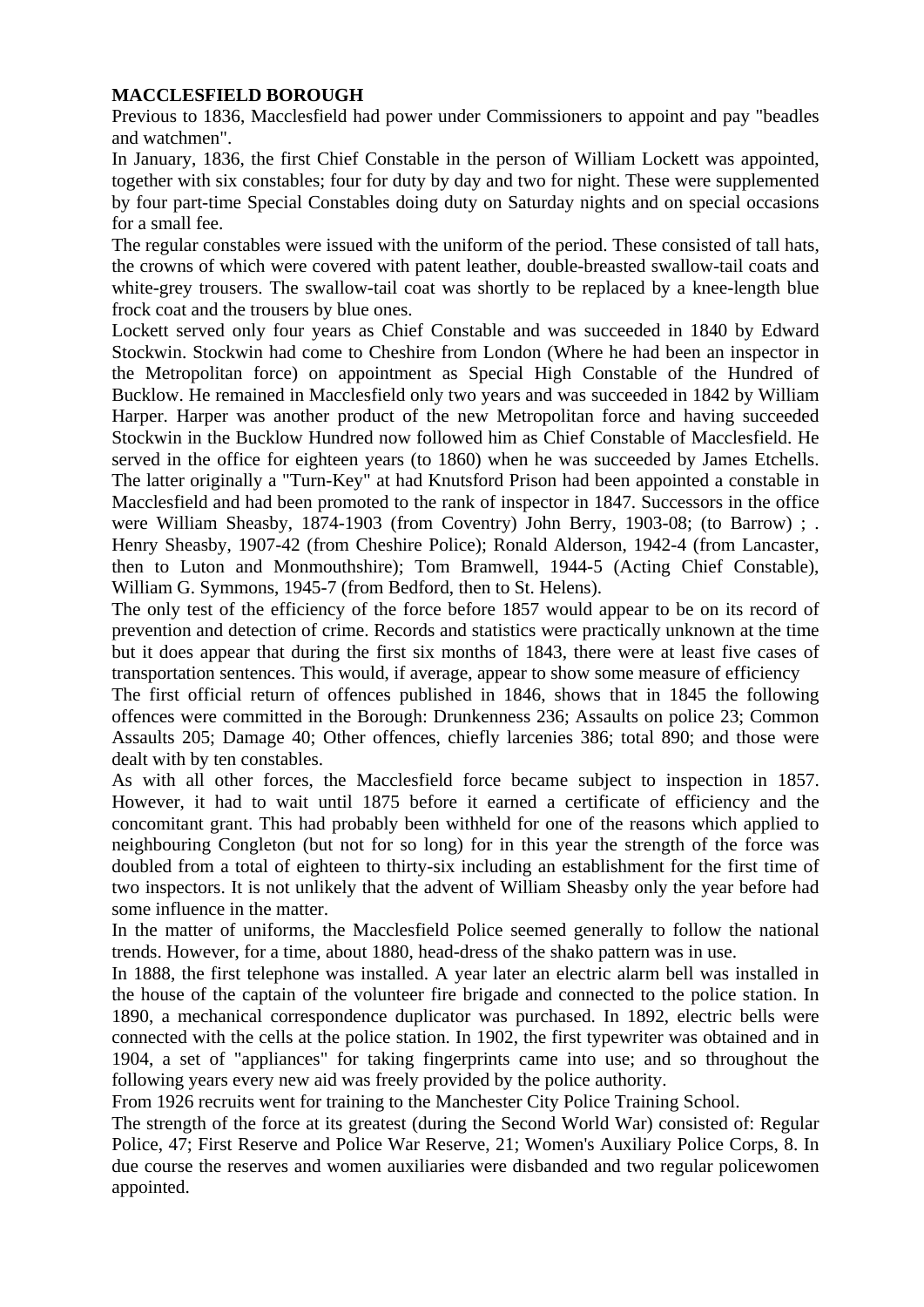Perhaps the most outstanding feature of police administration in Macclesfield was the fact that the force was commanded for sixty-four years of its history of 111 years by William and Henry Sheasby (father and son). The total police service of the two Sheasbys, in the case of the former, in Coventry and Macclesfield, and in the case of the latter in Cheshire and Macclesfield, amounted to over ninety years. In 1939, Mr. Henry Sheasby was awarded the King's Police Medal for outstanding police service.

At midnight on the 31st March, 1947, the Borough Force became part of the Cheshire Constabulary under the control of Superintendent J. A. Taylor.

## **STALYBRIDGE**

"The people of Stalybridge have immortalized themselves in the way of strikes or turnouts", so wrote, in 1899, a competent observer in the person of William Chadwick, a native of the district and a police officer for nearly fifty years, of which, for thirty-seven years, he was Chief Constable of Stalybridge. His Reminiscences, published about the end of the nineteenth century gives a graphic picture of life in Stalybridge as he saw it at close quarters.

Police history peculiar to Stalybridge began with an Act of 1828 authorizing the election of a body of local Commissioners to administer a rather elementary form of local government, including the appointment of paid police officers. No "establishment" of police officers was fixed. It began with about two officers and ended, in 1857, with about ten.

The first evidence of the number employed is to be found in a tattered "log" book of 1830. In this, largely devoted to records concerning the duties of a body of some thirty Special Constables during what was known as the "four and two pence - or swing" strike or lock-out, reference is made to: "our two constables" Hellawell and Wood, "the noble guardians of the public peace", who had been found drinking and in a tipsy state at half past one o'clock in the morning at a local hostelry.

In 1844, the "officers" probably numbered about four or five. By 1857, when the Commissioners were replaced by the first Borough Council and Watch Committee (Borough Charter, June, 1857), the old "force" probably numbered about ten men. An inventory of accoutrements handed over to the new Watch Committee seems to indicate sufficient to equip ten men (some of whom may have been Watchmen).

There were, of course, no ranks, although the term "deputy" or "superintendent constable" would seem to have been used frequently to indicate the senior member of the force.

One such was a John Gatley. He had been appointed by the Hyde Vestry as a paid police officer in 1835 "to do all the constabulary business of the township for his annual salary of £50".

He probably left Hyde about 1840 and became a sort of head constable in Stalybridge. In 1844 his official conduct became the subject of an inquiry by the local Commissioners and he lost his job. The Gatley inquiry was fully reported in a series of scurrilous pamphlets published under the title "The Looking Glass" by a local printer. The principal allegation against Gatley concerned his use of an agent provocateur named James Swann (a member of a notorious local criminal family), as a result of which four local men were charged with burglary and sentenced to fifteen years transportation each.

The newly created Watch Committee took over police responsibilities in August, 1857, when the first Chief Constable, Joseph Sadler, was appointed and the Commissioner held property was taken over.

Some members of the old police body joined the new force which for the first time was probably attired in the usual uniform of the period, top-hat, blue knee-length frock coat with stand-up collar, and blue trousers. Helmets were adopted in 1863. Amongst the accoutrements inherited from the Commissioners were rattles or "ricks" (shortly to be discarded for whistles) and six cutlasses. In April, 1863, twenty-four more cutlasses and belts were purchased at a cost of £26 1 5s. 0d.

The establishment and pay was fixed as follows: one Chief Constable at £120 per annum; two inspectors, one at twenty-four shillings and sixpence per week, with free quarters, the other at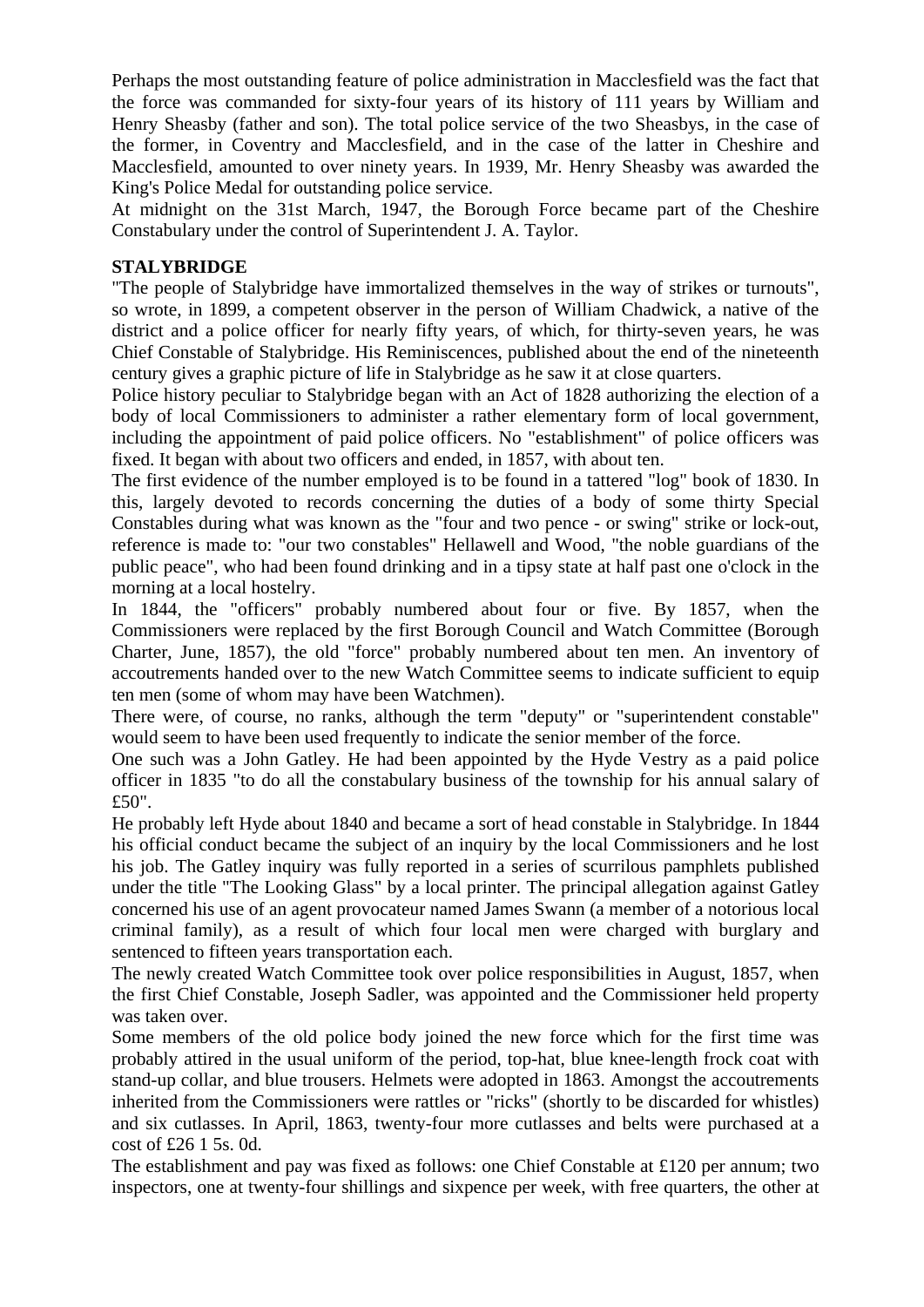twenty-four shillings per week; eight constables at eighteen shillings per week. The first inspectors were Wright Broadbent, (a colleague of John Gatley in 1844) and William Dyson, with responsibilities for "day police" and "night police" respectively. Each constable was required to deposit the sum of £1 10s. 0d. with the Committee in earnest of proper performance of duty.

Joseph Sadler resigned in 1862. It was this gentleman who, as superintendent of the Stockport police in 1851, when giving evidence before a Select Committee of the House of Commons had stated that the "Constabulary and others engaged in the administration of public justice, have constantly been guilty of the most grave and serious offences", one of which is "the fearful iniquity of being instrumental in obtaining the committal of innocent persons for the mere pleasure and profit of attending the sessions and assizes". A meeting of the Cheshire County Magistrates called upon Mr. Sadler to prove his words. He, however, declined; on the grounds that the Court of Quarter Sessions was not a proper tribunal to investigate his charges and also that what he had said to the Select Committee was under privilege. If the records of the Gatley case of 1844 are true, Sadler certainly had some substance for his accusations.

William Chadwick, then an inspector in the Ashton-u-Lyne Borough Force and earlier a Petty Constable in the Dukinfield district under Joseph Little, was appointed to succeed Sadler. He was to serve Stalybridge for thirty-seven years at the end of which, in his retirement in 1899 (when he made the dubious claim to be the "oldest Borough Chief Constable in England") he published his Reminiscences.

The following years, as their forerunners had been, were years of constant alarms on account of the frequent outbreaks of public disorder. To begin with nothing less than military aid was sufficient to restore order and tranquillity. In time, however, the place of the military came to be taken by bodies of civil police imported as and when required from other districts.

For the first time the year 1863 saw contingents of police from Lancashire and Cheshire brought into the borough to help maintain law and order during what were known as the "Bread Riots". The Chief Constable subsequently reported that of 36o persons apprehended during the year, eighty-three were charged with rioting. The nationalities of persons charged were given as - English 146; Irish 212 ; Welsh 1 and Scots 1 Cavalry and Infantry were present in the town on this occasion and also during the "Murphy" Riots of 1868, but their presence became less and less necessary as the years went on.

With the progressive extension of the right to vote, elections, both parliamentary and local, came in time to be occasions for disorder, in anticipation of which the Mayor was usually given authority to negotiate with the Chief Constable of Cheshire, Derbyshire or Lancashire for police reinforcements. Fortunately for those responsible for keeping order the custom of fixing the polls on different days over a period of time enabled police contingents to be used to the best advantage.

The new force took some time to settle down and become "efficient". It was some years before the Watch Committee could be persuaded to agree to an "establishment" sufficient to satisfy H.M. Inspector of Constabulary and to inaugurate a superannuation fund, both of which, in the opinion of the Home Secretary, were necessary to an efficient force.

By April, 1863, the force had grown to a total of thirteen. It was now increased by a further ten men. By June, 1863, the strength had been further increased to twenty-five by the appointment (for the first time) of two sergeants. In September of the same year the Watch Committee recommended the establishment of a superannuation fund. This led, in October, to the Inspector of Constabulary expressing his satisfaction at the efficiency of the force.

In addition to normal police duty the Chief Constable was in charge of the local fire brigade and one sergeant and eight constables did part-time fire duties.

The turn-over of constables for many years was extremely rapid. In 1867 at one meeting of the Watch Committee, six men (25 per cent of the force) were found guilty of drunkenness on duty.

In 1894, on the suggestion of the then Inspector of Constabulary, a number of men were trained in horsemanship for possible use as mounted police. The horses were to be hired as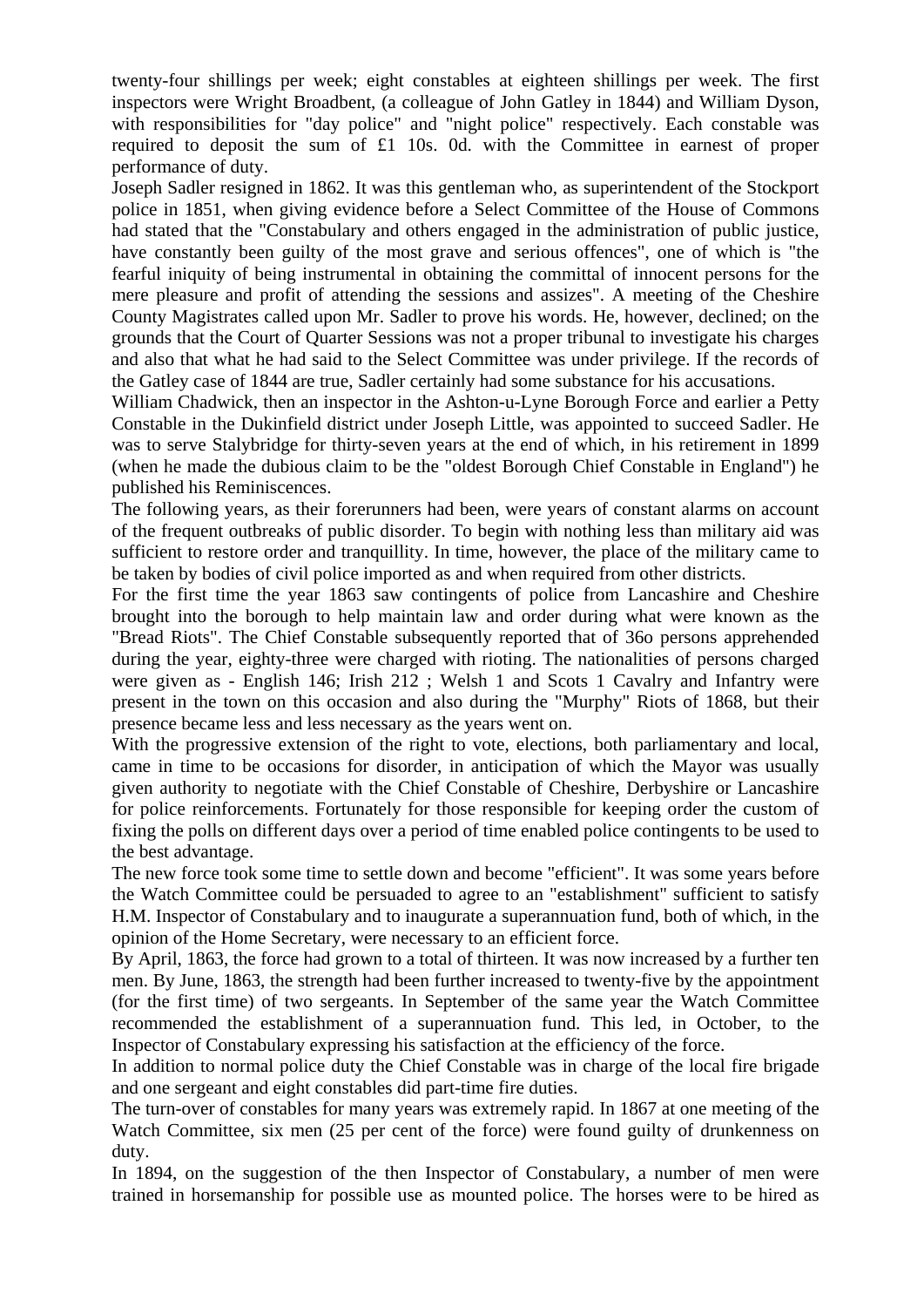and when required. The only evidence of them having been put to any use would seem to be when in 1898, on the suggestion of H.M. Inspector (Sir Herbert Croft), a number of them met him on his arrival at the railway station and escorted him to the Town Hall, "as had been done in Ashton and other Boroughs".

By the end of the century the total establishment of the force had increased to thirty-two, and (1898) Chadwick had been succeeded by Captain John Bates. Captain Bates returned to military duty, during both the South African and First World Wars.

In 1898 the rank of detective officer appears for the first time. He was to be issued with one plain coat, two trousers, one vest and one: bat. The rank of detective sergeant followed in 1899. In 1895 a telephone was installed at the police station to be available for all corporation departments. A note about this time records that "the surveyor, who has to be fetched to take calls, uses it more than the police." In 1903 the first police "mechanical" form of transport was obtained - a bicycle.

Captain Bates retired in 1924 and was succeeded as Chief Constable by "Captain" Roland Y. Parker, whose police experience was twelve months service as a constable in the Salford City Force. He resigned in 1927 and was followed by Frank J. May, who came with thirteen years service in the Tynemouth Force. He left in 1929 to become a superintendent in the Sheffield Force and later went on to become Chief Constable of Swansea, and after service as a Fire Force (N.F.S.) Commander during the war became Chief of the Air Ministry Constabulary.

Mr. May was followed by Mr. Stanley Pickering, who had previous service in Sunderland. He was the last Chief Constable of Stalybridge and retired in 1947 after two years war service overseas with the Army Civil Affairs Commission. Mr. Pickering had the distinction of being made an Officer Brother of the Order of St. John of Jerusalem during his service and was awarded the King's Police Medal in 1946.

During Mr. Pickering's absence, the force, now comprising a regular establishment of thirtyfive (plus war auxiliaries) was in charge of Inspector Robert Cooke. The Force ceased to exist as an independent body on 31st March, 1947, when it was absorbed into the North-East Cheshire Division of the Cheshire Constabulary.

# **HYDE**

Hyde was the junior member of the group of Cheshire police boroughs absorbed into the County Force in 1947.

As an independent Force it really has no history. By the time of its birth the cutlasses had been put away for ever (except for use as ornaments) and all members of the Force were "conformists". In other words, all more or less, followed a discreet pattern of behaviour.

Hyde became a municipal borough in 1881. The Council began toying with the idea of having its own Police Force in 1887. By the 1st April, 1899, the idea had become a reality.

At the time the Borough area, with a population of something over 32,000 was policed by the County Force with a local establishment of one inspector, five sergeants, and seventeen constables, all under the command of Superintendent E. G. Lingard, (one of Captain Arrowsmith's army captains, appointed as superintendent in 1878), who was responsible for the surrounding division. Lingard, however, died about this time and Superintendent E. G. Cooper was divisional superintendent in April, 1899, when he moved his headquarters to Dukinfield.

A number of ideas were considered to ensure that the change over would not leave Hyde with too immature a force. However, in the end the new Chief Constable (appointed in December, 1898) managed to recruit sufficient experienced officers and men to enable the Force to take over on the 1st April, 1899. On 29th April, Colonel Hamersley reported that the whole of the County Police from Hyde Borough had been withdrawn.

The new Borough Force took over, at an annual rental of £150, the County Police premises and Court in Beeley Street. It remained there until moved to the Town Hall in 1914.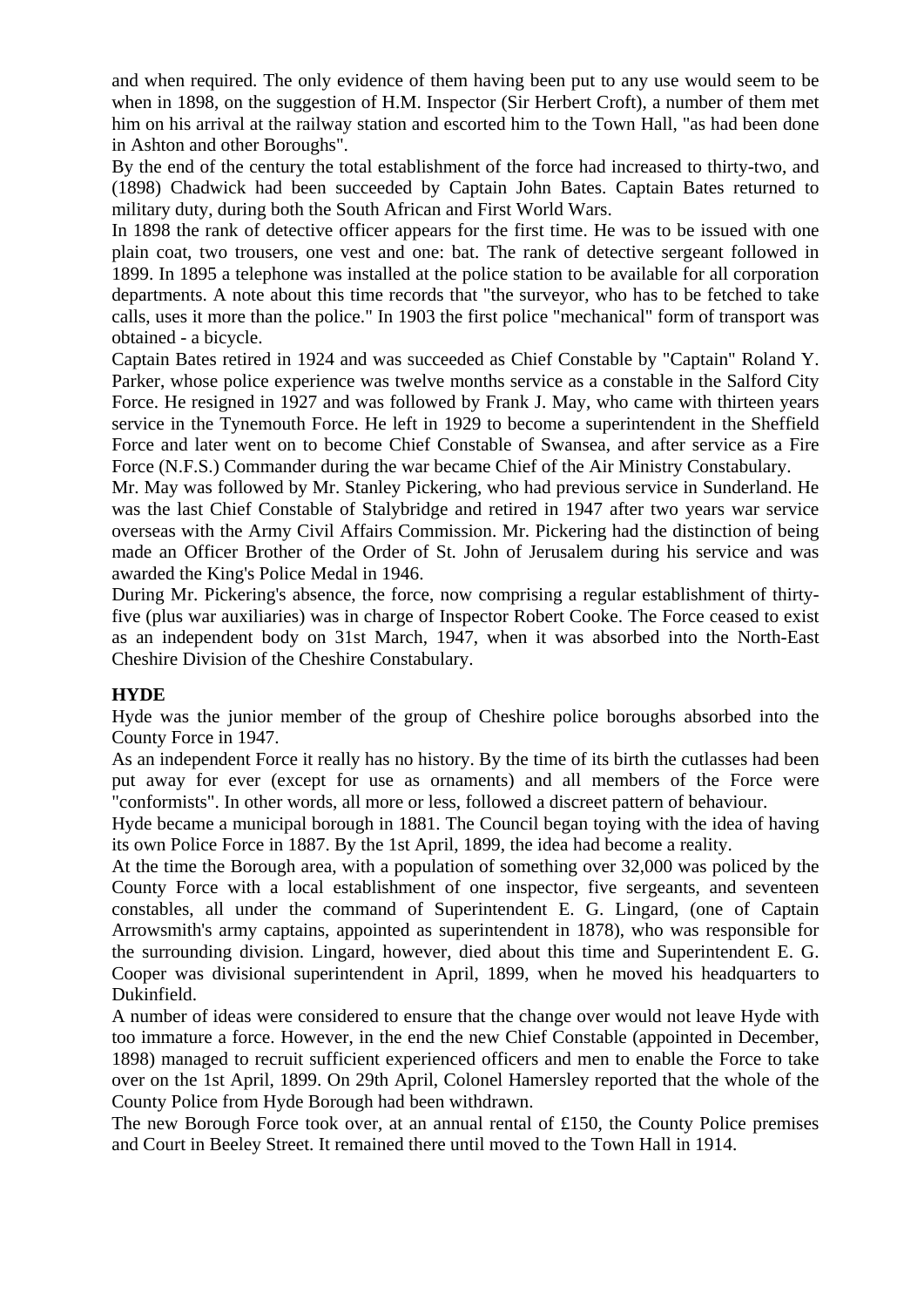The first borough Chief Constable was Mr. J. W. A. Danby, who had previous police service in Rotherham and Barnsley. He also undertook duties as head of the municipal fire brigade and as inspector under the Acts relating to Weights and Measures and Food and Drugs, etc.

Study of the minutes of the Watch Committee reveals little of general interest. There were a few strikes but they were mild affairs so far as the police were concerned.

Towards the end of his period of service as Chief Constable, Mr. Danby, who was well liked by all sections of the community, achieved some measure of distinction as the initiator of a Boys' Club Movement. A very successful club came into being, meeting first at the Town Hall and later at the old police premises in Beeley Street.

The latter premises were officially opened as a club by H.R.H. The Duke of Gloucester. Mr, Danby was awarded the King's Police Medal in 1928. He died in 1931, after occupying the position of Chief Constable for thirty-three years.

Mr. Danby was succeeded by Inspector William H. Smith, M.M., who retired in 1943, after thirty-six years service in the Hyde force. The third and last Chief Constable of the Borough was Mr. Thomas M. Skelton, B.E.M., who came from Liverpool where he had been an Inspector.

Mr. Skelton was seconded for duty with the Civil Control Commission in Germany in January, 1946, and did not return to Hyde. The Force, until March, 1947, was commanded by Inspector Brightmore and Inspector Dunn respectively.

The final authorized establishment of the force was one Chief Constable, two Inspectors, seven sergeants and thirty constables, making a total of forty.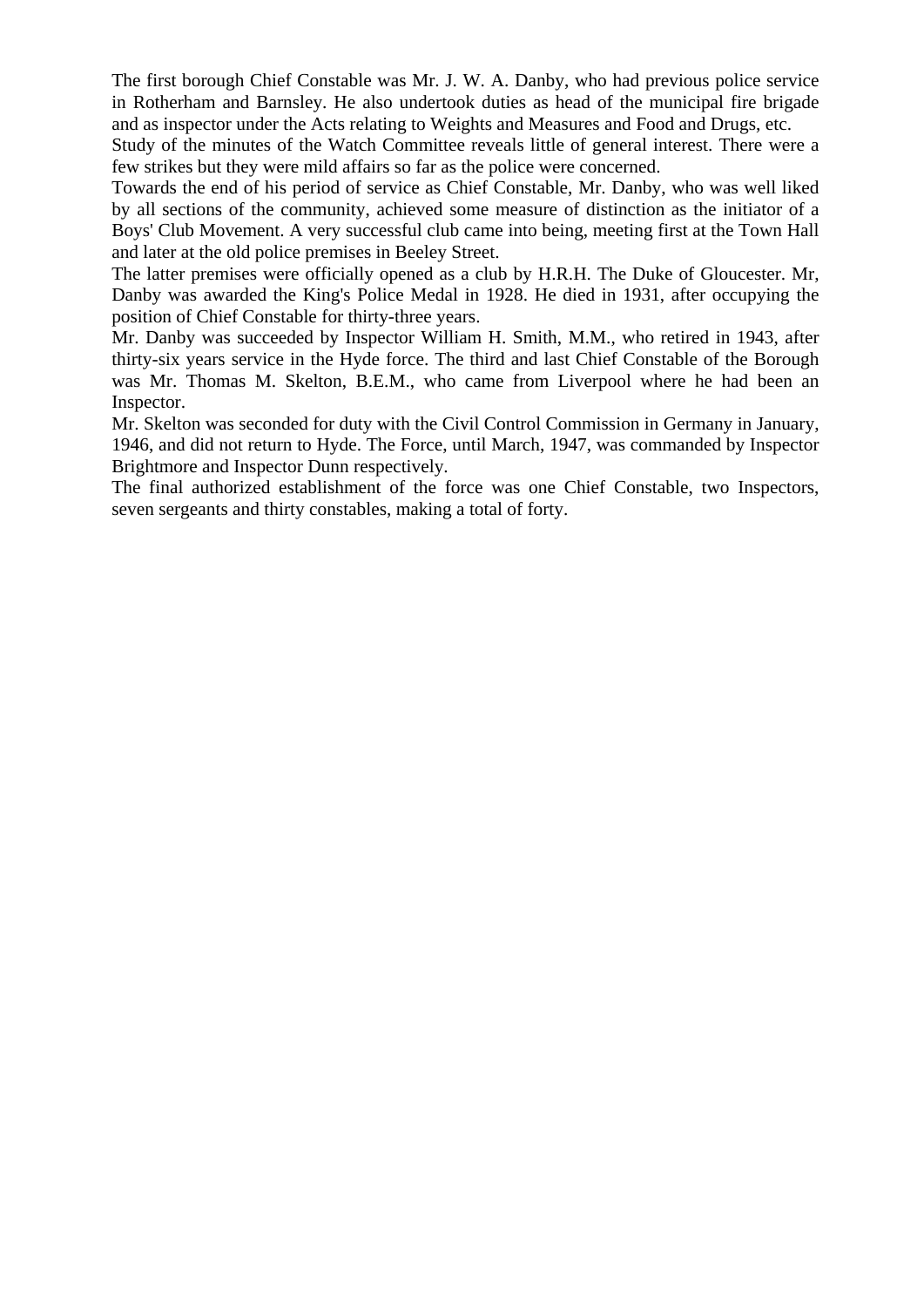## HONOURS AWARDED TO MEMBERS OF THE CHESHIRE CONSTABULARY AND CONSTITUENT FORCES

|                                 |  | Knighthood                                                                                             |  |                                           |
|---------------------------------|--|--------------------------------------------------------------------------------------------------------|--|-------------------------------------------|
| 1943 Major JACK BECKE           |  | $\mathbf{r}$ and $\mathbf{r}$ are the set of $\mathbf{r}$ and $\mathbf{r}$ are the set of $\mathbf{r}$ |  | <b>Chief Constable</b>                    |
|                                 |  |                                                                                                        |  |                                           |
|                                 |  | M. V.O.                                                                                                |  |                                           |
| 1913 Lt.-Col. PULTENEY MALCOLM. |  |                                                                                                        |  | <b>Chief Constable</b>                    |
| 1913 WILLIAM LEAH               |  |                                                                                                        |  | Superintendent and Deputy Chief Constable |
|                                 |  |                                                                                                        |  |                                           |

#### C.B.E

| 1932 Lt.-Col. PULTENEY MALCOLM | <b>Chief Constable</b> |
|--------------------------------|------------------------|
| 1941 Major JACK BECKE          | <b>Chief Constable</b> |
| 1955 GODWIN E. BANWELL         | <b>Chief Constable</b> |

#### M.B.E.

| 1918 WILLIAM J. NAYLOR   | Superintendent                            |
|--------------------------|-------------------------------------------|
| 1930 THOMAS ENNION       | Superintendent                            |
| 1932 JOHN R. DODD        | Superintendent and Deputy Chief Constable |
| 1935 GEORGE KINGMAN      | Superintendent                            |
| 1941 J. ALBERT TAYLOR    | Superintendent                            |
| 1950 ALEXANDER HENDERSON | <b>Assistant Chief Constable</b>          |

#### King's Police Medal. for Gallantry

1932 ALFRED CLEAVER Inspector

Constable Constable

# King's or Queen's Police Medal

|      | 1911 Col. JOHN HENRY HAMERSLEY,.          | <b>Chief Constable</b>                                                      |
|------|-------------------------------------------|-----------------------------------------------------------------------------|
| 1912 | WILLIAM LEAH<br>$\sim 100$ and $\sim 100$ | Superintendent and Deputy Chief Constable                                   |
| 1920 | <b>GEORGE ENNION</b>                      | Superintendent                                                              |
|      | 1925 Lt.-Col. PULTENEY MALCOLM`           | <b>Chief Constable</b>                                                      |
| 1928 | JOHN W. A. DANBY                          | Chief Constable, Hyde<br>$\mathbf{r}$ , and $\mathbf{r}$ , and $\mathbf{r}$ |
| 1938 | JOHN R. DODD                              | Superintendent and Deputy Chief Constable                                   |
| 1939 | <b>HENRY SHEASBY</b>                      | Chief Constable, Macclesfield                                               |
| 1943 | MURDOCH M.THORBURN                        | Superintendent                                                              |
| 1946 | <b>STANLEY PICKERING</b>                  | Chief Constable, Stalybridge                                                |
| 1947 | <b>FRED PLATT</b>                         | Detective Superintendent                                                    |
|      | 1956 GEORGE H. DURNELL                    | <b>Assistant Chief Constable</b>                                            |

## B.E.M.

For gallantry as serving policemen during war

| 1941 FRANK WIGGINS     | Constable             |
|------------------------|-----------------------|
| 1941 ERNEST POCOCK     | Constable             |
| 1944 LEONARD COOPER    | Detective Constable   |
| 1946 THOMAS M. SKELTON | Chief Constable, Hyde |
| 1946 JOHN R. POTTER    | Chief Inspector       |
| 1946 WILLIAM ROGERS    | Sergeant              |
|                        |                       |